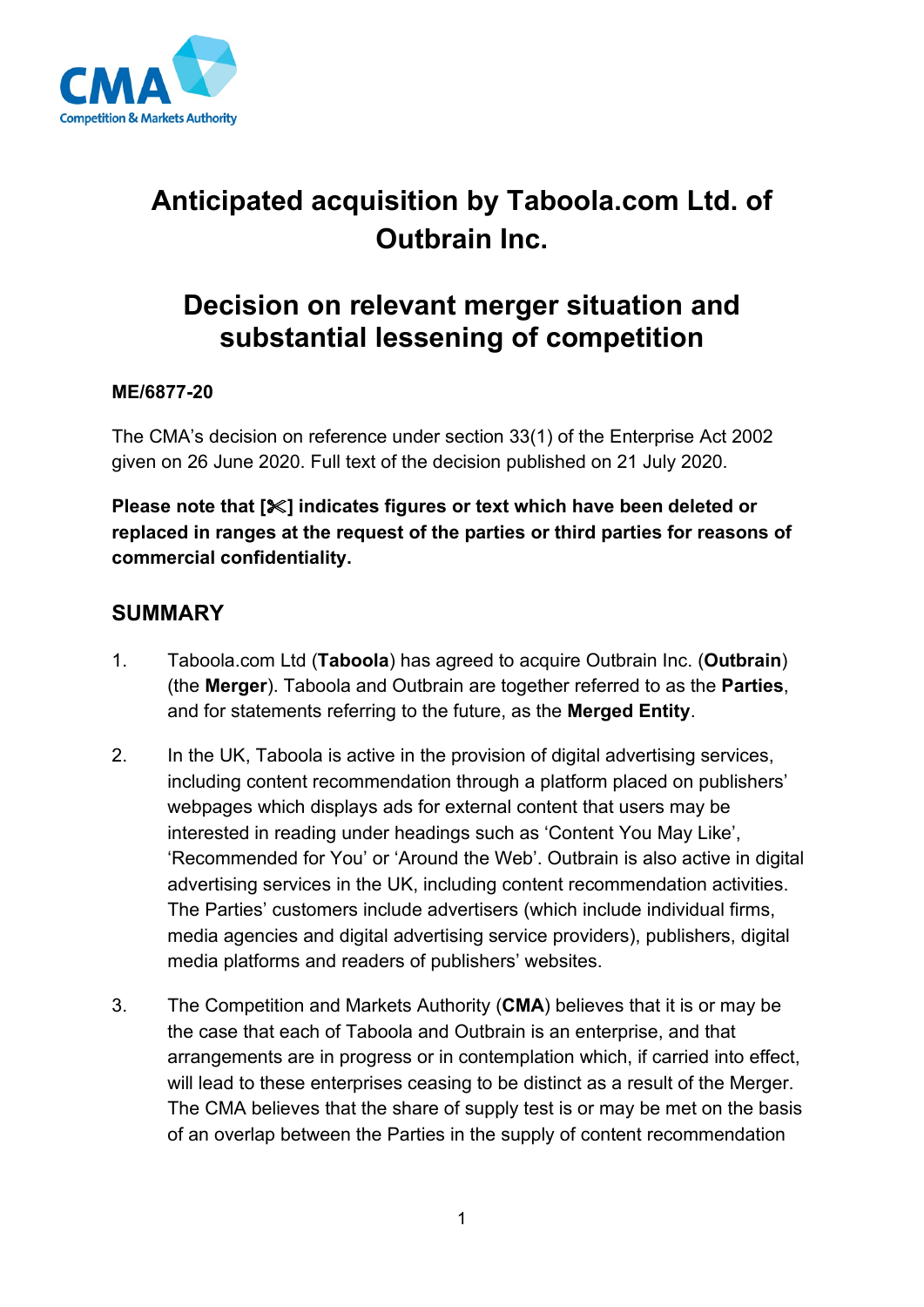platform services to publishers in the UK and a combined share (by revenue) of [80-90]% with an increment of [30-40]%.

4. The CMA considered the impact of the Merger against the prevailing conditions of competition.

## **Frame of reference**

#### *Product scope*

- 5. The Parties overlap in the supply in the UK of:
	- *(a)* content recommendation platform services to advertisers and publishers;
	- *(b)* outstream video advertising platform services to advertisers and publishers; and
	- *(c)* other types of native advertising (eg 'in-feed' and 'in-content') platform services to advertisers and publishers.
- 6. The Parties' overlapping services can be characterised as two-sided platforms, with the Parties competing to attract advertisers on one side and publishers on the other. The CMA therefore considered whether it would be appropriate to assess the impact of the Merger within a single or separate frame(s) of reference. The CMA found that the competitive dynamics on the advertising side are different from those on the publishing side, such that the Parties are subject to different competitive constraints when dealing with advertisers and publishers. For this reason, the CMA conducted a separate assessment of the impact of the Merger on each side (taking into account the two-sided nature of these platform services where relevant).

#### *Content recommendation platform services for publishers*

- 7. **Content recommendation** is a type of advertising format which is displayed alongside editorial content on publishers' websites, and identifies other content that the website user may be interested in reading, often based on personalisation algorithms which use real-time data from users. When users click on these ads, they will be redirected to external webpages.
- 8. The CMA found that the evidence supported a frame of reference for content recommendation platform services to publishers in the UK. This was on the basis of evidence from the Parties' internal documents, the Parties' use of exclusivity agreements with publishers covering content recommendation specifically, and the views of third parties, who explained that other forms of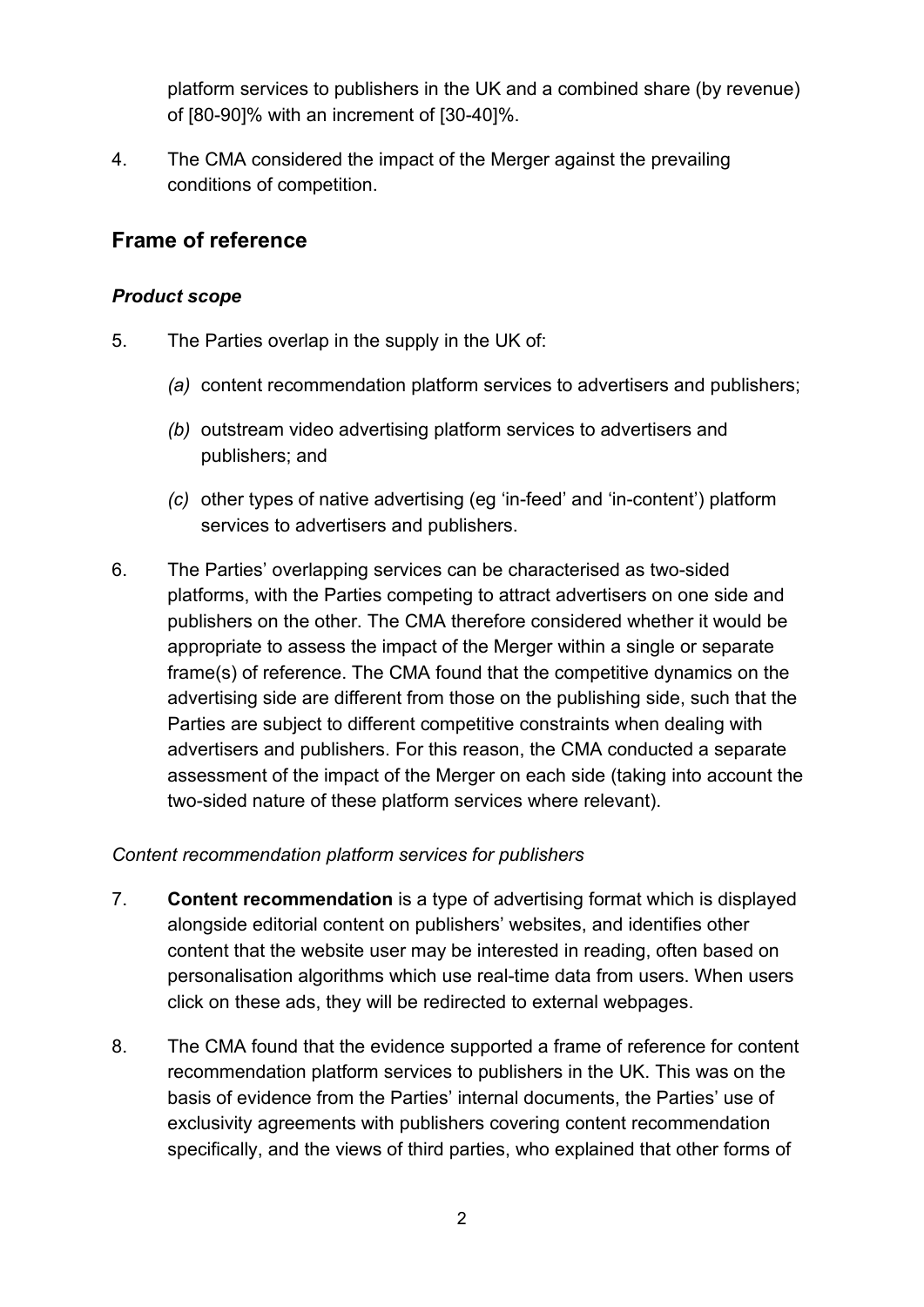digital advertising are not a substitute for content recommendation for most publishers. The CMA has therefore assessed the impact of the Merger on the supply of content recommendation platform services to publishers in the UK.

#### *Outstream video advertising platform services for publishers*

- 9. **Outstream video** is an independent video advertising unit that plays within an article page, feed, or any other location on the site, outside of any existing video player, as opposed to instream**.**
- 10. The CMA received mixed evidence from UK publishers on whether this product frame of reference should be widened. On a cautious basis, the CMA did not include other advertising formats and direct sales to advertisers as part of the product scope and considered the impact of the Merger on the supply of outstream video advertising platform services to publishers.
- 11. However, it was not necessary for the CMA to reach a conclusion on this product frame of reference, since, as set out below, no competition concerns arise on any plausible basis.

#### *Other native advertising platform services for publishers*

- 12. **Native advertising** is advertising that follows the natural design, location and ad behaviour of the environment in which it is placed. It is designed to engage with consumers in more native, and, importantly, in most cases, nonpromotional ways to be as relevant as possible and strengthen consumer ties to a brand. This is therefore a broad category, including advertising formats such as content recommendation, in-feed and in-content native advertising and native video advertising. The CMA uses the term '**other native advertising platform services**' to refer to the collection of native advertising formats other than content recommendation platform services and outstream video advertising platforms services. Other native advertising platform services provided by the Parties include 'in-feed' and 'in-content'.
- 13. The evidence indicated that most publishers would respond to a small worsening of terms in other native advertising platform services by switching to other types of advertising. The CMA therefore considered that it may be appropriate to widen the product scope to non-search display advertising, which includes advertising formats other than native advertising. However, the CMA did not need to conclude on this product frame of reference as no concerns arise on any plausible basis, including in the supply of other native advertising platform services to publishers in the UK.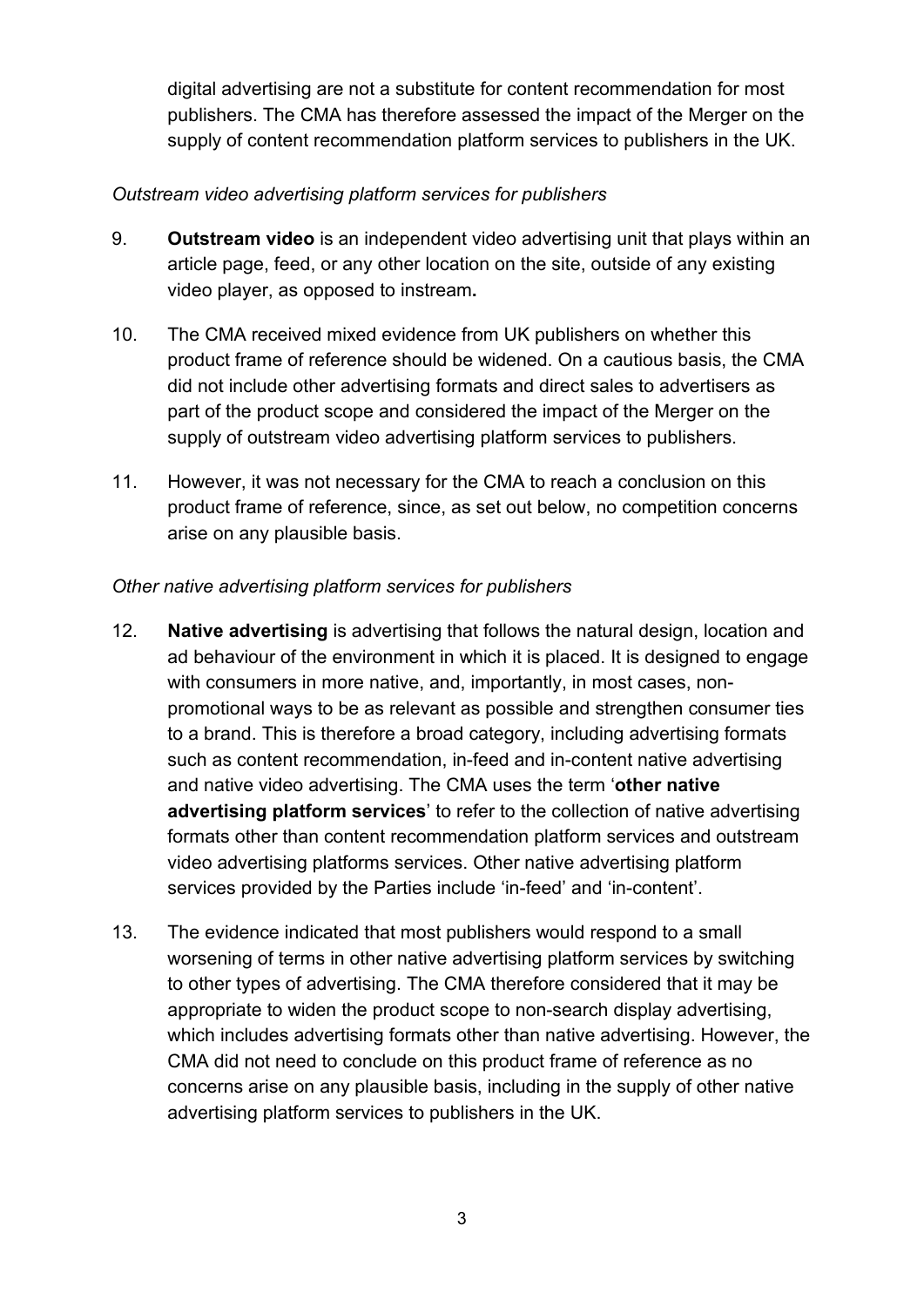#### *Non-search display advertising services for advertisers*

14. On the advertiser side, the evidence supported a product scope that is wider than the provision of content recommendation, outstream video advertising, or other native advertising as individual markets. This wider market includes each of the three types of advertising considered above, other advertising formats and advertising services offered by owned-and-operated platforms (ie platforms which own the advertising space and market that space themselves, such as Facebook). In particular, evidence from the Parties' advertiser customers strongly indicated that they would switch their advertising budget to other forms of non-search display advertising as a result of a worsening in the quality of each of the three types of advertising considered above. The CMA has therefore assessed the impact of the Merger on the supply of non-search display advertising services to advertisers in the UK.

#### *Geographic scope*

15. In relation to the geographic scope of the frame of reference, the CMA found that publishers with a UK readership find platforms with advertisers interested in advertising to UK customers more attractive. Similarly, advertisers wishing to target a UK audience prefer platforms partnering with publishers which have UK users. Evidence from the majority of competitors also indicated that their strength varies across different countries and that, for content recommendation, substantial barriers prevent entry and expansion in the UK market. The CMA therefore assessed the impact of the Merger on a UK-wide basis.

## **Theories of harm**

- 16. The CMA has considered the following four theories of harm:
	- *(a)* horizontal unilateral effects in the supply of outstream video advertising platform services to publishers in the UK;
	- *(b)* horizontal unilateral effects in the supply of non-search display advertising platform services (including other native advertising platform services) to publishers in the UK;
	- *(c)* horizontal unilateral effects in the supply of non-search display advertising services to advertisers in the UK; and
	- *(d)* horizontal unilateral effects in the supply of content recommendation platform services to publishers in the UK;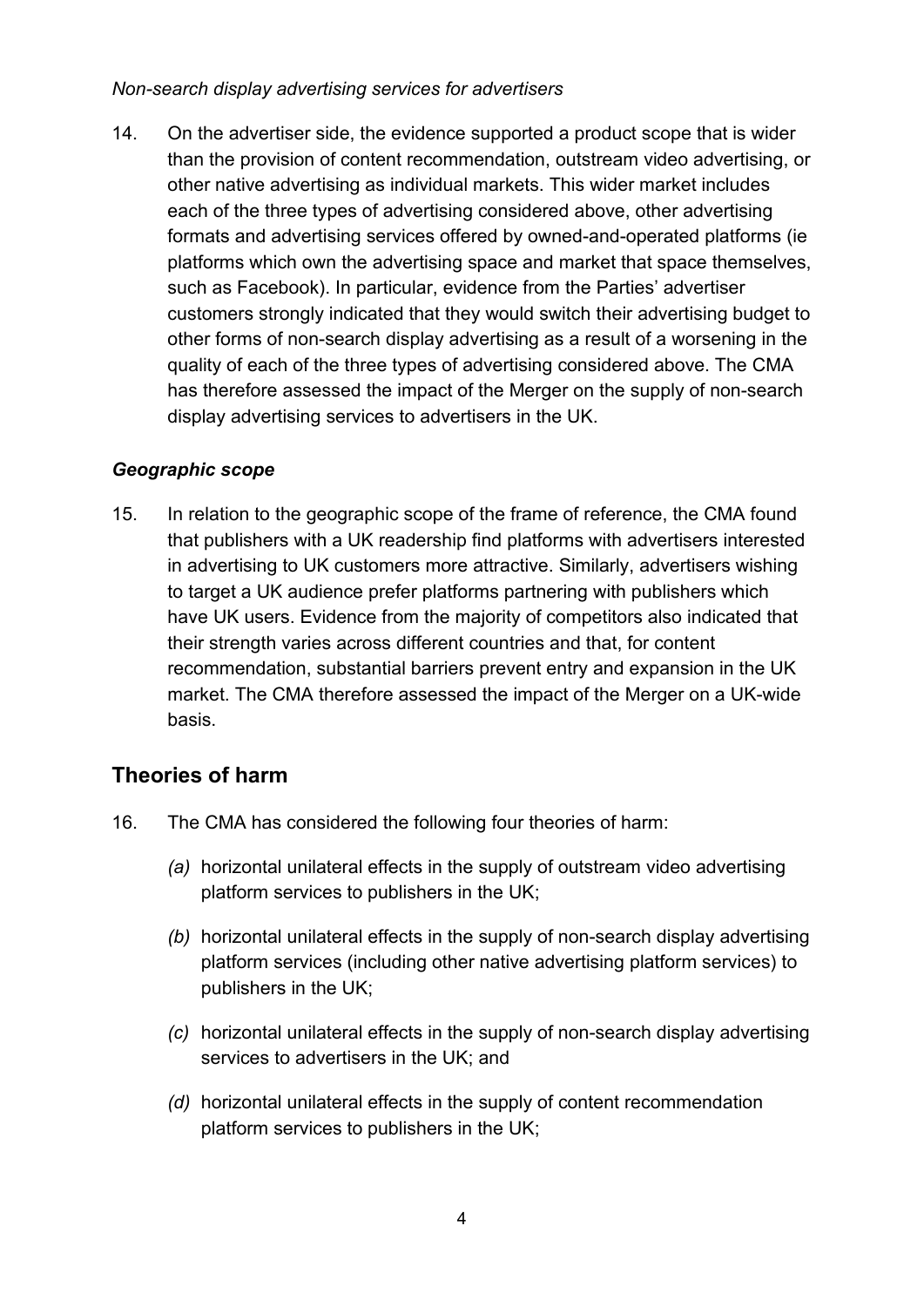*Horizontal unilateral effects in the supply of (i) outstream video advertising platform services to publishers in the UK, (ii) non-search display advertising platform services (including other native advertising platform services) to publishers in the UK, and (iii) non-search display advertising services to advertisers in the UK*

- 17. The evidence shows that there are strong alternative providers of outstream video advertising services and non-search display advertising platform services (including other native advertising platform services) to publishers in the UK. In particular, in relation to outstream video advertising, Teads has a strong market position and is much larger than the Parties combined. The CMA also considers that Outbrain has very limited presence in the supply of outstream video advertising and that other providers are likely to be a more significant constraint on Taboola than Outbrain. In relation to non-search display advertising services, and in particular the supply of other native advertising platform services (eg 'in-feed' and 'in-content' services) to publishers in the UK, where the Parties overlap, the evidence shows that the Parties do not compete closely and, in any event, the Parties face competition from stronger alternative suppliers.
- 18. In relation to horizontal unilateral effects in the supply of non-search display advertising services to advertisers in the UK, the CMA found that while half of the advertisers responding to the CMA's investigation considered the Parties to be close competitors, the majority did not express concerns about the Merger. The CMA also considered that the Parties' combined share in the supply of non-search display advertising services to advertisers in the UK is likely to be lower than [0-5]%, and that Facebook and Google are both active in this frame of reference and have shares of supply that are significantly larger than the Parties.
- 19. Therefore, the CMA believes that the Merger would not result in a realistic prospect of a substantial lessening of competition (**SLC**) in the markets for the supply of outstream video advertising, the supply of non-search display advertising platform services (including any potential segment for the supply of other native advertising platform services) to UK publishers, or the supply of non-search display advertising services to advertisers in the UK.

## *Horizontal unilateral effects in the supply of content recommendation platform services to publishers in the UK*

20. In relation to the supply of content recommendation platform services to publishers in the UK, the CMA found that the Merger would combine the two largest players in the supply of content recommendation platform services in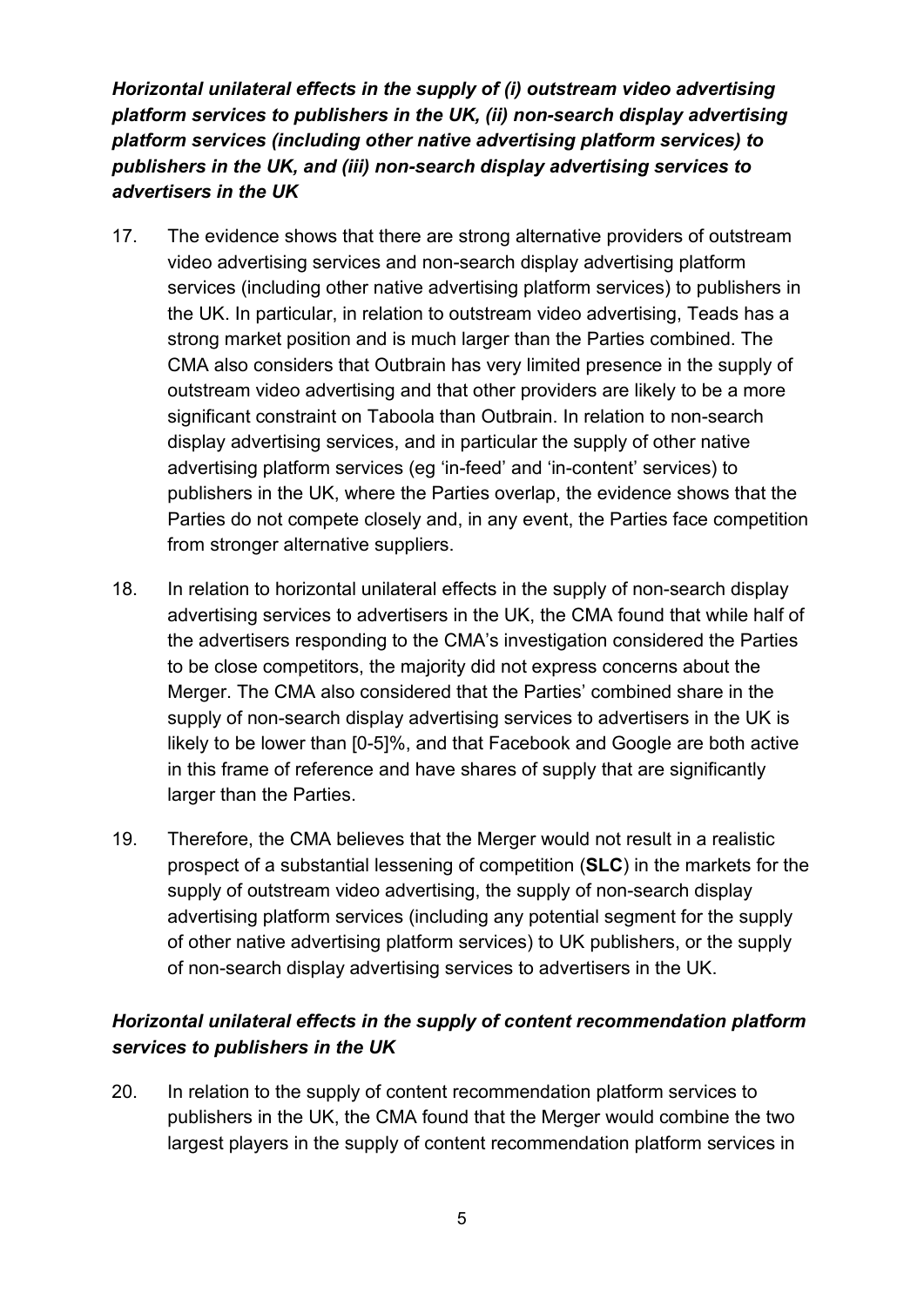the UK. As a result of the Merger, the Parties' combined share would be [80- 90]%, with an increment of [30-40]%.

- 21. The CMA also found that the Parties are each other's closest competitor in the supply of content recommendation platform services to UK publishers. In particular, the CMA has seen a large number of the Parties' internal documents which suggest that the Parties consider each other to be close, and often their closest, competitor. These documents also show that they monitor each other's activity and attempt to win each other's customers. Third party responses to the CMA's investigation also indicated that both publishers and competitors consider Taboola and Outbrain to be each other's closest competitor in the supply of content recommendation platform services to UK publishers.
- 22. The CMA found that none of the alternative suppliers mentioned by the Parties or third parties, individually or in combination, would exercise a significant competitive constraint on the Merged Entity. In particular, the few suppliers that currently compete with the Parties in the supply of content recommendation platform services to UK publishers are weaker than the Parties and do not have comparable scale in the UK.
- 23. The CMA also notes that the majority of publishers that responded to the CMA's investigation expressed concerns about the Merger.
- 24. On the basis of this evidence, the CMA found that the Merger raises significant competition concerns as a result of horizontal unilateral effects in relation to the supply of content recommendation platform services to publishers in the UK.

# **Countervailing factors**

#### *Entry and expansion*

- 25. The CMA believes that there are significant barriers that will generally prevent the timely, likely and sufficient entry or expansion of competitors to mitigate any SLC arising from the Merger in the supply of content recommendation platform services to publishers in the UK.
- 26. In particular, the CMA considers that the Parties' exclusivity agreements may act as a barrier, as they prevent publishers from easily switching between platforms. The CMA also considers that this is a market characterised by strong network effects and innovation, suggesting that entry or expansion, particularly by smaller companies who would be competing with a very strong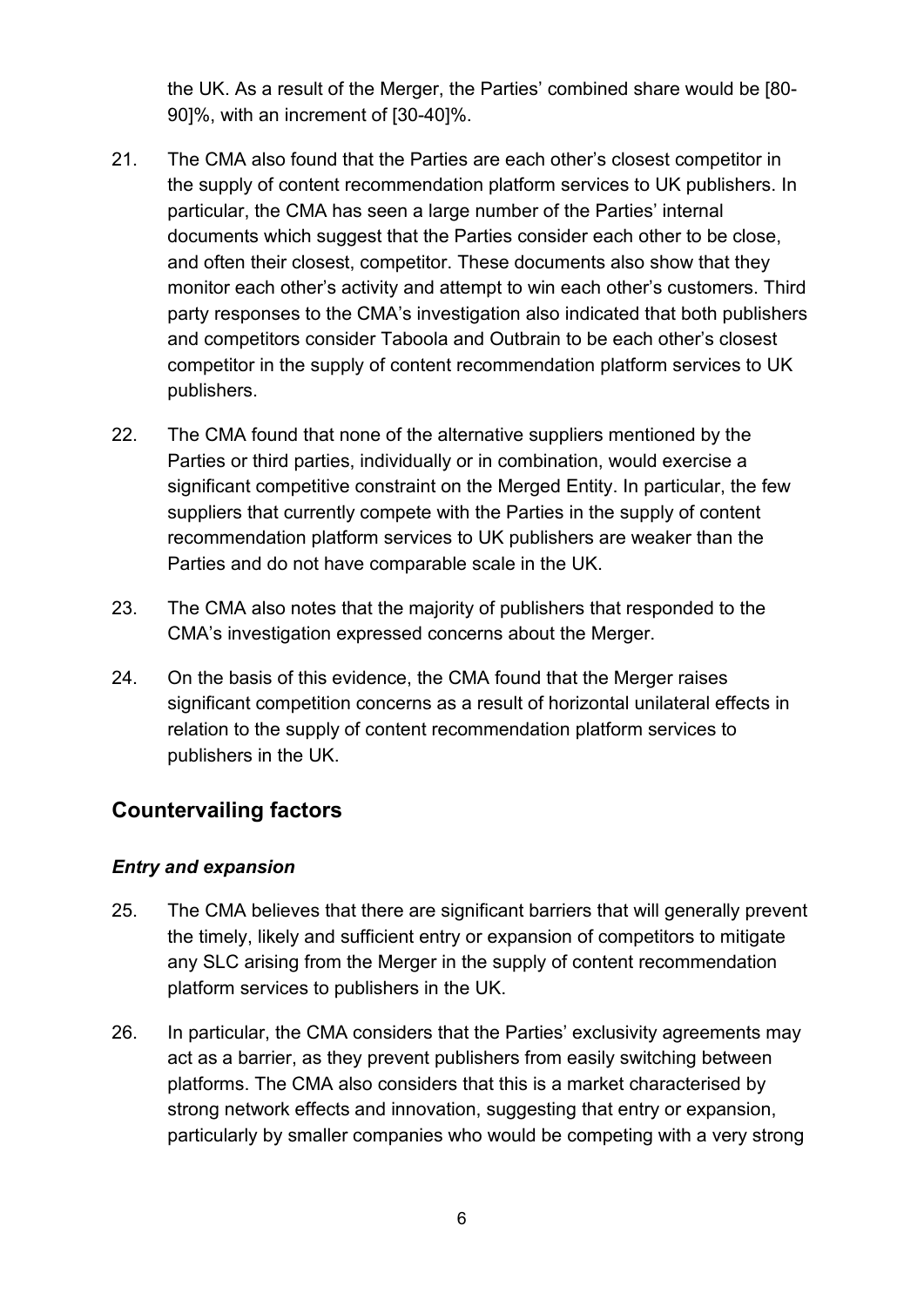incumbent, with considerable market power which it is able to leverage in the form of exclusivity agreements, is likely to be difficult.

- 27. Notwithstanding these general findings on barriers to entry and expansion, the CMA has seen evidence that Google is currently developing a 'Multiplex Ads' product that may compete more directly with the Parties' content recommendation services (in addition to its Matched Content product, which has been active in the UK for some years, but which has gained minimal share of supply to date). The CMA therefore considered whether such expansion would be timely, likely and sufficient to prevent a realistic prospect of an SLC occurring as a result of the Merger.
- 28. In light of the significant concerns arising from the Merger in the supply of content recommendation platform services to UK publishers – including the Parties' very high combined share of supply, the closeness of competition between the Parties and the limited constraint from other providers – the CMA would need strong evidence of sizeable and significant expansion in order to consider that such expansion would be sufficient to prevent a realistic prospect of an SLC occurring as a result of the Merger.
- 29. Although Google's Multiplex Ads product is currently only at alpha testing phase, the available evidence indicates that expansion by Google may be both timely and likely. However, the evidence gathered by the CMA, including using its formal information-gathering powers, indicates that this expansion would not be sufficient to prevent a realistic prospect of an SLC arising from the Merger. In particular:
	- *(a)* Google has been active in the supply of content recommendation platform services to UK publishers for many years through its 'Matched Content' product. However, it has only achieved a minimal share of supply of [0- 5]%.
	- *(b)* It is unclear at this stage how closely 'Multiplex Ads' will compete with the Parties' content recommendation services. To the extent that 'Multiplex Ads' are differentiated, for example by being more native in style and less focused on editorial and advertorial content, they are less likely to pose a significant constraint on the Parties.
	- *(c)* Evidence suggests that Google will face a number of challenges in growing its share of supply through its Multiplex Ads product, in particular the Parties' internal documents indicate that the Parties consider that they will be able to defend their position.
- 30. The CMA therefore believes, on the basis of the available evidence, that expansion by Google in the supply of content recommendation platform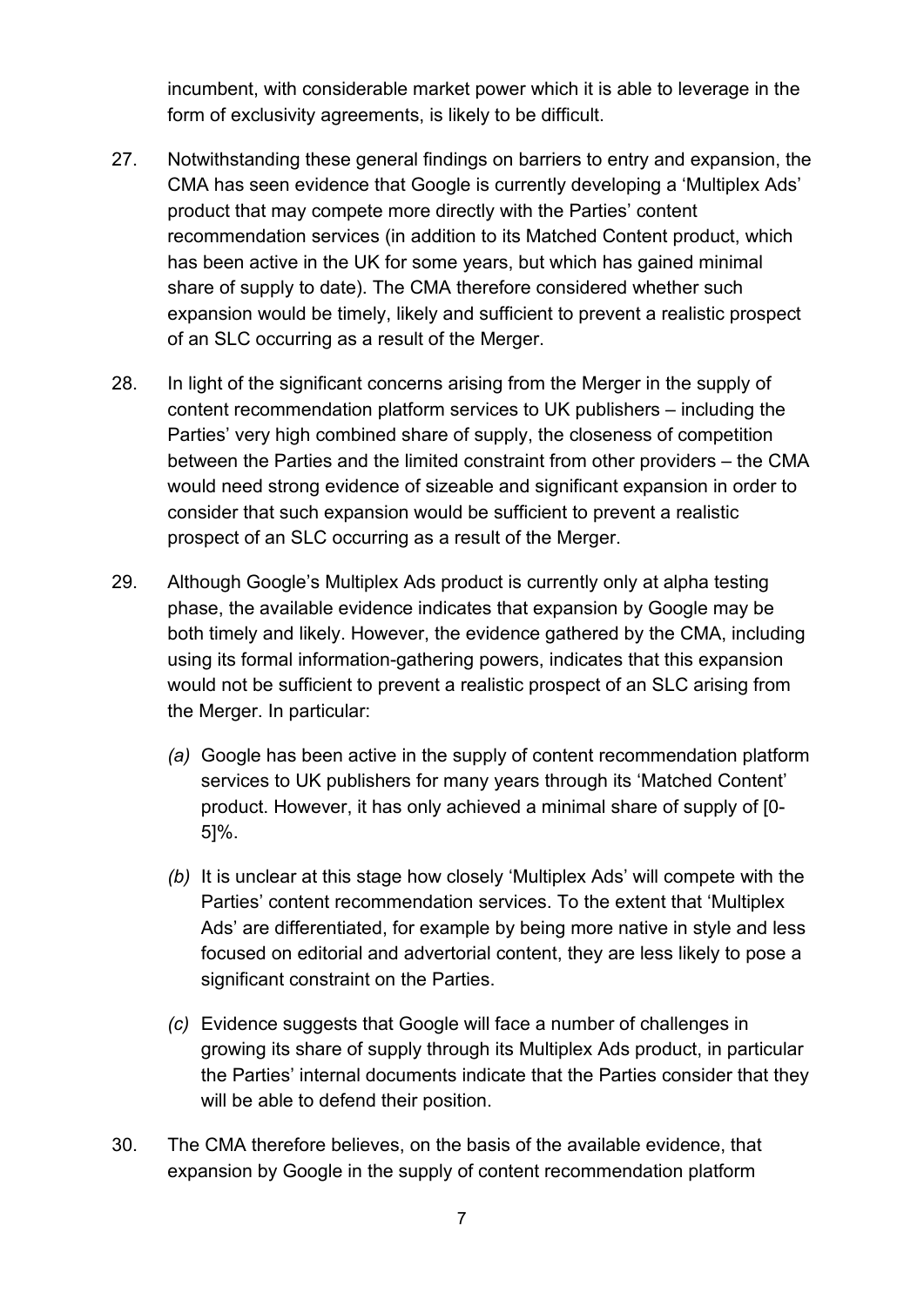services to publishers in the UK would **not be sufficient** to prevent a realistic prospect of an SLC as a result of the Merger.

# **Decision**

- 31. The CMA therefore believes that the Merger gives rise to a realistic prospect of an SLC as a result of horizontal unilateral effects in relation to the supply of content recommendation platform services to publishers in the UK.
- 32. The CMA considers that the Merger does not give rise to a realistic prospect of an SLC in relation to the supply of outstream video advertising platform services to publishers in the UK, the supply of non-search display advertising platform services (including other native advertising platform services) to publishers in the UK, or the supply of non-search display advertising services to advertisers in the UK.
- 33. The CMA is therefore considering whether to accept undertakings under section 73 of the Enterprise Act 2002 (**the Act**) in relation to the supply of content recommendation platform services to publishers in the UK. The Parties have until 3 July 2020 to offer an undertaking to the CMA that might be accepted by the CMA. If no such undertaking is offered, then the CMA will refer the Merger pursuant to sections 33(1) and 34ZA(2) of the Act.

# **ASSESSMENT**

## **Parties**

## *Taboola*

- 34. Taboola is a privately-held Israeli limited liability company.<sup>[1](#page-7-0)</sup> In the UK, Taboola is mainly active in the provision of digital advertising services, including content recommendation through a platform placed on publishers' webpages under headings such as 'Content You May Like', 'Recommended for You' or 'Around the Web'. In 2019, Taboola had worldwide turnover of USD[ $\times$ ], of which £[ $\times$ ]<sup>[2](#page-7-1)</sup> was generated in the UK.<sup>[3](#page-7-2)</sup>
- 35. Taboola's customers are advertisers (which include individual firms, media agencies and digital advertising service providers), publishers, digital media

<span id="page-7-0"></span><sup>1</sup> Final Merger Notice submitted to the CMA by the Parties on 28 April 2020 (**Final Merger Notice**), paragraph 10.

<span id="page-7-1"></span><sup>2</sup> Based on Bank of England average US\$/GBP exchange rate of 1/0.78754 for the period of 1 January 2019 – 31 December 2019.

<span id="page-7-2"></span><sup>3</sup> Final Merger Notice, Section 2.6.1.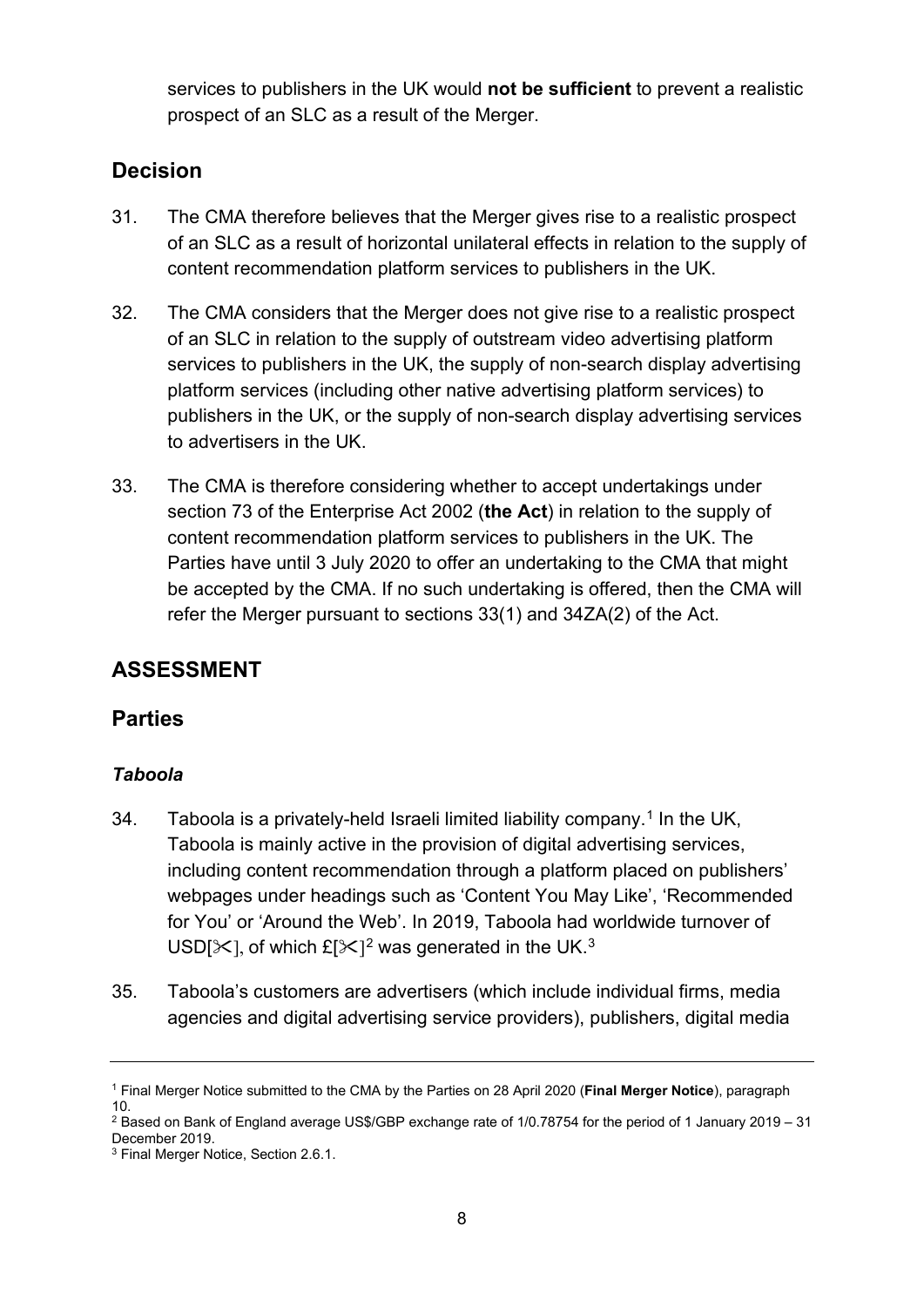platforms and readers of publishers' websites. Taboola typically generates revenues from its advertiser customers on a cost-per-click basis (**CPC**) or, less frequently, on a cost-per-thousand impressions or cost-per-mille basis (**CPM**).[4](#page-8-0)

#### *Outbrain*

- 36. Outbrain is a privately-held Delaware corporation headquartered in New York, which operates from 18 offices worldwide, including in the UK. Outbrain provides digital advertising services, including content recommendation through a platform placed on publishers' webpages. [5](#page-8-1) In 2019, Outbrain had worldwide turnover of USD[ $\times$ ], of which £[ $\times$ ]<sup>[6](#page-8-2)</sup> was generated in the UK.<sup>[7](#page-8-3)</sup>
- 37. Outbrain describes itself as an intermediary between publishers, digital media platforms and advertisers, seeking to buy and sell online digital advertising services. It connects advertisers, publishers, digital media platforms and readers through personal recommendations of articles, videos, slideshows and other ads that appear as recommended links on publishers' websites or mobile applications.<sup>[8](#page-8-4)</sup>

## **Merger**

- 38. The Merger concerns the acquisition by Taboola of all of the equity securities of Outbrain on a fully diluted basis.<sup>[9](#page-8-5)</sup>
- 39. The Parties informed the CMA that the Merger is also the subject of review by competition authorities in Israel and the US. The Merger was cleared by the German competition authority on 11 November 2019. [10](#page-8-6)

## *Rationale for the Merger*

- 40. The Parties submitted that the main strategic rationales for the Merger are:<sup>11</sup>
	- *(a)* the Merger will allow the Parties to gain scale and generate synergies enabling the Merged Entity to compete more effectively with leading players, such as Google, Facebook, Amazon and Verizon;

<span id="page-8-0"></span><sup>4</sup> Final Merger Notice, paragraph 13.

<span id="page-8-1"></span><sup>5</sup> Final Merger Notice, paragraphs 20-21.

<span id="page-8-2"></span><sup>6</sup> Based on Bank of England average US\$/GBP exchange rate of 1/0.78754 for the period of 1 January 2019 – 31 December 2019.

<span id="page-8-3"></span><sup>7</sup> Final Merger Notice, Section 2.6.2.

<span id="page-8-4"></span><sup>8</sup> Final Merger Notice, paragraph 20.

<span id="page-8-5"></span><sup>9</sup> Final Merger Notice, paragraph 7.

<sup>10</sup> Final Merger Notice, paragraph 9.

<span id="page-8-7"></span><span id="page-8-6"></span><sup>&</sup>lt;sup>11</sup> Final Merger Notice, paragraphs 24-26.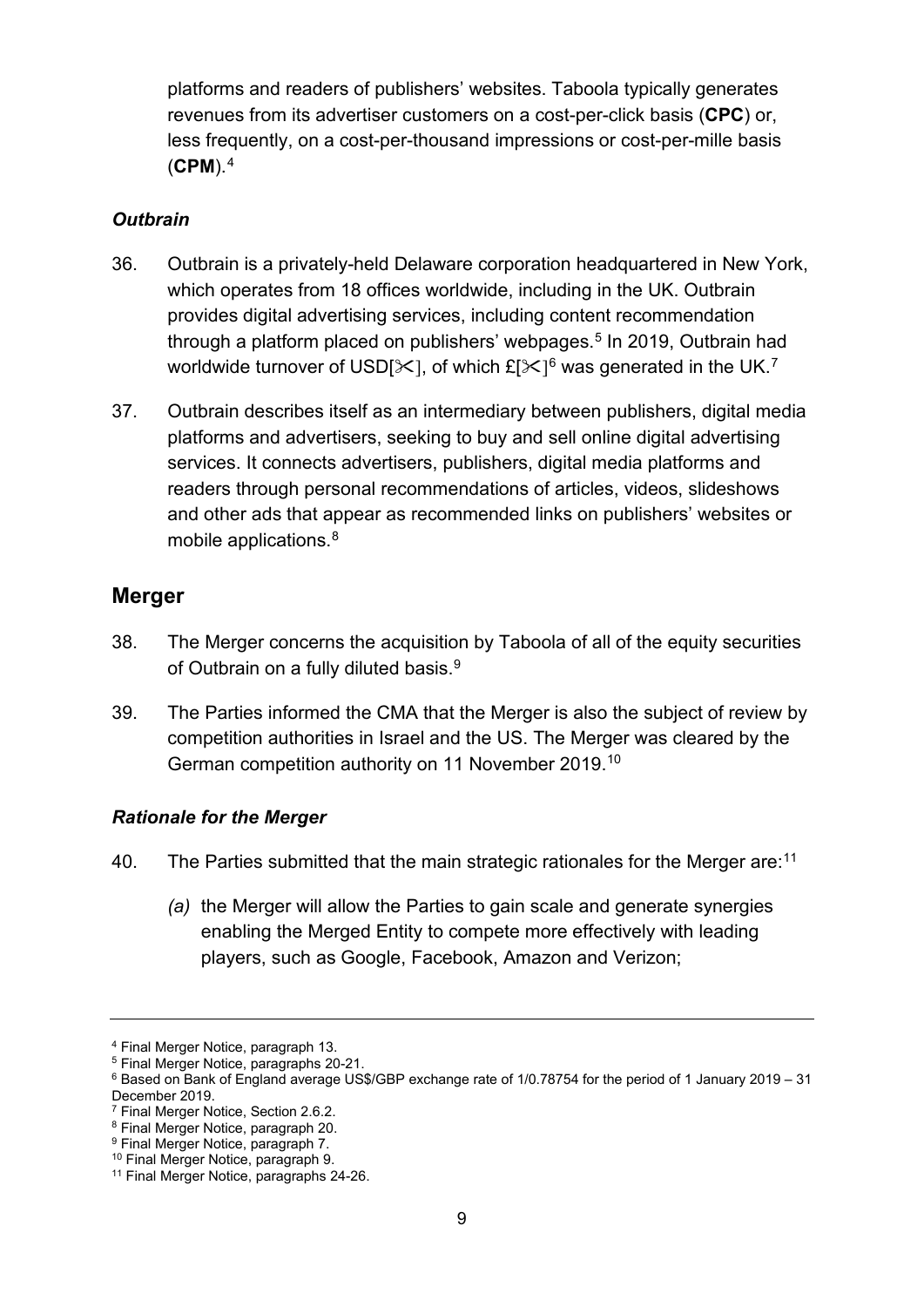- *(b)* the Merger will generate network economies by combining complementary customer relationships and aggregating data, leading to more relevant ads and more receptive end-users due to better targeting. This will generate higher returns for advertisers and publishers who will benefit from increased user engagement; and
- *(c)* the combination of the Parties' technological and commercial assets and the elimination of duplicative costs of innovation and research and development will enable the accelerated development of more effective personalisation algorithms and user interfaces. The Parties submitted that this would also allow the Merged Entity to better compete with companies such as Google and Facebook.
- 41. The CMA notes that some of Taboola's internal documents indicate that the removal of the close competition with Outbrain may also be part of the rationale for the Merger (see paragraph [143](#page-38-0) below).

## **Procedure**

- 42. The CMA's mergers intelligence function identified this Merger as warranting an investigation.<sup>[12](#page-9-0)</sup>
- 43. The Merger was considered at a Case Review Meeting.<sup>[13](#page-9-1)</sup>

## **Jurisdiction**

#### *The legal test*

- 44. An anticipated merger must meet the following two criteria to constitute a relevant merger situation (**RMS**) for the purposes of the Enterprise Act 2002 (the **Act**):23
	- *(a)* First, the arrangements in progress or in contemplation will, if carried into effect, lead to enterprises ceasing to be distinct.
	- *(b)* Second, either:
		- (i) The UK turnover associated with the enterprise which is being acquired exceeds £70 million (the **turnover test**), or

<span id="page-9-0"></span><sup>&</sup>lt;sup>12</sup> See *[Mergers: Guidance on the CMA's jurisdiction and procedure](https://www.gov.uk/government/publications/mergers-guidance-on-the-cmas-jurisdiction-and-procedure)* (CMA2), January 2014, paragraphs 6.9-6.19 and 6.59-60.

<span id="page-9-1"></span><sup>&</sup>lt;sup>13</sup> See *[Mergers: Guidance on the CMA's jurisdiction and procedure](https://www.gov.uk/government/publications/mergers-guidance-on-the-cmas-jurisdiction-and-procedure)* (CMA2), January 2014, from paragraph 7.34.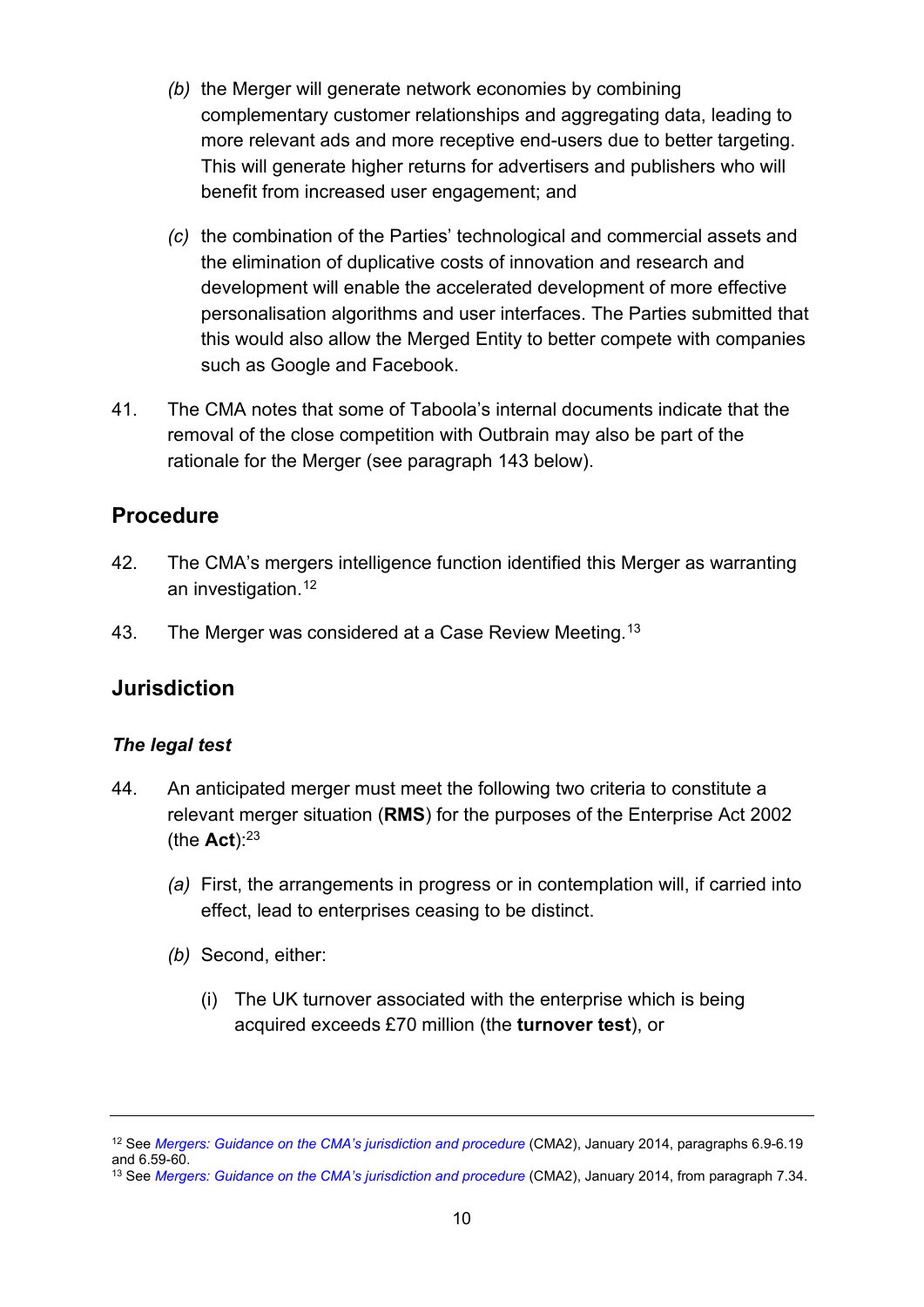(ii) The enterprises which cease to be distinct supply or acquire goods or services of any description and, after the merger, together supply or acquire at least 25% of all those particular goods or services of that kind supplied in the UK or in a substantial part of it. The merger must also result in an increment to the share of supply or acquisition (the **share of supply test**).

#### *Enterprises ceasing to be distinct*

45. Each of Taboola and Outbrain is an enterprise and, as a result of the Merger, these enterprises will cease to be distinct.

#### *Turnover test*

46. As indicated above, Outbrain's UK turnover in 2019 was £[ $\ll$ ].<sup>[14](#page-10-0)</sup> Therefore, the turnover test is not met.

#### *Share of supply test*

- 47. The Parties submitted that the CMA does not have jurisdiction over the Merger as the share of supply test is not met. In particular, the Parties submitted that their combined shares of supply would be less than 25% in a range of segments and sub-segments, and that many of the narrow subsegments for which the CMA requested share of supply data are not competitively meaningful.[15](#page-10-1) However, the CMA considers that:
	- *(a)* the Parties overlap in the supply of content recommendation platform services to publishers in the UK; and
	- *(b)* the data available from the Parties and third parties indicates that the Parties' combined share of supply of content recommendation platform services to publishers in the UK exceeds 25% on the basis of revenue (see **Table 1** below), and there is an increment.[16](#page-10-2)
- 48. As a result, the CMA believes that the share of supply test in section 23 of the Act is met.

<span id="page-10-0"></span><sup>&</sup>lt;sup>14</sup> Final Merger Notice, Section 2.6.2.<br><sup>15</sup> Final Merger Notice, paragraphs 30-32.

<span id="page-10-2"></span><span id="page-10-1"></span><sup>&</sup>lt;sup>16</sup> The Parties submitted that their share of supply of content recommendation platform services to publishers in the UK was [10-20]% (Final Merger Notice, paragraph 181) but this was based on the Parties' inaccurate estimates of third parties' revenues in this activity: see paragraphs [131](#page-33-0) onwards below.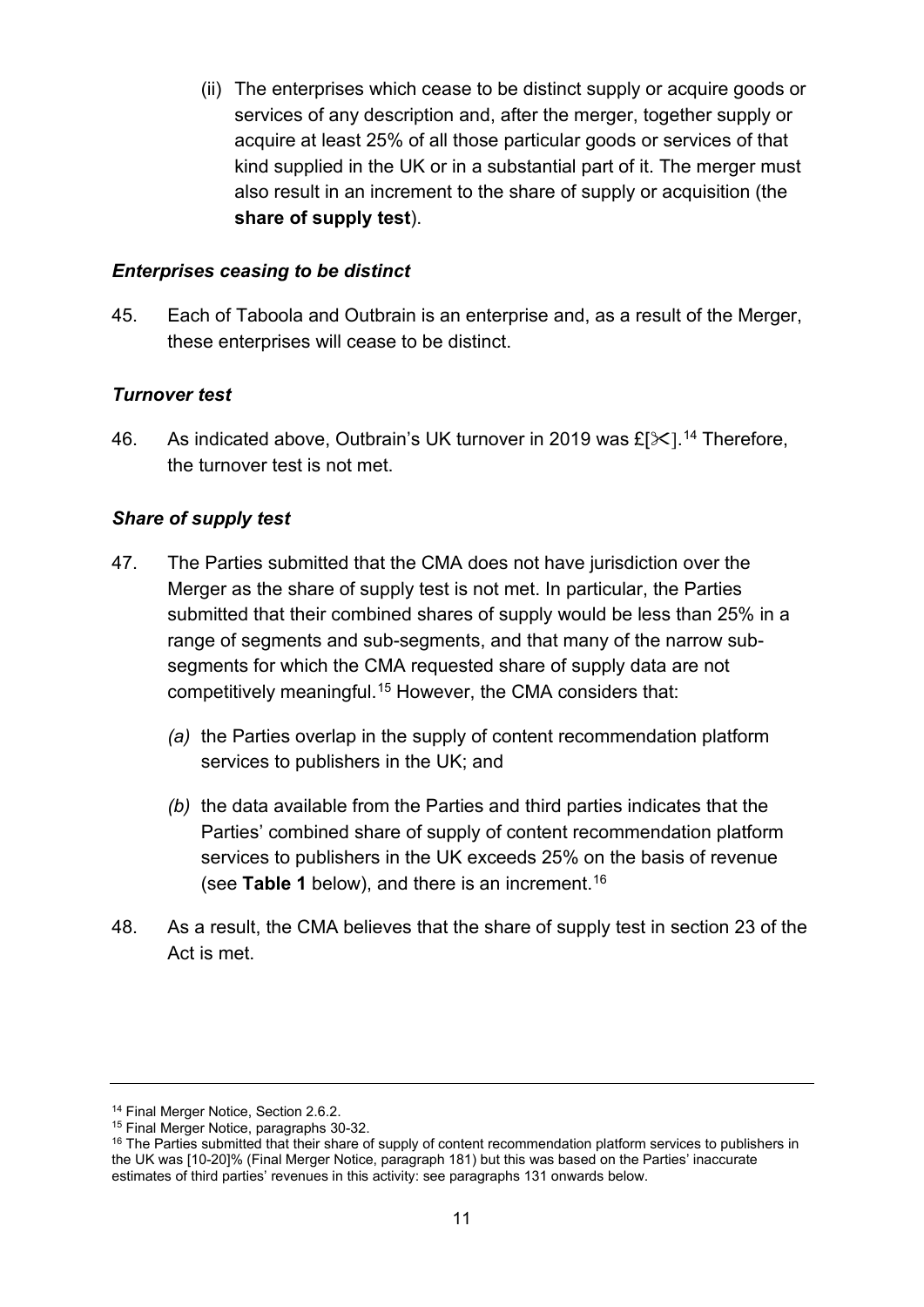- 49. The CMA therefore believes that it is or may be the case that arrangements are in progress or in contemplation which, if carried into effect, will result in the creation of an RMS.
- 50. The initial period for consideration of the Merger under section 34ZA(3) of the Act started on 29 April 2020 and the statutory 40 working day deadline for a decision is therefore 26 June 2020.

## **Counterfactual**

- 51. The CMA assesses a merger's impact relative to the situation that would prevail absent the merger (ie the counterfactual). For anticipated mergers the CMA generally adopts the prevailing conditions of competition as the counterfactual against which to assess the impact of the merger. However, the CMA will assess the merger against an alternative counterfactual where, based on the evidence available to it, it believes that, in the absence of the merger, the prospect of these conditions continuing is not realistic, or there is a realistic prospect of a counterfactual that is more competitive than these conditions. [17](#page-11-0)
- 52. The Parties submitted that the Coronavirus (COVID-19) crisis has significantly impacted the digital advertising industry, slashing advertising budgets and lowering ad rates. The Parties also noted that small and medium-sized businesses, such as themselves, have been and will be disproportionately hurt. The Parties submitted that absent the Merger, they will have to implement cost-cutting measures to survive. However, the Parties have not submitted that the CMA should use any alternative counterfactual to the prevailing conditions of competition. [18](#page-11-1)
- 53. The CMA notes that the Coronavirus (COVID-19) outbreak may have had, at least in the short-term, an impact on the digital advertising industry. However, there remains considerable uncertainty about the duration and long-term effects of this impact. As set out in the CMA's recent guidance on merger assessments during the Coronavirus (COVID-19) outbreak, a merger control investigation typically looks beyond the short-term and considers what lasting structural impacts a merger might have on the markets at issue. [19](#page-11-2) Therefore, the CMA believes the prevailing conditions of competition to be the relevant counterfactual in this case.

<span id="page-11-0"></span><sup>17</sup> *[Merger Assessment Guidelines](https://www.gov.uk/government/publications/merger-assessment-guidelines)* (OFT1254/CC2), September 2010, from paragraph 4.3.5. The *[Merger](https://www.gov.uk/government/publications/merger-assessment-guidelines)  [Assessment Guidelines](https://www.gov.uk/government/publications/merger-assessment-guidelines)* have been adopted by the CMA (see *[Mergers: Guidance on the CMA's jurisdiction and](https://www.gov.uk/government/publications/mergers-guidance-on-the-cmas-jurisdiction-and-procedure)  [procedure](https://www.gov.uk/government/publications/mergers-guidance-on-the-cmas-jurisdiction-and-procedure)* (CMA2), January 2014, Annex D).<br><sup>18</sup> Parties' Response to the CMA's Issues Letter, Section 6.

<span id="page-11-1"></span>

<span id="page-11-2"></span><sup>&</sup>lt;sup>19</sup> [Merger assessments during the Coronavirus \(COVID-19\) pandemic](https://assets.publishing.service.gov.uk/government/uploads/system/uploads/attachment_data/file/880570/Merger_assessments_during_the_Coronavirus__COVID-19__pandemic_.pdf) (CMA120), 22 April 2020, paragraph 22.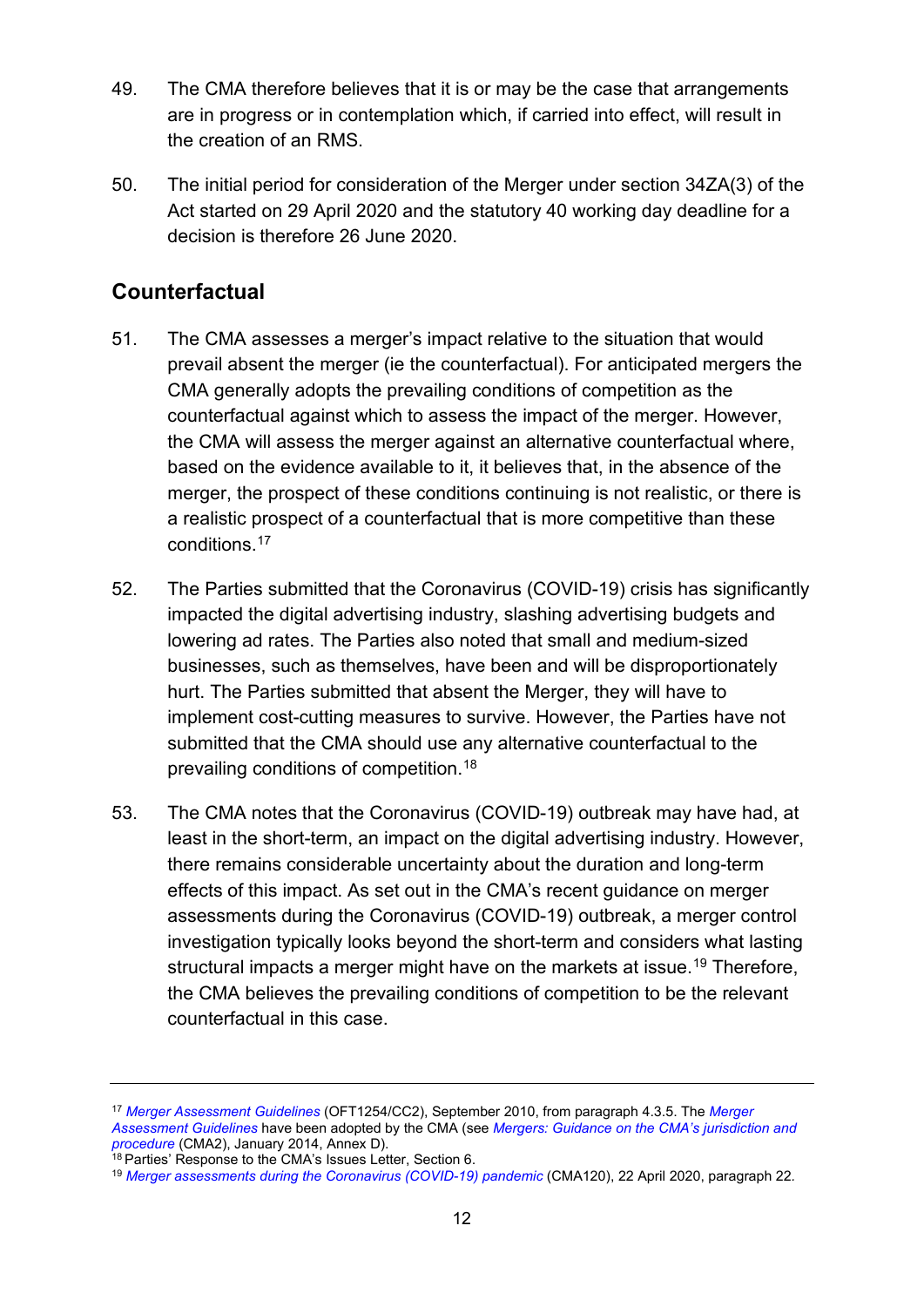## **Background**

- 54. The Parties overlap in the supply of three types of display advertising:
	- *(a)* content recommendation platform services to advertisers and publishers;
	- *(b)* outstream video advertising<sup>[20](#page-12-0)</sup> platform services to advertisers and publishers; and
	- (c) other types of native advertising (eg 'in-feed'<sup>[21](#page-12-1)</sup> and 'in-content'<sup>22</sup>) platform services to advertisers and publishers.

#### *Content recommendation and other display advertising formats*

- 55. **Native advertising** is advertising that follows the natural design, location and ad behaviour of the environment in which it is placed. It is designed to engage with consumers in more native, and, importantly, in most cases nonpromotional ways to be as relevant as possible and strengthen consumer ties to a brand.[23](#page-12-3) This is therefore a broad category, including advertising formats such as content recommendation, in-feed and in-content native advertising and native video advertising. [24](#page-12-4)
- 56. **Content recommendation** is a type of advertising format within native advertising which is displayed alongside editorial content. Content recommendation ads are typically found below or alongside publisher content (such as in article or in feed) and identify other content, including editorial and advertorial [25](#page-12-5) content, that the user may be interested in reading, often based on personalisation algorithms which use real-time data from users. When users click on these ads, they will be redirected to external pages.
- 57. Third parties told the CMA that content recommendation was an important way for publishers to monetise their webpages. Publishers also noted that they currently struggled to monetise their pages through advertising, and that it would be a challenge for them if they were to receive less revenue from content recommendation. Further detail on content recommendation and how

<span id="page-12-0"></span> $^{20}$  Outstream video advertising is an independent video unit that plays within an article page, feed, or any other location on the site. outside of any separate video player.

<span id="page-12-1"></span> $21$  In-Feed Native Ads are placed in article and content feeds and mimic the surrounding site design and aesthetics. As consumers scroll the listing of article summaries, editorial is mixed with native ad units providing an uninterrupted flow. See: [IAB Native Advertising Playbook.](https://www.iab.com/wp-content/uploads/2019/05/IAB-Native-Advertising-Playbook-2_0_Final.pdf)

<span id="page-12-2"></span><sup>&</sup>lt;sup>22</sup> In-Content Native Ads are ads placed primarily on article pages, in between paragraphs of content or below the article, and are designed in such a way that they mimic the design and aesthetics of the surrounding editorial content experience. See: [IAB Native Advertising](https://www.iab.com/wp-content/uploads/2019/05/IAB-Native-Advertising-Playbook-2_0_Final.pdf) Playbook. <sup>23</sup> See: [IAB Native Advertising Playbook.](https://www.iab.com/wp-content/uploads/2019/05/IAB-Native-Advertising-Playbook-2_0_Final.pdf)

<span id="page-12-5"></span><span id="page-12-4"></span><span id="page-12-3"></span><sup>&</sup>lt;sup>24</sup> Including some forms of outstream video advertising.<br><sup>25</sup> An Advertorial is a newspaper or magazine advertisement giving information about a product in the style of an editorial or objective journalistic article.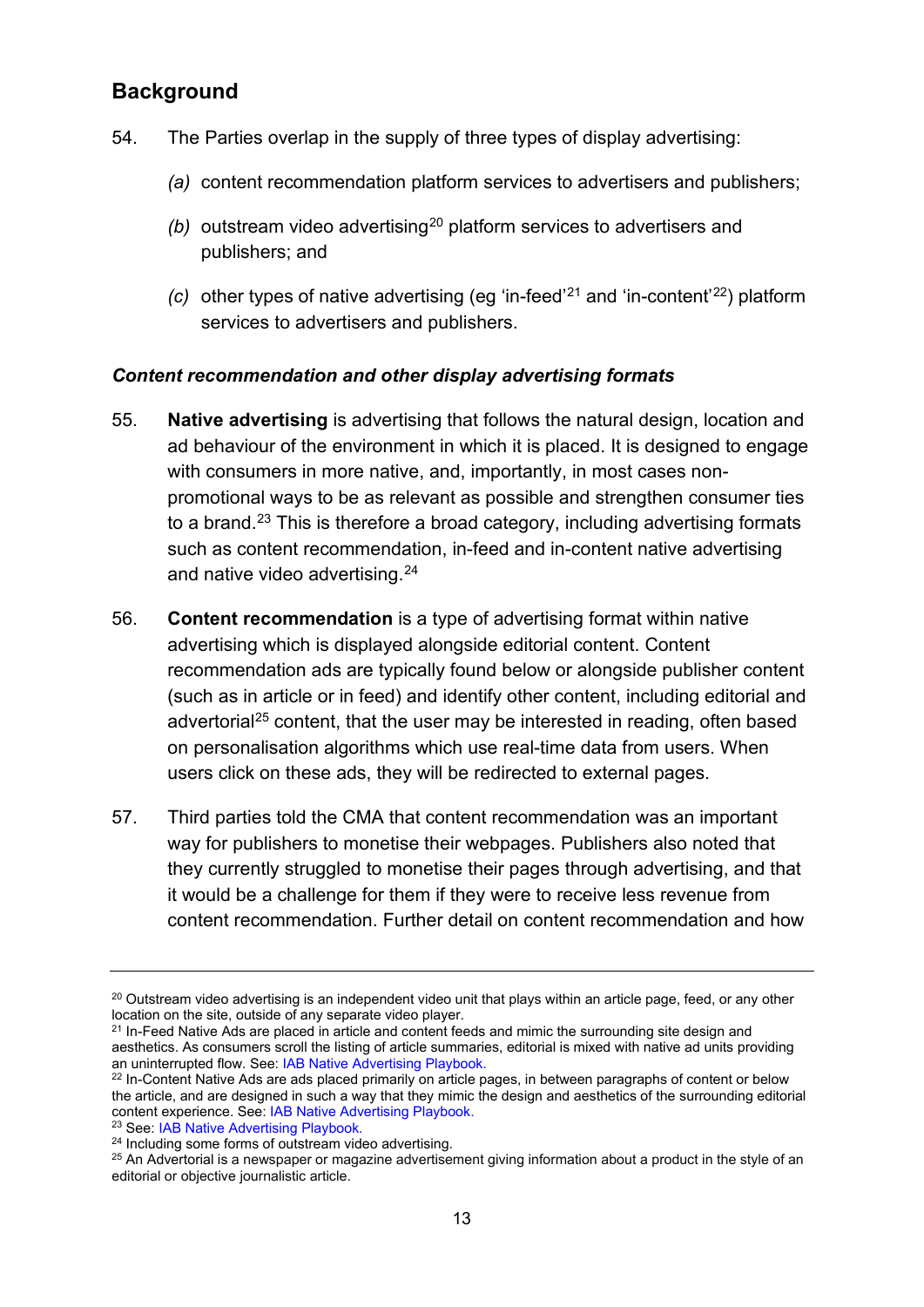the CMA considers it differs from other forms of display advertising is provided in the section on product scope below.

58. As noted above, as well as content recommendation, the Parties also overlap in the supply of outstream video advertising platform services and other native advertising platform services (eg 'in-feed' and 'in-content' services). **Outstream video** is an independent video unit that plays within an article page, feed, or any other location on the site, outside of any separate video player. In this Decision, the CMA uses the term '**other native advertising platform services**' to refer to the collection of native advertising formats other than content recommendation platform services and outstream video advertising platforms services.

#### *Distribution channels*

- 59. Display advertising services (including content recommendation) can be supplied through different channels. Publishers that own advertising space might decide to market their space through platforms (such as the Parties) or to sell directly to advertisers.[26](#page-13-0) Similarly, advertisers might consider purchasing advertising space through platforms or by engaging directly with publishers.
- 60. The publishers from whom advertisers purchase directly include owned-andoperated platforms. These types of platforms are primarily social media platforms which own the advertising space and market that space themselves,[27](#page-13-1) acting as publishers (eg Facebook). Independent publishers cannot use owned-and-operated platforms to sell their advertising space.<sup>[28](#page-13-2)</sup>
- 61. Thus, the CMA in its decision will refer to 'platform services' when advertising services are provided by platforms that intermediate between third-party publishers and advertisers, such as the Parties, and to 'direct channels' when publishers negotiate directly with advertisers (and vice versa) without going through a platform owned by a third party. Negotiations between advertisers and owned-and-operated platforms fall within the direct channel.

<span id="page-13-2"></span><span id="page-13-1"></span><span id="page-13-0"></span><sup>26</sup> Final Merger Notice, paragraphs 130 and 161.<br><sup>27</sup> The CMA Online platforms and digital advertising market study, Interim report (**The CMA's Interim Report**). <sup>28</sup> Some providers of owned-and-operated platforms may also offer a separate service that intermediates between third-party publishers and advertisers. These separate services would fall within the definition of 'platform services'.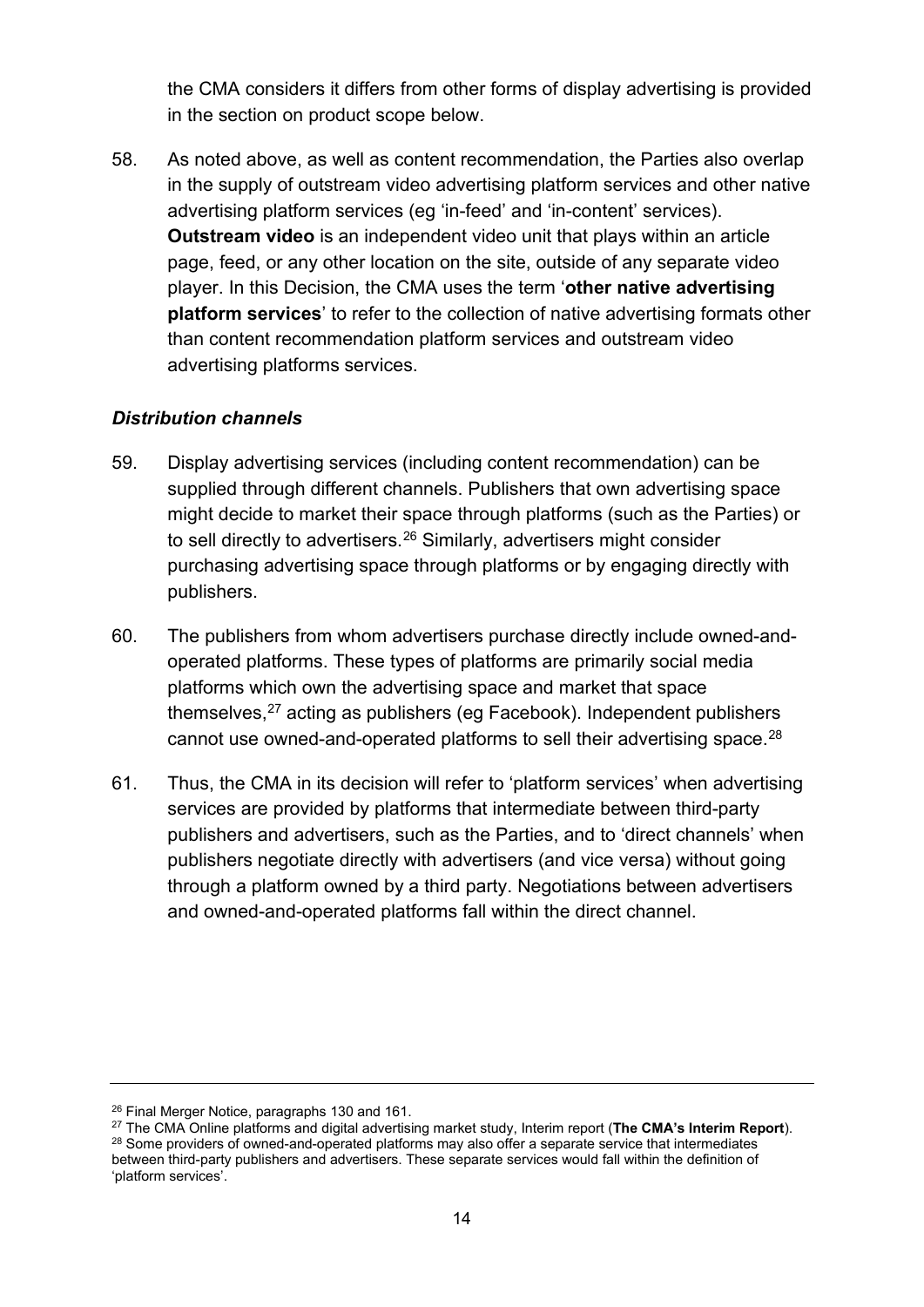#### *Two-sided platforms, indirect network effects and exclusivity arrangements*

- 62. The Parties' overlapping services (including content recommendation) can be characterised as two-sided platforms, with the Parties competing to attract publishers on one side, and advertisers on the other.
- 63. Publishers and advertisers use multiple different display advertising formats (eg banner ads, native ads, etc) at the same time. Within those formats, publishers and advertisers generally make use of more than one platform. However, publishers might have exclusivity arrangements in place for some formats (eg content recommendation or outstream video advertising), $^{29}$  $^{29}$  $^{29}$  which do not allow publishers to use multiple platforms at the same time for those formats.

## **Frame of reference**

64. Market definition provides a framework for assessing the competitive effects of a merger and involves an element of judgement. The boundaries of the market do not determine the outcome of the analysis of the competitive effects of the merger, as it is recognised that there can be constraints on merging parties from outside the relevant market, segmentation within the relevant market, or other ways in which some constraints are more important than others. The CMA will take these factors into account in its competitive assessment.[30](#page-14-1)

#### *Product scope*

- 65. The CMA's approach to assessing the product frame of reference was to begin with the overlapping products of the merging parties in the narrowest plausible frame of reference and then to see if this should be widened on the basis of demand or supply-side considerations.[31](#page-14-2)
- 66. The Parties overlap in the supply of:
	- *(a)* content recommendation platform services to advertisers and publishers;

<span id="page-14-0"></span> $29$  The Parties have provided examples of such exclusivity clauses at Annex D of Taboola's response to RFI 3. Outbrain's terms are available on their website and contain the following language: '*During the Term, Outbrain shall be Partner's sole and exclusive provider of content recommendations, where "content recommendations" are one or more links comprised of a headline or phrase indicating that an End User will be driven to Content (regardless of whether the Destination Page displays content, advertorials or* 

*advertisements)*'.[\(https://www.outbrain.com/legal/#engage-terms-eu\)](https://www.outbrain.com/legal/#engage-terms-eu). 30 *[Merger Assessment Guidelines](https://www.gov.uk/government/publications/merger-assessment-guidelines)*, paragraph 5.2.2.

<span id="page-14-2"></span><span id="page-14-1"></span><sup>31</sup> *[Merger Assessment Guidelines](https://www.gov.uk/government/publications/merger-assessment-guidelines)*, section 5.2.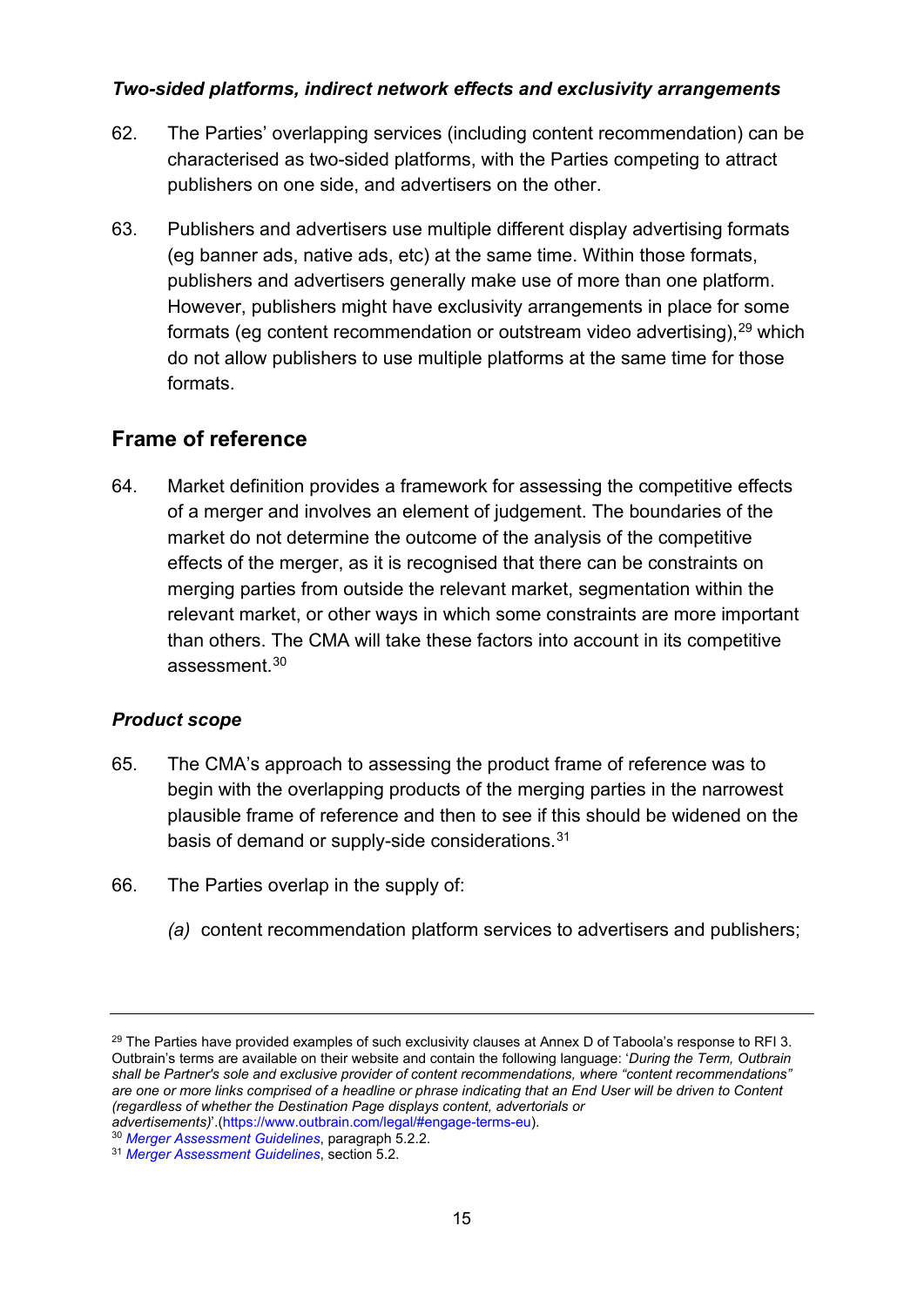- *(b)* outstream video advertising platform services to advertisers and publishers; and
- *(c)* other types of native advertising (eg 'in-feed' [32](#page-15-0) and 'in-content' [33\)](#page-15-1) platform services to advertisers and publishers.
- 67. The Parties' overlapping services can be characterised as two-sided platforms, with the Parties competing to attract advertisers on one side and publishers on the other. The CMA therefore considered whether it would be appropriate to assess the impact of the Merger within a single or separate frame(s) of reference. The CMA found that the competitive dynamics on the advertising side are different from those on the publishing side, such that the Parties are subject to different competitive constraints when dealing with advertisers and publishers (as discussed below). For this reason, the CMA conducted a separate assessment of the impact of the Merger on each side (taking into account the two-sided nature of these platform services where relevant).
- 68. The CMA received no evidence of any further significant sub-segmentation.

#### *The Parties' submissions*

- 69. The Parties submitted that the relevant product market is all digital non-search advertising.[34](#page-15-2)
- 70. With respect to publishers, the Parties submitted that all types of digital nonsearch advertising services compete for space on publishers' websites. They submitted that publishers work in parallel with many platforms offering different types of advertising and that publishers allocate their inventory based on expected yield.[35](#page-15-3) Further, the Parties submitted that their platforms compete with the option for publishers to make direct sales to advertisers.<sup>[36](#page-15-4)</sup>
- 71. With respect to advertisers, the Parties submitted that all types of online advertising compete for advertiser spend. Advertising firms typically have a defined advertising budget for use over the financial year and allocate their advertising spend across different types of digital ads based on their

<span id="page-15-0"></span><sup>&</sup>lt;sup>32</sup> In-Feed Native Ads are placed in article and content feeds and mimic the surrounding site design and aesthetics. As consumers scroll the listing of article summaries, editorial is mixed with native ad units providing an uninterrupted flow. See: [IAB Native Advertising Playbook.](https://www.iab.com/wp-content/uploads/2019/05/IAB-Native-Advertising-Playbook-2_0_Final.pdf)

<span id="page-15-1"></span><sup>33</sup> In-Content Native Ads are ads placed primarily on article pages, in between paragraphs of content or below the article, and are designed in such a way that they mimic the design and aesthetics of the surrounding editorial content experience. See: [IAB Native Advertising](https://www.iab.com/wp-content/uploads/2019/05/IAB-Native-Advertising-Playbook-2_0_Final.pdf) Playbook.<br><sup>34</sup> Final Merger Notice, paragraph 128.

<span id="page-15-3"></span><span id="page-15-2"></span> $35$  Final Merger Notice, paragraph 3.

<span id="page-15-4"></span><sup>36</sup> Final Merger Notice, paragraph 130.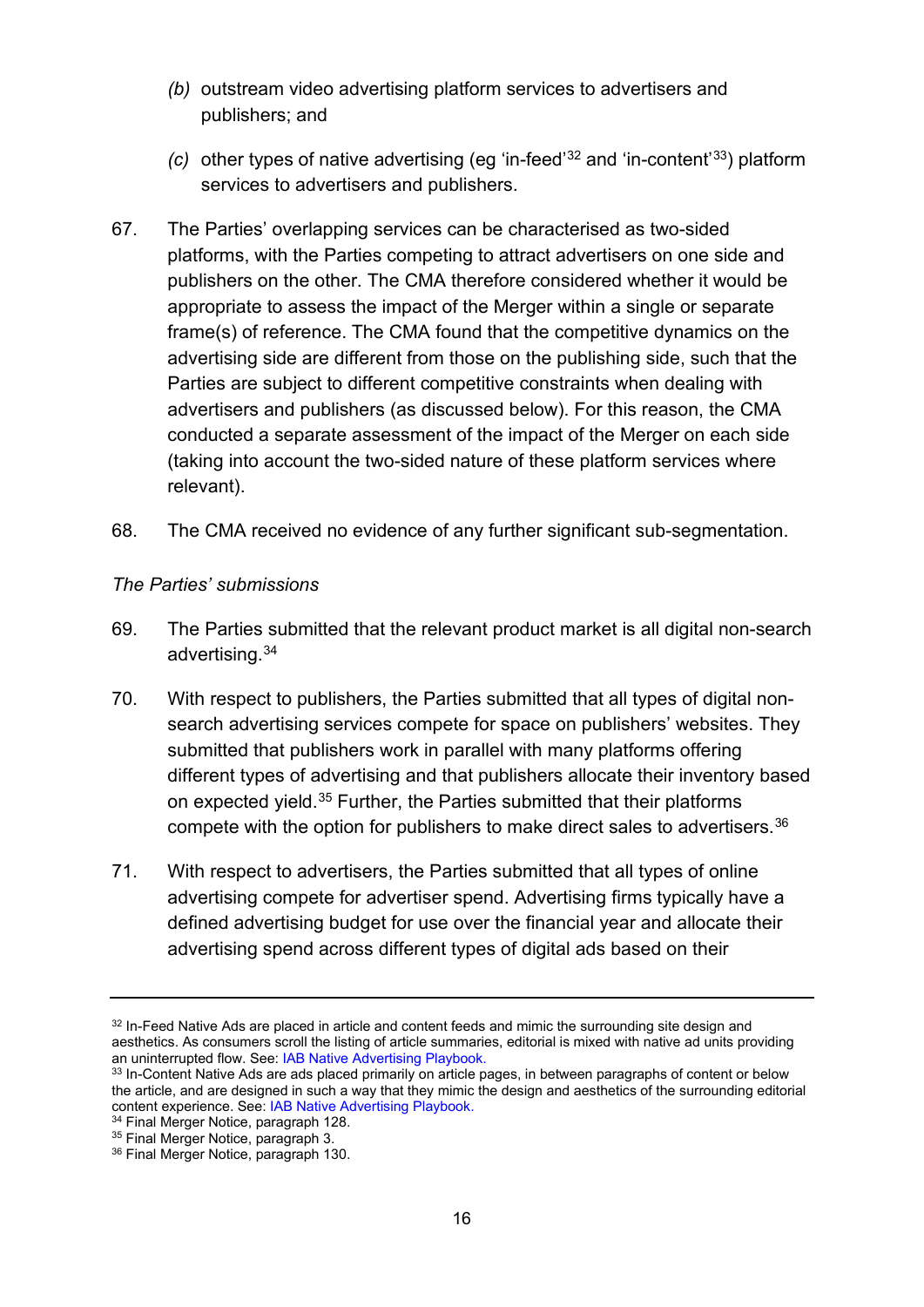assessment of price and effectiveness or return on advertising spend ('**ROAS**').[37](#page-16-0) However, the Parties noted that some advertisers prefer certain advertising formats and do not consider advertising platforms that do not provide them. [38](#page-16-1) Further, the Parties argued that there was substitutability between the different channels (eg platform services and direct channels) advertisers use to place ads, as they achieve a similar return.<sup>[39](#page-16-2)</sup>

#### *The CMA's assessment of content recommendation platform services*

72. As noted above, the Parties overlap in the supply of content recommendation platform services to advertisers and publishers. The CMA has considered whether this is the appropriate product frame of reference on both the publisher and advertiser sides of the market.

#### *Publishers*

- 73. The CMA considered the following evidence in its assessment of whether the supply of content recommendation platform services to publishers is an appropriate product frame of reference:
	- *(a)* the Parties' submissions on content recommendation platform services supplied to publishers;
	- *(b)* the Parties' use of exclusivity agreements with publishers;
	- *(c)* the Parties' internal documents; and
	- *(d)* third party views.
- 74. The CMA considered whether to include types of advertising other than content recommendation, and whether to include direct sales to advertisers within the product frame of reference.
- 75. As noted above, platform services intermediate between third-party publishers and advertisers. As publishers are unable to use owned-and-operated platforms, the CMA did not include them within the relevant frame of reference. [40](#page-16-3)

<span id="page-16-0"></span><sup>&</sup>lt;sup>37</sup> Final Merger Notice, paragraph 141.<br><sup>38</sup> Final Merger Notice, paragraph 79.

<span id="page-16-2"></span><span id="page-16-1"></span><sup>39</sup> Final Merger Notice, paragraph 129.

<span id="page-16-3"></span><sup>40</sup> Some providers of owned-and-operated platforms also offer a separate service that intermediates between third-party publishers and advertisers. These separate services have been taken into account within the relevant product frame of reference.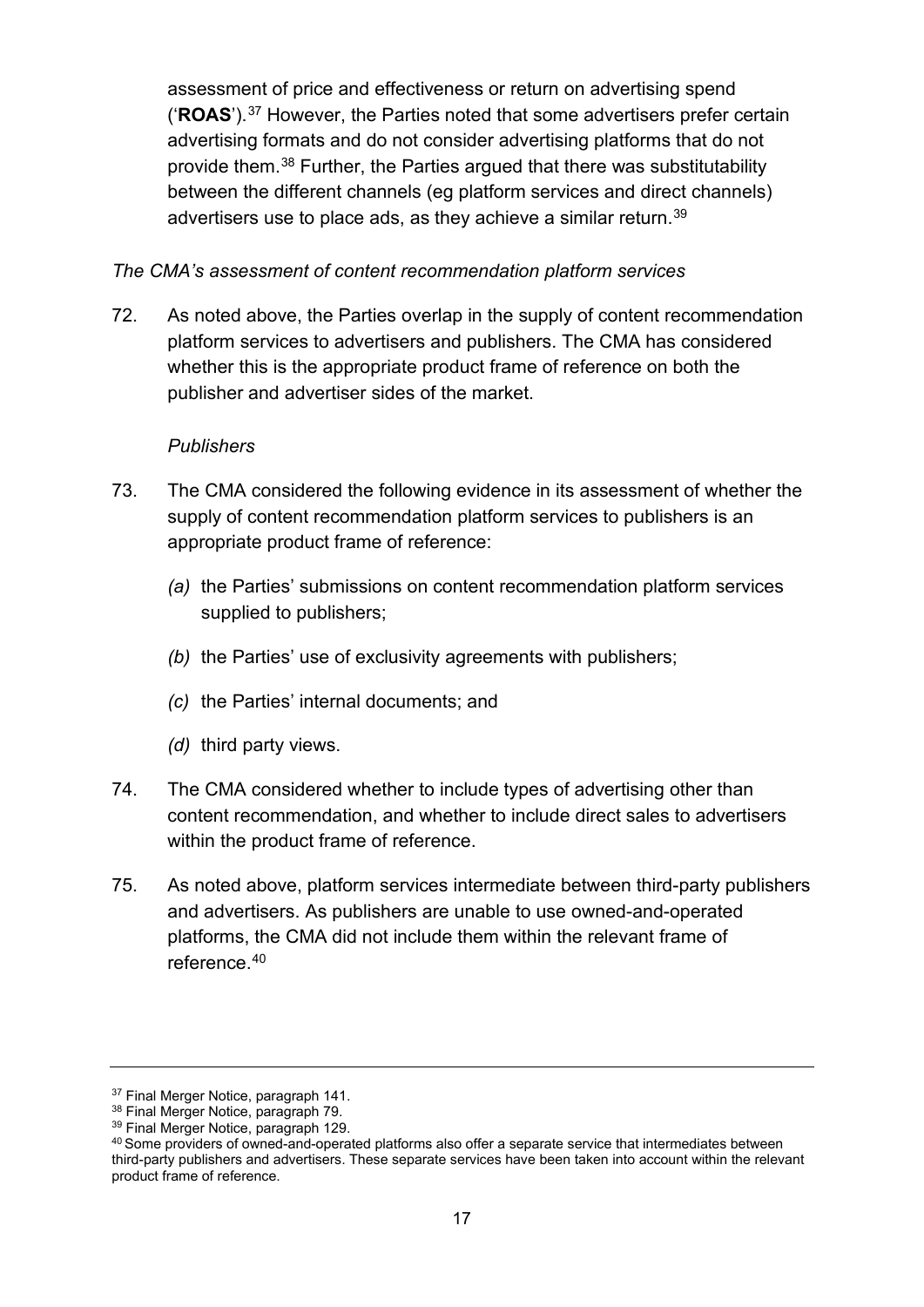- *The Parties' submissions*
- 76. The Parties submitted that content recommendation is an artificially narrow segment and that the relevant product market is all digital non-search advertising supplied to publishers. Each of the Parties' arguments in this respect are considered by the CMA below.
- 77. The Parties submitted that the CMA Online platforms and digital advertising market study, Interim Report (the **CMA's Interim Report**) adopted a broader market definition than content recommendation platform services, and did not distinguish between advertising formats.[41](#page-17-0) However, the CMA notes that the Interim Report did not discuss substitutability between different advertising formats from the perspective of publishers. Also, the CMA's Interim Report adopted a different starting point, looking at the advertising services on which Google and Facebook focus, and thus defining a wider market where these players have market power. Further, the CMA's Interim Report clearly distinguished content discovery platforms, such as Taboola and Outbrain, from other supply-side platforms, noting that content discovery platforms adopt a different business model from typical supply-side platforms.<sup>[42](#page-17-1)</sup> Therefore, the CMA does not consider that there is any inconsistency between its assessment of this Merger and the CMA's Interim Report. The CMA also notes that the Parties have described the provision of alternative non-search display advertising formats by Google and others as 'indirect competition'.[43](#page-17-2)
- 78. The Parties also claimed that the definition of 'content recommendation' has evolved over time and that today the term is used to refer to a much broader range of services and could easily be substituted with the term 'native'.<sup>[44](#page-17-3)</sup> By way of example, the Parties submitted that Taboola has switched focus from the historic 'end of article widget' to a 'more sophisticated Feed format'.[45](#page-17-4) However, the CMA considers that third parties responding to the CMA's investigation made a clear distinction between content recommendation and other forms of advertising (as set out in detail in the section on publishers' views of the Merger below). The CMA notes in particular that the large number of concerns relating to content recommendation specifically suggest that publishers consider it to be different to native advertising more broadly.

<span id="page-17-1"></span><sup>42</sup> [CMA's Interim Report,](https://assets.publishing.service.gov.uk/media/5ed0f75bd3bf7f4602e98330/Interim_report_---_web.pdf) Appendix H, paragraph 186.<br><sup>43</sup> Minute of Discussion with Parties, 17 March 2020, paragraph 53.

<span id="page-17-0"></span><sup>41</sup> Parties' Response to the CMA's Issues Letter, CRA Report, 'Outbrain/Taboola An Economic Analysis of Competitive Effects', paragraph 81.

<span id="page-17-3"></span><span id="page-17-2"></span><sup>&</sup>lt;sup>44</sup> Parties' Response to the CMA's Issues Letter, paragraphs 2.1.

<span id="page-17-4"></span><sup>45</sup> Parties' Response to the CMA's Issues Letter, paragraphs 3.6.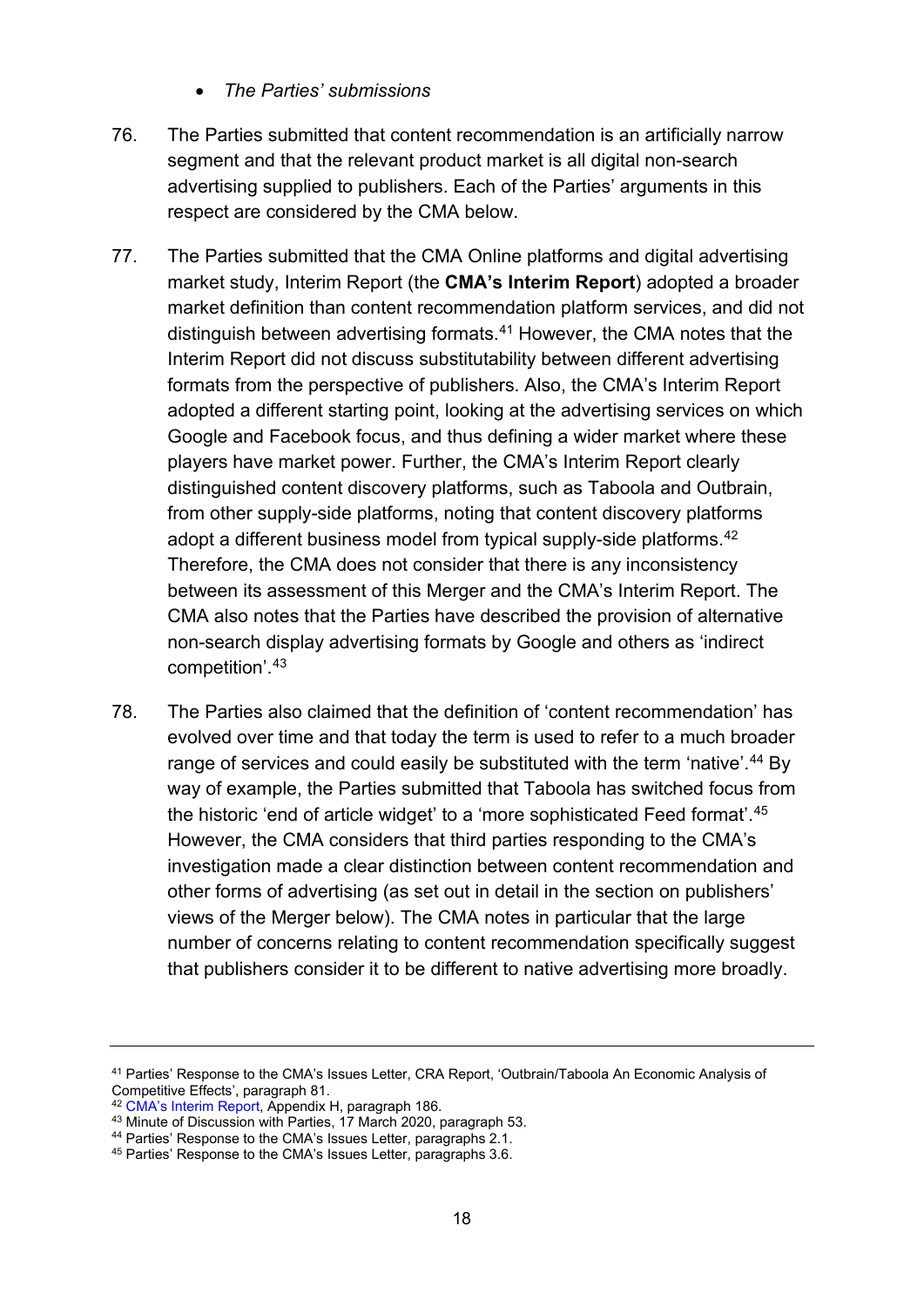- 79. The Parties submitted that their strategic plans on product offerings, which they said focused on broadening their competitive position across the multiple dimensions of the digital space, confirm that the product market is wider than content recommendation.[46](#page-18-0) In particular, the Parties submitted that by 2017 they had both decided to expand beyond content recommendation, as 'competition with one another was only one aspect of the competitive market they needed to consider'.<sup>[47](#page-18-1)</sup> However, the CMA considers that the observation that firms are diversifying into new business lines does not necessarily mean that those other business lines are demand-side or supply-side substitutes.<sup>[48](#page-18-2)</sup>
- 80. Further, the Parties submitted that besides making direct sales to advertisers, publishers are able to self-supply content recommendation services,<sup>[49](#page-18-3)</sup> and that they have increased their use of real-time bidding auctions,  $50$  all of which act as a constraint on the Parties. However, the CMA has not seen any evidence of the Parties facing constraints from publishers adopting real-time bidding auctions for their inventory. The CMA has considered the extent to which the Parties face constraints from publishers' direct sales and self-supply below.
- 81. The Parties submitted an analysis showing differences in publishers' intensity of use of the Parties' services,  $51$  arguing that the observation that not all publishers used content recommendation to a significant extent was consistent with content recommendation being 'non-essential' and substitutable with other advertising formats.<sup>[52](#page-18-6)</sup> However, the CMA notes that this analysis only indicated publishers' different advertising preferences on their webpages rather than substitution between advertising formats. In addition, evidence seen by the CMA showed that the majority of publishers currently using content recommendation services considered that other advertising formats would not be a substitute for content recommendation (see below).
- 82. The Parties also submitted that around 40% of publishers' end of article ads also displayed organic recirculation<sup>[53](#page-18-7)</sup> links. The Parties argued that this introduced an additional dimension of substitution, as publishers can choose

<span id="page-18-0"></span><sup>46</sup> White Paper of 14 April 2020 produced for the Department of Justice in the context of its review of the Merger, and provided to the CMA on 22 May 2020 (**White Paper of 14 April 2020**), page 12.

<span id="page-18-1"></span><sup>47</sup> White Paper of 14 April 2020, page 9.

<span id="page-18-2"></span><sup>48</sup> The CMA noted that the document submitted by the Parties including these plans did not specifically focus on the UK.

<span id="page-18-3"></span><sup>49</sup> White Paper of 14 April 2020, page 20.

<span id="page-18-4"></span><sup>50</sup> White Paper of 14 April 2020, page 25.

<span id="page-18-5"></span><sup>51</sup> Parties' Response to the CMA's Issues Letter, CRA Report, 'Outbrain/Taboola An Economic Analysis of Competitive Effects', paragraphs 97-103.

<span id="page-18-6"></span><sup>52</sup> Taboola-Outbrain Issues Meeting Presentation 4 June 2020, slides 48-49.

<span id="page-18-7"></span><sup>&</sup>lt;sup>53</sup> Publishers use organic recirculation to recommend their own content on their webpages, in order to increase users' engagement with their property. Platforms offer organic recirculation as a non-monetisation add-on, in addition to advertising and monetisation services.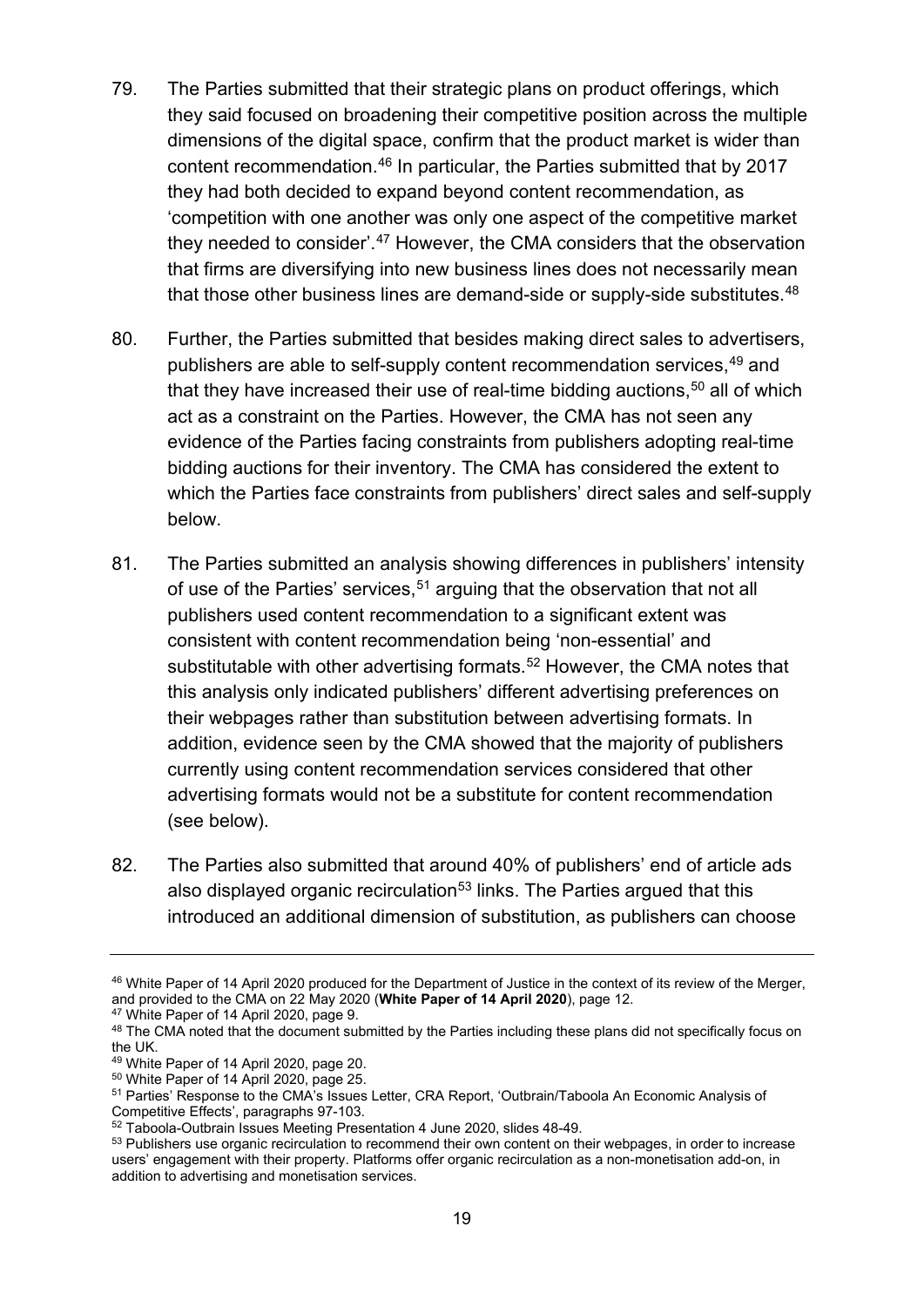whether to focus on organic or paid content. Also, the Parties interpreted this as an indication that content recommendation was indirectly competing with other types of advertising. However, the CMA has not seen any evidence of organic recirculation being a strong constraint to the Parties' supply of content recommendation services. The CMA also notes that publishers said that they mainly use content recommendation for monetization purposes, while they use organic recirculation to increase users' engagement with their own content.

- 83. The Parties argued that there is supply-side substitutability between advertising formats. The Parties submitted that this is evidenced by scaled businesses with access to data and relationships with publishers and advertisers, such as Google, leveraging their market power into content recommendation.[54](#page-19-0) Further, the Parties submitted that Taboola shifting focus from content recommendation towards other types of advertising formats is also indicative of supply-side substitution.<sup>[55](#page-19-1)</sup> However, the CMA did not consider that Taboola's expansion into other businesses demonstrates supply-side substitution from other advertising formats into content recommendation. The CMA also considers that Google has not generated significant revenue through its Matched Content product and this could be seen as evidence that it has not historically been able (or willing) to leverage its market power in digital advertising more generally into content recommendation platform services. Google's presence as a competitor in content recommendation, and its potential expansion, are considered separately below.
	- *The Parties' use of exclusivity agreements with publishers*
- 84. Most of the publishers that use Taboola or Outbrain for content recommendation services that responded to the CMA's investigation have exclusive agreements with the Parties.<sup>[56](#page-19-2)</sup> The Parties' contracts contain exclusivity clauses that seek to ensure that publishers only use a single platform for the provision of content recommendation services.<sup>[57](#page-19-3)</sup> The fact that

<span id="page-19-0"></span><sup>&</sup>lt;sup>54</sup> Parties' Response to the CMA's Issues Letter, CRA Report, 'Outbrain/Taboola An Economic Analysis of Competitive Effects', paragraphs 6 and 33.

<span id="page-19-1"></span><sup>&</sup>lt;sup>55</sup> Parties' Response to the CMA's Issues Letter, CRA Report, 'Outbrain/Taboola An Economic Analysis of Competitive Effects', paragraphs 89-93.

<span id="page-19-2"></span><sup>56</sup> Parties' Response to the CMA's Issues Letter, CRA Report, 'Outbrain/Taboola An Economic Analysis of Competitive Effects', paragraphs 89-93.

<span id="page-19-3"></span> $57$  By way of example, see (i) Outbrain internal document [ $\ll$ ] in which the terms of the agreement forbid the publisher from displaying any content from [ $\times$ ], which are described as 'Outbrain's direct competitors'; (ii) [Outbrain standard legal terms,](https://www.outbrain.com/legal/tos#engage-terms) which state: 'During the Term, Outbrain shall be Partner's sole and exclusive provider of content recommendations, where "content recommendations" are one or more links comprised of a headline or phrase indicating that an End User will be driven to Content (regardless of whether the Destination Page displays content, advertorials or advertisements)'; and (iii) Taboola standard publisher terms: [ $\&$ ].;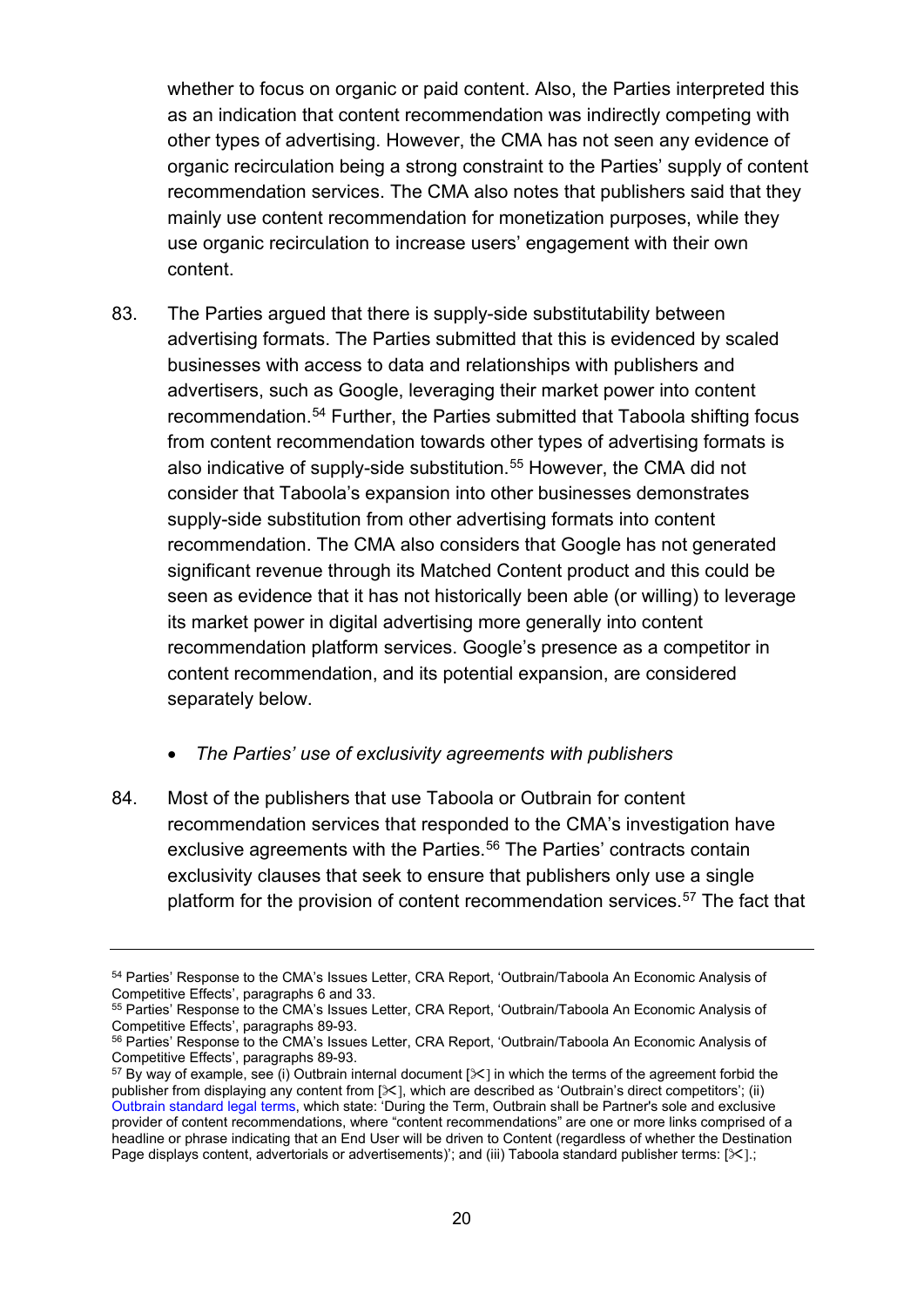these exclusivity clauses specifically refer to content recommendation, rather than all non-search display advertising, suggests that the Parties and publishers recognise that content recommendation activities are distinguishable from other advertising services.<sup>[58](#page-20-0)</sup> The presence of these clauses also indicates that the Parties consider that there is commercial value in preventing substitution to other content recommendation services, even in the absence of any contractual protection against the use of other advertising formats. This is further evidence that the Parties do not consider other advertising formats to be substitutable with content recommendation services.

- 85. The Parties submitted that  $[\frac{1}{1}]$  (the Parties do not comment on whether Outbrain has sought to enforce against  $[31]$ <sup>59</sup>. However, the CMA notes that Taboola has sought to enforce exclusivity arrangements against  $[\times]$ , including  $[\times]$  and  $[\times]$ , where Taboola considered these to have been breached. [60](#page-20-2) Other than these two examples, the CMA has not seen evidence of breaches by publishers or any other evidence to suggest that Taboola has a policy of non-enforcement. The CMA also considers that the continued inclusion of such exclusivity clauses in the Parties' contracts, which are negotiated with publishers and vary across contracts, suggests that the Parties consider the clauses to have commercial value, notwithstanding any risk of breach.
- 86. The Parties also submitted that the exclusivity provisions go beyond just content recommendation, but that they have continued to use the 'Content Recommendation' language in their contracts over time, to ensure consistency and because this remains a collective term used to describe their services.<sup>[61](#page-20-3)</sup> The Parties submitted that they are motivated to include as many competitors as they can within their exclusivity provisions and regularly seek to include Google and Facebook, [※].<sup>[62](#page-20-4),[63](#page-20-5)</sup> However, while these examples do show that certain of Google and Facebook's products are carved out of the exclusivity clauses, the CMA notes that the examples provided also often specifically distinguish between content recommendation and other types of native advertising (including referring to Google content recommendation services specifically, distinguished from wider Google advertising services). [64](#page-20-6)

<span id="page-20-0"></span><sup>58</sup> Parties' Response to the CMA's Issues Letter, Folder 2.29-30. For example, the Email between [ $\le$ ] (Outbrain) and  $[\frac{3}{7}]$  (13 October 2019)  $[\frac{3}{7}]$ , and the contract with  $[\frac{3}{7}]$  (1 February 2016)  $[\frac{3}{7}]$ .<br><sup>59</sup> Parties' Response to the CMA's Issues Letter, paragraph 2.21.<br><sup>60</sup> Parties' Response to the CMA's Issues Letter,

<span id="page-20-1"></span>

<span id="page-20-3"></span><span id="page-20-2"></span>

<span id="page-20-4"></span>

<span id="page-20-6"></span><span id="page-20-5"></span> $64$  Contract between [ $\le$ ] and Taboola (20 May 2016).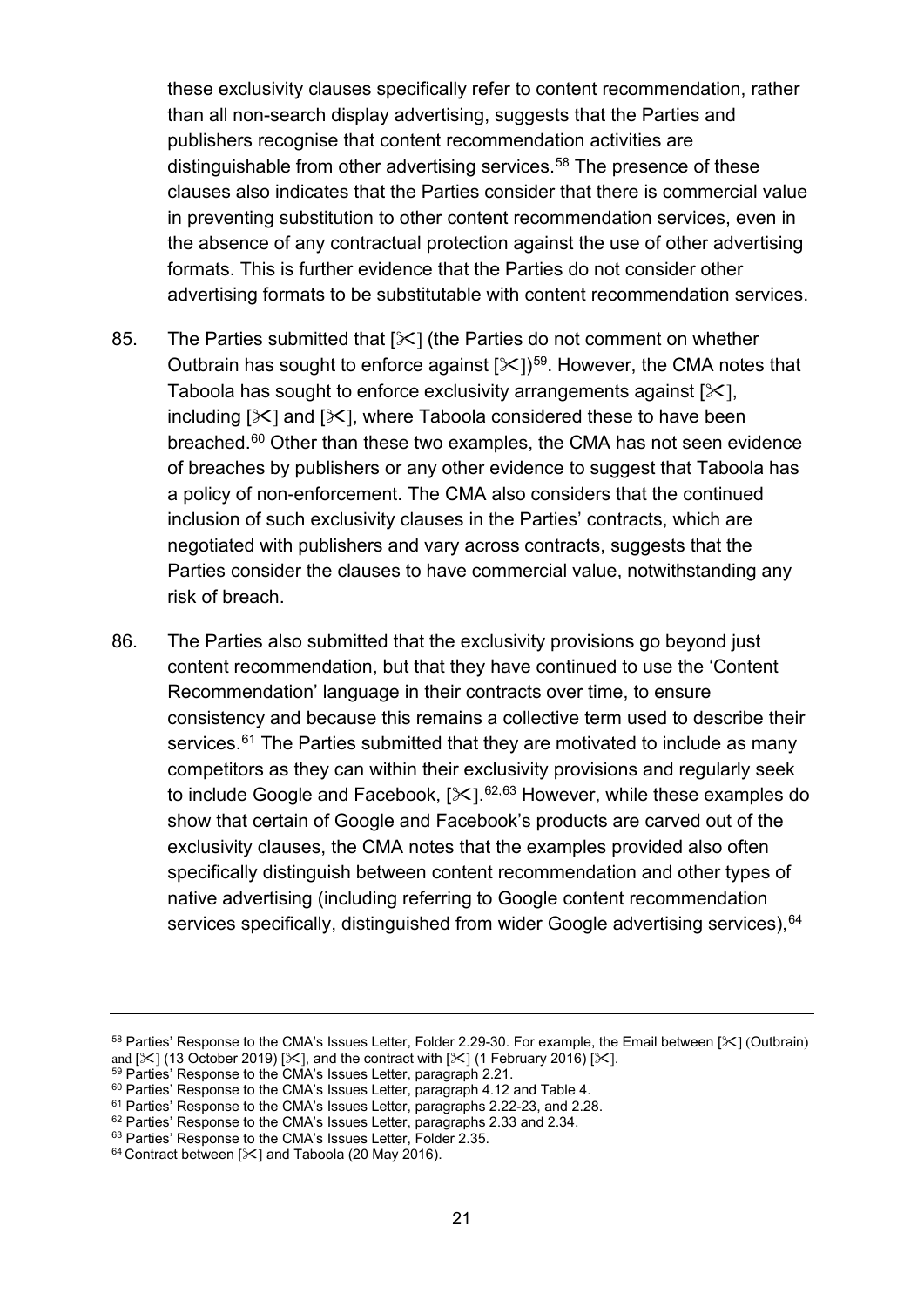and stress the importance of Outbrain as a competitor by creating specific provisions referring to Outbrain in addition to the general exclusivity clause.[65](#page-21-0)

- 87. In conclusion, and in light of the other evidence as set out in this section on the product frame of reference, the CMA considers that the focus of the Parties' exclusivity clauses specifically on content recommendation supports a frame of reference of content recommendation platform services to publishers.
	- *The Parties' internal documents*
- 88. The CMA has seen evidence in the Parties' internal documents that supports a separate product frame of reference for the supply of content recommendation. In particular, the Parties discuss competitors and conditions of competition in content recommendation (sometimes referred to as the 'content discovery market', 'widgets' and/or 'bottom of article sponsored content') separately from other types of advertising. The CMA notes that while there are also a number of references in the Parties' internal documents to a broader 'native' advertising market,<sup>[66](#page-21-1)</sup> the Parties are also active in other types of native advertising (eg 'in-feed' and 'in-content') platform services to advertisers and publishers, and this is therefore not inconsistent with separate frames of reference.
- 89. In particular, Outbrain's internal documents supporting a product frame of reference for content recommendation include the following:
	- *(a)* in the Outbrain document titled [ $\ll$ ] dated November 2019, only content recommendation competitors are mentioned within the competitor landscape for publishers, and the Parties are considered to be the largest players within content recommendation;
	- *(b)* an Outbrain Request for Proposal from  $[\times]$  titled  $[\times]$  dated August 2018 notes that the  $[\times]$  are reviewing their 'Content Recommendation' service provision and invites proposals for delivery of said services;
	- *(c)* in the Outbrain document with the title [ $\ge$ ] dated September 2019, Outbrain explains that there is a number of different types of 'native players', which can be differentiated by the format they use, for example:

<span id="page-21-0"></span><sup>65</sup> Contract between  $[\times]$  and Taboola (20 May 2016); Contract between  $[\times]$  and  $[\times]$  and Taboola (3 April 2019); (c) Contract between [ $\ge$ ] and Outbrain (12 August 2019); Contract between [ $\ge$ ] and Taboola (20 January 2015).

<span id="page-21-1"></span> $66$  (a) Taboola document: [ $\ll$ ] (December 2019); (b) Taboola document: [ $\ll$ ] Jan 29, 2020; (c) Taboola document: [ $\ge$ ] July 2016; (d) Taboola document: [ $\ge$ ] from 2017; and (e) Outbrain document: [ $\ge$ ] dated August 2018.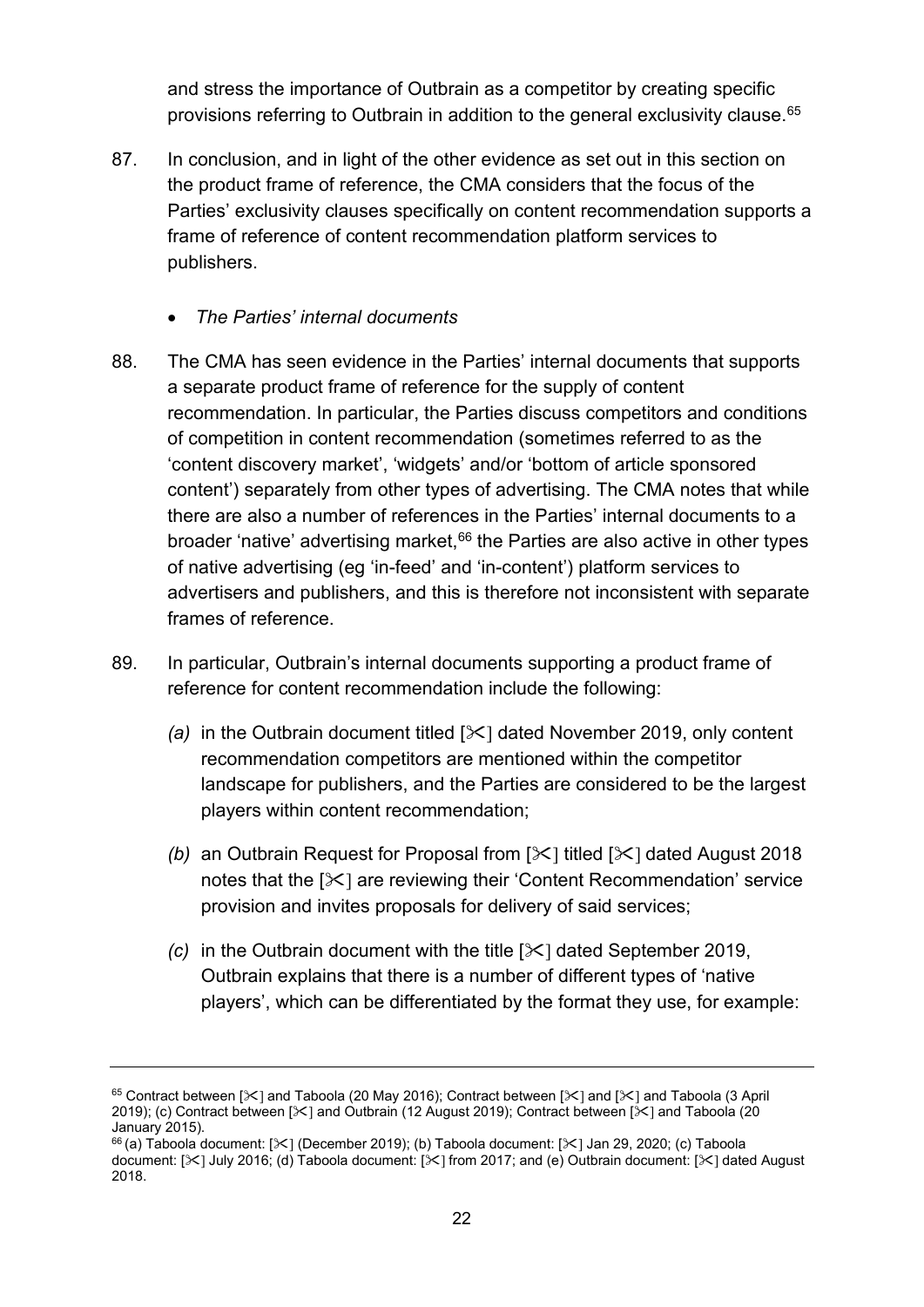$[\times]$ . Outbrain also comments that content recommendation providers have recently started to enter outstream video; and

- *(d)* an Outbrain document titled  $[\times]$  dated November 2018 introduces Outbrain as the  $[\times]$ .
- 90. Taboola's internal documents supporting a product frame of reference for content recommendation include the following:
	- *(a)* a Taboola document with the title [ $\angle$ ] from July 2019 shows that in Q4 2018 Taboola and Outbrain had a combined market share in the UK of  $[\times]$ % and in April 2019, of  $[\times]$ %. The remaining share is made up primarily of 'greenfield' customers (which the CMA considers is likely to refer to new customers) ( $[\times]$ %), with the only competitors being allocated more than  $[\mathcal{K}]$ % share being  $[\mathcal{K}]$  ( $[\mathcal{K}]$ %) and  $[\mathcal{K}]$  ( $[\mathcal{K}]$ %). This document suggests that the focus of Taboola is on competition with Outbrain and other content recommendation providers, who it considers forms part of a distinct market;
	- *(b)* the Taboola document with the title  $[\times]$  from March 2019 includes a list of Taboola's potential targets for acquisition in 3 different categories of advertising  $-[X]$ . The potential targets for acquisition in content recommendation are listed  $[\times]$ ;
	- *(c)* the Taboola document  $[\infty]$ , which formed part of a presentation to investors in May 2018, in which Taboola describes itself as  $[\times]$ ;
	- *(d)* a document with the title  $[\times]$  from February 2020 provides employees with an elevator pitch for potential clients, for example  $[\times]$ ;
	- *(e)* a document titled  $[\times]$  from May 2019 appears to be a presentation to publisher clients and indicates that Taboola's strategic objective is to provide publishers with  $[\times]$ ; and
	- *(f)* a Taboola presentation titled  $[\times]$ , from November 2019, states that  $[\times]$ and  $[\times]$ . Furthermore, it explains that  $[\times]$ . The presentation also compares recommendations to display advertising:  $[\times]$ .
- 91. The Parties submitted that documents referring to content recommendation were 'historic' and did not reflect current competitive conditions.<sup>[67](#page-22-0)</sup> However, the documents discussed above are recent (from 2018 onwards) and discuss

<span id="page-22-0"></span><sup>&</sup>lt;sup>67</sup> Parties' Response to the CMA's Issues Letter, paragraph 2.6.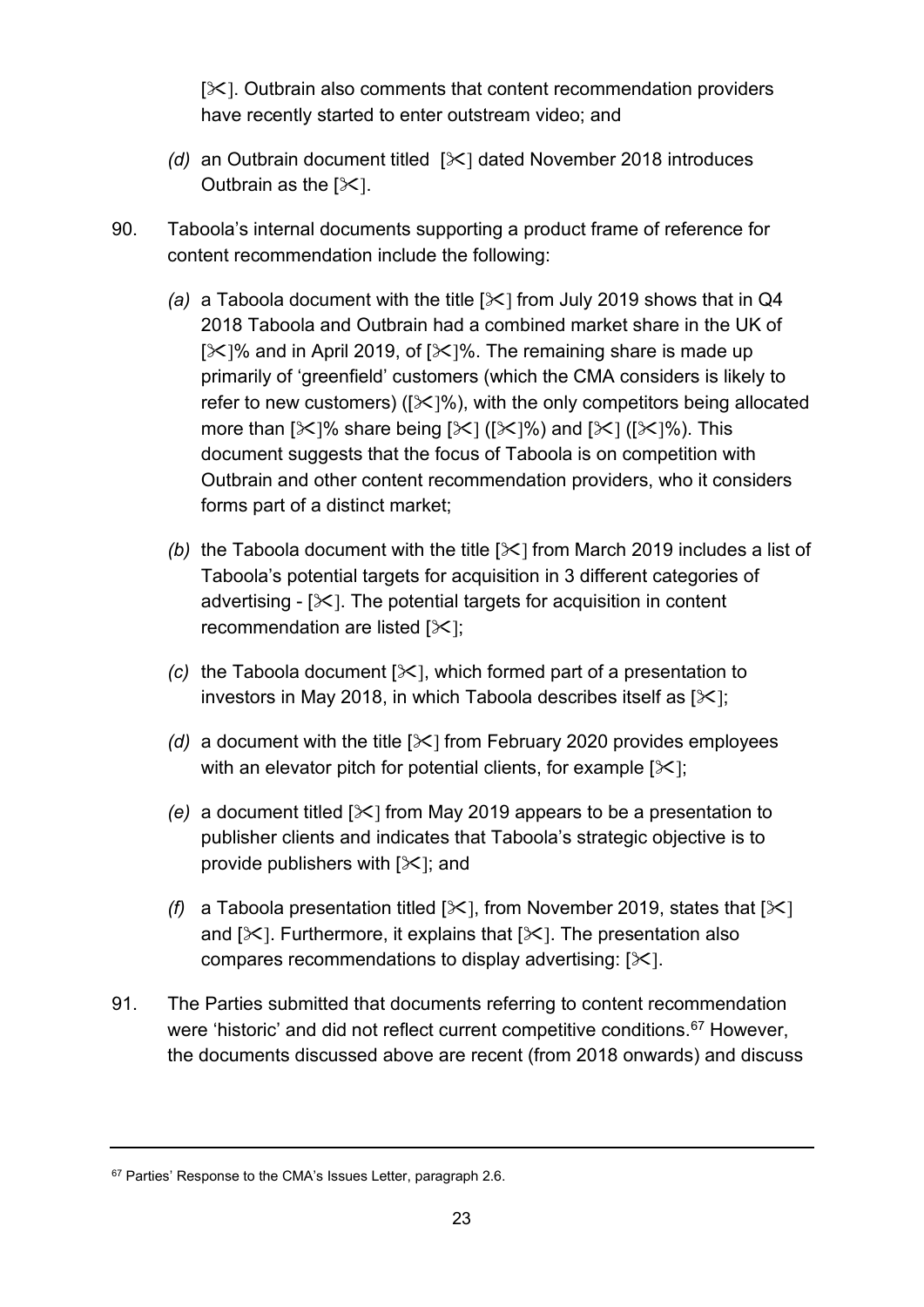competitors and conditions of competition in content recommendation separately from other types of advertising.

- 92. The Parties also submitted that the Parties' offerings have evolved and while a content recommendation definition might have made sense in the past, it is not meaningful today.[68](#page-23-0) However, the CMA also notes that the terms 'content recommendation' and 'content discovery' are still used by the Parties on their websites (as well as in their internal documents and exclusivity agreements, as discussed further above). [69](#page-23-1)
- 93. The CMA therefore considers that, overall, the evidence in the Parties' internal documents and contracts – including recent documents from the last couple of years – suggests that content recommendation is seen by the Parties as distinct advertising service from other forms of non-search display advertising and which analyse the Parties' competitive position within content recommendation.
	- *The responses of third parties to the CMA's investigation*
- 94. As part of its investigation, the CMA sought information from both publishers and competitors to inform the CMA's assessment of whether content recommendation platform services should be considered separately from other forms of non-search display advertising and sales through direct channels.
- 95. The majority of publishers that responded to the CMA's investigation submitted that if all content recommendation platforms worsened the terms they offered to publishers, they would absorb the change of terms and continue to use content recommendation, rather than switching to another format or to direct sales. The reasons given by publishers included that:
	- *(a)* there was no comparable alternative type of advertising to content recommendation and it would not be possible to replace a portion of their traffic with alternative revenue sources;

<span id="page-23-1"></span><span id="page-23-0"></span><sup>&</sup>lt;sup>68</sup> Parties' Response to the CMA's Issues Letter, paragraph 3.4.<br><sup>69</sup> For example, on the following pages: [https://www.outbrain.com/about/company/;](https://www.outbrain.com/about/company/) [https://lp.outbrain.com/media](https://lp.outbrain.com/media-monetization-engagement/)[monetization-engagement/;](https://lp.outbrain.com/media-monetization-engagement/) [https://www.outbrain.com/help/advertisers/utm-tracking/;](https://www.outbrain.com/help/advertisers/utm-tracking/) [https://www.outbrain.com/help/advertisers/what-are-platforms/;](https://www.outbrain.com/help/advertisers/what-are-platforms/) [https://www.taboola.com/;](https://www.taboola.com/)

https://www.taboola.com/our-story: an[d https://pubhelp.taboola.com/hc/en-us/articles/360003179813-How-](https://pubhelp.taboola.com/hc/en-us/articles/360003179813-How-Taboola-Works)[Taboola-Works.](https://pubhelp.taboola.com/hc/en-us/articles/360003179813-How-Taboola-Works)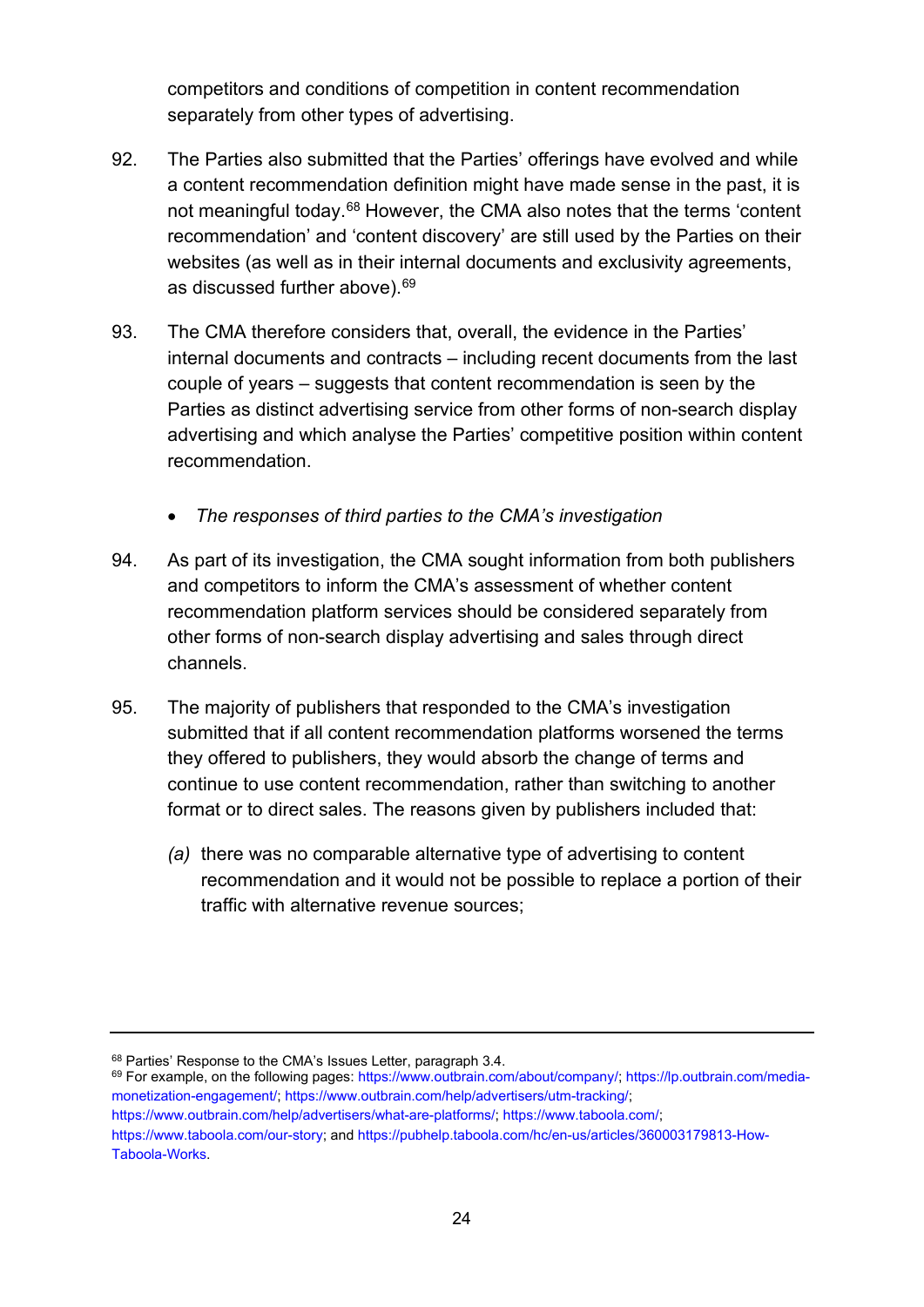- *(b)* the only option would be absorbing the worsening of terms, as the space at the bottom of the article is only sold to content recommendation providers;
- *(c)* revenues from content recommendation are significant and switching to another type of advertising might not offset the reduction in content recommendation;
- *(d)* it would be easier and quicker to find an alternative to address a revenue reduction in native or video advertising, while they would absorb a reduction in revenues for content recommendation.
- 96. Only a minority of publishers that responded to the CMA's investigation submitted that they would switch to direct sales to advertisers.<sup>[70](#page-24-0)</sup> None of the other publishers considered that direct sales would be an option. Two publishers explained that direct relationships with advertisers would not allow access to multiple buyers at the same time and that this would be a significant undertaking.[71](#page-24-1)
- 97. Of the publishers using either Taboola or Outbrain for content recommendation who submitted their revenues from selling advertising space in 2018, only one publisher made direct sales to advertisers. Further, only one publisher has engaged in self-supply, and this was only after using third-party content recommendation for a short period.
- 98. The CMA notes that even among the minority of publishers that said that they would switch away from content recommendation in response to a small worsening of terms by all providers of content recommendation, the majority of those nonetheless expressed concerns about the Merger. These publishers were concerned that the Merger had the potential to reduce their revenues, quality of ads and innovation due to the lack of alternatives in content recommendation. The CMA will discuss publishers' views on the Merger in more detail at paragraphs [222](#page-54-0) to [223](#page-54-1) below.
- 99. Almost all competitors<sup>[72](#page-24-2)</sup> told the CMA that other forms of digital advertising are not a substitute for content recommendation for most publishers, as other forms of digital advertising were not a viable means of monetising the space below the article. Most<sup>[73](#page-24-3)</sup> of these competitors were also of the view that direct

<span id="page-24-0"></span><sup>&</sup>lt;sup>70</sup> The CMA notes that publishers do not sell to owned-and-operated platforms.<br><sup>71</sup> Calls with  $[\<]$  and  $[\<]$ .

<span id="page-24-3"></span><span id="page-24-2"></span><span id="page-24-1"></span> $72$  [ $\le$ ]. For the purposes of describing third party feedback, the CMA refers to those entities that are active in the supply of digital advertising as 'competitors' even though not all of these have been identified as exercising a competitive constraint in the supply of recommended content platform services in the UK.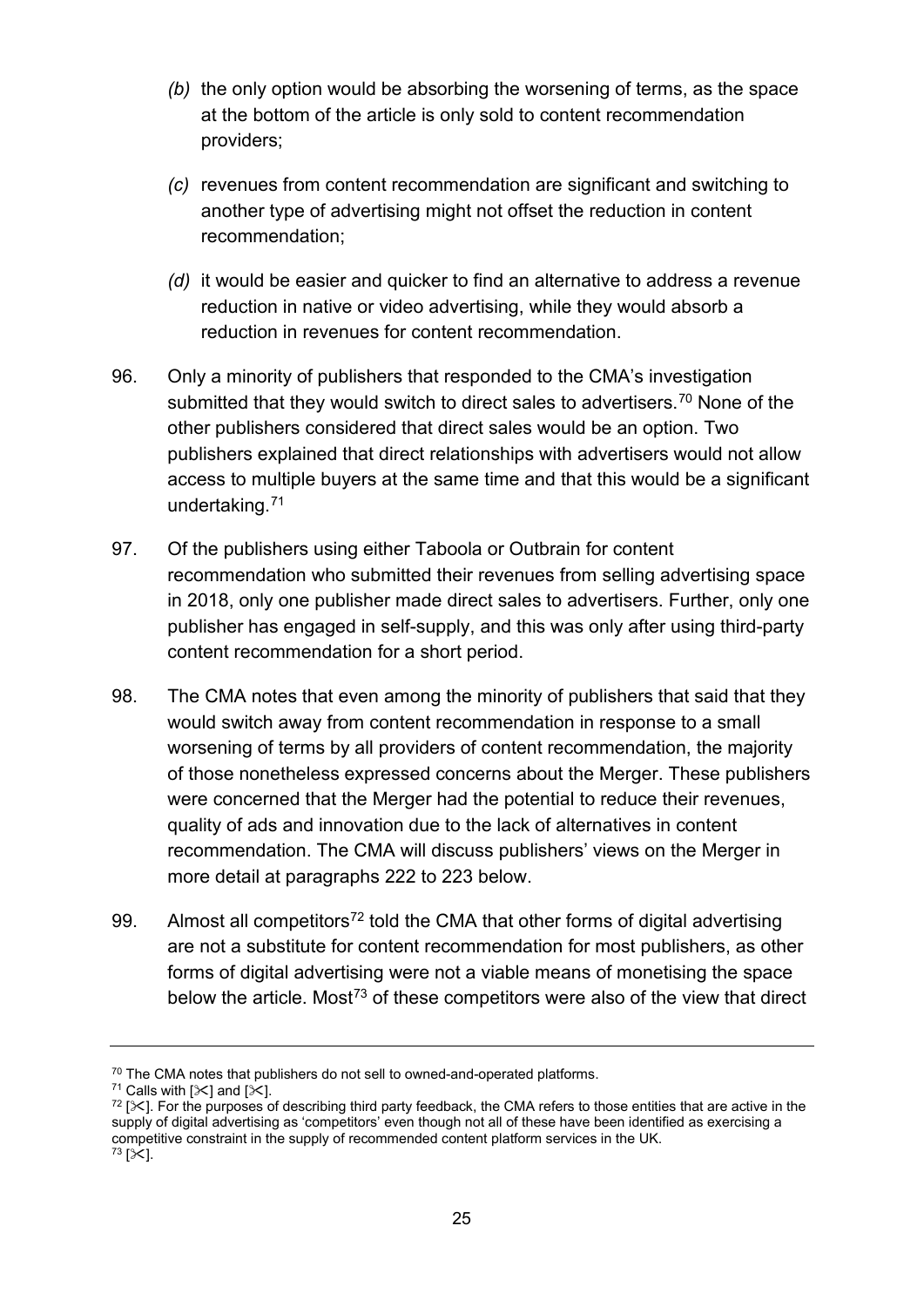sales to advertisers would not be an alternative; only one said it would be possible for some publishers.[74](#page-25-0) Only one competitor submitted that content recommendation would be easily replaceable with any other type of advertising or by selling directly to advertisers.<sup>[75](#page-25-1)</sup>

- 100. With respect to supply-side substitution, the CMA has not found evidence that platform operators can quickly and easily shift from providing one type of display advertising to start supplying content recommendation. Rather, evidence from third parties suggests that platform operators would need to make significant investments in order to enter and expand into content recommendation.<sup>[76](#page-25-2)</sup> In this respect, the CMA notes that [ $\mathcal{K}$ ].<sup>[77](#page-25-3)</sup> In addition, the CMA has heard from third parties that the competitive strength of suppliers varies significantly across advertising formats. The CMA considers this evidence to be inconsistent with supply-side substitution and that content recommendation should not be aggregated with other types of display advertising. However, the CMA has assessed the scope for entry and expansion as a countervailing factor.
	- *Conclusion on widening the product frame of reference for the supply of content recommendation platform services to publishers*
- 101. The CMA found that evidence on the Parties' exclusivity agreements covering content recommendation, third party views, and the Parties' internal documents were consistent with a frame of reference for content recommendation platform services supplied to publishers in the UK.
- 102. Further evidence set out in the competitive assessment also supports a frame of reference for content recommendation in which the Parties closely compete. In particular:[78](#page-25-4)
	- *(a)* The CMA has seen a large number of the Parties' internal documents which suggest that the Parties consider each other to be a close, if not their closest, competitor. On the other hand, the Parties' internal documents consider competition from suppliers offering other types of advertising format relatively infrequently.
	- *(b)* The CMA has also seen internal documents of the Parties showing that each of the Parties monitors the other's activity and makes attempts to

<span id="page-25-1"></span>

<span id="page-25-2"></span>

<span id="page-25-0"></span><sup>&</sup>lt;sup>74</sup> [ $\ll$ ].<br><sup>75</sup> Note of a call with [ $\ll$ ].<br><sup>76</sup> See the section on barriers to entry and expansion at paragraph 312 onwards below.<br><sup>77</sup> Taboola submitted that [ $\ll$ ]. Outbrain [ $\ll$ ]. Final Merger Notice, paragraphs 36

<span id="page-25-4"></span><span id="page-25-3"></span><sup>&</sup>lt;sup>78</sup> See the section on closeness of competition below for further detail and discussion of this evidence.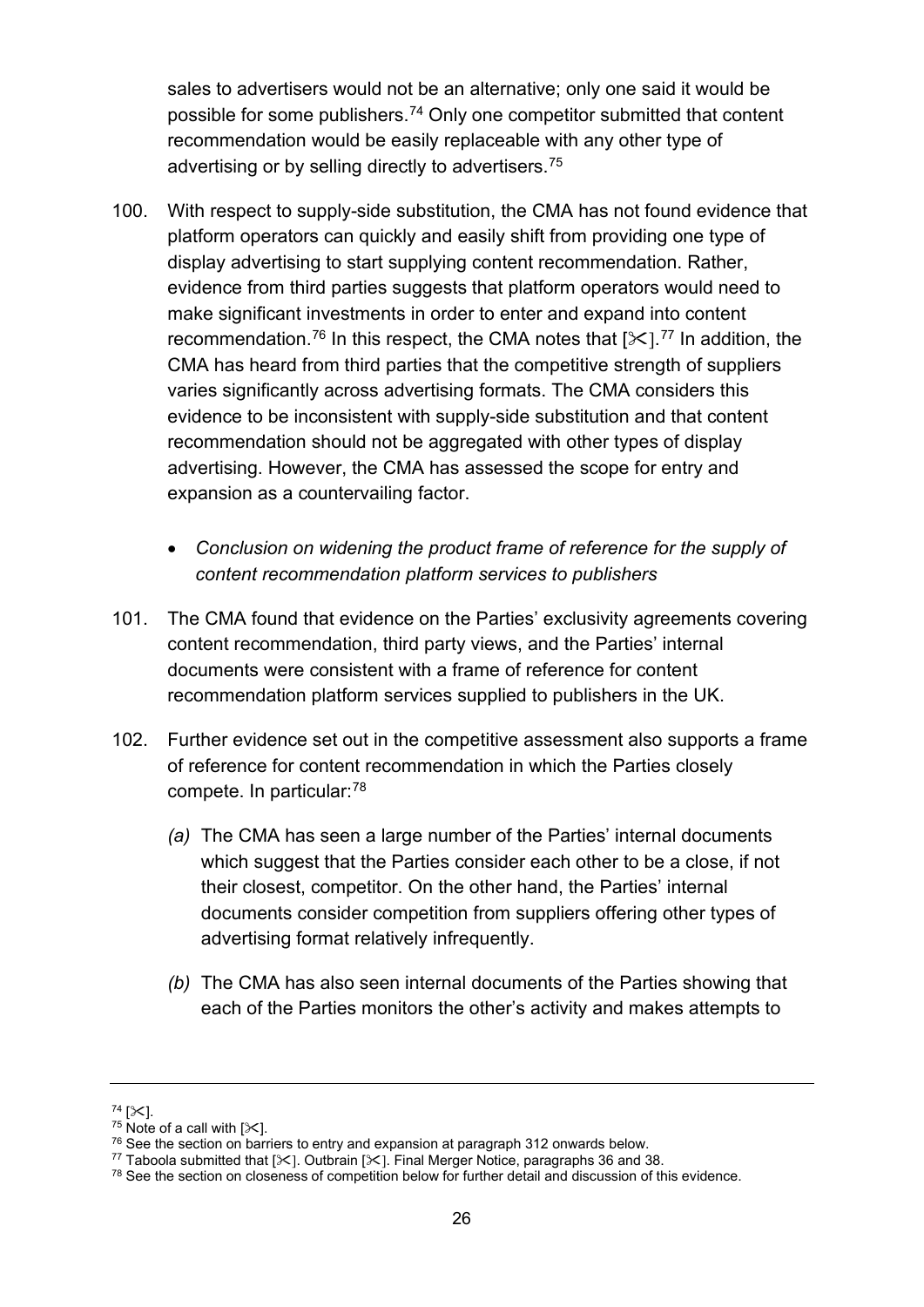win the other Party's customers. In contrast, the CMA has seen far fewer internal documents monitoring competitors in other advertising formats.

- *(c)* Publisher responses to the CMA's investigation indicate that third parties consider Taboola and Outbrain to be each other's closest competitor by a wide margin in the supply of content recommendation platform services to UK publishers.
- *(d)* All of the competitors that responded to the CMA's investigation considered that Taboola and Outbrain compete closely in the supply of content recommendation platform services to UK publishers and other types of advertising formats were rarely mentioned.
- 103. Therefore, the CMA believes that the evidence supports a frame of reference for the supply of content recommendation platform services to publishers, which should not be widened to include other advertising formats or direct sales to advertisers. However, the CMA has considered the out-of-market constraints from other advertising formats and direct sales in its competitive assessment where relevant.

#### *Advertisers*

- 104. As noted above, the CMA considers that the competitive dynamics on the advertising side of the market are different from those on the publishing side. Evidence that the CMA received from UK advertisers supported the Parties' submission that the product frame of reference should be widened on the advertising side of the market to include other types of advertising:
	- *(a)* Only two advertisers said that they would continue using content recommendation following a small worsening of terms by all suppliers of content recommendation. One of those submitted that it is only making minor use of the service.
	- *(b)* Only two advertisers that responded to the CMA's investigation<sup>[79](#page-26-0)</sup> indicated that they would absorb a worsening in the quality of content recommendation platform services. The majority of advertisers would switch their advertising budget to other types of advertising: either native or other non-search display advertising. In addition, some advertisers told the CMA that they would be willing to switch to purchasing from owned-

<span id="page-26-0"></span> $79$  [ $\ge$ ] and [ $\ge$ ] would absorb the worsening in terms.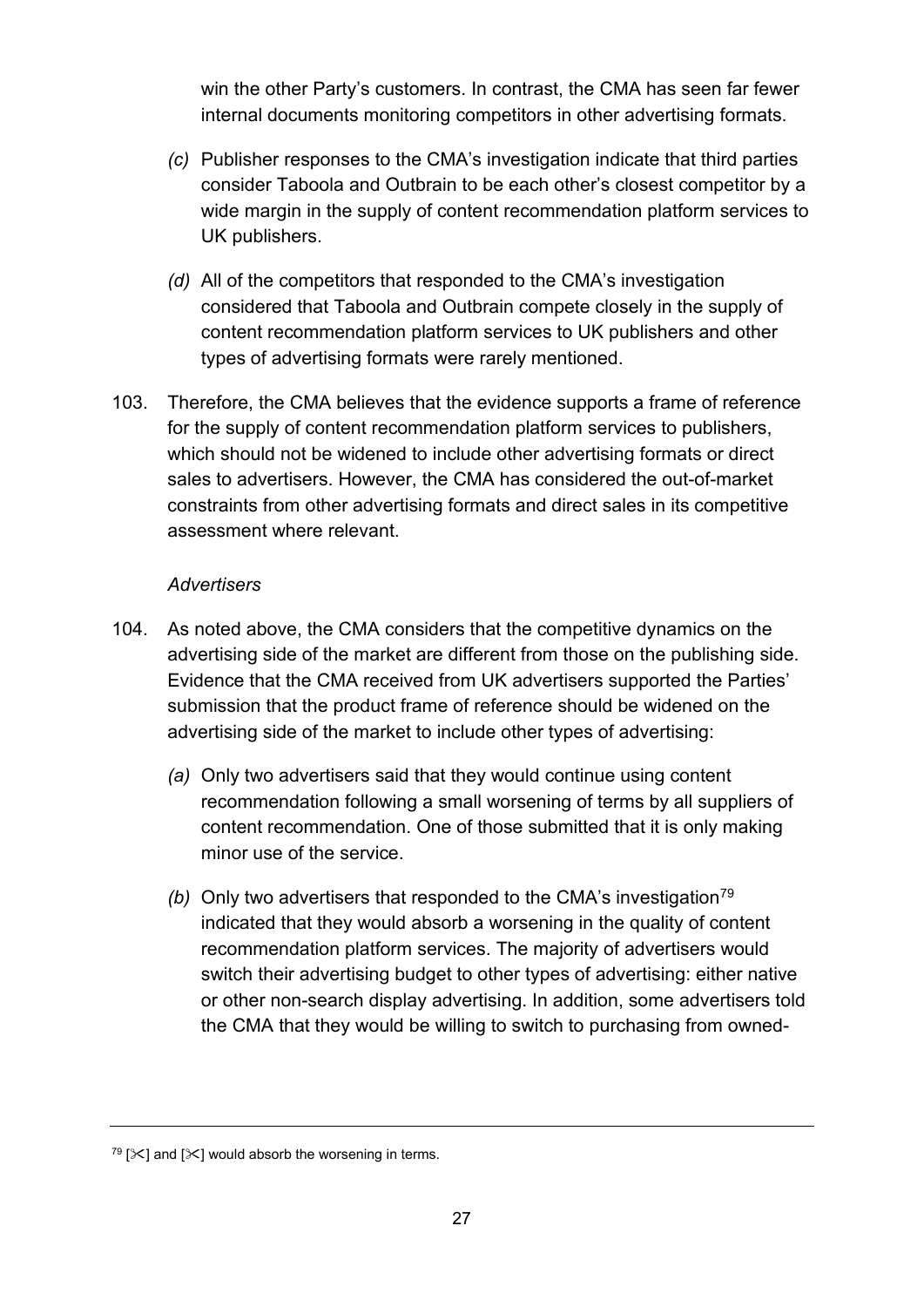and-operated platforms, $80$  though a majority indicated that they are otherwise not generally willing to deal directly with publishers.<sup>[81](#page-27-1)</sup>

- 105. The CMA has also seen evidence in the Parties' internal documents to suggest that the appropriate frame of reference for advertisers is wider than content recommendation alone; in particular, that the Parties consider a wide range of alternative suppliers as competitors for advertiser customers. Further detail on such documents can be found in the competitive assessment below in relation to Theory of harm 4.
- 106. In light of the above, CMA considers that the evidence supports widening the product scope to other non-search display advertising formats excluding content recommendation and to purchases from owned-and-operated platforms for advertisers. The CMA has not included direct purchases of advertising space from publishers within the relevant frame of reference. However, the CMA did not need to conclude on the product frame of reference on the advertiser side because it identified no concerns on any plausible basis in relation to advertisers.

#### *The CMA's assessment of outstream video advertising platform services*

107. As noted above, the Parties overlap in the supply of outstream video advertising platform services to publishers and advertisers. The CMA has considered whether this is the appropriate product frame of reference on both the publisher and advertiser sides of the market.

#### *Publishers*

- 108. The CMA has received mixed evidence from UK publishers on whether this product frame of reference should be widened to include other types of advertising services. Half of the publishers responding to the CMA's investigation would absorb a small worsening of terms in outstream video advertising and half of them would switch to other types of advertising services. Only a few publishers submitted that they would start making direct sales to advertisers. None of the respondents expressed concerns about the Merger having an impact on outstream video advertising.
- 109. With respect to supply-side substitution, the CMA has not found evidence that platform operators can quickly and easily shift from providing one type of display advertising to start supplying outstream video advertising. In addition,

<span id="page-27-1"></span><span id="page-27-0"></span> $80$  [ $\ll$ ].<br> $81$  Only two advertisers responded that they would switch to direct purchases from publishers (one of them also responded that it would switch to other types of advertising) and other two said that they would 'do something else'.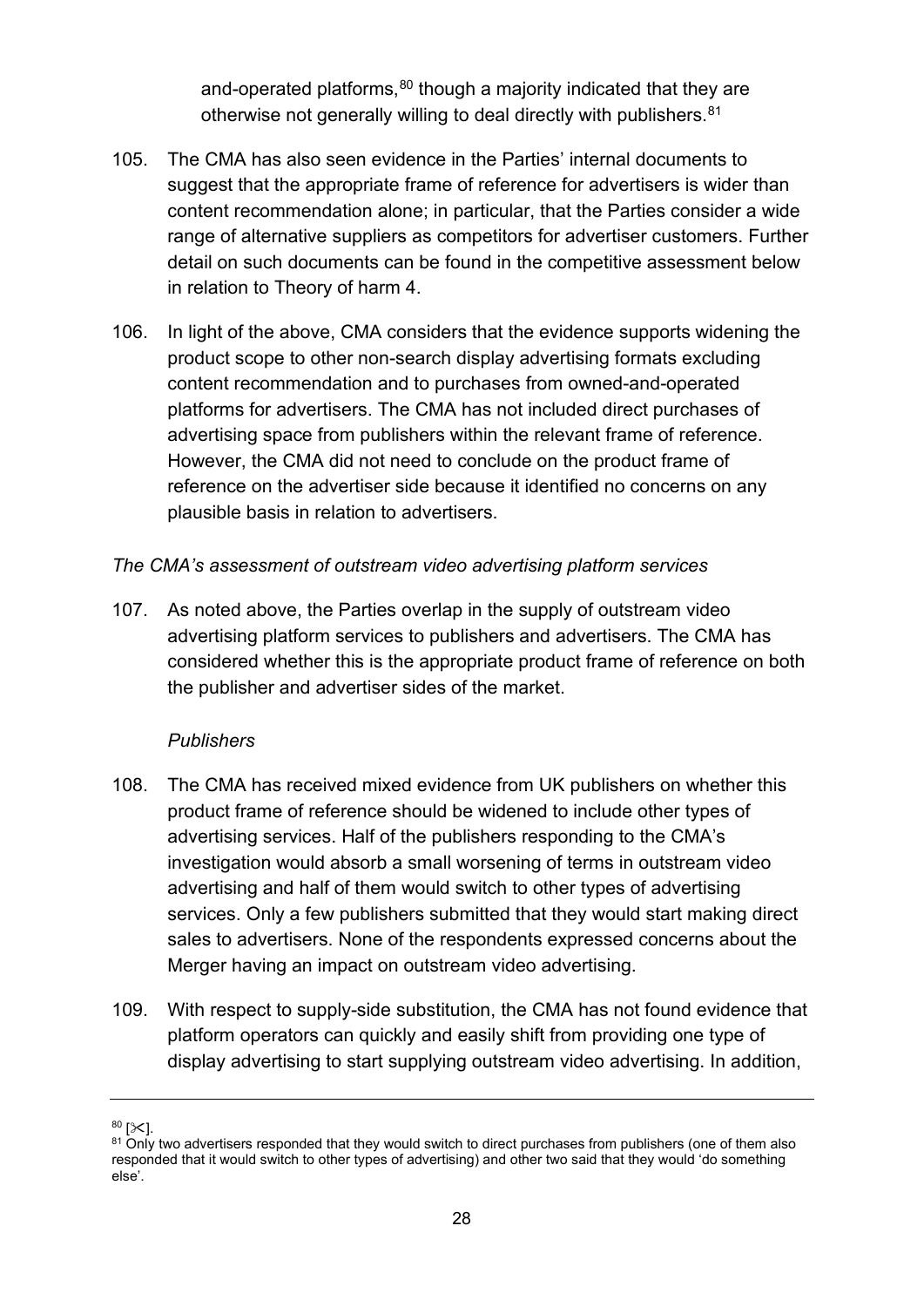the CMA has heard from third parties that the competitive strength of suppliers varies significantly across advertising formats. The CMA considers this evidence to be inconsistent with supply-side substitution.

- 110. The CMA has also seen evidence in the Parties' internal documents to suggest that the product scope is that of the supply of outstream video advertising platform services to UK publishers. In particular, these documents show that the Parties consider a number of strong alternative suppliers as competitors for outstream video. Further detail on these documents can be found in the competitive assessment below.
- 111. Based on this evidence, and on a cautious basis, the CMA did not include other advertising formats and direct sales to advertisers within the relevant product frame of reference and has considered the impact of the Merger on the supply of outstream video advertising platform services to publishers. However, the CMA did not need to conclude on this product frame of reference as it identified no concerns on any plausible basis in relation to outstream video advertising.

#### *Advertisers*

- 112. Views of UK advertisers that responded to the CMA's investigation supported the Parties' submission that the product frame of reference should be widened on the advertiser side to include other advertising formats and purchases from owned-and-operated platforms. None of the advertisers that responded said that they would absorb a small worsening of terms in outstream video advertising platform services. However, only a few advertisers would start using direct relationships with publishers as an alternative to using platforms to purchase advertising space for outstream video advertising.
- 113. In light of the above, the CMA included other non-search display advertising formats in addition to outstream video advertising and purchases from ownedand-operated platforms within the product frame of reference but excluded direct purchases of advertising space from publishers. However, the CMA did not need to conclude on this product frame of reference as it identified no concerns on any plausible basis in relation to outstream video advertising.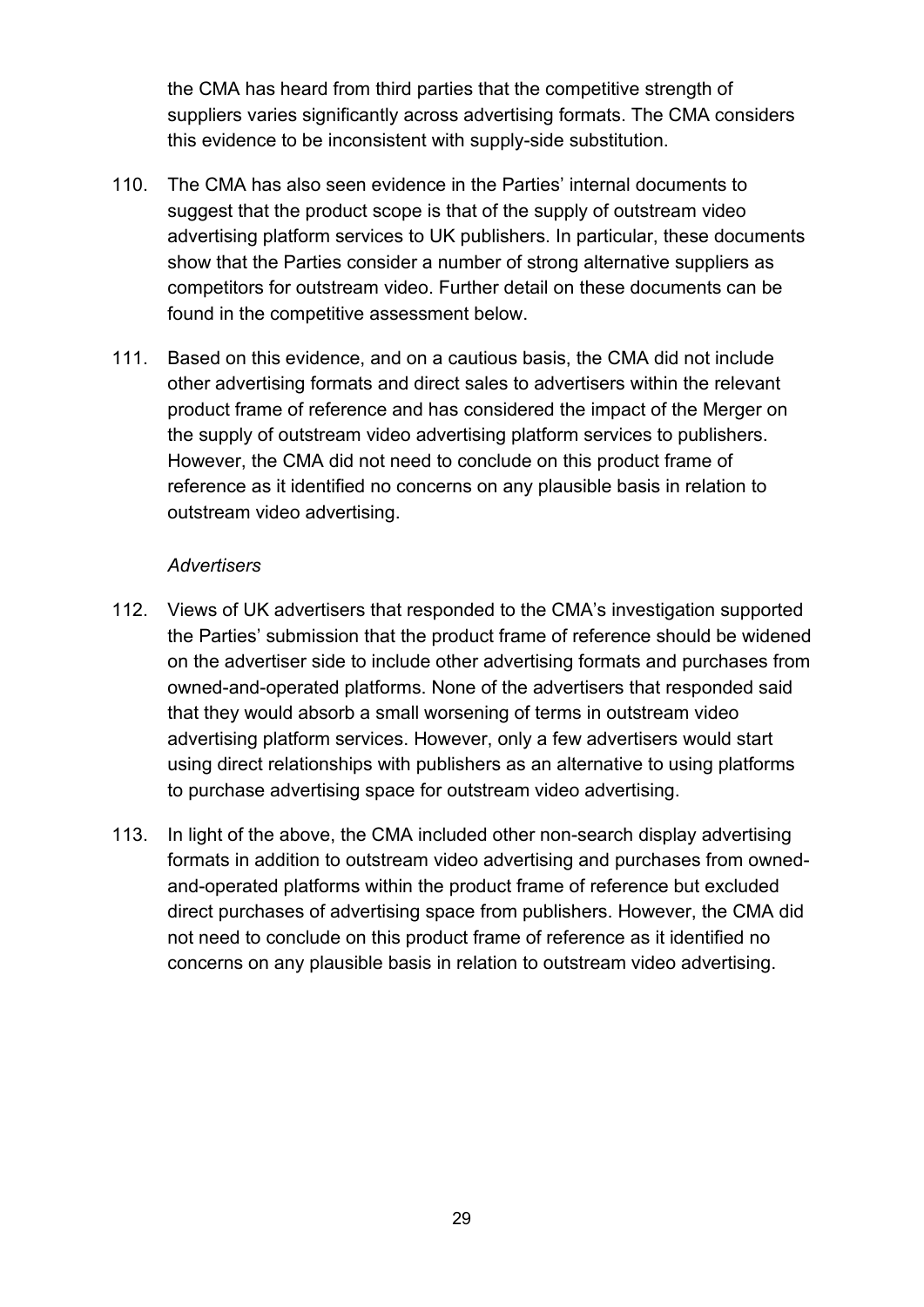#### *The CMA's assessment of other native advertising platform services[82](#page-29-0)*

114. As noted above, the Parties overlap in the supply of other types of native advertising platform services to advertisers and publishers, including 'in-feed' and 'in-content' services. The CMA has considered the appropriate product frame of reference on both the publisher and advertiser sides of the market.

#### *Publishers*

- 115. Evidence received from UK publishers that responded to the CMA's investigation suggests that most publishers would respond to a small worsening of terms in other native advertising platform services (eg 'in-feed' and 'in-content' services) by switching to other types of display advertising (including both native and other formats such as banner ads). However, only a few publishers submitted that they would start making direct sales to advertisers.
- 116. With respect to supply-side substitution, the CMA has not found evidence that platform operators can quickly and easily shift from providing one type of display advertising to start supplying other native advertising platform services. In addition, the CMA has heard from third parties that the competitive strength of suppliers varies significantly across advertising formats. The CMA considers this evidence to be inconsistent with supply-side substitution.
- 117. In light of this evidence, the CMA considers that the relevant product frame of reference may include other non-search display advertising formats but not direct sales to advertisers. The CMA therefore considered that it may be appropriate to widen the product scope to non-search display advertising, which includes advertising formats other than native advertising. However, the CMA did not need to conclude on this product frame of reference as no concerns arise on any plausible basis, including in the supply of other native advertising platform services to publishers in the UK.

#### *Advertisers*

118. For other native advertising platform services supplied to advertisers in the UK, evidence the CMA received on demand and supply-side substitution is

<span id="page-29-0"></span><sup>82</sup> As noted above, the CMA uses the term 'other native advertising platform services' to refer to the collection of native advertising formats other than content recommendation platform services and outstream video advertising platforms services.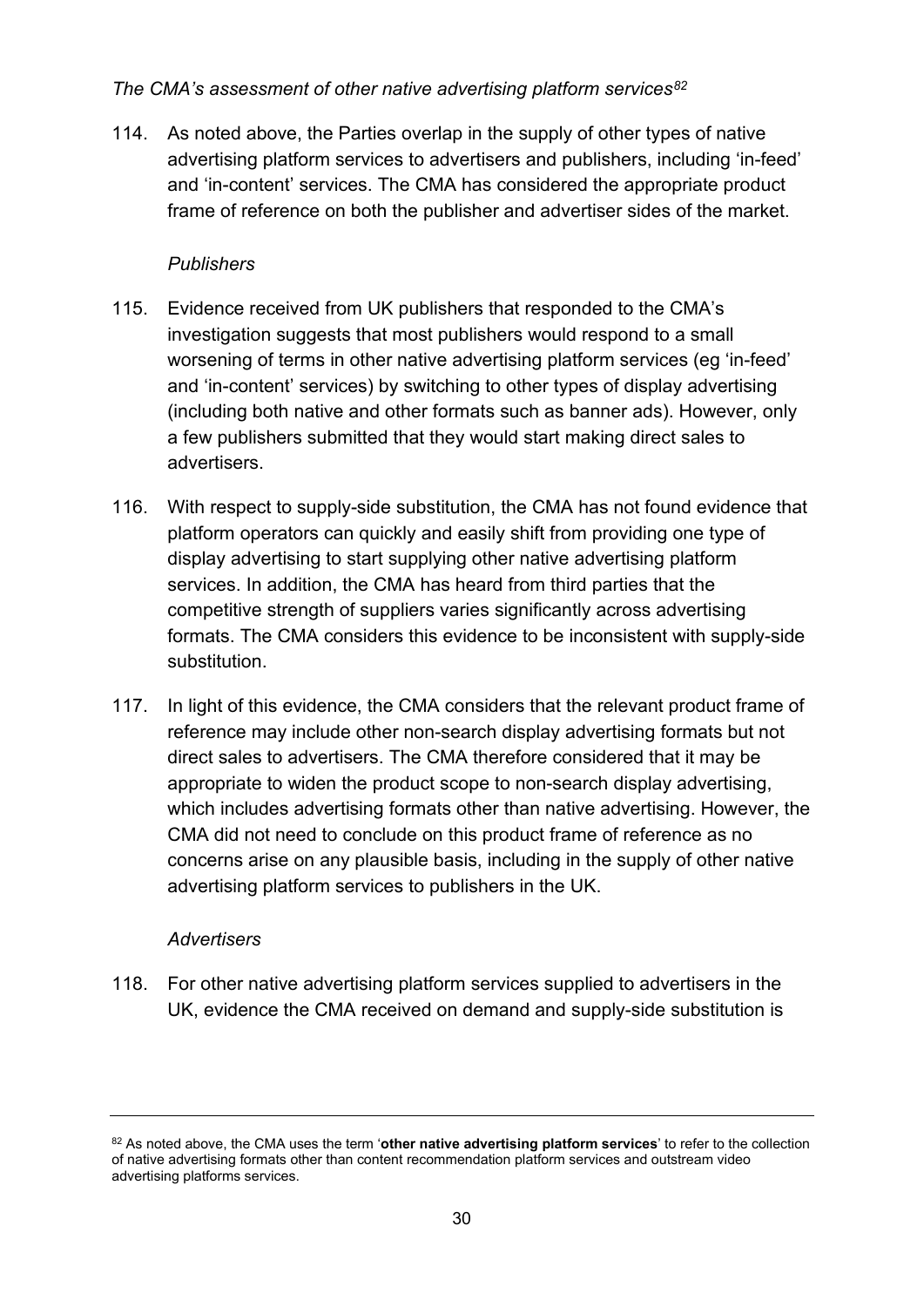set out above in relation to outstream video advertising platform services supplied to advertisers in the UK (see paragraph 112 above).

119. As set out above, the CMA has included other non-search display advertising formats and purchases from owned and operated platforms within the relevant product frame of reference but excluded direct purchases of the of advertising space from publishers. However, the CMA did not need to conclude on this product frame of reference as it identified no concerns on any plausible basis including in the supply of other native advertising platform services to publishers in the UK.

#### *Conclusion on product scope*

- 120. Based on the evidence set out above, and on a cautious basis, the CMA considers it appropriate to assess the competitive effects of the Merger on competition for publisher customers by reference to the following three product frames of reference:
	- *(a)* the supply of content recommendation platform services to publishers;
	- *(b)* the supply of outstream video advertising platform services to publishers; and
	- *(c)* the supply of non-search display advertising platform services (including other native advertising platform services) to publishers.<sup>[83](#page-30-0)</sup>
- 121. On the basis of the evidence set out above, the CMA considers that it is appropriate to assess the effects of the Merger on competition for advertiser customers by reference to the following product frame of reference: the supply of non-search display advertising services (including content recommendation, outstream video advertising, other native advertising, other types of display advertising and purchases from owned-and-operated platforms) to advertisers.

<span id="page-30-0"></span><sup>&</sup>lt;sup>83</sup> The CMA notes that, while, as explained above, it considers that it may be appropriate to widen the product scope for other native advertising (excluding content recommendation) to include other advertising formats, it has analysed the competitive effects of the Merger on the basis of a narrower frame of reference including only these other native advertising. Given that no concerns arise on any plausible basis within this segment, the CMA found that no plausible concerns arise in relation to any wider market.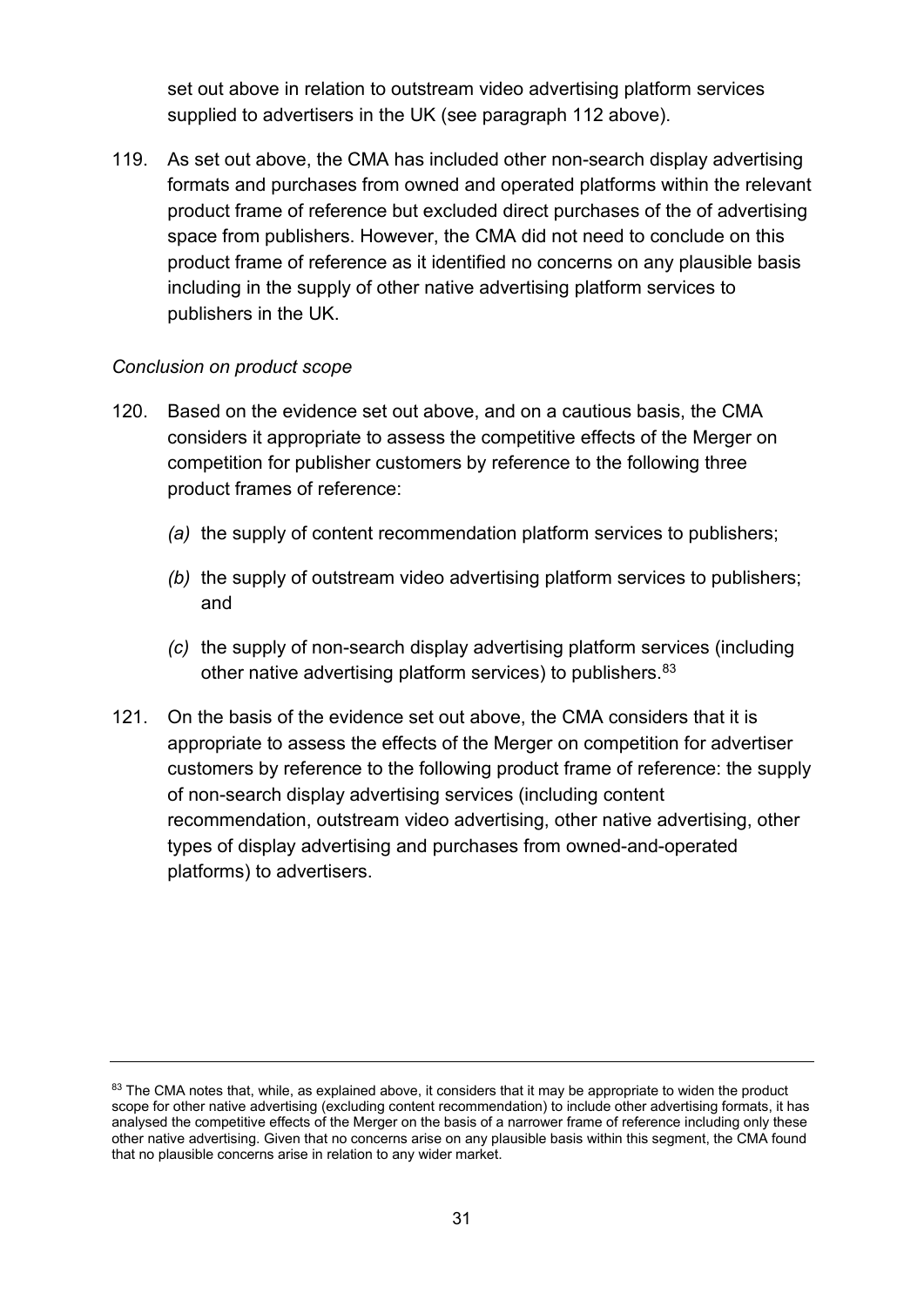#### *Geographic scope*

#### *Parties' submissions*

122. The Parties submitted that the relevant geographic scope of the frame of reference is global because they reach advertisers and publishers in many countries, regardless of their language or any cultural specificities. The Parties also submitted that their competitors operate on a similarly global basis.<sup>84</sup>

#### *CMA's assessment*

- 123. Evidence from the CMA's investigation indicated that publishers with a UK readership are likely to find platforms with advertisers interested in advertising to UK customers more attractive. Similarly, advertisers wishing to target a UK audience prefer platforms partnering with publishers having UK users. A number of advertisers and publishers told the CMA that targeting material for local readers was important, or that customers assessed potential suppliers based on their UK operation in particular.
- 124. The majority of competitors responding to the CMA's investigation indicated that their competitive strength varied by country. Some respondents indicated that competitors offered bespoke solutions in each market, or targeted specific types of customers in specific geographic markets. A number of competitors said that the competition they face varies by country. Some noted that their competitive conditions were very different in the UK from other markets where they were present. One competitor specified that its services had a stronger position in the US than in the UK. Another competitor submitted that it specifically targeted websites with a large US audience. which made it the third or fourth largest content recommendation platform in the US, although it had no presence in the UK.
- 125. Competitors also identified a number of barriers to entry or expansion in the UK market, including potential publisher customers being under exclusive contracts, the need to build reputation, the need for a strong local publisher network, regulatory and economic uncertainty in the UK surrounding Brexit, and the need to hire additional resources. This evidence is discussed further in the section on barriers to entry and expansion below.
- 126. Although many of the Parties' internal documents are produced at a global level, the CMA has seen evidence in the Parties' documents of differing

<span id="page-31-0"></span><sup>84</sup> Final Merger Notice, paragraph 150.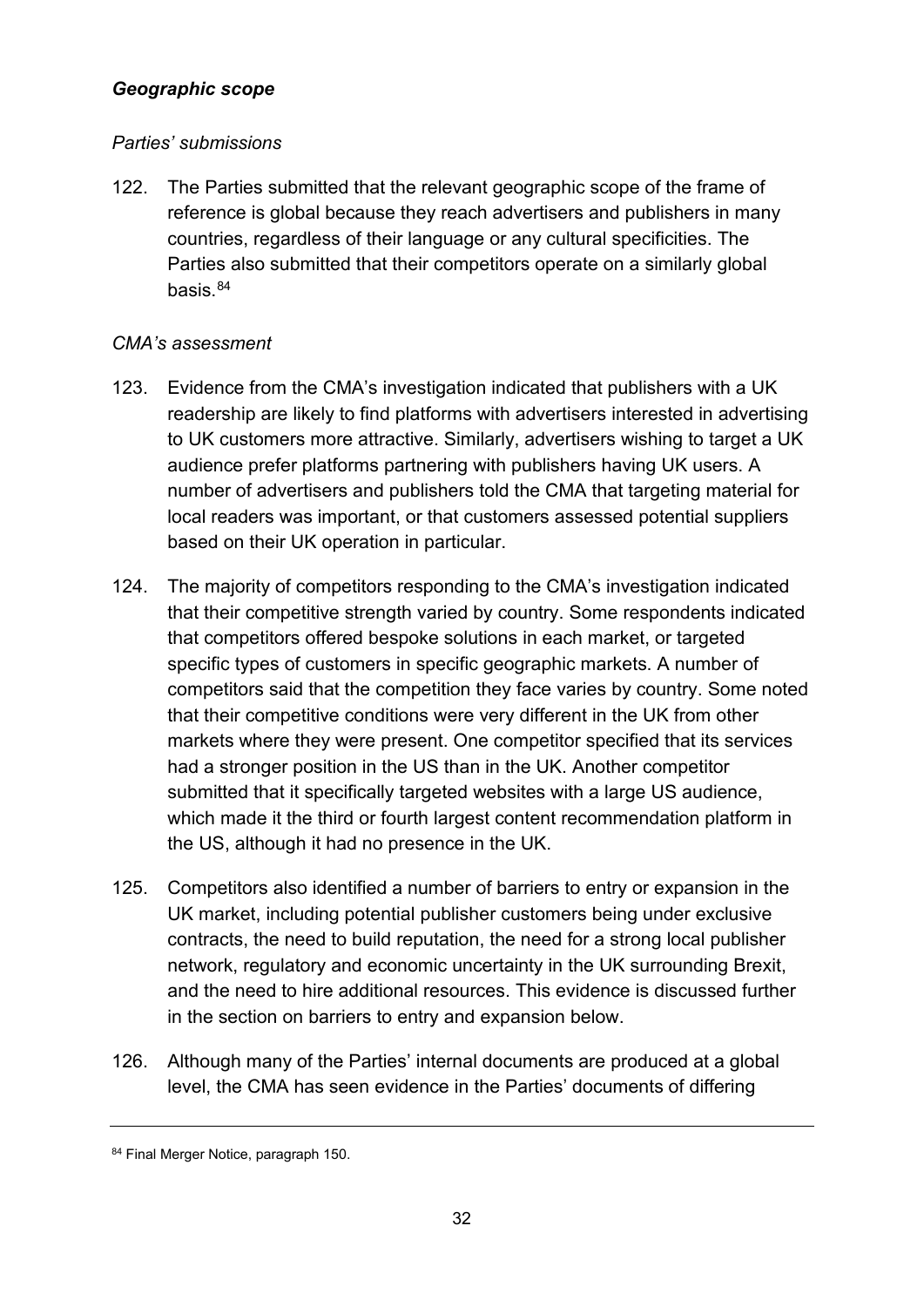competitive strengths of the Parties and their competitors in different countries. For example, the CMA has seen internal documents comparing the geographic focus of different competitors in different countries<sup>[85](#page-32-0)</sup> and documents noting the differing strength of the Parties and differing strategies in different national markets. [86](#page-32-1)

#### *Conclusion on geographic scope*

127. For the reasons set out above, including differences between countries in terms of both demand and supply, the CMA considers that the relevant geographic frame of reference is the UK on both the publisher and advertiser sides of the market.

#### *Conclusion on frame of reference*

- 128. For the reasons set out above, the CMA has considered the impact of the Merger in the following frames of reference:
	- *(a)* the supply of content recommendation platform services to publishers in the UK;
	- *(b)* the supply of outstream video advertising platform services to publishers in the UK;
	- *(c)* the supply of non-search display advertising platform services (including other native advertising platform services) to publishers in the UK; and
	- *(d)* the supply of non-search display advertising services (including content recommendation, outstream video advertising, other native advertising, other types of display advertising and purchases from owned-andoperated platforms) to advertisers in the UK.

## **Competitive assessment**

#### *Horizontal unilateral effects*

129. Horizontal unilateral effects may arise when one firm merges with a competitor that previously provided a competitive constraint, allowing the merged firm profitably to raise prices or to degrade quality on its own and without needing to coordinate with its rivals.<sup>[87](#page-32-2)</sup> Horizontal unilateral effects are more likely when the merging parties are close competitors. The CMA

<span id="page-32-1"></span><span id="page-32-0"></span><sup>85</sup> Taboola document: '[ $\ll$ ] July 2016'.<br><sup>86</sup> Outbrain documents: [ $\ll$ ] (May 2019); [ $\ll$ ] (February 2019); and Taboola document: [ $\ll$ ].<br><sup>87</sup> [Merger Assessment Guidelines](https://www.gov.uk/government/publications/merger-assessment-guidelines), from paragraph 5.4.1.

<span id="page-32-2"></span>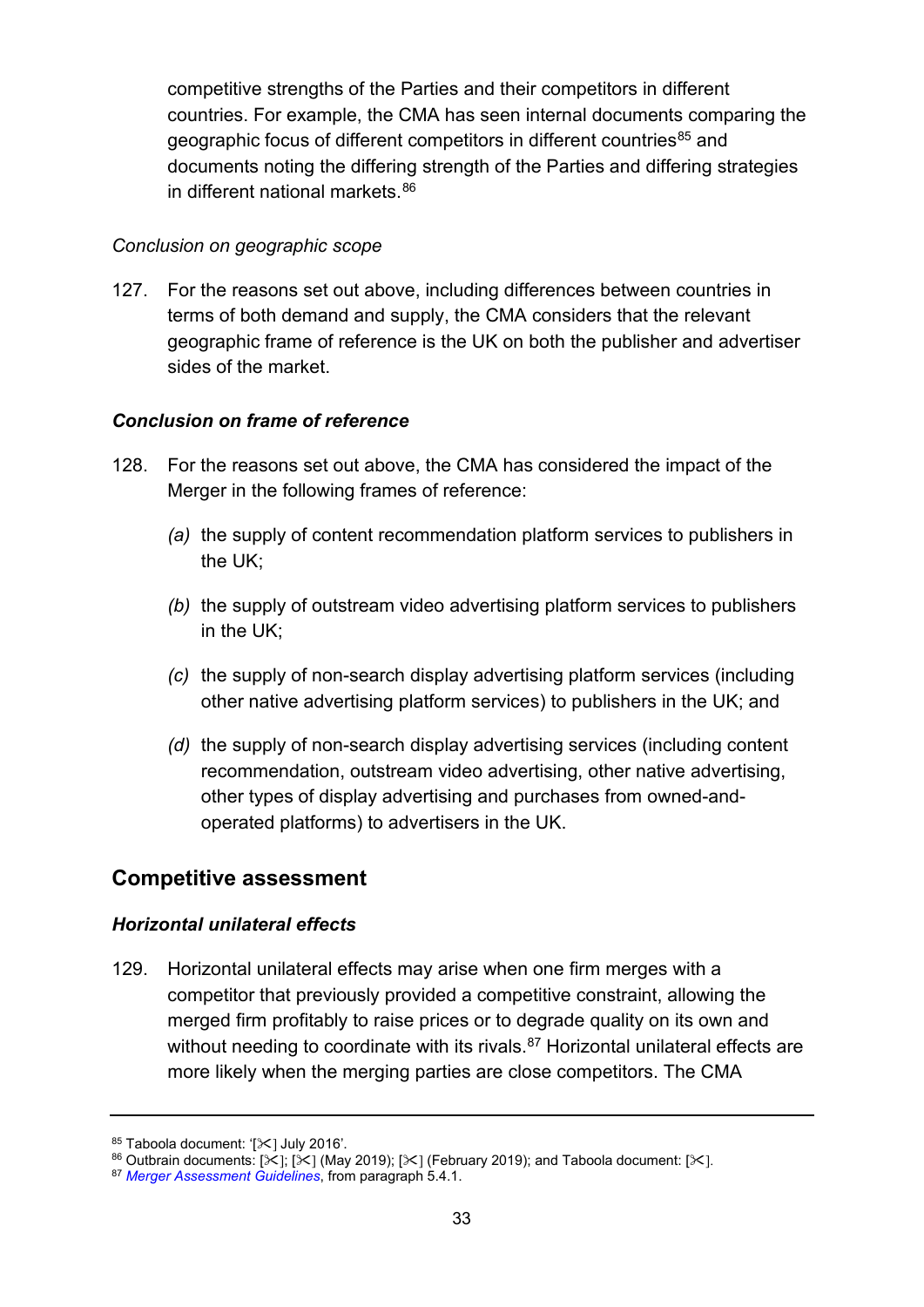assessed whether it is or may be the case that the Merger may be expected to result in an SLC by reference to the following four theories of harm:

- *(a)* Theory of harm 1: horizontal unilateral effects in the supply of content recommendation platform services to publishers in the UK;
- *(b)* Theory of harm 2: horizontal unilateral effects in the supply of outstream video advertising platform services to publishers in the UK;
- *(c)* Theory of harm 3: horizontal unilateral effects in the supply of non-search display advertising platform services (including other native advertising platform services) to publishers in the UK; and
- *(d)* Theory of harm 4: horizontal unilateral effects in the supply of non-search display advertising services to advertisers in the UK.

## *Theory of harm 1: horizontal unilateral effects in the supply of content recommendation platform services to publishers in the UK*

- 130. In order to assess the likelihood of the Merger resulting in horizontal unilateral effects in the supply of content recommendation platform services to publishers in the UK, the CMA has considered:
	- *(a)* shares of supply;
	- *(b)* closeness of competition between the Parties;
	- *(c)* competitive constraints from alternative suppliers; and
	- *(d)* publishers' views about the Merger.

#### *Shares of supply*

- <span id="page-33-0"></span>131. The Parties generated estimates of shares of supply of content recommendation platform services in the UK by combining two industry datasets on prices and volumes. On the basis of the Parties' calculations, the Parties would have a combined share of supply of [10-20]%.<sup>[88](#page-33-1)</sup> However, the CMA has identified significant flaws in the Parties' estimates:
	- *(a)* The price data that the Parties used related to display ads in general rather than to content recommendation ads; the price data were based on US prices rather than UK prices; and the estimates included an arbitrary

<span id="page-33-1"></span><sup>88</sup> For price data, the Parties used data on ad placement from eMarketer's Digital Display Ad Pricing Statpack. For volume data, the Parties used data on page views from SimilarWeb.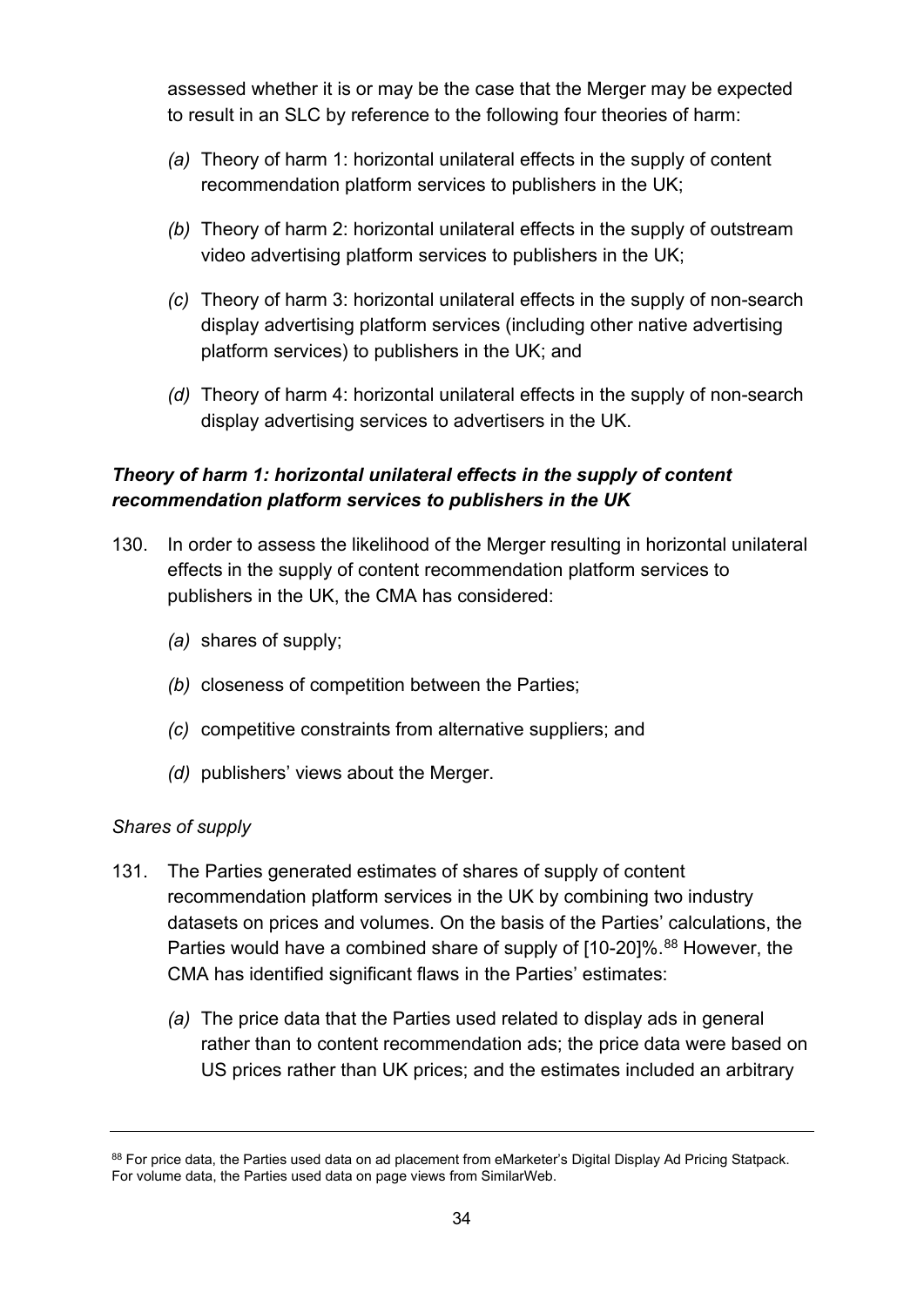adjustment that reduced competitors' prices by 40% because the source data included fees that Taboola does not charge.

- *(b)* The volume data was based on clicks relating to native advertising, rather than content recommendation in particular.<sup>[89](#page-34-1)</sup>
- *(c)* The Parties' calculations included estimated revenues for providers which have no or minimal presence in the supply of content recommendation platform services in the UK. For example,  $[\times]$  was confirmed to be not active in the supply of content recommendation platform services in the UK. The CMA has also seen no evidence showing any material market presence of EngageYa, Streepto, Dianomi, Popin, Phoenix Widget, PostQuare, Propeller Ads and Strossle.
- 132. Given these deficiencies in the Parties' estimates, the CMA has estimated shares of supply based on revenue data gathered directly from content recommendation platform providers in the UK. **[Table 1](#page-34-0)** shows the revenues of the Parties and these third party providers, along with their estimated shares of supply.<sup>[90](#page-34-2)</sup>

| <b>Market participants</b> | Revenues (in million $\mathbf{E}$ ) <sup>91</sup> | Estimated share of supply (%) |
|----------------------------|---------------------------------------------------|-------------------------------|
| <b>Taboola</b>             | $\approx$                                         | $[30-40]\%$                   |
| Outbrain                   | [X]                                               | [40-50]%                      |
| <b>Combined</b>            | $\propto$                                         | $[80-90]\%$                   |
| Revcontent                 | [X]                                               | $[10-20]\%$                   |
| <b>MGID</b>                | [X]                                               | $[5-10]\%$                    |
| Google                     | $\propto$                                         | $[0-5]%$                      |
| Plista                     | $\propto$                                         | $[0-5]\%$                     |
| Zergnet                    | $\boldsymbol{\times}$                             | $[0-5]%$                      |

#### <span id="page-34-0"></span>**Table 1. Estimates of shares in the supply of content recommendation platform services in the UK**

- The CMA calculated the ratio of revenues paid to UK publishers submitted by each competitor on the revenues paid to UK publishers submitted by the Parties.
- To obtain competitors' revenues in **Table 1**, for each competitor the CMA multiplied the Parties' combined revenues in **Table 1** by each competitor's ratio.

<span id="page-34-3"></span>91 All the providers except for Plista submitted figures in USD. Revenues in GBP are based on Bank of England average US\$/GBP exchange rate of 1/0.7844 for the period of 1 January 2018 – 31 December 2018.

<span id="page-34-2"></span><span id="page-34-1"></span><sup>89</sup> Annex 8.8 to the Final Merger Notice, 'Response to CMA Request for Information of 6 April 2020', page 7-8. <sup>90</sup> The Parties' revenues in **Table 1** are based on location of user clicks, without splitting between advertisers and publishers. The CMA asked both the Parties and competitors to provide an estimate of their content recommendation revenues generated from advertisers and paid to publishers with a UK billing address. Thus, the CMA has adjusted competitors' revenues in **Table 1**, using the same relativity of competitors' revenues to the Parties' combined revenues under both revenue definitions:

The CMA has also considered shares of supply based on the Parties' and competitors' estimates of content recommendation revenues paid to publishers with a UK billing address. Under both revenue definitions, the CMA found there was no difference in the share of supply estimates.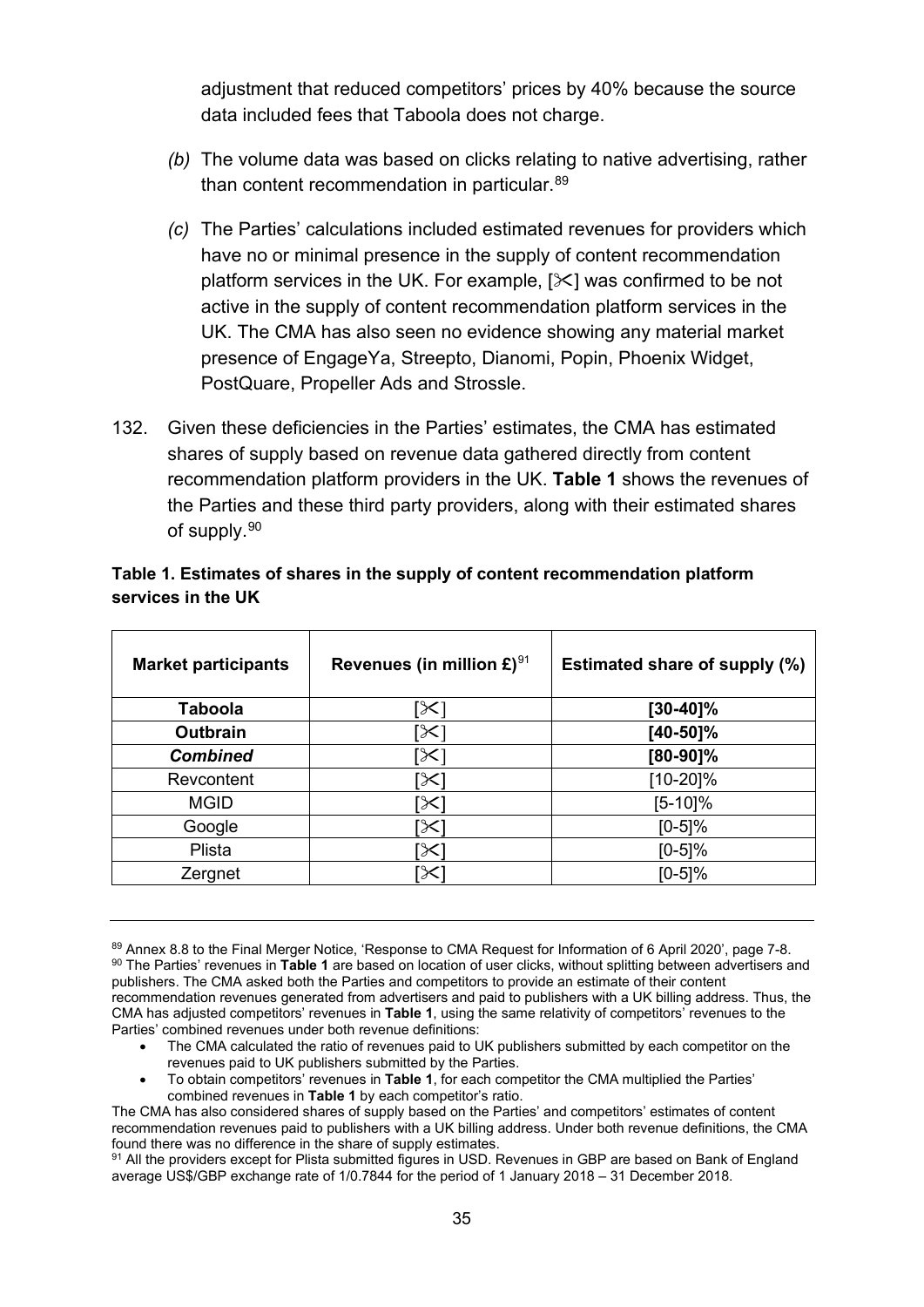| ™otal                                                                   | <b>IX1</b> | 100% |  |
|-------------------------------------------------------------------------|------------|------|--|
| Source: The CMA's analysis of the Parties' and competitors' submissions |            |      |  |

133. **[Table 1](#page-34-0)** shows that the Merger would result in the combination of the two largest players in the supply of content recommendation platform services in the UK. As a result of the Merger, the Parties would have a very high combined share of more than 80%, with an increment of [30-40]%. The table also shows that all other providers have a significantly smaller market presence than the Parties, with only one other provider having a share above 10%.

134. Given the above, the CMA considers that the Parties' combined share of supply raises *prima facie* concerns in the supply of content recommendation platform services in the UK.

#### *Closeness of competition*

- 135. The CMA examined the closeness of competition between the Parties in the supply of content recommendation platform services to publishers in the UK and considered within that assessment:
	- *(a)* the views of the Parties;
	- *(b)* the Parties' internal documents; and
	- *(c)* third parties' views on closeness of competition.

#### *The Parties' submissions*

- 136. The Parties submitted that their content recommendation services are similar but have distinct features.<sup>[92](#page-35-0)</sup> The Parties have not commented on how closely they compete for publishers in the supply of content recommendation services, as they submitted that content recommendation is an artificially narrow segment.<sup>[93](#page-35-1)</sup> Rather, the Parties submitted that they face strong competition from a large number of well-resourced competitors from across the digital advertising space.  $94$
- 137. To support their argument, the Parties submitted an analysis of their revenue growth between 2016 and 2019, both globally and in the UK. The Parties submitted that this analysis shows that a majority of growth in each of the

<span id="page-35-0"></span><sup>92</sup> Final Merger Notice, paragraph 52.

<span id="page-35-1"></span><sup>93</sup> Final Merger Notice, paragraph 180.

<span id="page-35-2"></span><sup>94</sup> Final Merger Notice, page 45.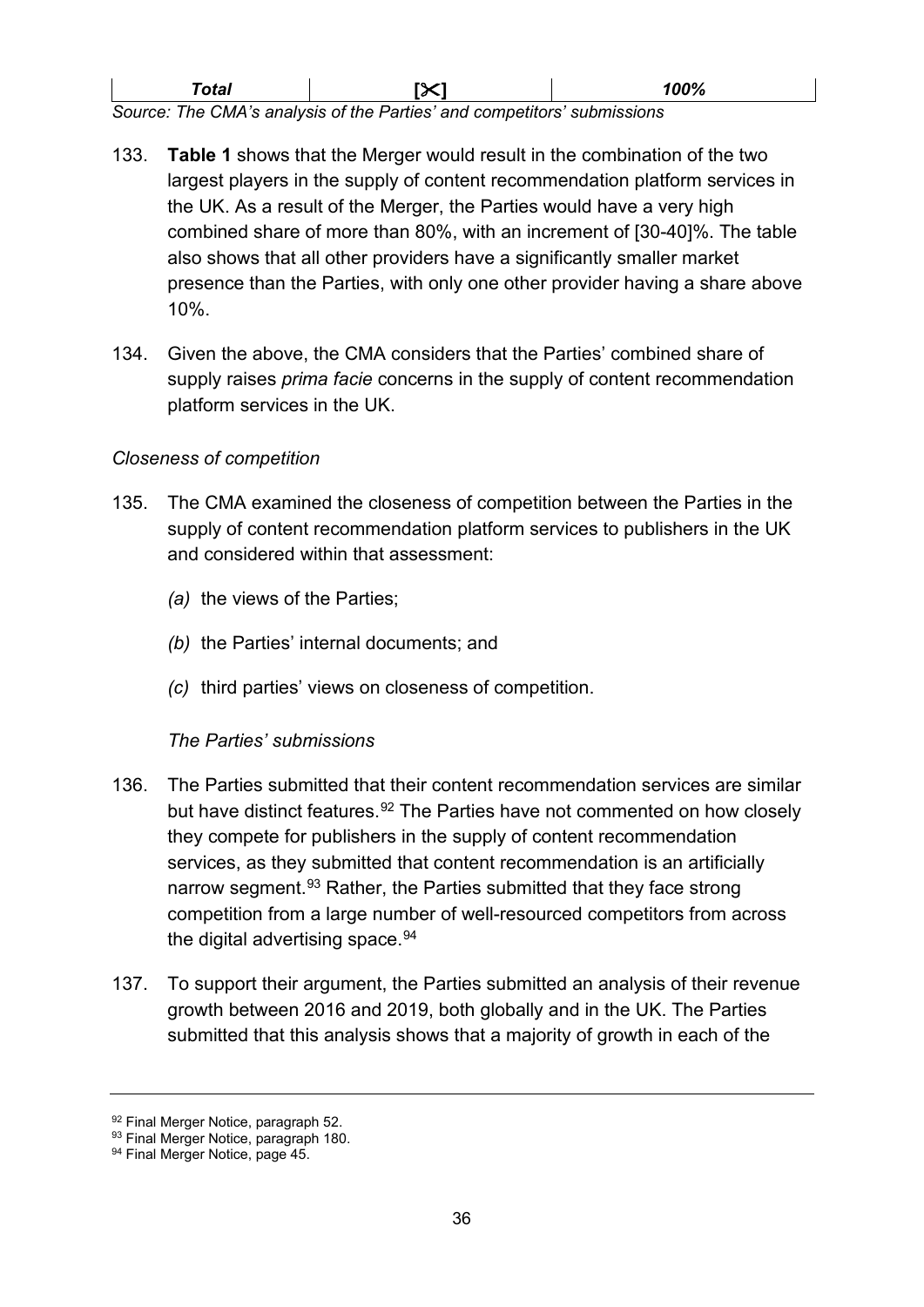Parties' revenues was not at the expense of the other, but rather from players other than the Parties and from growing business from existing publishers. The Parties noted that they were not able to decompose this analysis to focus exclusively on content recommendation as data was not available.<sup>[95](#page-36-0)</sup>

- 138. However, the CMA notes that the Parties' analysis regarding sources of revenue growth in recent years does not contradict the evidence as set out in the remainder of this section which shows closeness of competition between the Parties in content recommendation. In particular, the analysis showed that:
	- *(a)* []% of Taboola's revenue growth in the UK from new publisher customers between 2016 and 2019 came from publishers switching from Outbrain<sup>[96](#page-36-1)</sup> The CMA considers this to be a significant diversion (although it does not relate specifically to content recommendation); and
	- *(b)* while only  $[35]$   $[36]$ <sup>[97](#page-36-2)</sup> of Outbrain's growth in the UK came from new publisher customers switching from Taboola,  $[\frac{1}{8}]\%$ <sup>[98](#page-36-3)</sup> of Outbrain's lost revenues went to Taboola. Again, the CMA considers this to be evidence of closeness of competition between the Parties.
- 139. The CMA notes that the above analysis was carried out considering the entire businesses of the Parties, rather than focusing exclusively on content recommendation. Thus, diversion between the Parties might be higher if only content recommendation revenues were analysed as, based on the evidence assessed below, the Parties do not compete as closely for publishers in other segments. The CMA further considers that the fact that the Parties' expanded revenues come from other forms of advertising does not demonstrate that the Parties do not compete closely.

<span id="page-36-0"></span><sup>95</sup> Parties' Response to the CMA's Issues Letter, CRA Report, 'Outbrain/Taboola An Economic Analysis of Competitive Effects', paragraphs 111-117.

<span id="page-36-1"></span> $96$  The figure submitted by the Parties was [ $\%/$ %. However, the CMA noted that this proportion was calculated over a total including revenue growth from existing publishers, while competition should be measured based on new publishers won.

<span id="page-36-2"></span> $97$  The figure submitted by the Parties was [ $\angle$ ]%. However, the CMA noted that this proportion was calculated over a total including revenue growth from existing publishers, while switching by publishers between the Parties should be measured based on new publishers won.

<span id="page-36-3"></span><sup>98</sup> This figure results from the CMA's adjustment of the analysis submitted by the Parties:

<sup>•</sup> First, the CMA noted that data submitted in Table 5 of the Parties' Response to the CMA's Issues Letter, CRA Report, 'Outbrain/Taboola An Economic Analysis of Competitive Effects', were different from the underlying data calculations provided to the CMA (eg in the underlying data, revenues lost to Taboola and revenues lost to other sources were respectively  $$[\times]$  and  $$[\times]$ , while in the table these were  $$[\times]$  and  $$[\times]$  respectively).

<sup>•</sup> The Parties calculated the proportion of revenues that Outbrain lost to Taboola on total revenue increase (eg including growth from new and existing publishers), while it should be calculated on revenues lost. The CMA adopted the latter approach.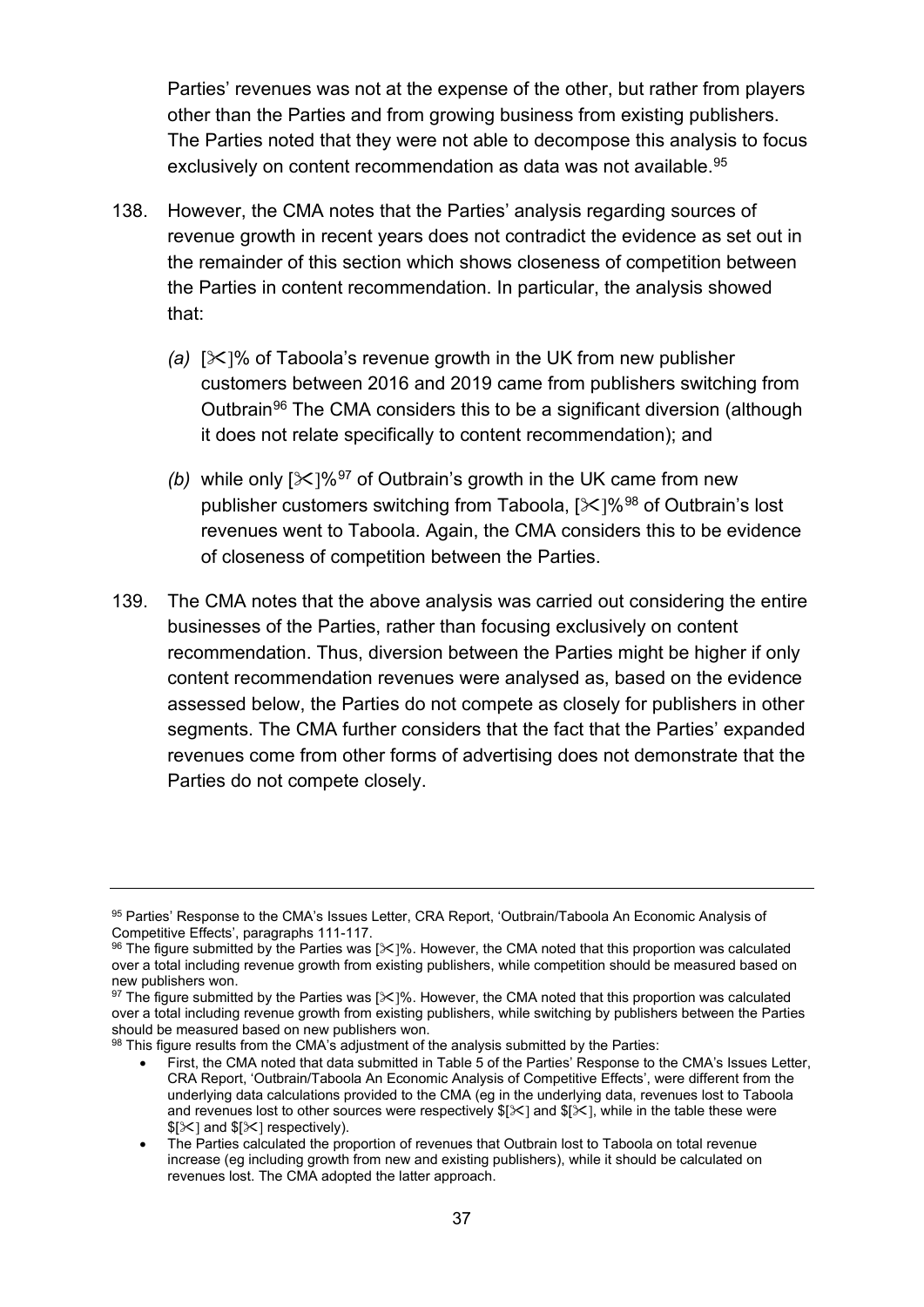*Internal documents*

- 140. The CMA has considered the extent to which the Parties view each other as close competitors based on their internal documents.
- 141. Overall, the CMA has seen a large number of recent internal documents which suggest that Taboola considers Outbrain to be a close, and often its closest, competitor. For example:
	- *(a)* a Taboola document with the title [ $\angle$ ] from July 2019 shows that in Q4 2018 Taboola and Outbrain had a combined market share in the UK of  $[\times]$ % and in April 2019, of  $[\times]$ %. The remaining share is made up primarily of 'greenfield' customers (which the CMA considers is likely to refer to new customers) ( $\sqrt{2}$ ]%), with the only competitors being allocated more than  $[\times]$ % share being  $[\times]$  ( $[\times]$ %) and  $[\times]$  ( $[\times]$ %);
	- *(b)* a document titled  $[\times]$  from September 2018 compares Taboola to 3 other competitors: Outbrain,  $[\times]$ , and  $[\times]$ . Outbrain is clearly given higher ratings than the other providers, indicated to be  $[\times]$  in a number of categories. In particular, in relation to content recommendation, Taboola and Outbrain are considered  $[\times]$ , while  $[\times]$  and  $[\times]$  are given  $[\times]$ ;
	- *(c)* a document from June 2019 titled  $[\times]$  asks under the heading  $[\times]$ ,  $[\times]$ . By comparison, other providers are referred to as  $[\times]$ ;
	- *(d)* a document relating to the Merger, with the title  $[\times]$  dated September 2019 notes that Taboola and Outbrain are  $[\times]$ ; and
	- *(e)* a document with the title  $[\times]$ , which contains the slide  $[\times]$  sets out percentage shares over time and by country as between Taboola and Outbrain. The slide notes that  $[\times]$ . The percentage shares for the UK for Aug-Oct 2019 were  $[\times]$ % Taboola and  $[\times]$ % Outbrain.
- 142. The CMA has seen a number of Taboola's recent internal documents showing that it monitors Outbrain's activity and attempts to win Outbrain's customers:
	- *(a)* a document with the title  $[\times]$  shows that in 2018 and 2019 in the UK, [ $|X|$ % of Taboola's new customers came from Outbrain;
	- *(b)* a document from July 2019 with the title  $[\times]$  contains a slide focusing on the UK, comparing Taboola and Outbrain on a graph showing 'PV' (assumed to mean present value);
	- *(c)* a document from June 2018, with the title  $[\times]$  from June 2018, shows Taboola tracking Outbrain's key accounts;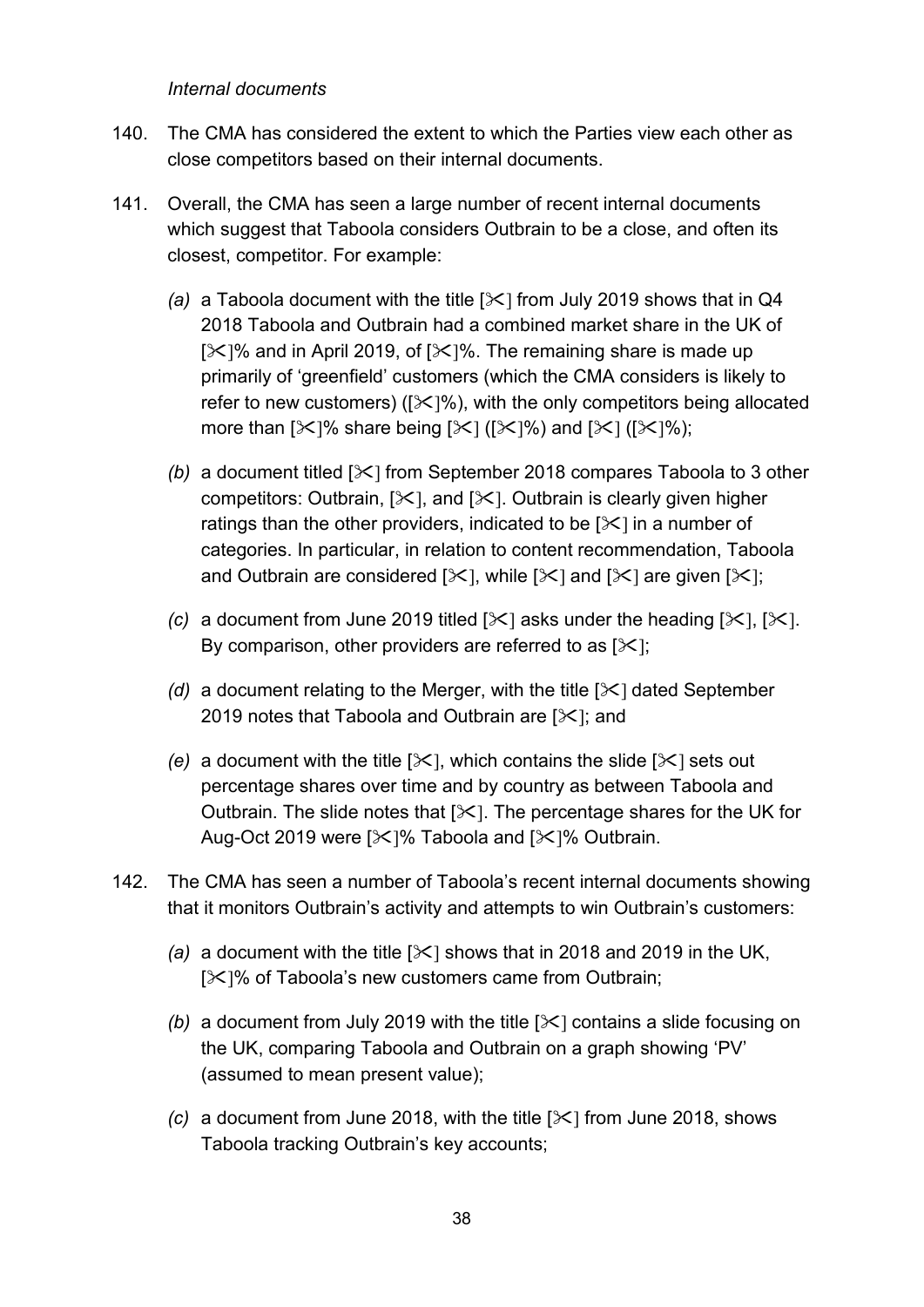- *(d)* a similar slide in a document with the title  $[\times]$  shows a table of publishers next to their estimated percentage of Outbrain's global gross revenue, with the heading:  $[\times]$  suggesting that Taboola was looking to win key accounts from Outbrain; and
- *(e)* a document with the title  $[\times]$  which states  $[\times]$ . Outbrain is shown as competing in  $[\times]$ % of occasions, in comparison to  $[\times]$ ,  $[\times]$ ,  $[\times]$  and  $[\mathcal{K}]$ .
- 143. The CMA has also seen some evidence in Taboola's internal documents that the removal of the close competition with Outbrain may be part of the rationale for the Merger:
	- *(a)* a document with the title  $[\times]$  from June 2019 (Lime is the codename for Outbrain) asks what Outbrain's potential state of mind is, speculating that it could be:  $[\mathcal{K}]$ ;
	- *(b)* a document with the title  $[\times]$  provides an Overview of the status with regard to 'Lime' (Outbrain), noting that Outbrain was  $[\times]$ ; and
	- *(c)* a document with the title  $[\times]$  from December 2017 which contains a slide on  $[\times]$  and which notes the following recent activities:  $[\times]$ .
- 144. The CMA has also seen evidence in Outbrain's internal documents that Outbrain considers Taboola to be a close, and often its closest, competitor:
	- *(a)* an Outbrain document titled [ $\ge$ ] and dated January 2020 describes Taboola and Outbrain's offerings as  $[\times]$  and  $[\times]$ ;
	- *(b)* an Outbrain document, from January 2016, title  $[\times]$  discusses the  $[\times]$ noting that Outbrain is '[ $\angle$ ] and that, other than Taboola, there is [ $\angle$ ];
	- *(c)* an Outbrain document titled [ $\angle$ ] from October 2018 shows that in the UK, Taboola [ $\ll$ ] in total conversions. The document compares Outbrain & Taboola statistics in different countries using a number of different metrics, including click-through-rate and total conversions;
	- *(d)* in the Outbrain document titled  $[\times]$  dated November 2019, only content recommendation competitors are mentioned within the competitor landscape for publishers, and the Parties are considered to be the largest players within content recommendation;
	- *(e)* a document with the titles  $[\times]$  and  $[\times]$  dated October 2017 contains slides headed  $[\times]$  which set out the benefits of Outbrain vs Taboola in relation to a number of different tools, for example, editorial controls. No other suppliers are considered; and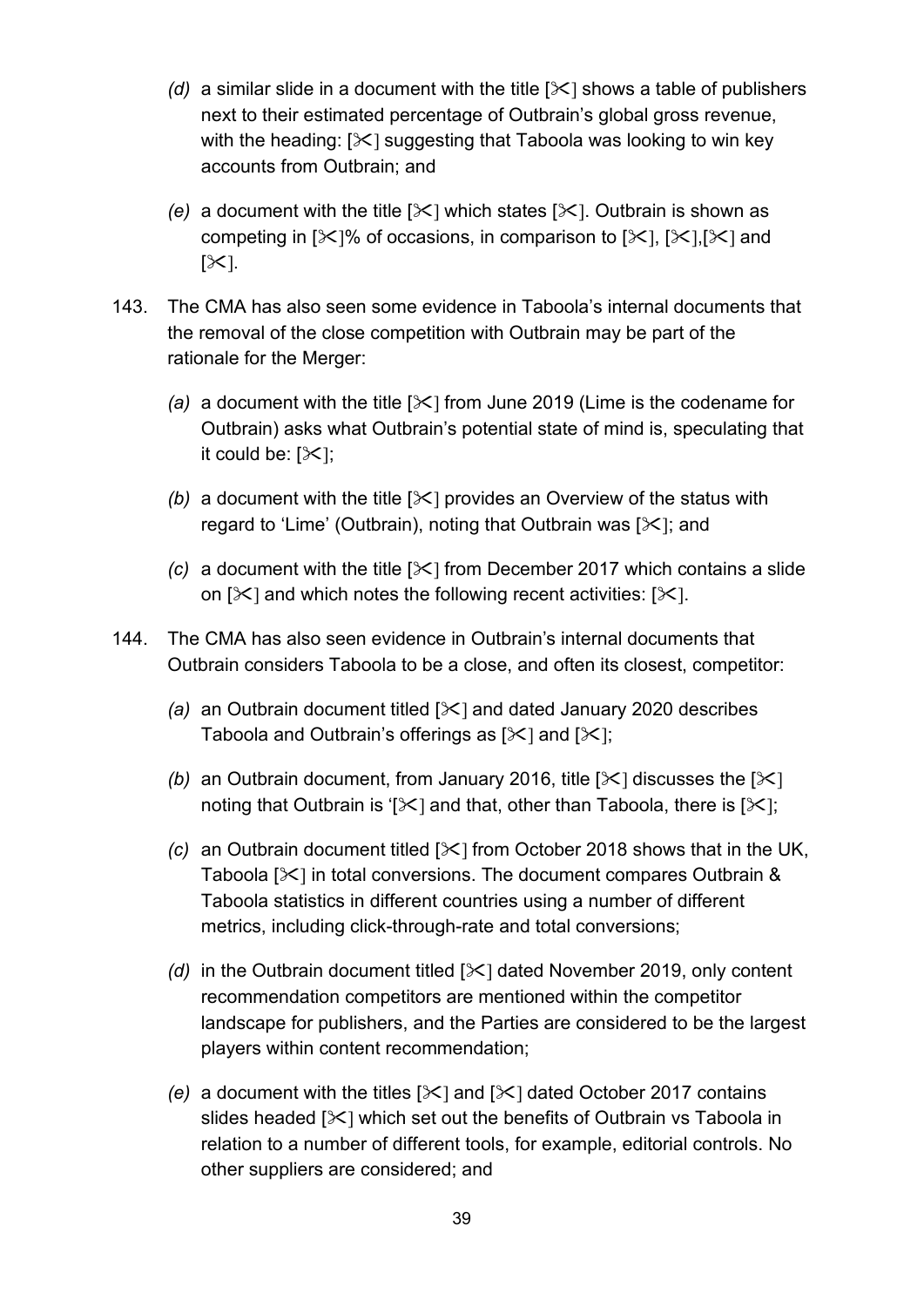- *(f)* a document titled  $[\times]$  dated July 2018 notes that Outbrain considers  $[\times]$ .
- 145. The CMA has also seen evidence in Outbrain's internal documents of Outbrain winning or attempting to win customers from Taboola:
	- *(a)* the document with the title  $[\times]$  from February 2019, focuses on three publishers in the UK:  $[\times]$  (already served by Outbrain and are looking to renew),  $[\times]$  (currently supplied by Taboola) and  $[\times]$  (currently supplied by Taboola). In relation to the latter two publishers, the comment is made that Outbrain are  $[\times]$ ;
	- *(b)* an Outbrain document titled [ $\angle$ ] dated January 2019 shows a draft email from Outbrain to Taboola's publishers in an attempt to convert them to Outbrain. The email states  $[35]$ ;<sup>[99](#page-39-0)</sup> and
	- *(c)* a document with the title  $[\times]$  contains a slide with the heading  $[\times]$  sets out customers that Outbrain is targeting.  $[3]$  target customers are current Taboola customers, with the remaining being  $[\times]$  (1),  $[\times]$  (1),  $[\times]$  (3),  $[\times] (1)$ , and  $[\times] (1)$ .
- 146. The CMA therefore considers that the Parties' internal documents strongly support the conclusion that the Parties consider each other to be close competitors.

# *Third party views*

- <span id="page-39-2"></span>147. Publisher and competitor responses to the CMA's investigation indicated that third parties consider Taboola and Outbrain to be each other's closest competitor in the supply of content recommendation platform services to UK publishers.
- <span id="page-39-3"></span>148. The vast majority of publishers that currently use the Parties' content recommendation platform services, and responded to the CMA's investigation, told the CMA that the other Party would be the closest alternative if the Party from which they currently purchase were not available.
	- *(a)* A large number of publishers submitted<sup>[100](#page-39-1)</sup> that the Parties are the market leaders in the supply of content recommendation. These publishers explained that the Parties are the only credible platforms in this market operating at scale in the UK and there are no alternatives that would replace them with an equal reputation and ability to meet demand. One

<span id="page-39-0"></span><sup>99</sup> Revenue per mille (or revenue per 1,000 impressions).

<span id="page-39-1"></span> $100$  [ $\ge$ ].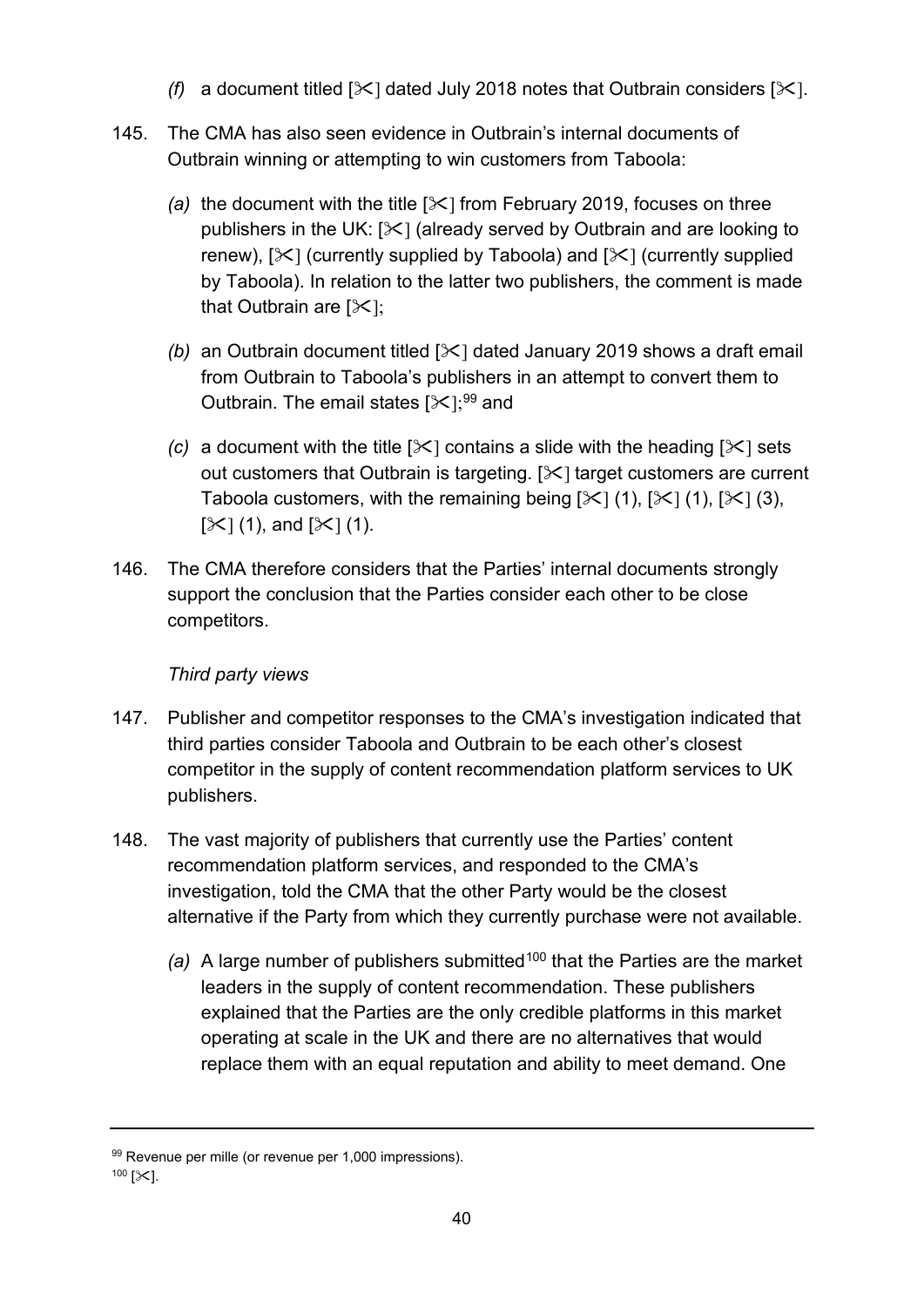explained that the Parties are the only like-for-like replacements for each other.

- *(b)* Two publishers explained that Taboola and Outbrain are the only competitors to have reached the final stages of procurement processes for content recommendation in the past. One of these publishers told the CMA that prior to agreeing their contract with Taboola, it reviewed offers from both the Parties.
- 149. The responses received by the CMA from competitors responding to the CMA's investigation were in line with the views of UK publishers. All of these competitors submitted that Taboola and Outbrain compete closely in the supply of content recommendation platform services to UK publishers. The majority of these competitors expressed the view that the Parties are the largest players for content recommendation, competing head-to-head against each other to supply this service to UK publishers.<sup>[101](#page-40-0)</sup> One competitor submitted that both Taboola and Outbrain have significant financial power and compete only against each other.

### *Conclusion on closeness of competition*

150. On the basis of the evidence set out above, including the Parties' internal documents and third party views, the CMA believes that the Parties are each other's closest competitor in the supply of content recommendation to publishers in the UK.

#### *Alternative suppliers*

- 151. The CMA has assessed the constraint from alternative suppliers by taking into consideration:
	- *(a)* the Parties' views;
	- *(b)* the Parties' internal documents; and
	- *(c)* third party views.
- 152. The Parties submitted that they faced competition from a large number of competitors in non-search display advertising. They submitted that major competitors included Google, Facebook, Amazon, Verizon Media, Xandr  $(AT&T)$ , Teads and Criteo.<sup>[102](#page-40-1)</sup> When submitting shares of supply for content

<span id="page-40-1"></span><span id="page-40-0"></span> $101$  [ $\angle$ ].<br> $102$  Final Merger Notice, paragraph 2.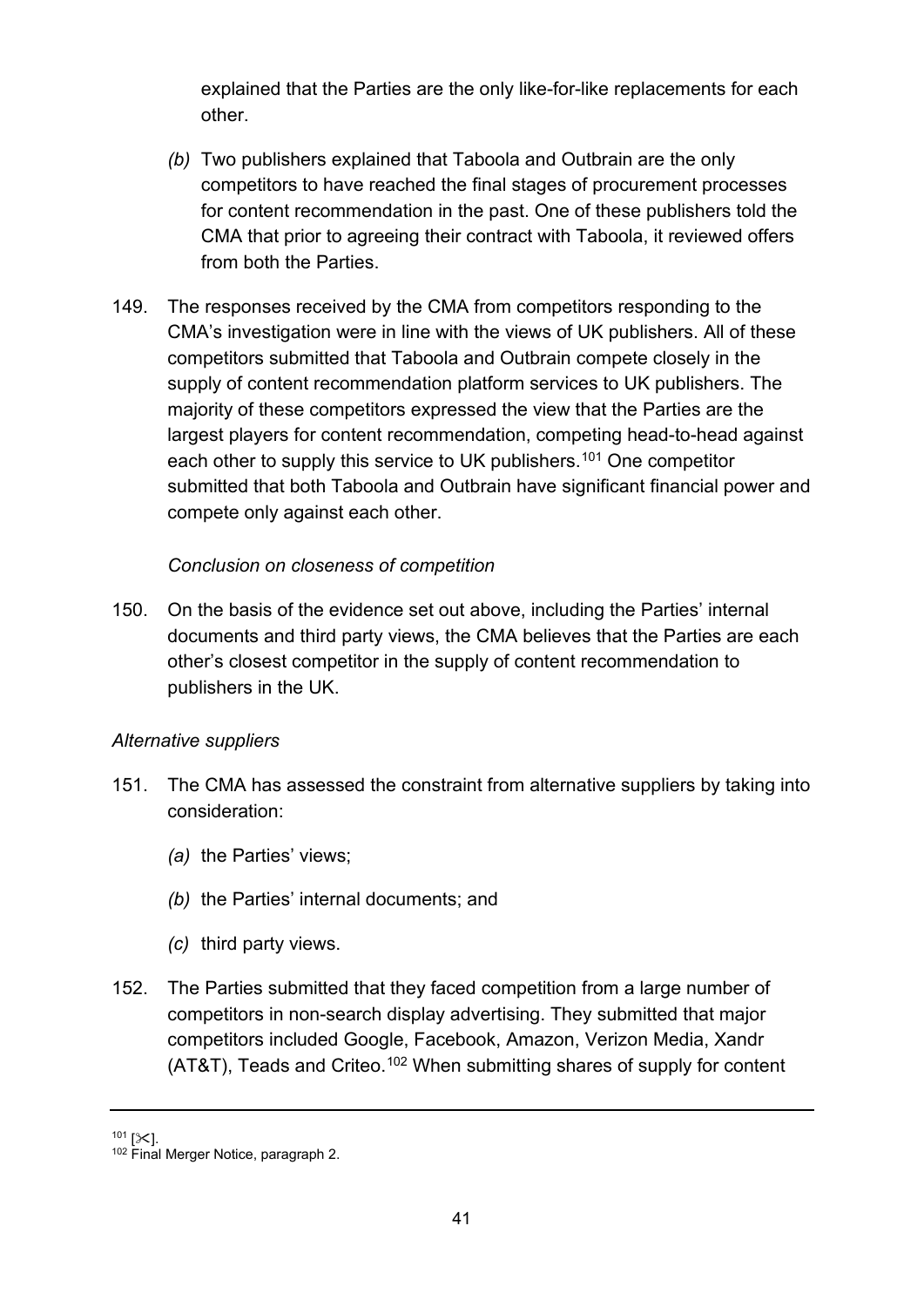recommendation services in the UK, the Parties also identified the following competitors:[103](#page-41-0) Yahoo Gemini (Verizon Media), Revcontent, Plista, Google, MGID, Zergnet, EngageYa and Steepto. The Parties also submitted that Dianomi was a competitor to the Parties.<sup>[104](#page-41-1)</sup>

153. As discussed below, the evidence received by the CMA indicates that none of the alternative suppliers, individually or in combination, would provide a significant constraint on the Parties post-Merger for the supply of content recommendation platform services to UK publishers. The CMA considers each of these competitors in turn.

#### *Revcontent*

- 154. Revcontent is a content discovery platform mainly active in the US. Its business is focussed on content recommendation. Like the Parties, the CMA understands that Revcontent has some exclusive agreements with publishers in relation to content recommendation (though it is not clear whether these relate to the UK). Revcontent told the CMA that it competes directly with Taboola and Outbrain for publishers, but its presence in the UK is much smaller than the Parties. Revcontent explained that it had often been locked out of the UK market by the strong presence of Taboola and Outbrain. [105](#page-41-2)
- 155. The Parties submitted that Revcontent is a competitive player and that the Parties have both lost several publishers to Revcontent, including some wellknown publishers.[106](#page-41-3)
- 156. Table 1 above shows that Revcontent has a share of only [10-20%] in the supply of content recommendation platform services to UK publishers. It is therefore significantly smaller than the Parties in the relevant frame of reference.
	- *The Parties' internal documents*
- 157. While the CMA has seen some evidence of Revcontent appearing in the Parties' internal documents, these references have been limited, and often

<span id="page-41-0"></span> $103$  Final Merger Notice, Table 19. The CMA has assessed the extent of the constraint exerted by each competitor identified by the Parties as having a material market presence (ie a share above 5%).However, as discussed in paragrap[h 131,](#page-33-0) the Parties' estimated shares of supply are inaccurate and significantly overstate the shares of

<span id="page-41-1"></span><sup>104</sup> White paper of 14 April 2020, page 35. This paper was prepared by the Parties for submission to the US Department of Justice, which is also reviewing the Merger. Given the context, the Parties did not make this submission in relation to the UK specifically.<br> $105$  Note of a call with  $[\%]$ .

<span id="page-41-3"></span><span id="page-41-2"></span><sup>106</sup> White paper of 14 April 2020, page 33. This paper was prepared by the Parties for submission to the US Department of Justice, which is also reviewing the Merger. Given the context, the Parties did not make this submission in relation to the UK specifically.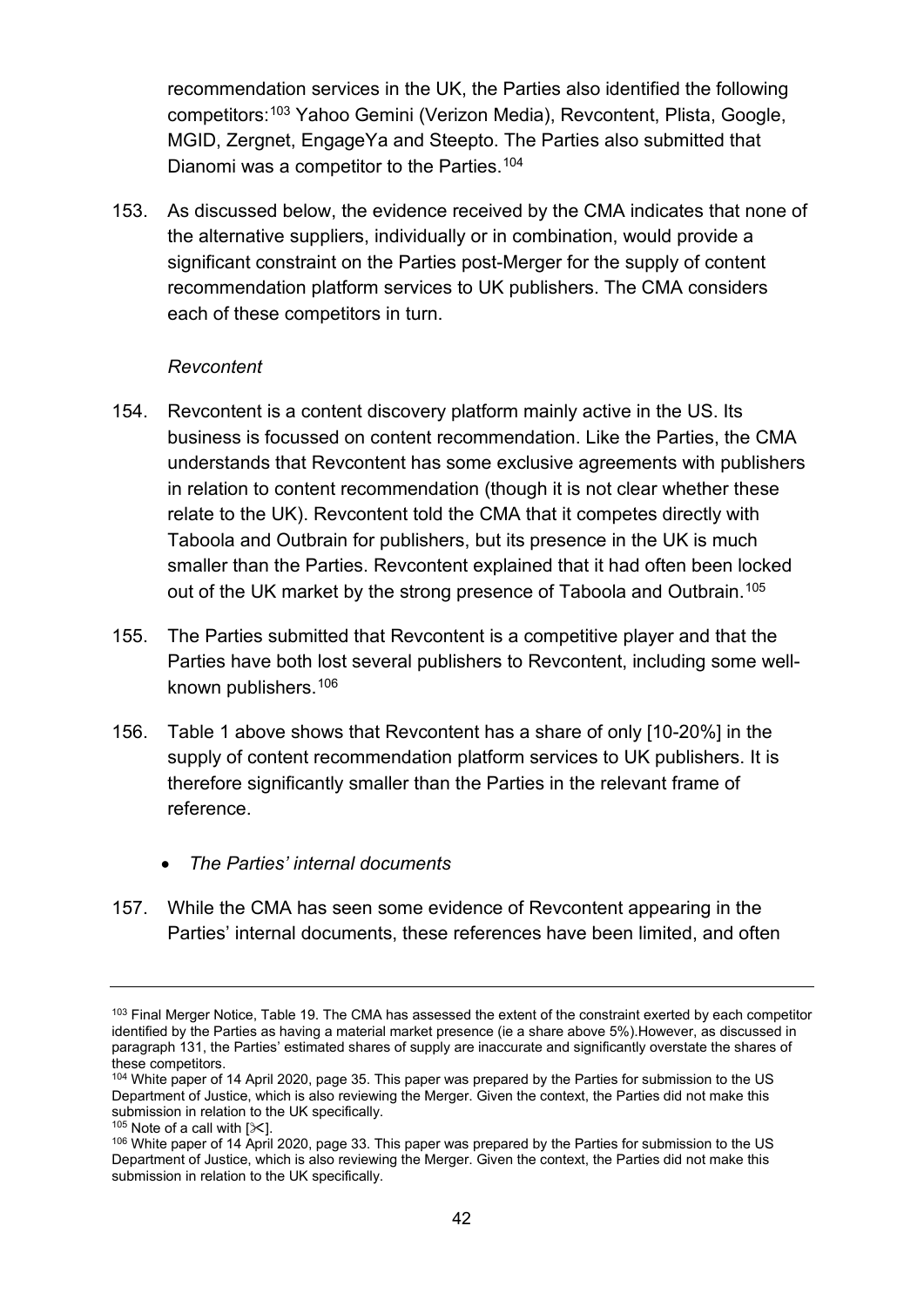discuss the limitations of Revcontent in comparison with the offerings of Taboola and Outbrain, for example:

- *(a)* a Taboola document from September 2019 titled [ $\angle$ ] characterises Revcontent as a [ $\angle$ ], whilst Outbrain is considered to be the [ $\angle$ ]; and
- *(b)* a Taboola document, dated February 2019 [ $\angle$ ] lists Revcontent's strengths and weaknesses. For example, strengths include  $[\times]$  and  $[\times]$ and that it is  $[\times]$  and weaknesses include  $[\times]$ ,  $[\times]$ ,  $[\times]$ , and  $[\times]$ .
- *Third party views*
- 158. In response to the CMA's investigation, the majority of publishers named Revcontent as an alternative supplier of content recommendation platform services to Taboola and Outbrain. However, all but one of these publishers<sup>[107](#page-42-0)</sup> considered that Revcontent was not as good as the Parties in terms of scale and quality. For example, two publishers submitted that Revcontent lacked a UK foothold, a good quality of advertisers and the ability to drive as much revenue as the Parties. Only one publisher identified Revcontent as the nextclosest alternative to Taboola.[108](#page-42-1) Another publisher identified Revcontent as the next-closest alternative to Outbrain, although it considered Revcontent as a weaker alternative.[109](#page-42-2)
- 159. Almost all competitors<sup>[110](#page-42-3)</sup> listed Revcontent as an alternative to the Parties, but considered it to be weaker than them. Only one competitor considered Revcontent as 'probably the next big player' after the Parties, but the submission did not refer specifically to the UK market.<sup>[111](#page-42-4)</sup> Two competitors commented that Revcontent does not operate at the same scale as the Parties and has lower market penetration in the UK.<sup>[112](#page-42-5)</sup>
- 160. Based on this evidence, the CMA considers that Revcontent may offer some constraint on the Parties in the supply of content recommendation platform services to publishers in the UK although this is likely to be of a limited nature.

<span id="page-42-2"></span>

<span id="page-42-3"></span>

<span id="page-42-1"></span><span id="page-42-0"></span><sup>107 [</sup> $\times$ ].<br>
108 [ $\times$ ].<br>
110 [ $\times$ ].<br>
111 Note of a call with [ $\times$ ].<br>
112 Note of a call with [ $\times$ ].

<span id="page-42-5"></span><span id="page-42-4"></span>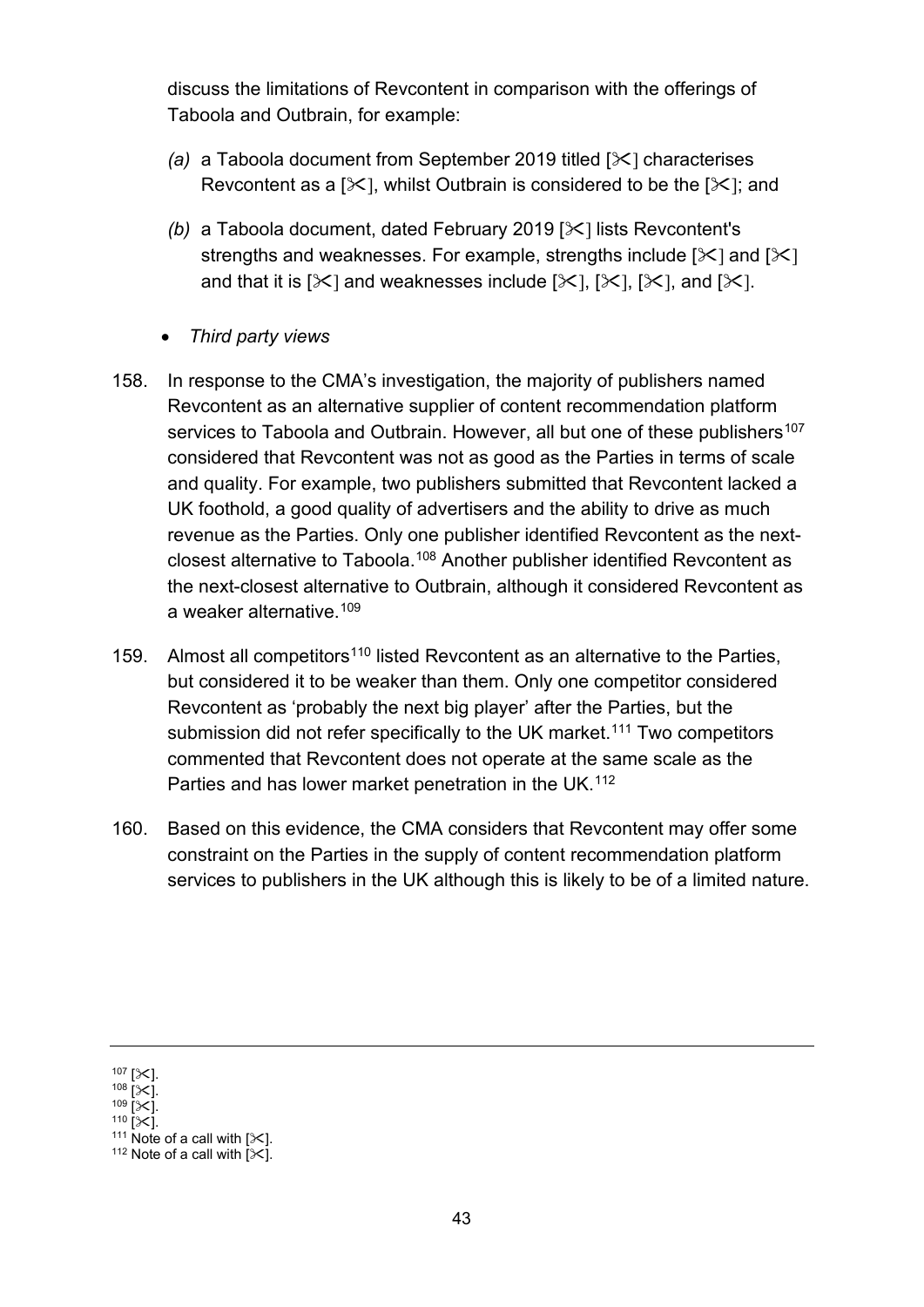## *MGID*

- 161. MGID is a provider of native advertising, including content recommendation platform services, based in Los Angeles. MGID describes itself as 'a leader in the provision of high-quality content promotion services'.<sup>[113](#page-43-0)</sup>
- 162. MGID told the CMA that it has a similar offering type to Taboola and Outbrain. MGID explained that it expected to increase its UK presence within the next two years, in order to support newly-formed publishing partnerships.[114](#page-43-1) However, MGID told the CMA that each of Taboola and Outbrain individually was already stronger than MGID.[115](#page-43-2)
- 163. Table 1 above shows that MGID has a share of only [5-10%] in the supply of content recommendation platform services to publishers in the UK. It is therefore significantly smaller than the Parties in the relevant frame of reference.
	- *The Parties' internal documents*
- 164. The CMA has seen very few references to MGID in the Parties' internal documents. Those references that the CMA has seen indicate that MGID is a small competitor. For example, an Outbrain document from November 2019 titled  $[\times]$  which collects information on 246 small-medium publishers and their partners, shows that only one publisher uses MGID whilst 169 use Taboola.
	- *Third party views*
- 165. A minority of publishers who responded to the CMA's investigation identified MGID as a potential alternative to the Parties for content recommendation.<sup>[116](#page-43-3)</sup> None of them considered MGID to be a high-quality platform and all shared the view that it was a weaker alternative compared to the Parties. Only one publisher identified MGID as the next-closest alternative to Taboola.<sup>[117](#page-43-4)</sup>
- 166. A few competitors identified MGID as a competitor of the Parties for content recommendation.[118](#page-43-5) However, one believed MGID to have a weak UK

<span id="page-43-0"></span><sup>113</sup> <https://www.mgid.com/about>

<sup>114</sup> MGID's response to CMA's questionnaire.

<span id="page-43-3"></span><span id="page-43-2"></span><span id="page-43-1"></span><sup>115</sup> Notes of a call with MGID.<br>
116 [ $\!\times$ ].<br>
117 [ $\!\times$ ].<br>
118 [ $\!\times$ ].

<span id="page-43-5"></span><span id="page-43-4"></span>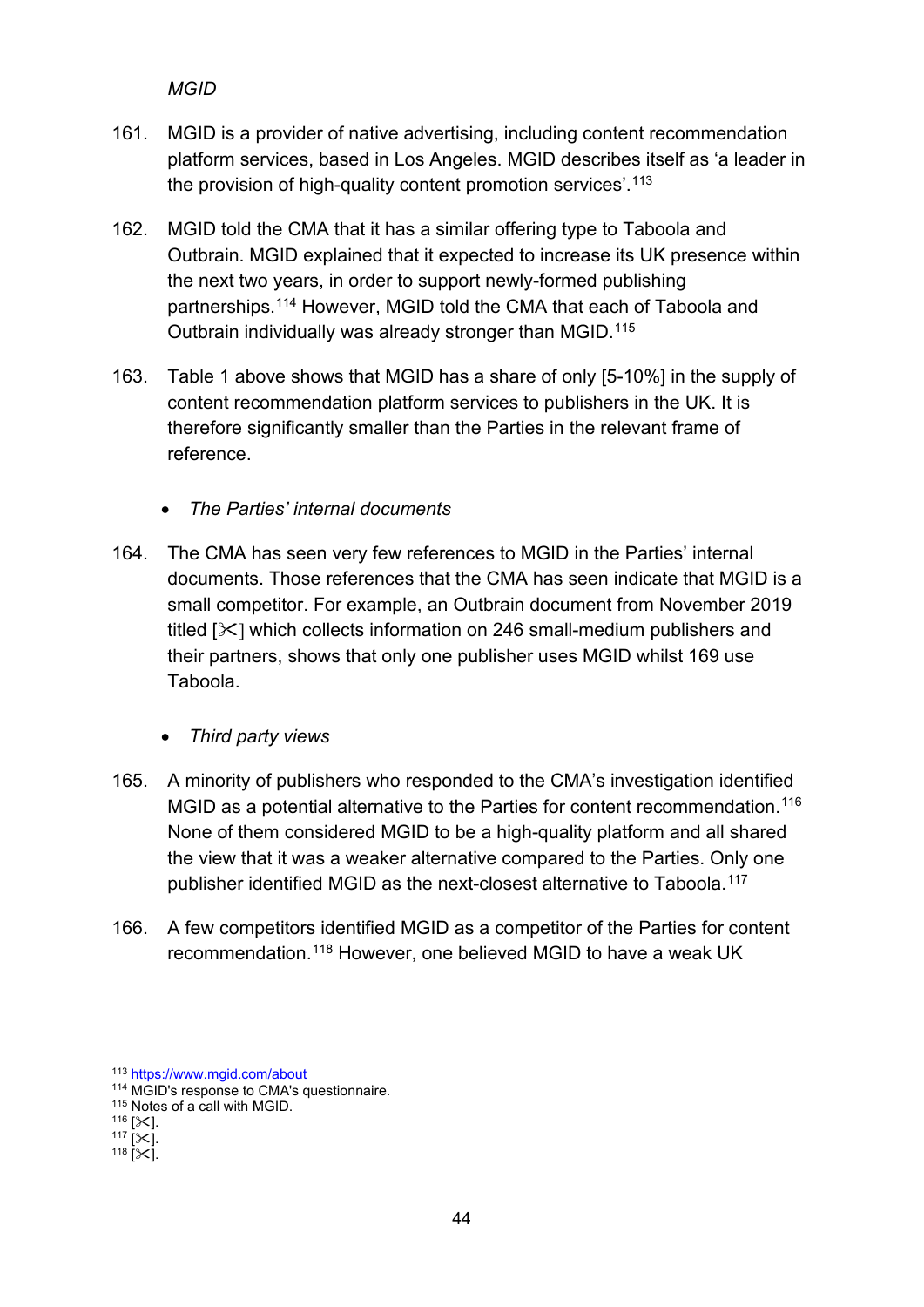presence, if any, and considered MGID to be less attractive than the Parties.<sup>[119](#page-44-0)</sup>

167. Based on this evidence, the CMA considers that MGID exercises a limited competitive constraint on the Parties in the supply of content recommendation platform services to publishers in the UK.

*Google*

- 168. The Parties submitted that Google is a market leader in digital advertising and that publishers' monetization options remain dominated by Google and Facebook.[120](#page-44-1) Moreover, the Parties submitted that Google is a competitor in content recommendation services.[121](#page-44-2)
- 169. The Parties explained that Google has always been an indirect competitor on publishers' webpages and that their strategy in entering content recommendation had been to differentiate their offering from that of Google and others.[122](#page-44-3) However, the Parties submitted that Google's launch of a product in a similar format to the Parties' content recommendation product, Matched Content, increased competition and required existing operators to innovate. [123](#page-44-4) The Parties stated that Google 'actively offer their own content recommendation advertising formats which replicate and compete closely with the Parties' offerings'.[124](#page-44-5)
- 170. **Table 1** above shows that Google currently has a share of only [0-5%] in the supply of content recommendation platform services to UK publishers. It is therefore significantly smaller than the Parties in the relevant frame of reference.
- 171. Separately, the Parties submitted that, over the past few months, Google has pitched a footer widget, under the title 'Multiplex Ads' that is nearly identical to the Parties' offerings to several publishers. [125](#page-44-6) The Parties submitted a 'Google Multiplex Ads Cheat Sheet', as evidence of Google having 'recently redoubled its focus on content recommendation formats'.[126](#page-44-7) This Multiplex Ads product

<span id="page-44-2"></span>

<span id="page-44-1"></span><span id="page-44-0"></span><sup>&</sup>lt;sup>119</sup> Note of a call with [ $\ll$ ].<br><sup>120</sup> White paper of 14 April 2020, page 18.<br><sup>121</sup> Final Merger Notice, paragraph 81, onwards.<br><sup>122</sup> Minute of Discussion with Parties, 17 March 2020.

<span id="page-44-3"></span><sup>123</sup> Minute of Discussion with Parties, 17 March 2020.

<span id="page-44-5"></span><span id="page-44-4"></span> $124$  Email to the CMA of 22 May 2020.<br> $125$  Letter to the DOJ of 25 February 2020.

<span id="page-44-7"></span><span id="page-44-6"></span> $126$  Email to the CMA of 22 May 2020, attaching Google Multiplex Ads Cheat Sheet.pdf, which appears to be undated.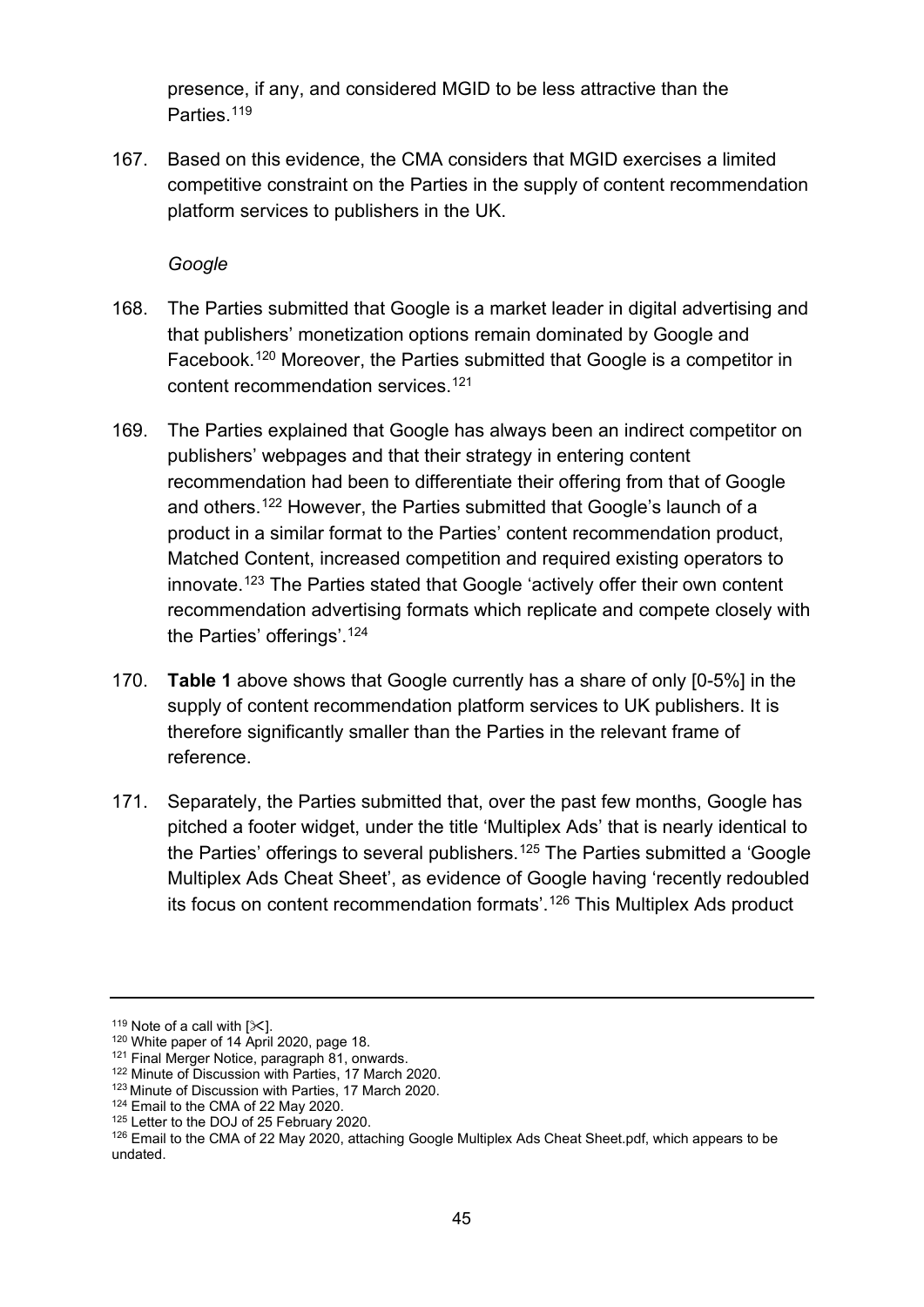from Google is considered further in the section on entry and expansion at paragraph [325.](#page-76-0)

- 172. The Parties submitted that they are aware of UK publishers that Google has pitched to, although they did not specify whether these publishers are customers of the Parties.[127](#page-45-0) The CMA notes that one of the publishers identified by the Parties as having been approached by Google took part in the CMA's investigation and did not mention Google as an alternative to Taboola and Outbrain for content recommendation. That publisher identified the Parties as the only viable players able to provide the service in the UK.<sup>128</sup>
- 173. In this section of the Decision, the CMA has focused on Google's existing 'Matched Content' tool and has considered evidence from Google, the Parties' internal documents and third party views to assess the extent to which Matched Content is a substitute for publishers that are using the Parties' content recommendation services.
- 174. Evidence received by the CMA from Google suggests that Google's 'Matched Content' product may exert a limited constraint on the Parties in relation to content recommendation platform services. Google submitted that  $[\times]$ . Google explained that it had taken this decision  $[\times]$ .<sup>[129](#page-45-2)</sup>
	- *The Parties' internal documents*
- 175. The Parties' internal documents suggest that while Google is a strong player in the broader digital advertising space, it currently exercises only a limited constraint on Taboola and Outbrain in the supply of content recommendation platform services to UK publishers through its Matched Content tool. [130](#page-45-3)
	- *(a)* a Taboola document titled [ $\angle$ ] from December 2019, which appears to be a presentation prepared for Taboola by Medialink, states on a slide called  $[\mathcal{K}]$  that  $[\mathcal{K}]$ ; and
	- *(b)* an Outbrain document from November 2018 titled [ $\ge$ ] explains that Google ads are mainly seen in their own apps.

<span id="page-45-0"></span><sup>127</sup> Final Merger Notice, paragraph 92.

<span id="page-45-1"></span><sup>&</sup>lt;sup>128</sup> [ $\times$ ] response to CMA's questionnaire.<br><sup>129</sup> Note of a call with [ $\times$ ].

<span id="page-45-3"></span><span id="page-45-2"></span><sup>&</sup>lt;sup>130</sup> For example, (a) Taboola document: [ $\&$ ]; (b) Taboola document: [ $\&$ ]; (c) Outbrain document: [ $\&$ ]; (d) Outbrain document:  $[31]$ ; and (e) Outbrain document:  $[31]$ .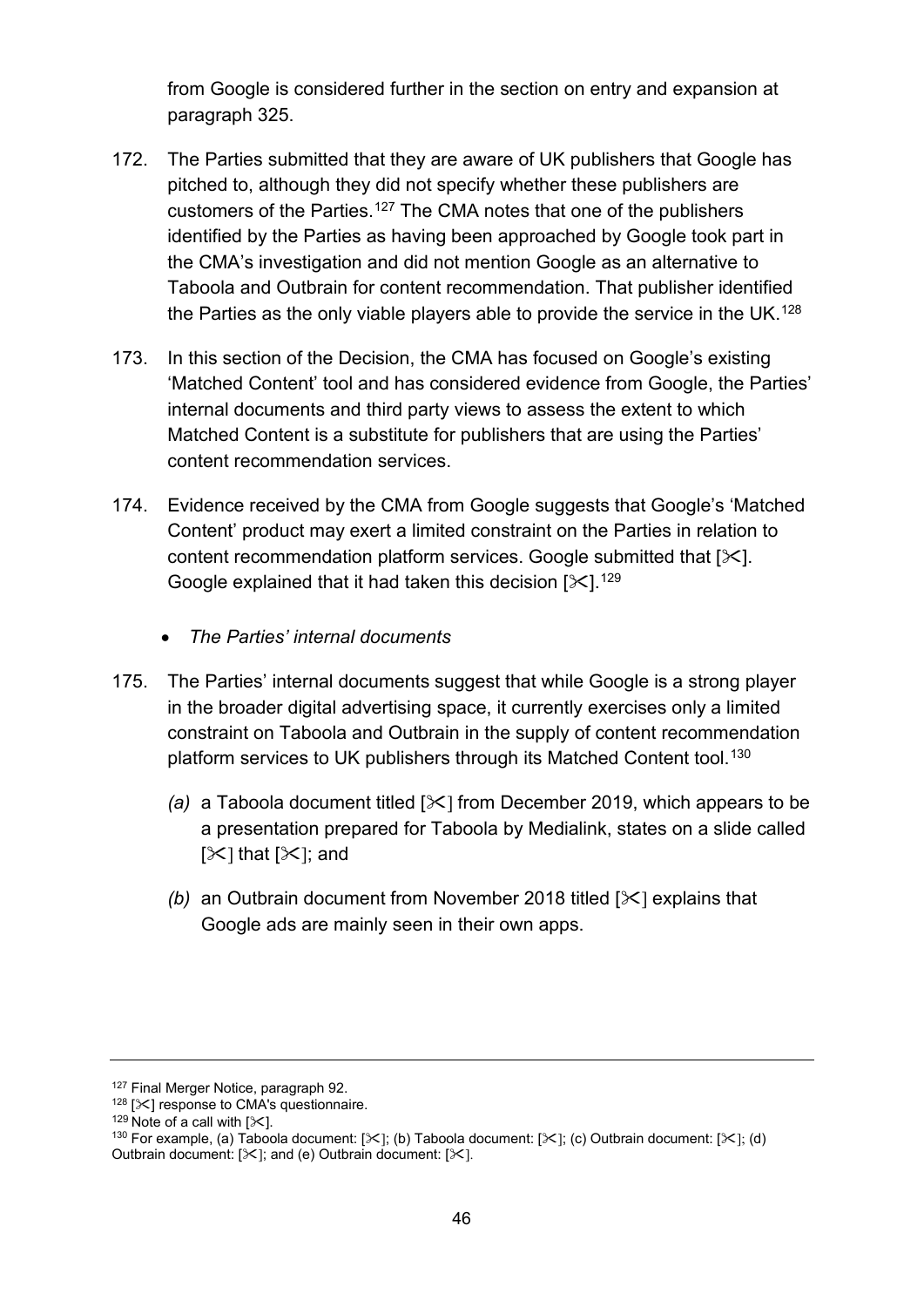- 176. Additionally, the evidence that the CMA has seen suggests that when the Parties list their competitors in relation to content recommendation specifically in their internal documents, they do not include Google.<sup>[131](#page-46-0)</sup>
- 177. In an internal document with the title [ $\&$ ] from September 2019, Taboola states that if Facebook and Google decided to compete with them in their core market, it would be a serious challenge. However, it notes that publishers are looking to decrease their dependence on Google and Facebook, so, in order to gain share, they would need to offer much better products and terms than Taboola and commit to doing so for years. The document also notes that Taboola has spent over a decade specializing and developing their own technology and have fended off much bigger competitors, such as  $[\times]$ , during that time, so they feel their offering is very strong.
	- *Third party views*
- 178. Only three publishers<sup>[132](#page-46-1)</sup> identified Google as a potential alternative to the content recommendation platform services offered by the Parties. Moreover, of these three publishers, two did not consider Google to be as viable as the Parties, because Google offers a different and less accessible product. The other publisher could not comment on Google's viability because it had never used its product; however, this publisher was confident that Taboola and Outbrain were the next-best alternatives to each other for content recommendation. None of the publishers that responded to the CMA's investigation identified Google as the next-closest alternative to the Parties.
- 179. None of the competitors that responded to the CMA's investigation identified Google as a potential alternative to the content recommendation platform services offered by the Parties.
- 180. Based on the available evidence, the CMA considers that Google currently exercises only a limited competitive constraint on the Parties in the supply of content recommendation to publishers in the UK through its Matched Content product.
- 181. The CMA notes that the CMA's Online Platforms and Digital Advertising Market Study is ongoing, with a Final Report due by 2 July 2020.<sup>[133](#page-46-2)</sup> The CMA considers that its findings in this Decision, that the constraint exercised by Google in relation to content recommendation platform services to publishers in the UK appears to be limited at present, is not inconsistent with that of the

<span id="page-46-0"></span><sup>&</sup>lt;sup>131</sup> See for example, a Taboola document titled [ $\ll$ ], a Taboola document titled [ $\ll$ ], a Outbrain document titled [ $\le$ ], a Outbrain document titled [ $\le$ ] and a Outbrain document titled [ $\le$ ].<br><sup>132</sup> [ $\le$ ]. 133 [CMA's Interim Report.](https://assets.publishing.service.gov.uk/media/5ed0f75bd3bf7f4602e98330/Interim_report_---_web.pdf)

<span id="page-46-1"></span>

<span id="page-46-2"></span>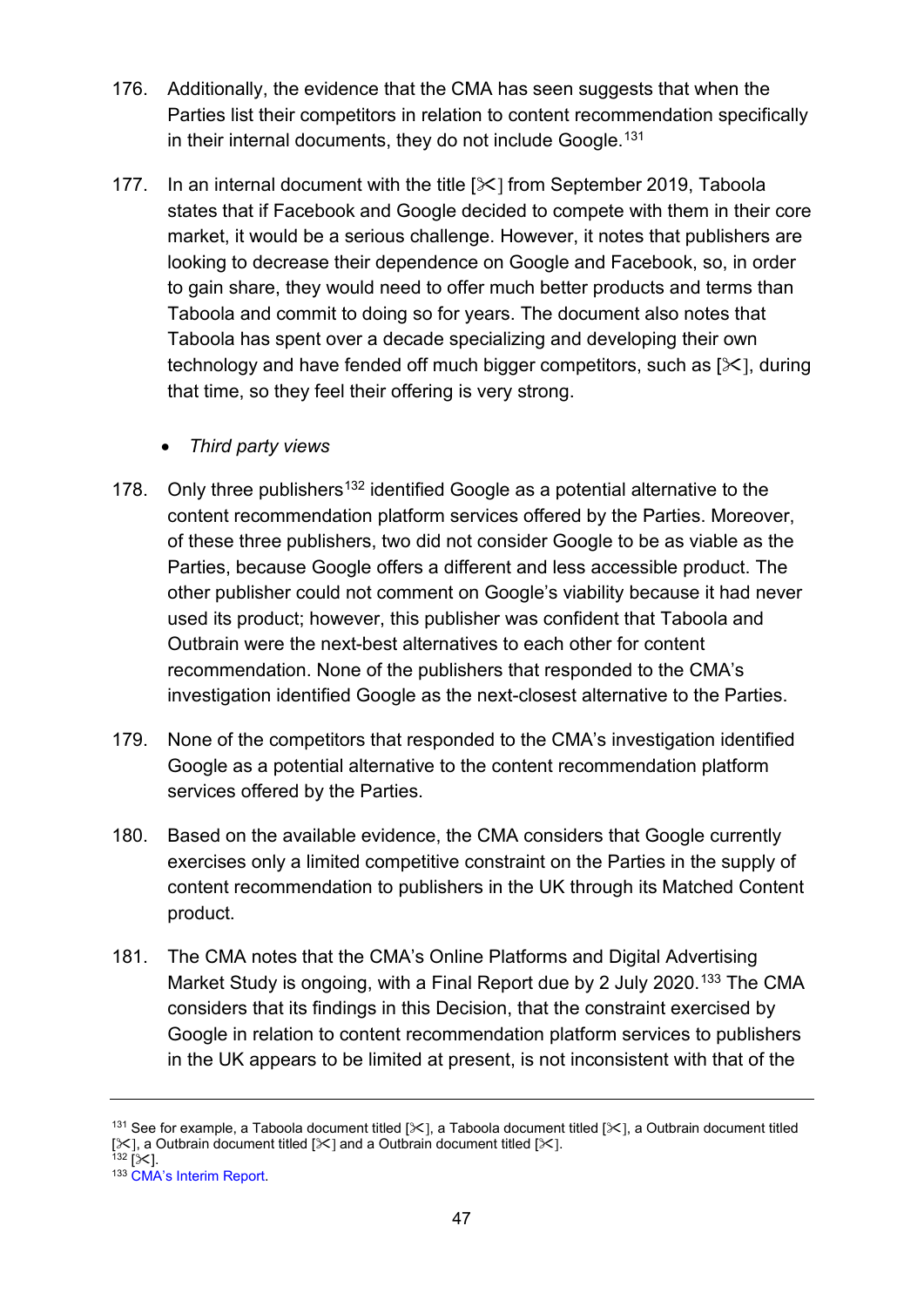CMA's Interim Report, which found that Google and Facebook have a leading position in each of the broader segments of search advertising, intermediation services and display advertising respectively.

## *Plista*

- 182. Plista is a provider of native advertising, including content recommendation platform services, based in Germany. Plista describes itself as offering 'proprietary real-time Recommendation Technology' which is 'able to deliver both content and advertising that matches users' individual interests – across all channels and devices'.[134](#page-47-0)
- 183.  $[\times]^{135}$  $[\times]^{135}$  $[\times]^{135}$
- 184. **Table 1** above shows that Plista has a share of only [0-5%] in the supply of content recommendation platform services to publishers in the UK. It is therefore significantly smaller than the Parties in the relevant frame of reference.
	- *The Parties' internal documents*
- 185. The evidence that the CMA has seen in the Parties' internal documents suggests that there are a number of limitations to the constraint provided by Plista. For example:
	- *(a)* a document titled  $[\times]$  from September 2018 compares Taboola to 3 other competitors: Outbrain, Plista, and Ligatus (now owned by Outbrain). Outbrain is clearly given higher ratings than the other providers, indicated to be  $[\times]$  in a number of categories. In particular, in relation to content recommendation, Taboola and Outbrain are considered  $[\times]$ , while Plista and Ligatus are given  $[\&]$ ;
	- *(b)* a Taboola document titled [ $\angle$ ] dated February 2019, lists Plista's weaknesses. For example,  $[\times]$ ,  $[\times]$  and  $[\times]$ ; and
	- *(c)* Taboola's document  $[\times]$  dated September 2019 refers to Plista as a  $[\times]$ . whereas Outbrain is considered to be the  $[\times]$ .

<span id="page-47-0"></span><sup>134</sup> <https://www.plista.com/publisher>

<span id="page-47-1"></span> $135$  [ $\times$ ] response to CMA's questionnaire.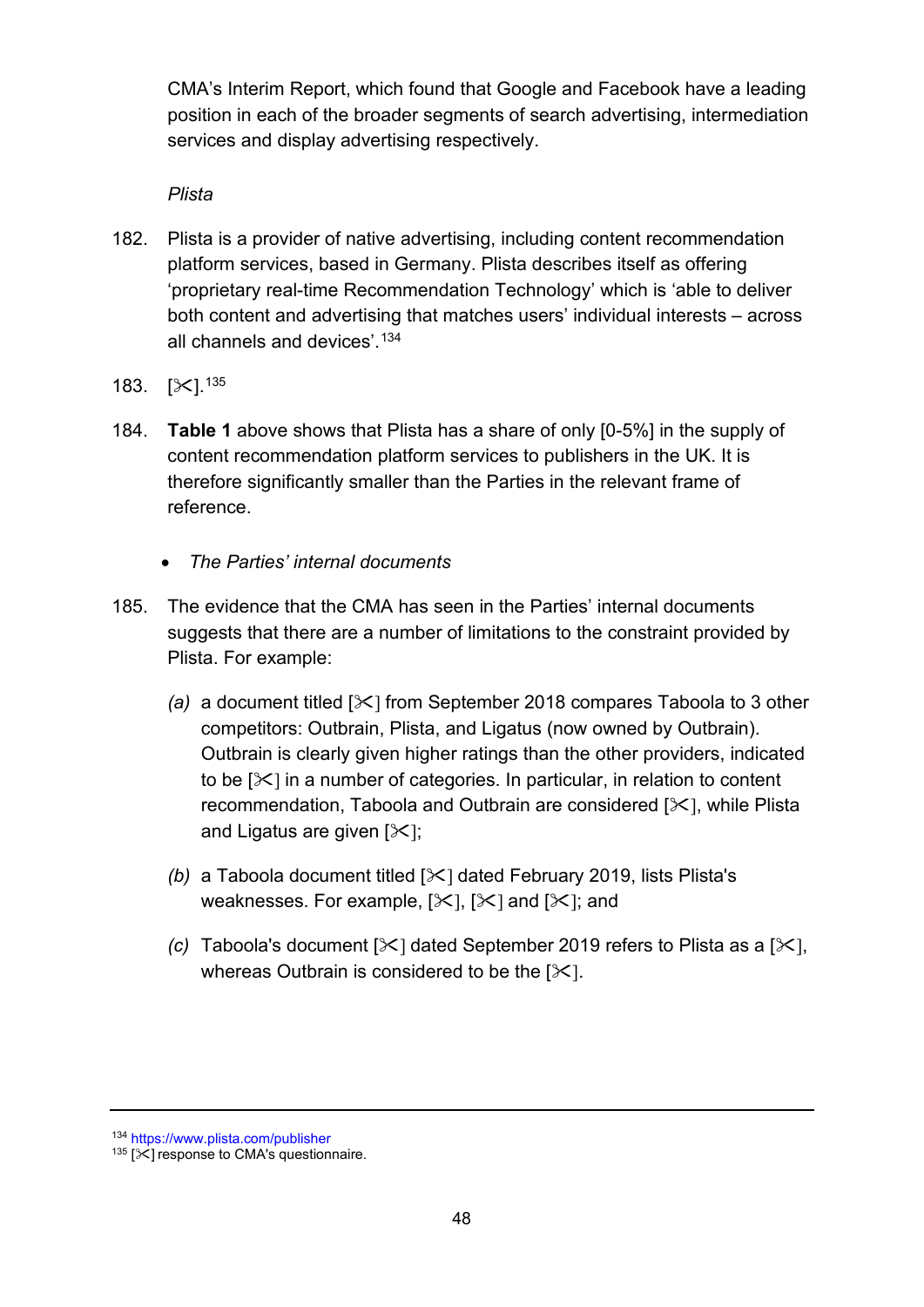- *Third party views*
- 186. Only two publishers<sup>[136](#page-48-0)</sup> listed Plista as an alternative to the content recommendation platform service they receive from the Parties in the UK. However, these two publishers considered Plista as less viable because of its limited advertising demand and less desirable commercial offering. None identified Plista as the next-closest alternative to the Parties.
- 187. Only one competitor listed Plista among the Parties' main competitors, although it specified that Plista mainly operates in Germany.<sup>[137](#page-48-1)</sup>
- 188. Based on this evidence, the CMA considers that Plista exercises a limited competitive constraint on the Parties in the supply of content recommendation platform services to publishers in the UK.

### *Zergnet*

- 189. The Parties submitted that they compete with Zergnet and that Zergnet boasts some premium publishers, including AOL.com and the New York Post.<sup>[138](#page-48-2)</sup> The Parties also submitted that Zergnet has a history of offering high revenue shares to publishers and winning head-to-head competition.<sup>[139](#page-48-3)</sup> Zergnet describes itself as the 'leading editorial recommendations platform on the internet' and the 'platform of choice for premium publishers'.<sup>[140](#page-48-4)</sup>
- 190. Zergnet submitted that because it operates in the US, it generates very little direct revenue in the UK. It only has incidental partnerships with UK publishers and currently there are only a small number of such partnerships in place. [141](#page-48-5)
- 191. Table 1 above shows that Zergnet has a share of only [0-5%] in the supply of content recommendation platform services to UK publishers. It is therefore significantly smaller than the Parties in the relevant frame of reference.
	- *The Parties' internal documents*
- 192. While the CMA has seen some evidence of Zergnet appearing in the Parties' internal documents, these references have been limited, and often suggest

<span id="page-48-2"></span>

<span id="page-48-1"></span><span id="page-48-0"></span><sup>&</sup>lt;sup>136</sup> [ $\times$ ].<br><sup>137</sup> Note of a call with [ $\times$ ].<br><sup>138</sup> White paper of 14 April 2020, page 38.<br><sup>139</sup> White paper of 14 April 2020, page 39.<br><sup>140</sup> <https://www.zergnet.com/info>

<span id="page-48-3"></span>

<span id="page-48-5"></span><span id="page-48-4"></span><sup>&</sup>lt;sup>141</sup> Zergnet's response to CMA's questionnaire.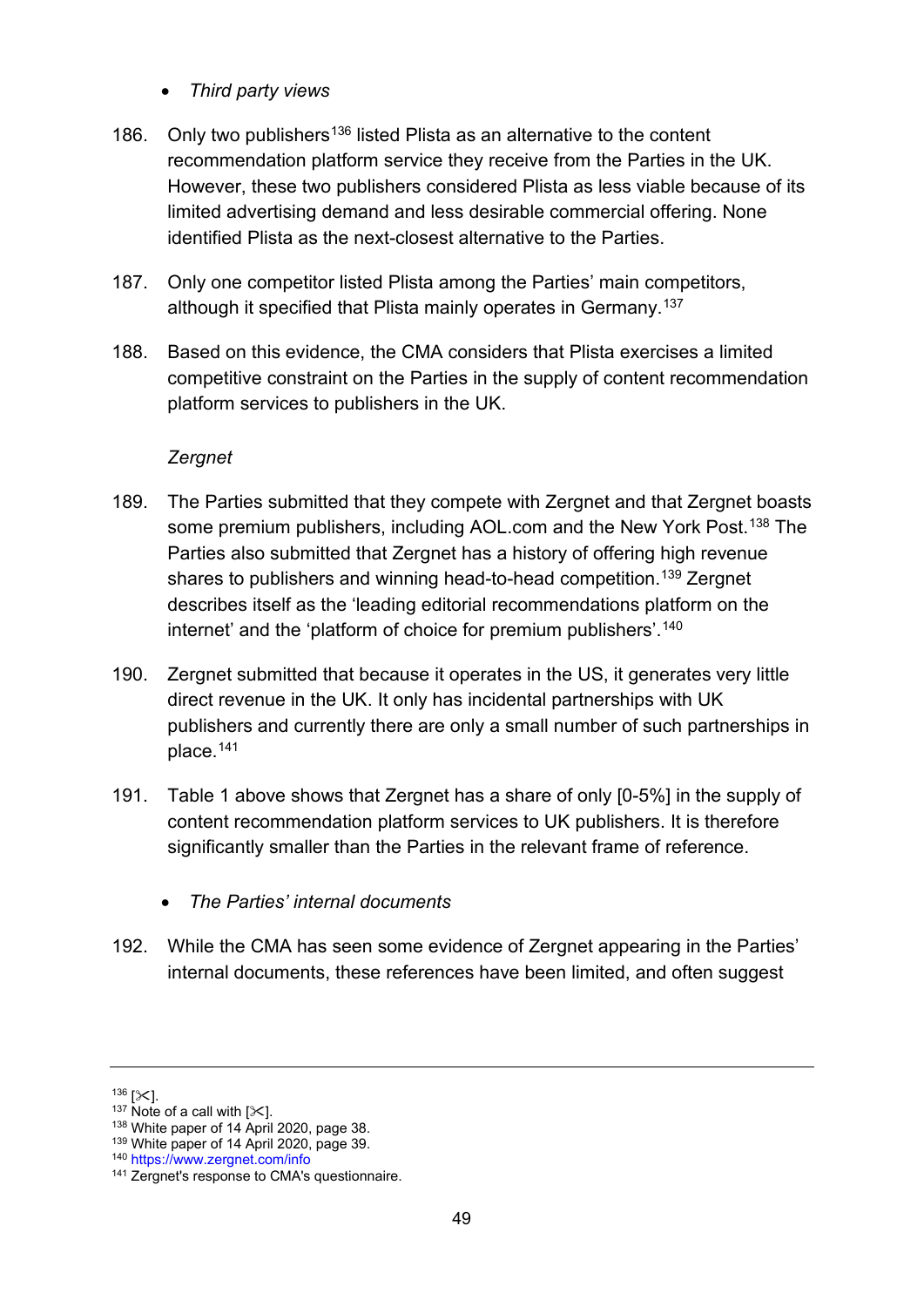that the Parties do not consider Zergnet to exercise a significant constraint. For example:

- *(a)* a Taboola document from September 2019 titled [ $\angle$ ] refers to Zergnet as  $[\times]$  whilst Outbrain is considered to be the  $[\times]$ ;
- *(b)* a Taboola document  $[\&]$  includes a slide called  $[\&]$  on which a graph shows Zergnet as being  $[\&]$ ; and
- *(c)* an Outbrain document titled [ $\angle$ ] from November 2019 which collects information on 246 small-medium publishers and their partners, shows that only 11 use Zergnet whilst 169 use Taboola.
- *Third party views*
- 193. Only a few publishers<sup>[142](#page-49-0)</sup> listed Zergnet as a potential alternative to the Parties, although none of them considered Zergnet to be as strong as Taboola and Outbrain for content recommendation platform services, both in terms of quality and scale in the UK. One specified that Zergnet's business is US-centric.[143](#page-49-1) None of the publishers that responded to the CMA's investigation identified Zergnet as the next-closest alternative to the Parties.
- 194. Some competitors<sup>[144](#page-49-2)</sup> mentioned Zergnet as a small player providing content recommendation platform services. However, even of those, most were not able to confirm whether Zergnet was active in the UK.<sup>145</sup>
- 195. Based on this evidence, the CMA considers that Zergnet exercises a limited competitive constraint on the Parties in the supply of content recommendation platform services to publishers in the UK.

## *Verizon Media*

- 196. Verizon Media offers native advertising services in the US and the UK, by running them on its owned and operated properties and by offering them to third party publishers.
- 197.  $[\times]$ . 146

<span id="page-49-2"></span>

<span id="page-49-1"></span><span id="page-49-0"></span><sup>142 [</sup> $\times$ ].<br>
143 [ $\times$ ].<br>
145 [ $\times$ ] and Note of a call with [ $\times$ ].<br>
146 Note of a call with [ $\times$ ].

<span id="page-49-4"></span><span id="page-49-3"></span>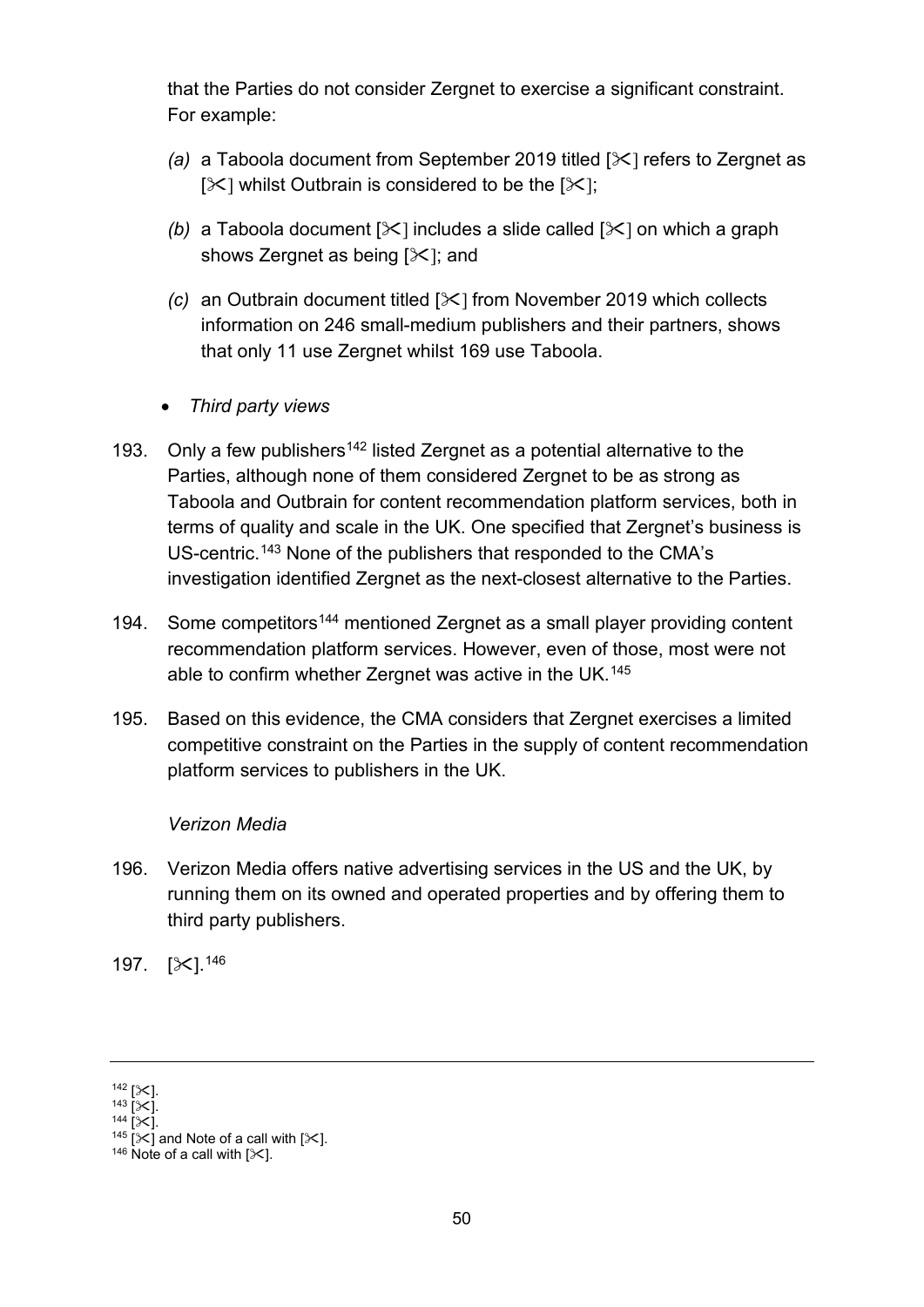- 198. The Parties submitted that Verizon's Yahoo Gemini platform directly competes with Taboola and Outbrain and poses a material threat to the Parties.<sup>[147](#page-50-0)</sup> The Parties also submitted that Outbrain in particular had spent significant resources responding to Yahoo Gemini's increasing presence and 'aggressiveness' in the market.<sup>148</sup>
	- *The Parties' internal documents*
- 199. While the CMA has seen references to Verizon Media in the Parties' internal documents, some of the Parties' internal documents suggest that Verizon Media (also referred to as Yahoo!) does not exercise a significant constraint on the Parties, as they target different audiences. For example, an Outbrain document from February 2019 titled [ $\angle$ ] highlights that Verizon Media focuses on its unique assets and content, suggesting that it only monetises its own traffic, rather than competing with the Parties for publishers. The document notes  $[\times]$  in competition with Outbrain. However, it was not clear whether these publishers are active in the UK.
	- *Third party views*
- 200. Only one of the publishers that responded to the CMA's investigation named Verizon Media as an alternative for the content recommendation platform service they receive from the Parties in the UK. However, this publisher believed that Verizon Media's solution might not be as rooted in content recommendation.[149](#page-50-2)
- 201. Only one competitor named Verizon Media as a competitor for content recommendation. Another competitor explained that Verizon Media is not a competitor because it only monetises its own traffic.[150](#page-50-3)
- 202. Based on this evidence and on  $[\&]$ , the CMA considers that Verizon Media does not exercise a competitive constraint on the Parties in supply of content recommendation platform services in the UK.

# *EngageYa and Steepto*

203. The Parties listed EngageYa and Steepto as competitors when providing their share of supply estimates in content recommendation in the UK. These companies have not responded to the CMA's investigation.

<span id="page-50-2"></span>

<span id="page-50-1"></span><span id="page-50-0"></span><sup>&</sup>lt;sup>147</sup> White paper of 14 April 2020, page 23 and Parties' Email to the CMA 22 May 2020.<br><sup>148</sup> White paper of 14 April 2020, page 24.<br><sup>149</sup> [ $\times$ ].<br><sup>150</sup> Note of a call with [ $\times$ ].

<span id="page-50-3"></span>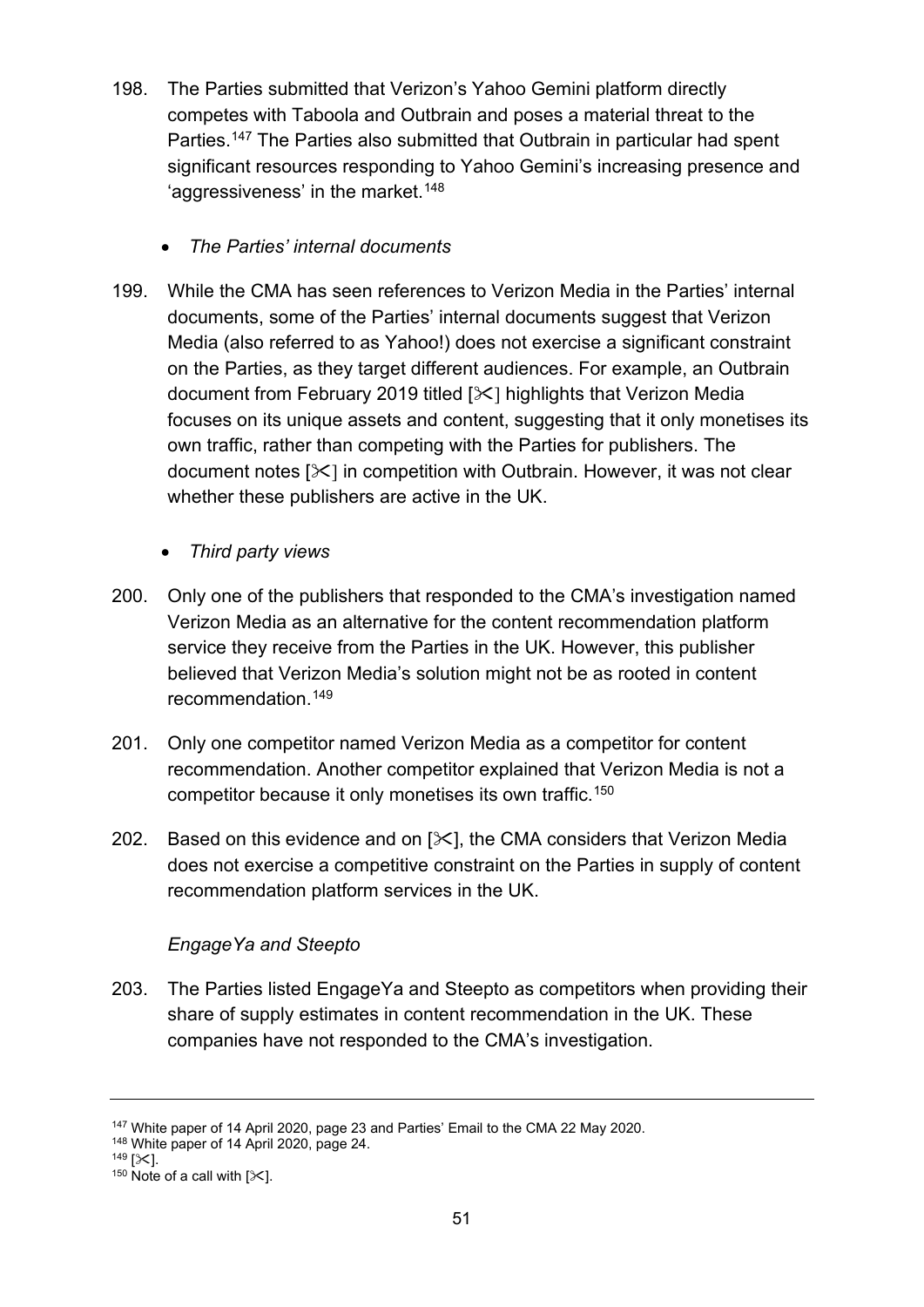- *The Parties' internal documents*
- 204. The CMA has not seen any references to Steepto in the Parties' internal documents. The small number of references to EngageYa seen by the CMA indicate that the Parties consider it to offer a limited competitive constraint. For example, a Taboola document from September 2019 titled  $[\times]$ characterises EngageYa as a  $[\times]$  whilst Outbrain is considered to be the  $[\mathcal{K}]$ .
	- *Third party views*
- 205. No third parties mentioned EngageYa or Steepto as alternatives to the Parties for the supply of content recommendation platform services in the UK.
- 206. Based on the available evidence set out above, the CMA considers that EngageYa and Steepto do not exercise a competitive constraint on the Parties for the supply of content recommendation to publishers in the UK.

## *Other competitors*

- 207. UK publishers listed a few other potential alternative suppliers<sup>[151](#page-51-0)</sup> to the Parties for content recommendation, but in each case the competitor was mentioned by publishers only once or twice,<sup>[152](#page-51-1)</sup> and they were considered weaker than the Parties. Reasons that the publishers gave for the low ratings related to less attractive and different offerings, inability to drive as much revenue as either Taboola or Outbrain, and lower quality of service and advertisers.
- 208. Further, the Parties listed a 'tail' of competitors in their estimates of shares in the supply of content recommendation in the UK.[153](#page-51-2) However, the Parties attributed low shares of supply to these competitors and none of them, with the exception of Dianomi, who was mentioned by two publishers, was mentioned by any third parties during the CMA's investigation. [154](#page-51-3)

<span id="page-51-0"></span><sup>151</sup> Spot IM, Connatix, media.net, Dianomi, TapNative, Content Ad. The Parties also submitted that Dianomi was a competitor of the Parties and that it was perceived to have a high-quality product that attracted key publishers (White Paper of 14 April 2020, page 35).

<span id="page-51-1"></span><sup>&</sup>lt;sup>152</sup> Only media.net was listed by three publishers, but they ranked this alternative very low in comparison to the Parties.

<sup>&</sup>lt;sup>153</sup> Final Merger Notice, paragraph 181.

<span id="page-51-3"></span><span id="page-51-2"></span><sup>154</sup> Only Dianomi was mentioned by two publishers,  $[\times]$ , but it received a lower rate than Parties in terms of attractiveness as a provider of content recommendation platform services. In particular, publishers noted that, though Dianomi was considered to be high quality, it was limited to business and finance content such that it can only monetise a small proportion of available inventory.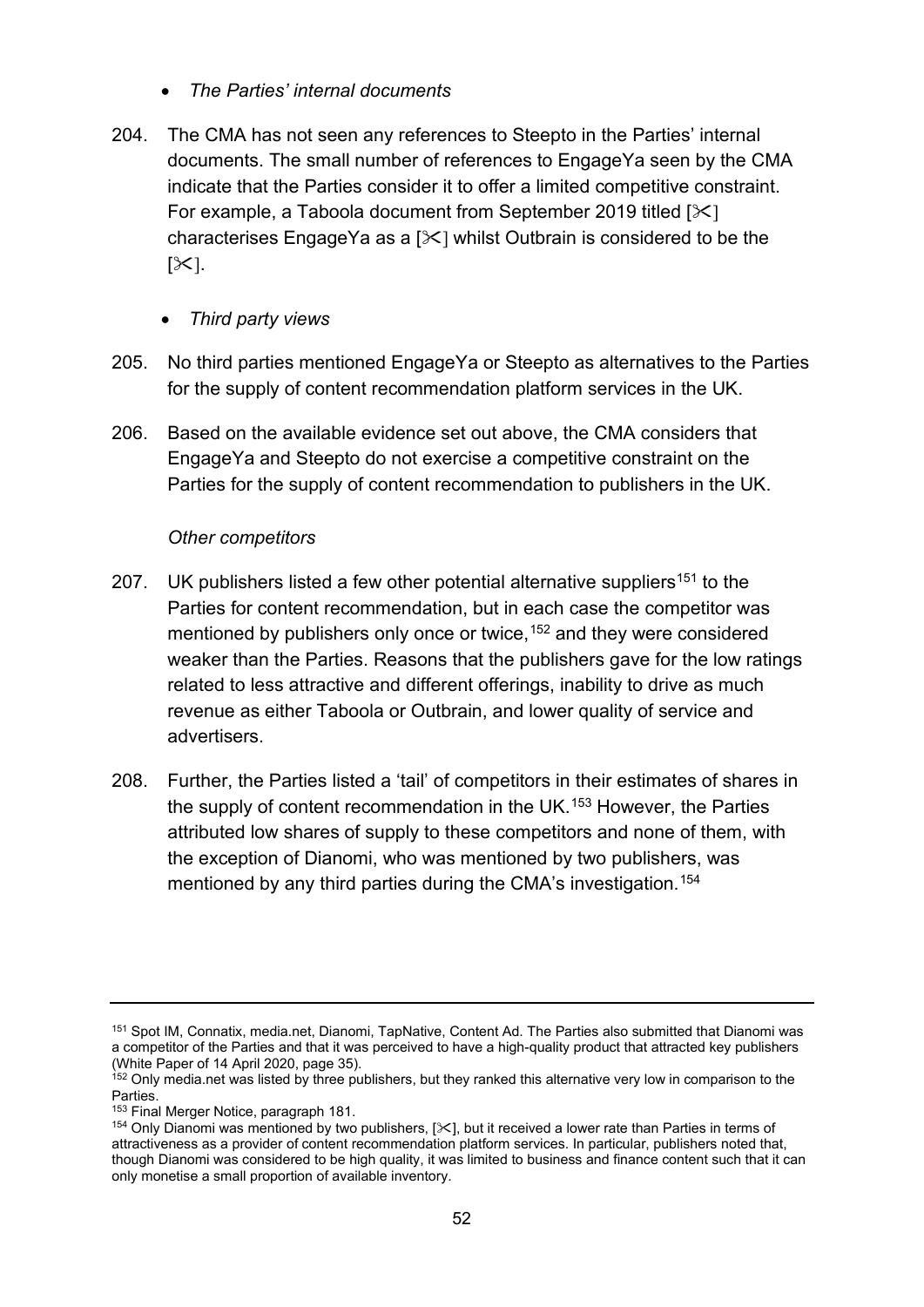209. Based on this evidence, the CMA does not consider that any other competitors exercise a significant competitive constraint on the Parties for the supply of content recommendation to publishers in the UK.

### *Facebook*

- 210. The Parties did not include Facebook as a competitor in their estimates of shares of supply for content recommendation services in the UK. However, the Parties submitted that Facebook has developed Facebook's Recirculation (Recirc), and that this is a content recommendation product that is nearly identical to the Parties' offering. The Parties submitted that Facebook has been testing this product with publishers in recent months<sup>[155](#page-52-0)</sup> and that they have observed Facebook's Recirculation unit operating on the websites of at least 46 publishers worldwide as of February 2020.<sup>[156](#page-52-1)</sup> The Parties submitted that they have witnessed increased competition from Facebook in the past few months: specifically, Facebook asking publishers to enter into short-term deals with them to test its Recirculation tool.[157](#page-52-2)
- 211. The CMA has therefore considered the Parties' internal documents, third party views and evidence from Facebook's response to the CMA's investigation to assess the extent to which Facebook's Recirculation tool would be a substitute for publishers that are using the Parties' content recommendation services.
- 212. The Parties' internal documents indicate that Facebook and the Parties offer very different services and do not target the same audiences.[158](#page-52-3) For example:
	- *(a)* a Taboola document titled [ $\angle$ ] from December 2019, which appears to be a presentation prepared for Taboola by Medialink, states on a slide called  $[\mathcal{K}]$  that  $[\mathcal{K}]$ ;
	- *(b)* a Taboola document titled [ $\angle$ ] from 2018 lists Facebook's gaps and Taboola's competitive advantages. For example, on Facebook, only those who are logged in will see the ads, whilst with Taboola, the ads are served to everyone that uses the internet; and

<span id="page-52-0"></span><sup>&</sup>lt;sup>155</sup> Final Merger Notice, paragraph 86.

<span id="page-52-1"></span> $156$  Letter to the DOJ of 25 February 2020.<br> $157$  Letter to the DOJ of 25 February 2020.

<span id="page-52-3"></span><span id="page-52-2"></span><sup>&</sup>lt;sup>158</sup> To the extent that Facebook is mentioned in the Parties' internal documents which appear to be discussing content recommendation platform services, the CMA has made the assumption that these documents are referring to Facebook's 'Recirculation' tool, which the CMA understands is Facebook's only product that is akin to content recommendation.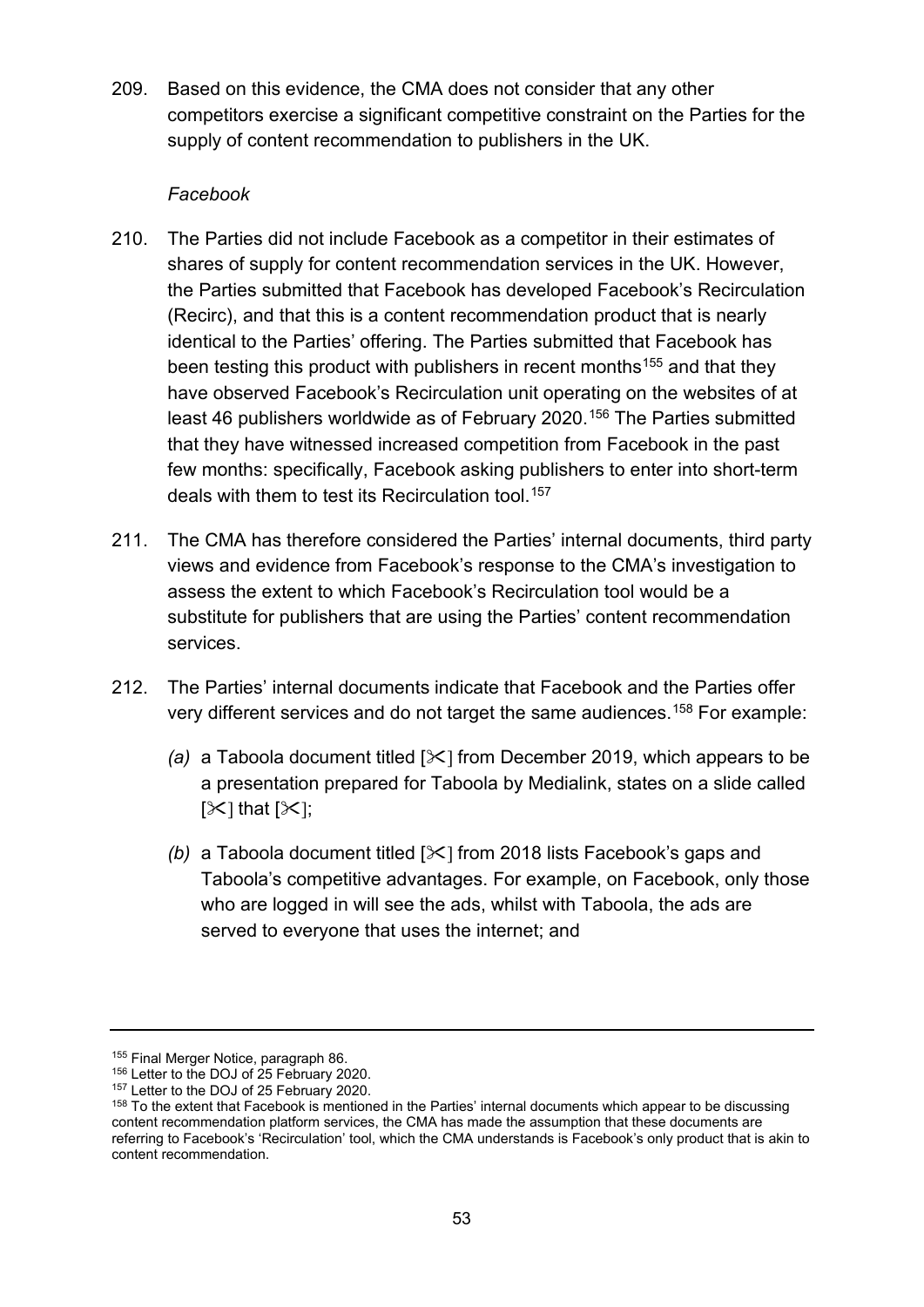- *(c)* an Outbrain document from March 2020 titled [ $\ll$ ] which lists Outbrain's strengths, highlights that Outbrain has access to more granular audience insights from organic content consumption whereas Facebook has access to Facebook formats and audiences.
- 213. Additionally, the evidence that the CMA has seen so far suggests that when the Parties list their competitors in content recommendation in their internal documents, they do not include Facebook.[159](#page-53-0)
- 214. In an internal document with the title  $[\frac{1}{2}]$  from September 2019, Taboola states that if Facebook and Google decided to compete with them in their core market, it would be a serious challenge. However, it notes that publishers are looking to decrease their dependence on Google and Facebook, so, in order to gain share, they would need to offer much better products and terms than Taboola and commit to doing so for years. The document also notes that Taboola has spent over a decade specializing and developing their own technology and have fended off much bigger competitors, such as  $[\times]$ , during that time, so they feel their offering is very strong.
- 215. None of the third parties that engaged with the CMA's investigation identified Facebook as a competitor for the supply of content recommendation in the UK.
- 216. The Parties also submitted that Facebook has the access, relationships, experience and resources that will allow for the rapid expansion of its offerings and that it is taking steps to expand into products that are similar to those offered by the Parties.<sup>160</sup>
- 217. However, evidence received by the CMA from Facebook does not support the Parties' submissions. Facebook submitted that it does not offer a content recommendation service for third party publishers' websites like the service offered by the Parties.  $[\times]$ . Further discussion of entry and expansion is set out at paragraphs [312](#page-72-0) onwards below.
- 218. Based on the evidence above, the CMA considers that Facebook does not exercise a competitive constraint on the Parties for the supply of content recommendation to publishers in the UK.
- 219. As noted above, the CMA's Online Platforms and Digital Advertising Market Study is ongoing, with a Final Report due by 2 July 2020.<sup>[161](#page-53-2)</sup> The CMA

<span id="page-53-0"></span><sup>159</sup> See for example, a Taboola document titled [ $\times$ ], a Taboola document titled [ $\times$ ], a Outbrain document titled [ $\times$ ], a Outbrain document titled [ $\times$ ] and a Outbrain document titled [ $\times$ ].

<span id="page-53-2"></span><span id="page-53-1"></span> $160$  White paper of 14 April 2020, page 41.<br> $161$  [CMA's Interim Report.](https://assets.publishing.service.gov.uk/media/5ed0f75bd3bf7f4602e98330/Interim_report_---_web.pdf)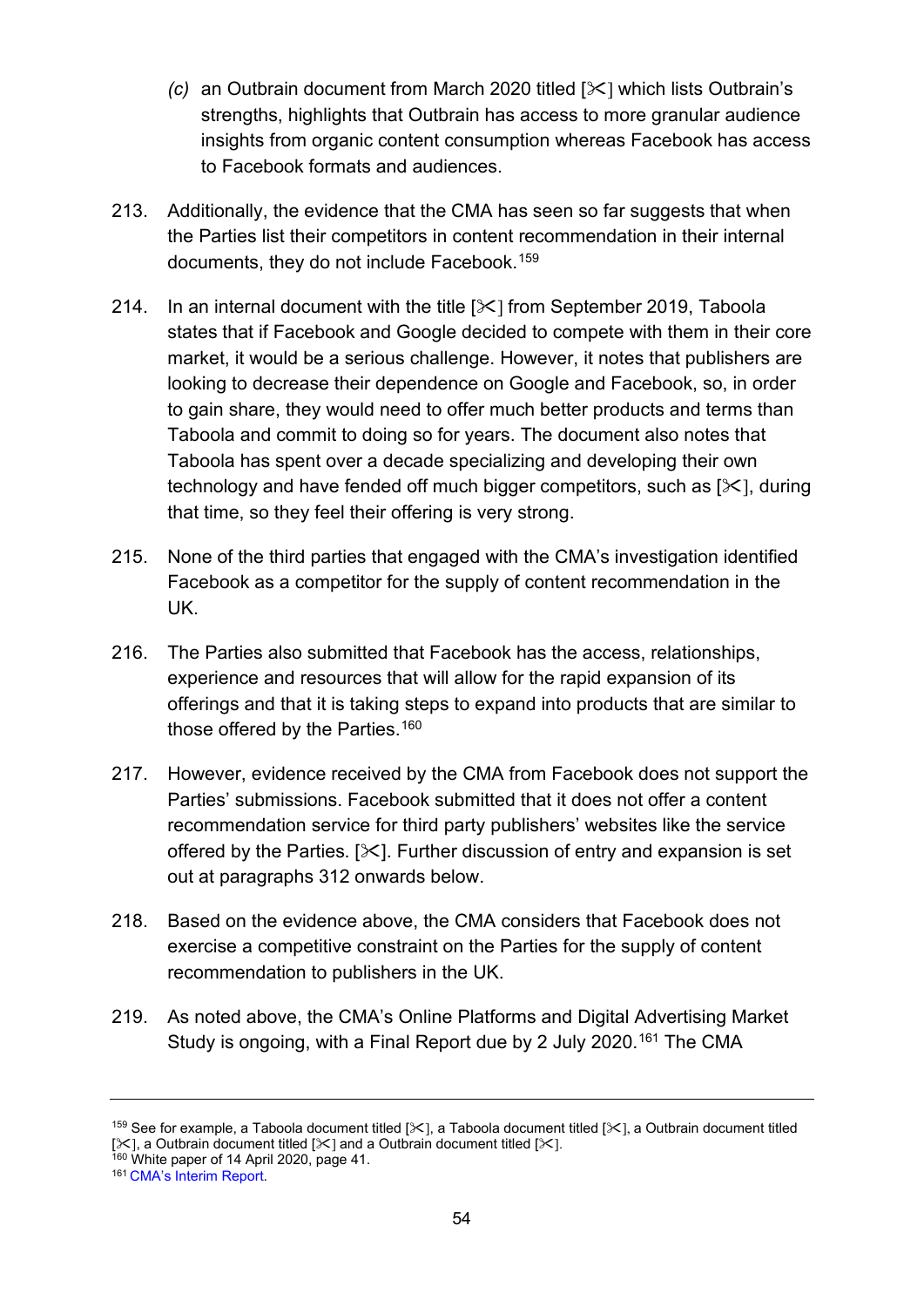considers that its findings in this Decision, that Facebook does not exercise a competitive constraint on the Parties in relation to content recommendation platform services to publishers in the UK, is not inconsistent with that of the CMA's Interim Report, which found that Google and Facebook have a leading position in each of the broader segments of search advertising, intermediation services and display advertising respectively.

### *Conclusion on alternative suppliers*

- 220. Based on the evidence set out above, the CMA considers that none of the alternative suppliers, individually or in combination, would exercise a significant competitive constraint on the Merged Entity post-Merger.
- 221. The few suppliers that compete with the Parties in the supply of content recommendation to publishers in the UK are weaker and do not have comparable scale in content recommendation in the UK. The available evidence therefore does not support the Parties' submission that there are currently substantial alternatives available in the supply of content recommendation platform services to publishers in the UK.[162](#page-54-1)

### *Publishers' views about the Merger*

- 222. Most publishers that responded to the CMA's investigation expressed concerns about the Merger.[163](#page-54-2)
- <span id="page-54-0"></span>223. These concerns are consistent with the other evidence on the effects of the Merger discussed above. The key concerns raised are summarised below:
	- *(a)* Some publishers explained that Taboola and Outbrain are currently the only viable platforms in the content recommendation space, and that the Merger would remove any meaningful competition, creating a single reputable vendor controlling this space. Similarly, a number of publishers explained that the Parties are the two dominant platforms offering content recommendation platform services.

<sup>162</sup> Parties' email to the CMA 22 May 2020.

<span id="page-54-2"></span><span id="page-54-1"></span><sup>&</sup>lt;sup>163</sup> The Parties submitted that the evidence gathered by the CMA in its market testing was outdated and unreliable for the following reasons: (a) the questionnaire had already been taken over by events, namely expansion by Google; (b) the questions on substitution appear to have focussed on a crude 'total Substitution' scenario which did not account for the true flex that publishers have in negotiations; (c) confusion around the definition of content recommendation will have elicited unreliable answers; and (d) the questionnaire does not appear to have captured publishers' views on the overall landscape and the challenges generated by the presence of Google and Facebook (Parties' Response to the CMA's Issues Letter, paragraph 4.36). The CMA disagrees that its market testing generated unreliable results, and in particular would note that the majority of respondents to the CMA's investigation (including those who responded to the CMA's questionnaire and those who took part in detailed discussions with the CMA via phone calls), expressed clear and reasoned concerns about the effects of the Merger on content recommendation, as discussed in paragraph [223.](#page-54-0)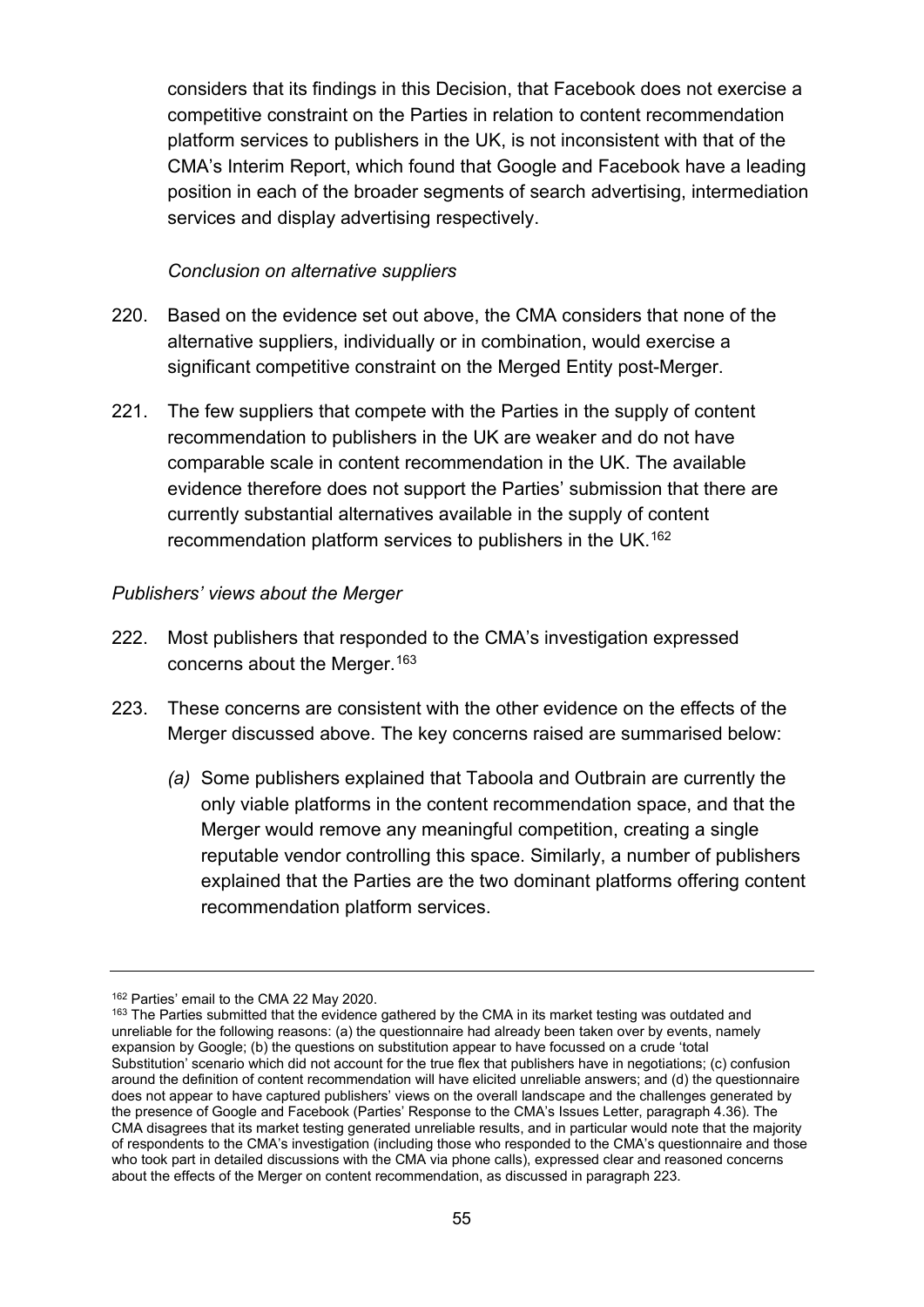- *(b)* Two publishers submitted that the Merger would likely lead to other vendors being squeezed out on price as the Parties are the two closest competitors in the content recommendation space. They explained that other types of advertising are not substitutable because they do not generate the same revenue.
- *(c)* A few publishers submitted that the Merger, and the increased dominance it would create, has the potential to (i) create downward pressure on publisher revenues due to the lack of competition and alternatives, (ii) reduce the quality of advertising creatives driven by the lack of alternative partners; and (iii) negatively impact product innovation and service levels.
- *(d)* Some publishers expressed concerns that the Merger would compromise their leverage in negotiations. For example, one publisher explained that it plays Taboola and Outbrain off against each other to drive the best deal when negotiating contracts. As such, it considered that the Merged Entity would be able to control publisher revenue shares without a direct competitor. Moreover, some of these publishers commented that, post-Merger, they would not have any alternative but to absorb any price increases.

# *Conclusion on horizontal unilateral effects in the supply of content recommendation platform services to publishers in the UK*

- 224. The CMA found that the Merger combines the two largest suppliers of content recommendation platform services to publishers in the UK and would result in a very high combined share of supply of [80-90%].
- 225. Based on the evidence discussed above, the CMA considers that the Parties are each other's closest competitor in the supply of content recommendation platform services to publishers in the UK and that none of the alternative suppliers, individually or in combination, would exercise a significant competitive constraint on the Merged Entity post-Merger. The CMA also notes that the majority of publishers that responded to the CMA's investigation expressed concerns about the Merger, including in relation to the potential for reduced advertising revenues and a reduction in the quality of the service and levels of innovation provided.
- 226. The CMA therefore believes that the Merger would raise significant competition concerns in the supply of content recommendation platform services to publishers in the UK.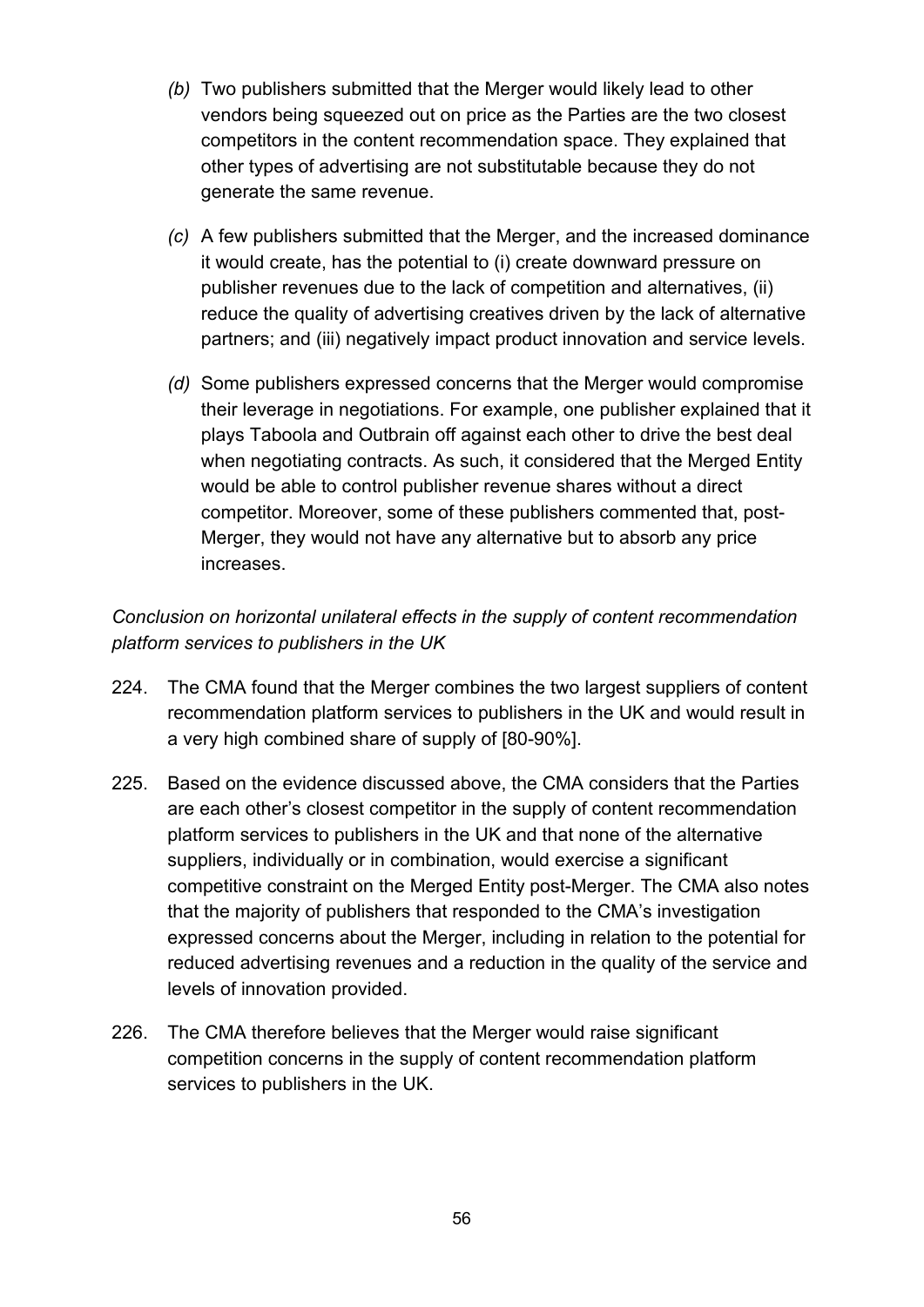# *Theory of harm 2: horizontal unilateral effects in the supply of outstream video advertising platform services to publishers in the UK*

- 227. In order to assess the likelihood of the Merger resulting in horizontal unilateral effects in the supply of outstream video advertising platform services to publishers in the UK, the CMA has considered:
	- *(a)* shares of supply;
	- *(b)* closeness of competition between the Parties; and
	- *(c)* competitive constraints from alternative suppliers.

# *Shares of supply*

- 228. The Parties submitted that their share of supply was likely to represent a de minimis proportion of the supply of outstream video advertising platform services in the UK.
- 229. The CMA considers that there were flaws in the approach suggested by the Parties to calculate competitors' revenues and total market size, as it was based on US data that the CMA did not consider to be necessarily reflective of conditions in the UK. The CMA therefore did not consider that the shares of supply provided by the Parties were likely to reflect current market conditions in outstream video advertising platform services to publishers in the UK.
- 230. The CMA asked competitors identified by the Parties to provide their revenues from the supply of outstream video advertising in the UK. The CMA was only able to confirm the revenues of Teads and Verizon Media. The CMA also partially reconstructed revenues earned by Unruly based on data provided by customers on their purchases. These are likely to underestimate Unruly's actual revenues, as some customers will have been excluded.
- 231. **Table 2** below shows partial estimates of shares of supply for outstream video advertising platform services to publishers in the UK.

## **Table 2. Partial estimates of 2018 UK supply of outstream video advertising platform services[164](#page-56-0)**

| <b>Market participants</b> | Revenues (in million £) | <b>Estimated share of</b><br>supply $(\% )$ |
|----------------------------|-------------------------|---------------------------------------------|
| ⊺aboola                    | l T                     | 5-101%                                      |

<span id="page-56-0"></span><sup>&</sup>lt;sup>164</sup> Revenues are defined as advertising revenues paid to publishers with a UK billing address, as this is a proxy for the value of the publishers' inventory space. The CMA collected this data from the Parties, competitors and publishers.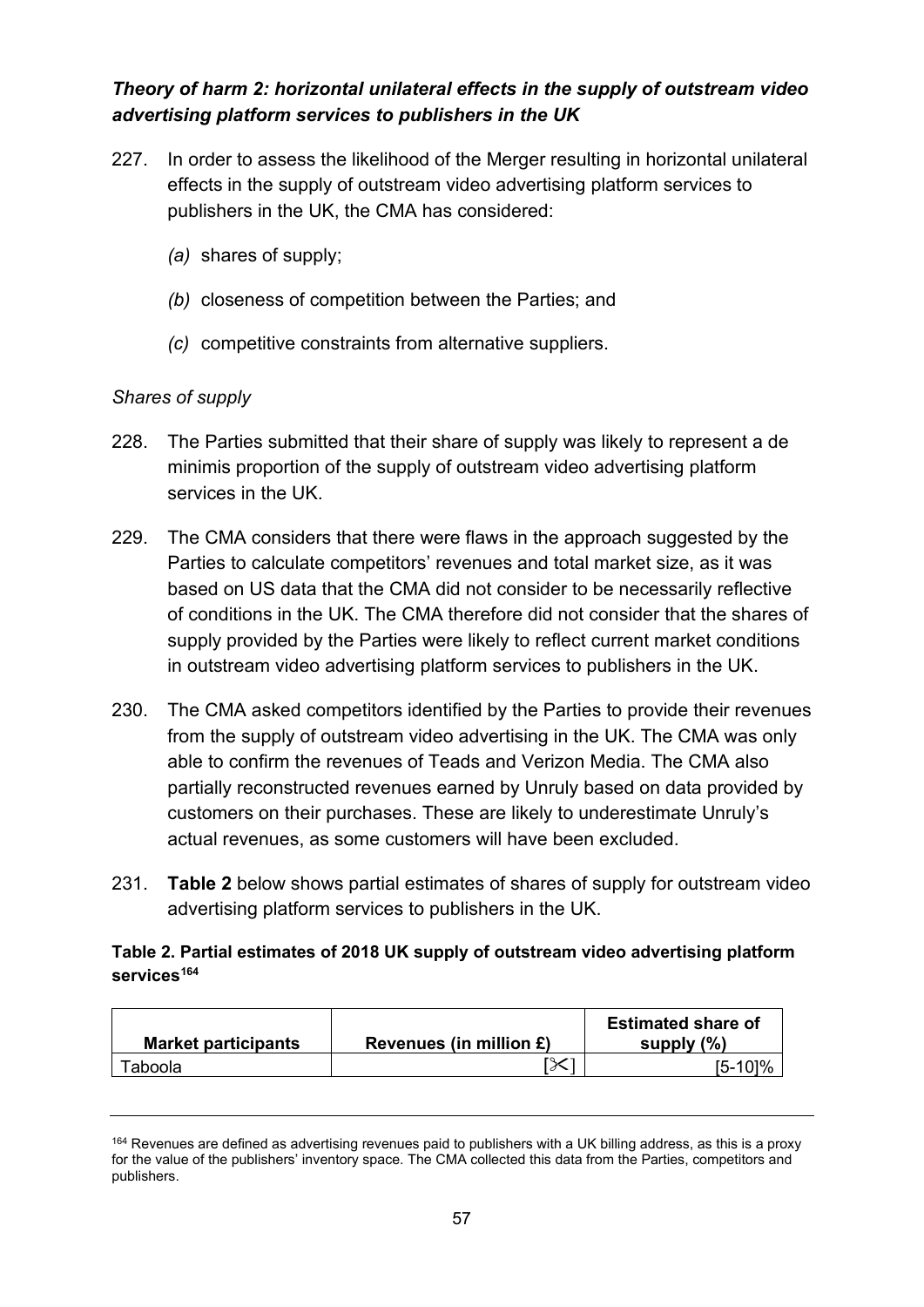| Outbrain        | [╳] | $[0-5]%$   |
|-----------------|-----|------------|
| <b>Combined</b> | [╳] | $[5-10]\%$ |
| Teads           | ℅   | [80-90]%   |
| Unruly          | [╳  | $[5-10]$ % |
| Verizon Media   | ℅   | $[0-5]%$   |
| <b>Total</b>    | 「╳  | 100.0%     |

*Source: CMA's analysis of the Parties' and third parties' submissions.*

### 232. **Table 2** shows that:

- *(a)* As a result of the Merger, the Parties' combined shares of supply of outstream video platform services to publishers in the UK would be unlikely to exceed [5-10]%, and the increment would be unlikely to exceed [0-5]%; and
- *(b)* Teads is the clear market leader with revenues from the supply of outstream video platform services in the UK almost  $[\times]$  times those of the Parties; and
- *(c)* Unruly is also at least as large as Taboola and, on the basis of evidence received from publishers (as discussed further below), the CMA believes its share is likely underestimated.
- 233. The CMA notes that these estimates exclude some competitors for which the CMA was not able to collect revenue estimates, including potentially large competitors such as Google and Facebook. Considering this, and the size of Teads and Unruly in comparison to the Parties, as discussed above, the total market size is likely to be understated. The Parties' shares in **Table 2** above are therefore likely to be overestimated.

## *Conclusion on shares of supply*

234. The CMA considers that the Parties' combined shares of supply and the increment from the Merger are very low and do not raise *prima facie* competition concerns in the supply of outstream video advertising platform services to publishers in the UK.

#### *Closeness of competition*

235. The Parties did not comment on how closely they compete for publishers in the supply of outstream video platform services in the UK. However, the Parties submitted that they face fierce competition from a large number of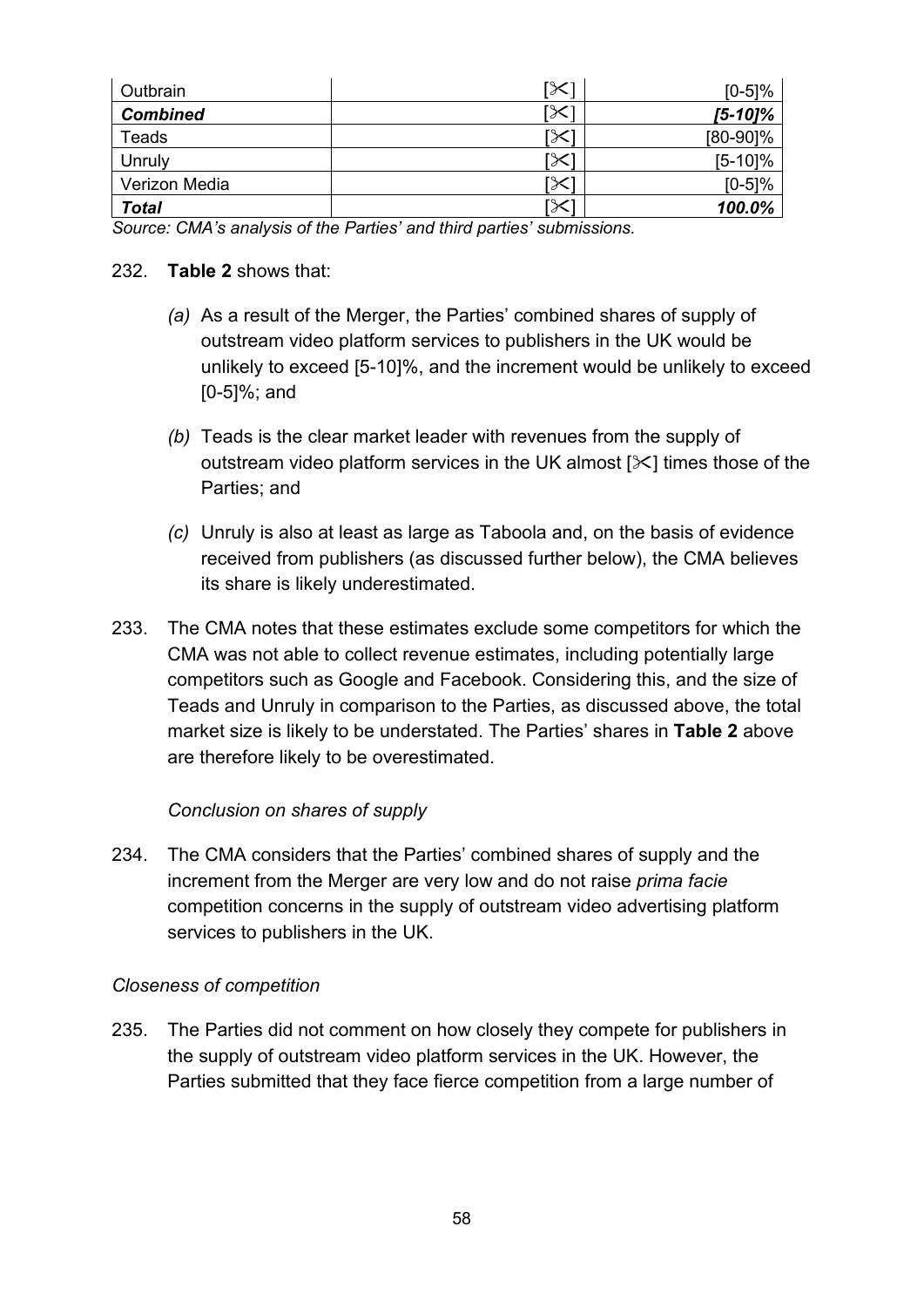well-resourced competitors.<sup>[165](#page-58-1)</sup> The constraints from alternative suppliers are assessed in paragraph [239](#page-58-0) onwards.

- 236. The Parties' internal documents indicated that the Parties did not consider each other to be significant competitive constraints in relation to the supply of outstream video advertising platform services to publishers in the UK. In particular, the documents indicated that Outbrain is considered a weak competitive constraint in relation to outstream video advertising. [166](#page-58-2)
- 237. Evidence from the CMA's investigation did not suggest that Taboola and Outbrain were each other's closest competitor in the supply of outstream video platform services to publishers in the UK. In particular:
	- *(a)* Only one publisher identified the Parties as the next-best alternatives to each other for outstream video advertising. [167](#page-58-3)
	- *(b)* Most publishers identified Teads as the closest competitor to the Parties. Some publishers that responded to the CMA's investigation considered Unruly as the closest alternative to the Parties<sup>[168](#page-58-4)</sup> and each of Connatix, GroupM and Vidoomy were mentioned as the next-best alternative to the Parties by one publisher.<sup>[169](#page-58-5)</sup>
- 238. On the basis of this evidence, the CMA does not believe that the Parties are close competitors in the supply of outstream video advertising platform services to publishers in the UK.

## *Alternative suppliers*

- <span id="page-58-0"></span>239. The Parties submitted that they face fierce competition from a large number of competitors. They submitted that major competitors in outstream video advertising include Teads, Google, Facebook and Verizon Media.[170](#page-58-6)
- 240. The CMA assessed the constraint from these competitors and other competitors identified by third parties by considering the views of the Parties in relation to each competitor, evidence from internal documents, and third party views.

<sup>&</sup>lt;sup>165</sup> Final Merger Notice, page 45.

<span id="page-58-2"></span><span id="page-58-1"></span><sup>166 (</sup>a) Outbrain document:  $[35]$  (b) Outbrain document:  $[35]$ ; and (c) Taboola document:  $[35]$ .<br>167  $[35]$ 

<span id="page-58-6"></span>

<span id="page-58-5"></span><span id="page-58-4"></span><span id="page-58-3"></span><sup>168</sup>  $\left[\infty\right]$ .<br><sup>168</sup> [ $\infty$ ].<br><sup>170</sup> Final Merger Notice, paragraph 103.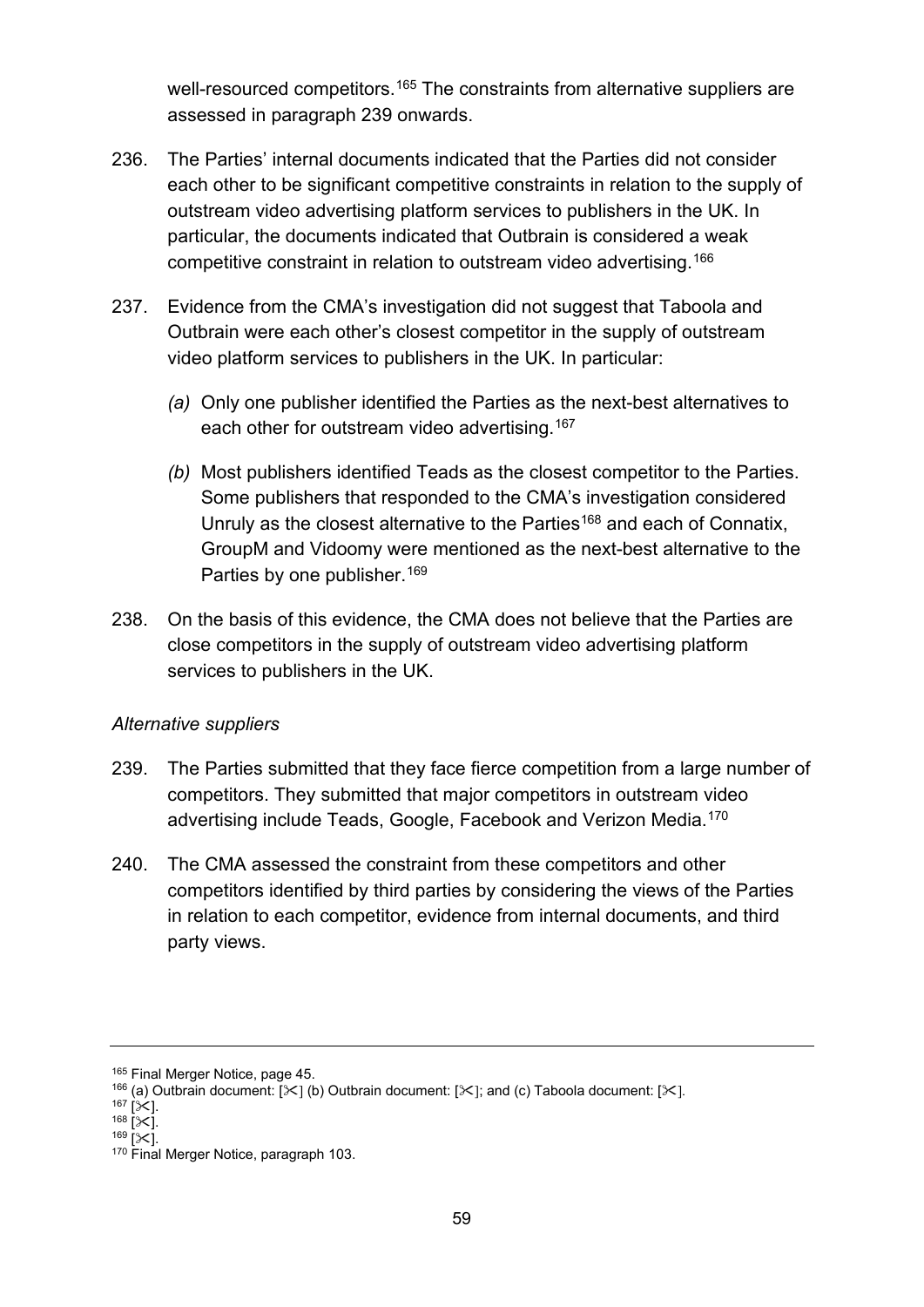### *Teads*

- 241. The Parties submitted that Teads is the leading specialist platform providing video advertising services. They submitted that Taboola's video offering is superior to Outbrain's, but lags behind Teads'.<sup>[171](#page-59-0)</sup>
- 242. The Parties' internal documents supported this. In particular, the Parties' internal documents suggested that Teads is considered a particularly important competitive constraint in the supply of outstream video advertising. [172](#page-59-1)
- 243. Teads submitted that it is the leader in outstream video advertising and that it works with the world's best publishers, delivering mainly outstream video advertising.[173](#page-59-2) Teads explained that the outstream video advertising business is very competitive because video advertising can be placed in any existing display placements.  $[31]$ .  $174$
- 244. Evidence from the CMA's investigation also indicated that Teads is a significant player in outstream video advertising. Most UK publishers that responded to the CMA's investigation told the CMA that Teads provides a better service than the Parties.<sup>[175](#page-59-4)</sup> Almost all publishers mentioned Teads as an alternative to the Parties. [176](#page-59-5)
- 245. All competitors that responded to the CMA's investigation<sup>[177](#page-59-6)</sup> identified Teads as a competitor in outstream video advertising and the majority of these competitors explained that they consider Teads' services to be of higher quality than those provided by the Parties.[178](#page-59-7)
- 246. Based on the evidence set out above, the CMA considers that Teads is a close competitor of the Parties and imposes a significant competitive constraint in the supply of outstream video advertising platform services to publishers in the UK.

<sup>171</sup> Final Merger Notice, paragraph 103.

<span id="page-59-1"></span><span id="page-59-0"></span><sup>172 (</sup>a) Outbrain document:  $[\mathcal{K}];$  (b) Outbrain document:  $[\mathcal{K}];$  (c) Outbrain document:  $[\mathcal{K}];$  (d) Outbrain document: [ $\le$ ]; (e) Outbrain document: [ $\le$ ]; (f) Taboola document: [ $\le$ ]; (g) Taboola document: [ $\le$ ]; (h) Taboola document:  $[\mathcal{K}]$ ; (i) Taboola document:  $[\mathcal{K}]$ ; and (j) Taboola document:  $[\mathcal{K}]$ .<br><sup>173</sup>  $[\mathcal{K}]$  response to CMA's questionnaire.

<span id="page-59-3"></span><span id="page-59-2"></span><sup>174 [</sup> $\times$ ] response to CMA's questionnaire.<br><sup>175</sup> [ $\times$ ]

<span id="page-59-5"></span><span id="page-59-4"></span><sup>&</sup>lt;sup>176</sup>Those that did not mention Teads were: [ $\angle$ ].<br><sup>177</sup> [ $\angle$ ].<br><sup>178</sup> [ $\angle$ ] did not provide a ranking.

<span id="page-59-7"></span><span id="page-59-6"></span>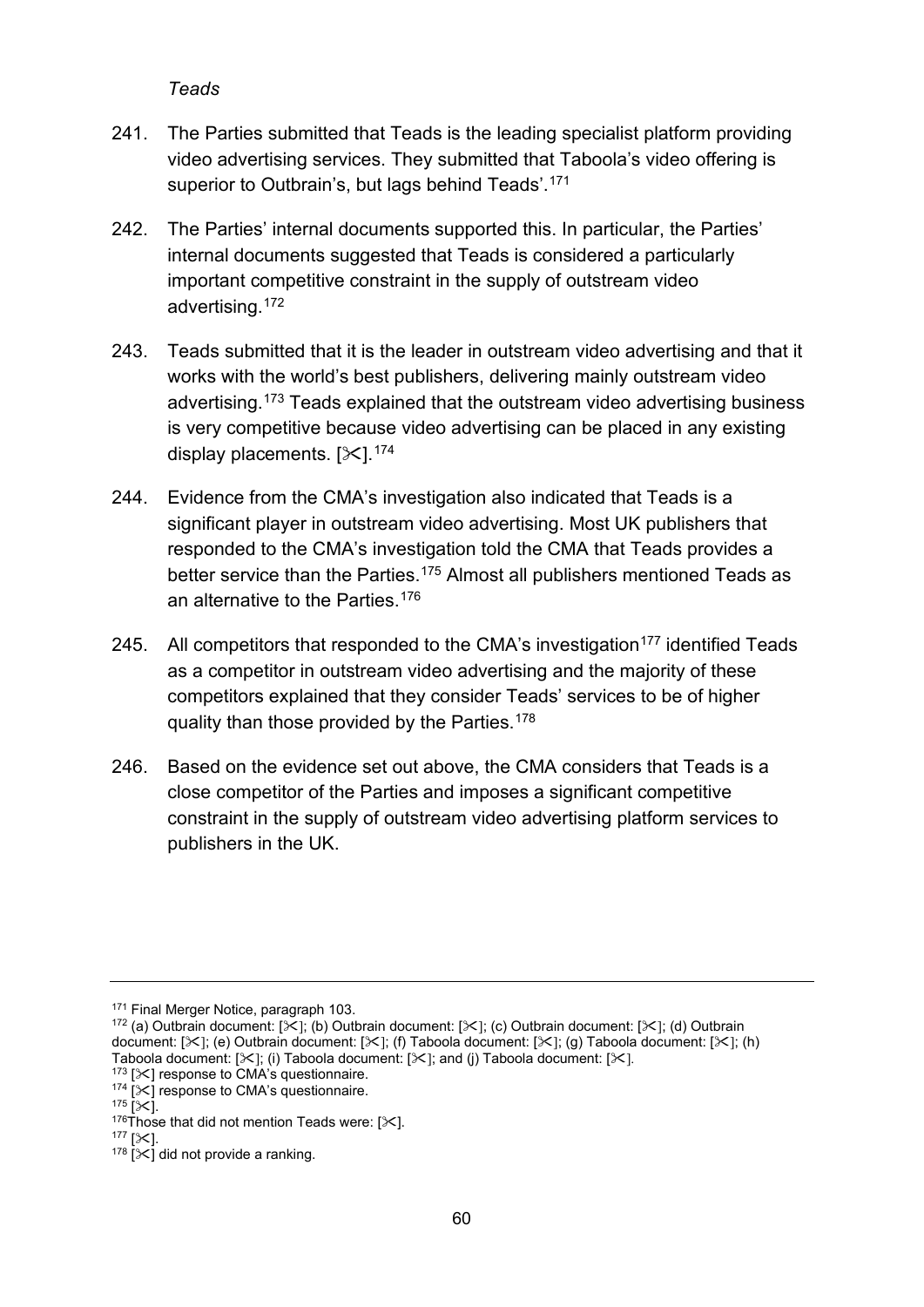#### *Other alternative suppliers*

- 247. The Parties submitted that there a number of other competitors supply outstream video advertising platform services to UK publishers. In particular, the Parties submitted that:
	- *(a)* Unruly is a viable and well-resourced competitor; [179](#page-60-0) and
	- *(b)* Google, Facebook and Verizon Media are among the largest platforms providing video advertising services. [180](#page-60-1)
- 248. Evidence from the CMA's investigation indicated that half of publishers consider Unruly as an alternative to the Parties. On average, publishers regarded Unruly as being as good as Taboola and better than Outbrain. Half of the competitors that responded to the CMA's investigation submitted that Unruly was an equally good alternative to the Parties.<sup>[181](#page-60-2)</sup>
- 249. As regards the other competitors identified by the Parties:
	- *(a)* a small number of publishers and competitors identified Google as a viable alternative to the Parties in outstream video advertising; [182](#page-60-3)
	- *(b)* only two third parties identified Facebook as a viable competitor to the Parties in outstream video advertising;<sup>[183](#page-60-4)</sup> and
	- *(c)* only one third party[184](#page-60-5) identified Verizon Media as a viable competitor to the Parties in outstream video advertising.<sup>[185](#page-60-6)</sup>
- 250. Based on the evidence set out above, the CMA considers that Unruly is a competitor of the Parties and imposes a competitive constraint in the supply of outstream video advertising platform services to publishers in the UK. However, the available evidence does not suggest that the other competitors identified by the Parties, including Google, Facebook and Verizon Media, impose a significant competitive constraint on the Parties.

#### *Conclusion on alternative suppliers*

251. Based on the evidence set out above, the CMA found that Teads and Unruly are likely to exert a significant competitive constraint on the Parties. In

<sup>179</sup> Final Merger Notice, page 42.

<span id="page-60-1"></span><span id="page-60-0"></span><sup>180</sup> Final Merger Notice, paragraph 103.<br><sup>181</sup> IXI.

<span id="page-60-4"></span><span id="page-60-3"></span><span id="page-60-2"></span> $182$  [ $\times$ ].<br>  $183$  [ $\times$ ].<br>  $184$  [ $\times$ ].<br>  $185$  [ $\times$ ].

<span id="page-60-6"></span><span id="page-60-5"></span>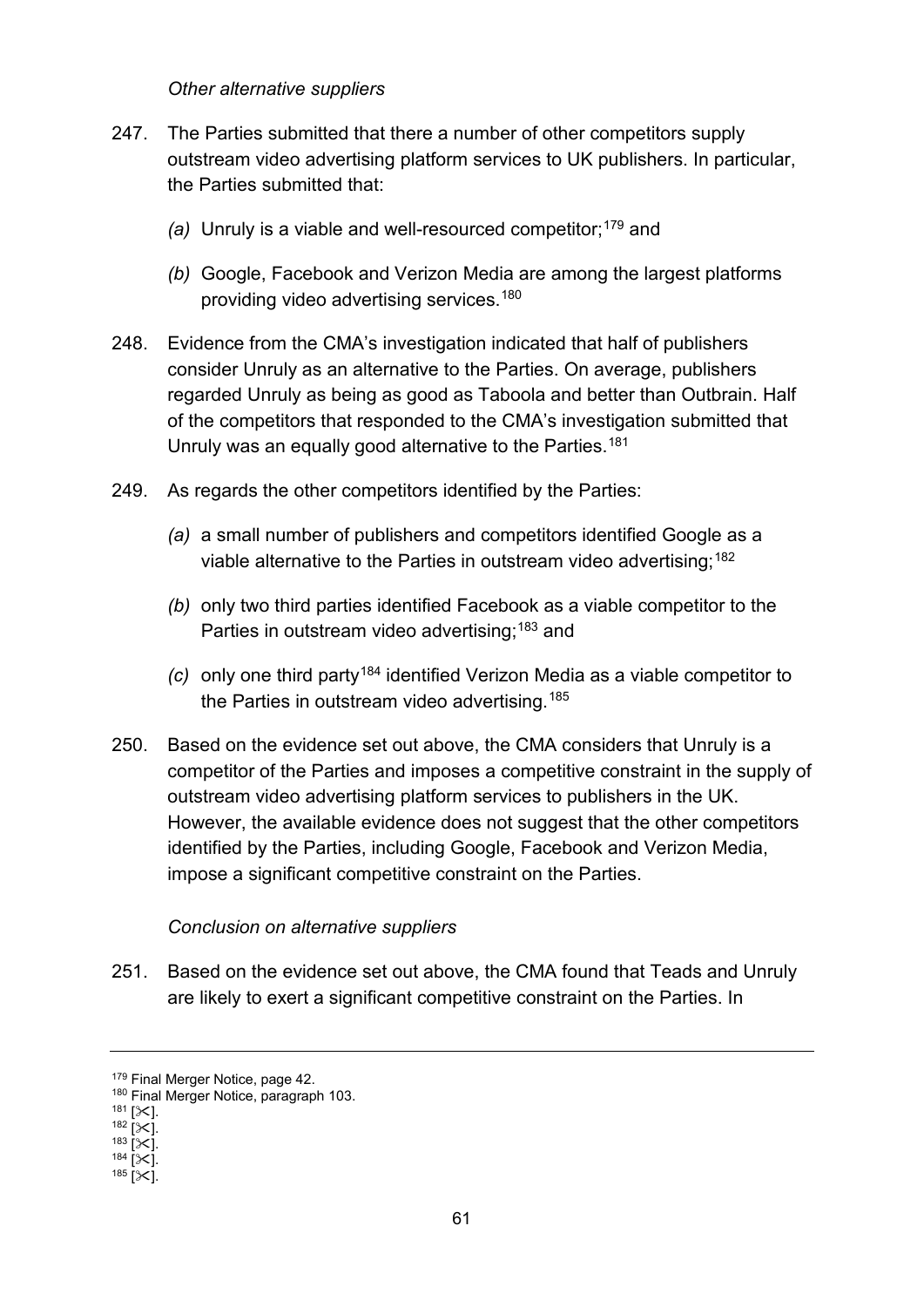particular, Teads and Unruly were identified by publishers as the main alternatives to the Parties in response to the CMA's investigation.

252. The available evidence also showed that other competitors are active in the supply of outstream video advertising platform services to publishers in the UK, although these competitors are likely to exert a more limited constraint on the Parties.

# *Conclusion on horizontal unilateral effects in the supply of outstream video advertising platform services to publishers in the UK*

- 253. The CMA considers that the Parties' low combined shares of supply do not raise *prima facie* competition concerns in the supply of outstream video advertising platform services to publishers in the UK. The increment arising from the Merger is also very low as Outbrain has very limited presence in the supply of outstream video advertising.
- 254. On the basis of the evidence set out above, the CMA considers that the Parties are not close competitors in the supply of outstream video advertising platform services to publishers in the UK and the Parties will be constrained post-Merger by third parties including Teads and Unruly.
- 255. The CMA therefore believes that the Merger would not result in a realistic prospect of an SLC in the supply of outstream video advertising platform services to publishers in the UK.

# *Theory of harm 3: horizontal unilateral effects in the supply of non-search display advertising platform services (including other native advertising platform services) to publishers in the UK*

- 256. In order to assess whether the Merger may result in horizontal unilateral effects in the supply of non-search display advertising platform services to publishers in the UK including any potential segment for the supply of other native advertising platform services (eg 'in-feed' or 'in-content' services), the CMA has considered:
	- *(a)* shares of supply;
	- *(b)* closeness of competition between the Parties; and
	- *(c)* competitive constraints from alternative suppliers.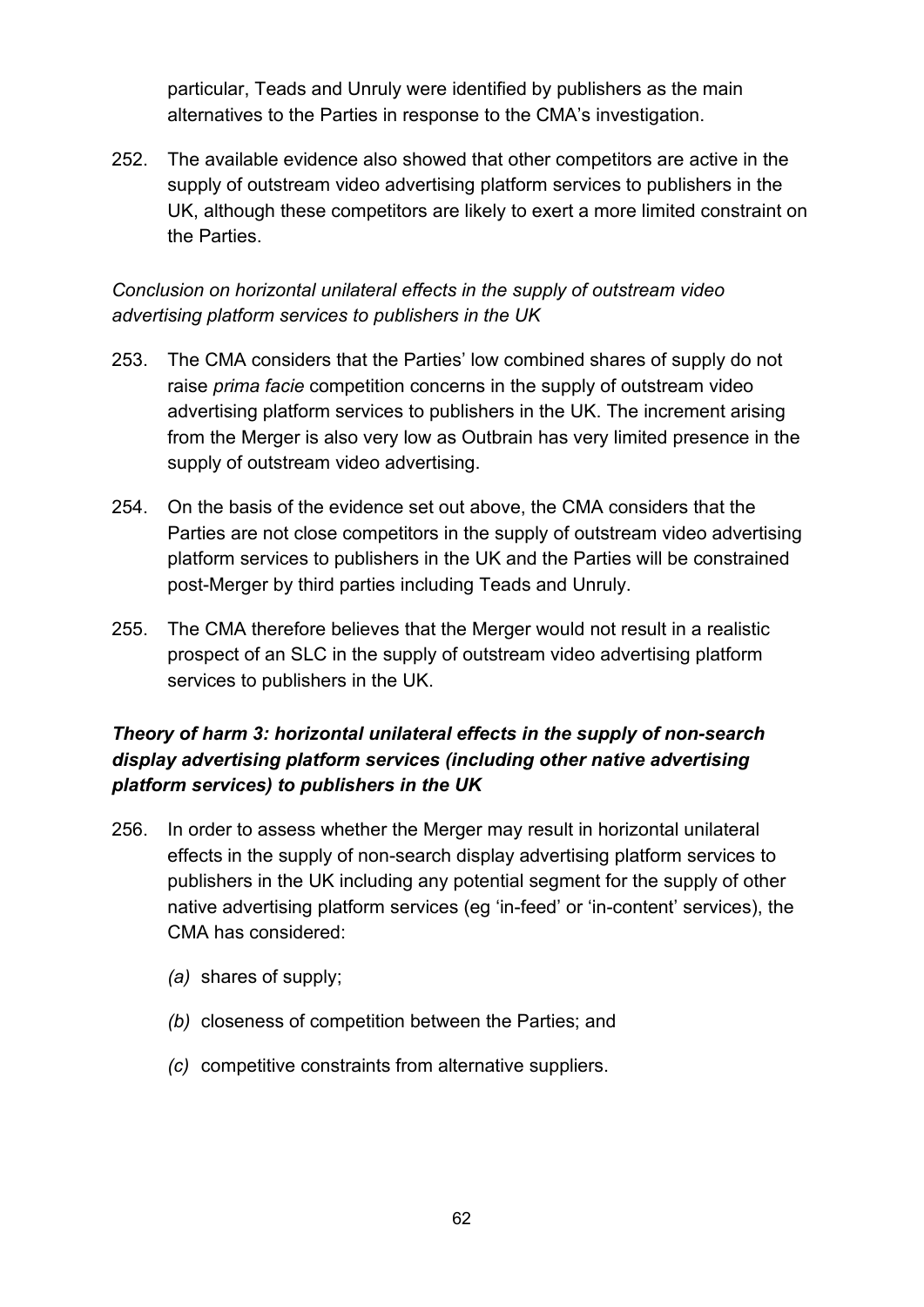### *Shares of supply*

- 257. The Parties provided estimates of shares in the supply of non-search display advertising in the UK, based on eMarketer data. [186](#page-62-0) According to these estimates, the Parties' combined share of supply would be [0-5]%.
- 258. These estimates were calculated on the basis of the Parties' own data, publicly available data on Google's UK revenues in non-search display advertising,<sup>[187](#page-62-1)</sup> and estimates for other competitors (for which no publicly available data was available).
- 259. The CMA considers that the Parties' estimates for competitors other than Google might not be reliable.<sup>[188](#page-62-2)</sup> However, the CMA notes that the publicly available data for Google shows that its revenues in non-search display advertising are more than  $[\mathcal{K}]$  times the Parties' combined revenues. This suggests that, before accounting for any other competitors beyond Google. the Parties' combined share of non-search display advertising would be no greater than [5-10]%. The CMA considers that the Parties' shares are likely to be much lower than [5-10]% once other non-search display advertising providers active in the UK are taken into account.
- 260. On the basis of this evidence, the CMA considers that the Parties' combined shares of supply and the increment from the Merger are low and do not raise *prima facie* competition concerns in relation to the supply of non-search display advertising platform services to publishers in the UK.<sup>[189](#page-62-3)</sup>

## *Closeness of competition*

- 261. The CMA considered evidence on closeness of competition with a particular focus on other native advertising platform services (eg 'in-feed' and 'incontent' services), where the Parties overlap. The Parties did not make any specific submissions on how closely they compete in this segment.
- 262. In contrast to publishers' comments on the Parties' position in the supply of content recommendation platform services (see paragraphs [147](#page-39-2) and [148](#page-39-3) above), only one publisher that responded to the CMA's investigation

<span id="page-62-0"></span><sup>&</sup>lt;sup>186</sup> Final Merger Notice, table 14. The CMA notes that this data includes a broader range of services than fall within the relevant frame of reference: in particular, it includes data on content recommendation platform services, which form a separate frame of reference (see section above o[n Frame of reference\)](#page-1-0).<br><sup>187</sup> eMarketer data.

<span id="page-62-2"></span><span id="page-62-1"></span><sup>188</sup> The Parties' estimates of the revenues of some competitors were based on global data, which may not be an accurate proxy for the UK market. Revenues of other competitors were unknown to the Parties. The Parties estimated these revenues comparing clicks received by competitors to clicks received by Taboola and assuming this relativity would apply to revenues. Further, the Parties applied some arbitrary adjustments to these estimates. For this reason, the CMA does not consider these estimates to be reliable.

<span id="page-62-3"></span><sup>&</sup>lt;sup>189</sup> The CMA did not receive enough evidence to reliably estimate the size of any potential segment for the supply of other native advertising platform services.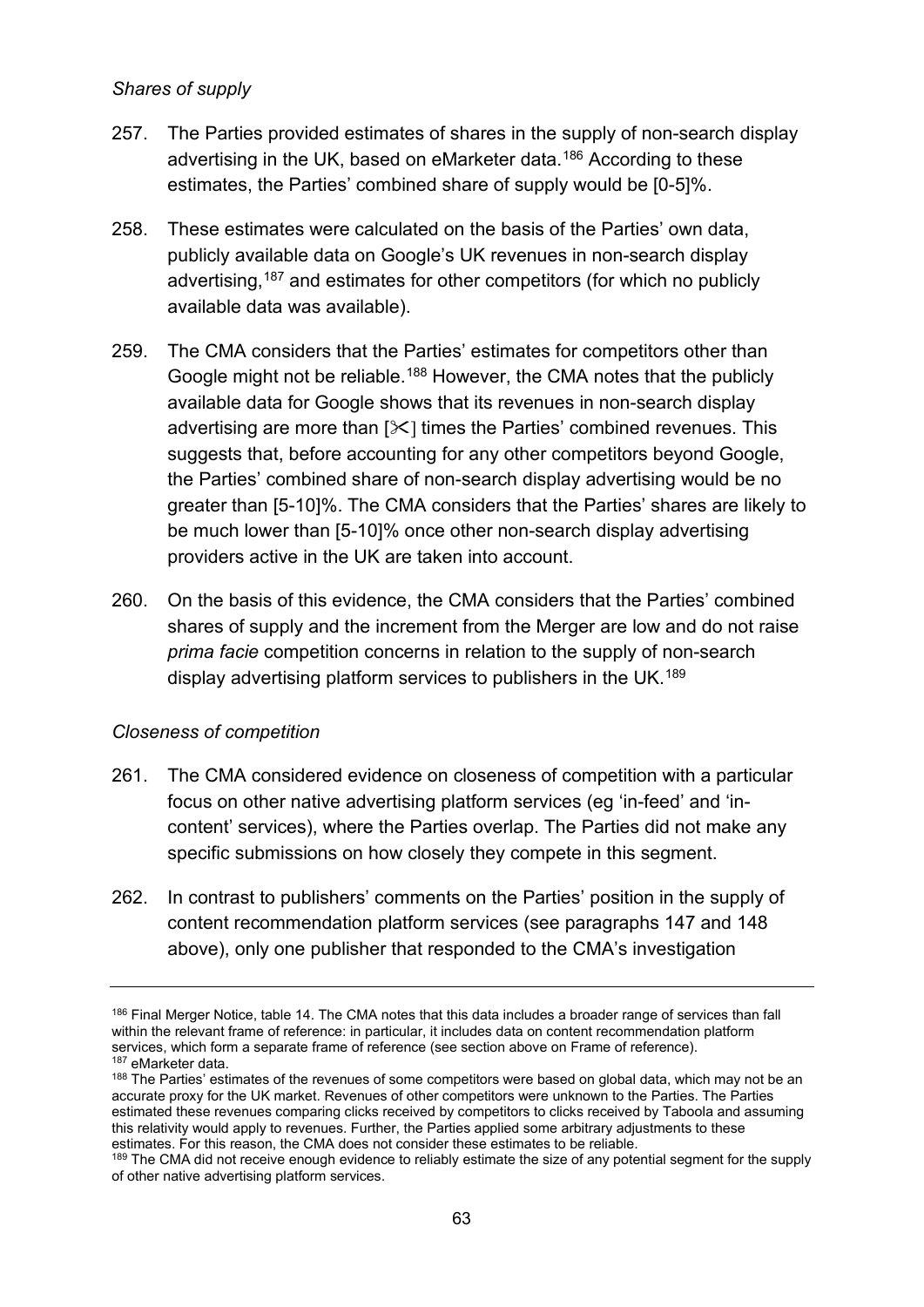identified the Parties as each other's closest competitor in the supply of other native advertising platform services in the UK. Most publishers identified Triplelift, Adyoulike, Google, Sharethrough and Nativo as next-best alternatives to the Parties.

263. On the basis of this evidence, the CMA believes that Taboola and Outbrain are not close competitors in the supply of non-search display advertising platform services, including other native advertising platform services, to publishers in the UK.

### *Alternative suppliers*

- 264. The Parties submitted that they faced competition from a large number of competitors active in non-search display advertising.[190](#page-63-0) The Parties have not commented on their competitors in the supply of other native advertising platform services.
- 265. The CMA considered evidence on alternative suppliers with a particular focus on other native advertising platform services (eg 'in-feed' and 'in-content' services), where the Parties overlap. The CMA has found a number of the Parties' internal documents which refer to alternative suppliers of non-search display advertising, and in particular, other native advertising platform services, including Nativo, Sharethrough, Google, Revcontent, Facebook, Chorus, Triplelift, AdYouLike, Yahoo, Criteo, Xandr and MSN. [191](#page-63-1)
- 266. Responses from publishers also identified a number of alternative suppliers of other native advertising platform services. Adyoulike, Triplelift, Nativo, Sharethorough, and Google were the alternatives mentioned most often.<sup>[192](#page-63-2)</sup> Publishers considered all of them to be stronger than the Parties. Competitors' views were also largely in line with publishers' responses.<sup>[193](#page-63-3)</sup>
- 267. Further, the CMA notes that most of the publishers using other native advertising platform services that responded to the CMA's investigation indicated that they would switch to other types of non-search display advertising services if terms were to worsen. In this wider market, the CMA's Interim Report found that Google is the second largest platform offering nonsearch display advertising and that Google benefits from greater scale and access to user data compared to its rivals.[194](#page-63-4) The CMA therefore considers

- <span id="page-63-1"></span><span id="page-63-0"></span><sup>190</sup> Final Merger Notice, page 42.<br><sup>191</sup> (a) Taboola document: [¾] (December 2019); (b) Taboola document: [¾] Jan 29, 2020; (c) Taboola document: [ $\ge$ ] July 2016; (d) Taboola document: [ $\ge$ ] from 2017; and (e) Outbrain document: [ $\ge$ ] dated August 2018.<br><sup>192</sup> [ $\ge$ ].
- 

<span id="page-63-4"></span><span id="page-63-3"></span><span id="page-63-2"></span><sup>193</sup>  $[35]$ .<br><sup>194</sup> [CMA's Interim Report.](https://assets.publishing.service.gov.uk/media/5ed0f75bd3bf7f4602e98330/Interim_report_---_web.pdf)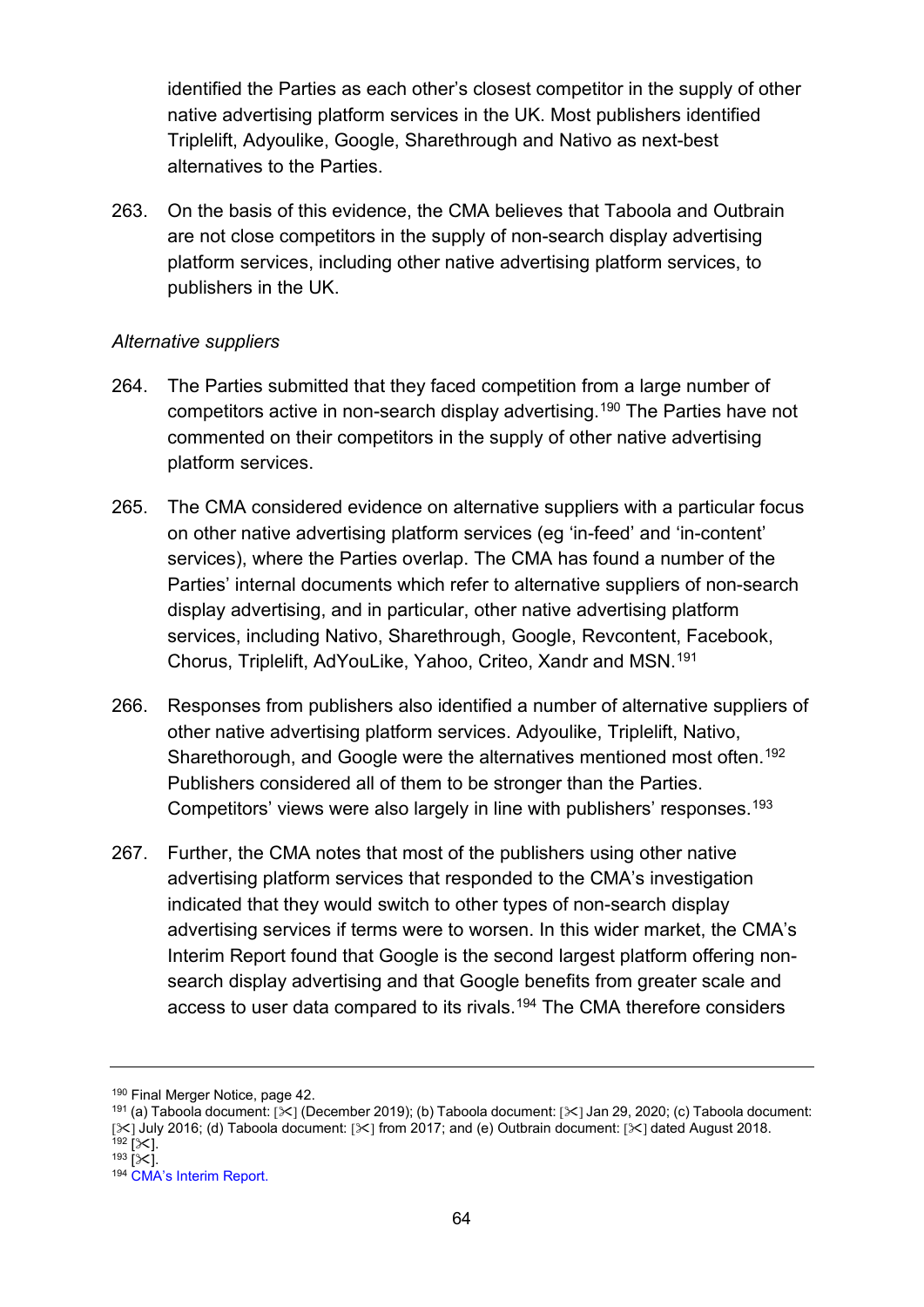that the Parties will be subject to a number of important constraints in the supply of other native advertising platform services.

268. Based on the evidence set out above, the CMA believes that there are a number of viable alternative suppliers of non-search display platform advertising, and in particular other native advertising platform services (eg 'infeed' and 'in-content' services) available to publishers in the UK.

# *Conclusion on horizontal unilateral effects in the supply of non-search display advertising platform services (including other native advertising platform services) to publishers in the UK*

- 269. For the reasons set out above, the CMA believes that the Parties do not compete closely in the supply of non-search display advertising platform services, or within any possible segment for other native advertising platform services to publishers in the UK and, in any case, the Parties face strong competition from alternative suppliers.
- 270. Accordingly, the CMA believes that the Merger does not give rise to a realistic prospect of an SLC as a result of horizontal unilateral effects in the supply of non-search display advertising platform services (including other native advertising platform services) to publishers in the UK.

# *Theory of harm 4: horizontal unilateral effects in the supply of non-search display advertising services to advertisers in the UK*

- 271. In order to assess the likelihood of the Merger resulting in horizontal unilateral effects in the supply of non-search display advertising services to advertisers in the UK, the CMA has considered:
	- *(a)* shares of supply;
	- *(b)* closeness of competition between the Parties; and
	- *(c)* competitive constraints from alternative suppliers.

#### *Shares of supply*

272. The Parties provided estimates of shares in the supply of non-search display advertising, based on eMarketer data. According to these estimates, the Parties' combined share of supply would be [0-5]%.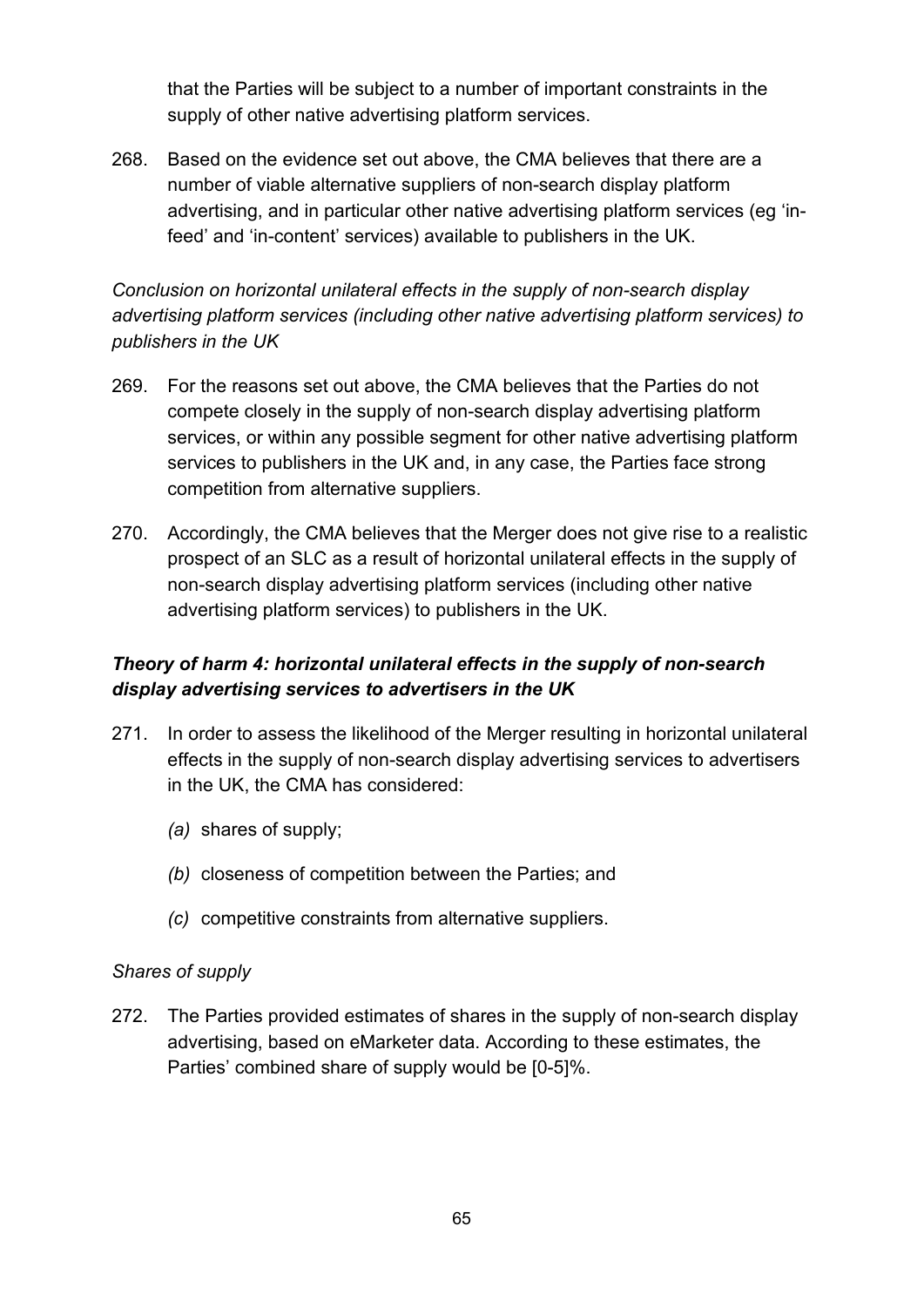| <b>Market participants</b> | Revenues (in million $£$ ) <sup>196</sup> | <b>Estimated share of</b><br>supply $(\%)$ |
|----------------------------|-------------------------------------------|--------------------------------------------|
| Taboola                    | [X]                                       | [0-5]%                                     |
| Outbrain                   | [X]                                       | [0-5]%                                     |
| <b>Combined</b>            | [X]                                       | [0-5]%                                     |
| Facebook                   | $\propto$                                 | [40-50]%                                   |
| Google                     | $\propto$                                 | $[10-20]\%$                                |
| Amazon                     | $\propto$                                 | [5-10]%                                    |
| Verizon Media              | $\propto$                                 | $[0-5]\%$                                  |
| Alibaba                    | 'X                                        | $[0-5]\%$                                  |
| <b>Others</b>              | $\times$                                  | [20-30]%                                   |
| Total                      | ∣╳                                        | 100.0%                                     |

**Table 3. The Parties' estimates of 2018 UK supply of non-search display advertising services to advertisers**

*Source: The CMA's analysis of the Parties' submission (Table 13 of the Final Merger Notice).* 

- 274. The CMA notes that UK revenue data was only available for Google and Facebook. The Parties' estimates of the revenues of Amazon, Verizon and Alibaba are based on global data, which may not be an accurate proxy for the UK market.<sup>197</sup>
- 275. Based on these eMarketer data, Facebook and Google have revenues that are, respectively, more than  $[\times]$  times and more than  $[\times]$  times the Parties' combined revenues. This suggests that, before accounting for any other competitors, the Parties' combined share of non-search display advertising would be less than [0-5]%. Moreover, the CMA considers that the Parties' shares are likely to be lower than [0-5]% because these estimates do not include a number of other non-search display advertising providers.
- 276. Although estimates for other competitors are not reliable, the CMA notes that the Parties have used their own data to calculate their revenues and have relied upon UK level data<sup>[198](#page-65-3)</sup> for Facebook's and Google's. Thus, the CMA

<span id="page-65-2"></span><sup>197</sup> Revenues of 'other' competitors were unknown to the Parties. The Parties estimated these revenues comparing clicks received by competitors to clicks received by Taboola and assuming this relativity would apply to revenues. Further, the Parties applied some arbitrary adjustments to these estimates. For this reason, the CMA does not consider these estimates to be reliable.

<span id="page-65-3"></span><sup>198</sup> eMarketer data.

<span id="page-65-0"></span><sup>&</sup>lt;sup>195</sup> In Table 13 of the Final Merger Notice, the Parties submitted an estimate of the shares of supply in nonsearch display advertising services that included direct sales. The CMA used the Parties' approach in Table 15 of the Final Merger Notice to exclude direct sales from the total market size in **Table 3.** 

<span id="page-65-1"></span><sup>196</sup> Based on Bank of England average US\$/GBP exchange rate of 1/0.7844 for the period of 1 January 2018 – 31 December 2018.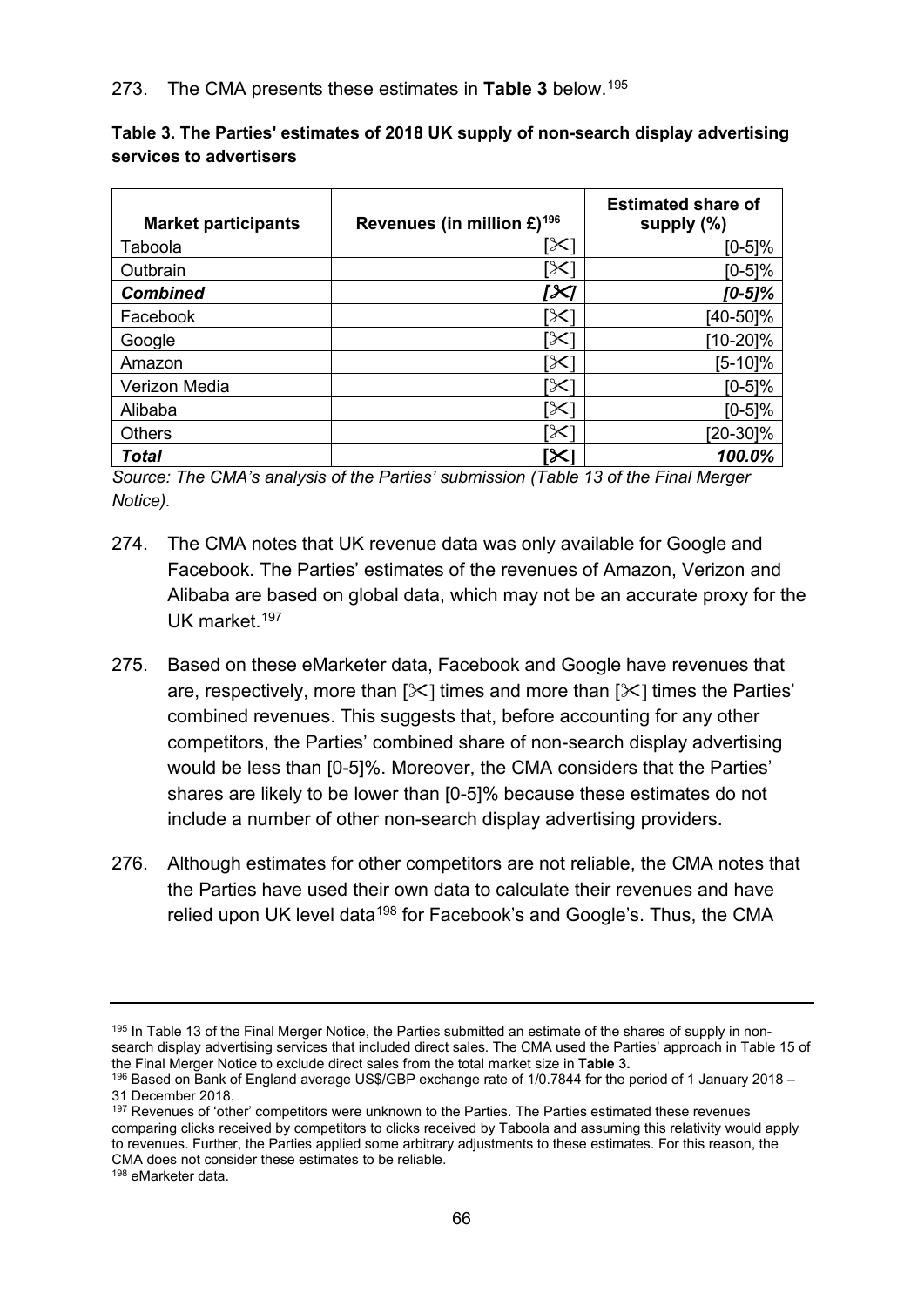believes that, at a minimum, the Parties' combined revenues and Facebook's and Google's revenues can be relied upon.

# *Conclusion on shares of supply*

277. The CMA considers that the Parties' combined shares of supply and the increment from the Merger are very low and do not raise *prima facie* competition concerns in relation to the supply of non-search display advertising services to advertisers in the UK.

# *Closeness of competition*

- 278. The Parties did not make any submissions in relation to how closely they compete for advertisers in the supply of non-search display advertising services.
- 279. In its review of the Parties' internal documents, the CMA identified a small number of documents that suggest that the Parties are close competitors in relation to this frame of reference. [199](#page-66-0)
- 280. The CMA received mixed views from third parties on whether Taboola and Outbrain are each other's closest competitors from the perspective of advertisers in the UK. In its investigation, the CMA gathered evidence on closeness of competition between the Parties in relation to each of the three advertising formats that the Parties provide to advertisers (ie content recommendation, other types of native advertising and outstream video advertising).[200](#page-66-1) Around half of the advertisers responding to the CMA's investigation identified Taboola and Outbrain as each other's closest competitor. Most of these responses were in relation to either content recommendation or other types of native advertising. The other responses identified mainly Google and Facebook as each of the Parties' closest competitors.
- 281. A large majority of advertisers told the CMA that they were not concerned<sup>[201](#page-66-2)</sup> about the impact of the Merger on advertisers because they could easily shift their budgets from the advertising services supplied by the Parties to other types of non-search display advertising services. A small number of advertisers expressed the view that the Merger could have a negative impact, although this was with regard to the impact on publishers in relation to content

<span id="page-66-1"></span><span id="page-66-0"></span><sup>200</sup> Some advertisers had contracts for more than one advertising service with the Parties. Most of these advertisers use both Taboola and Outbrain. Only three advertisers used only one Party.

<sup>199 (</sup>a) Outbrain document:  $[\&]$ ; (b) Taboola document:  $[\&]$ ; and (c) Taboola document:  $[\&]$ .

<span id="page-66-2"></span> $201$  Three advertisers were concerned:  $[\times]$ ,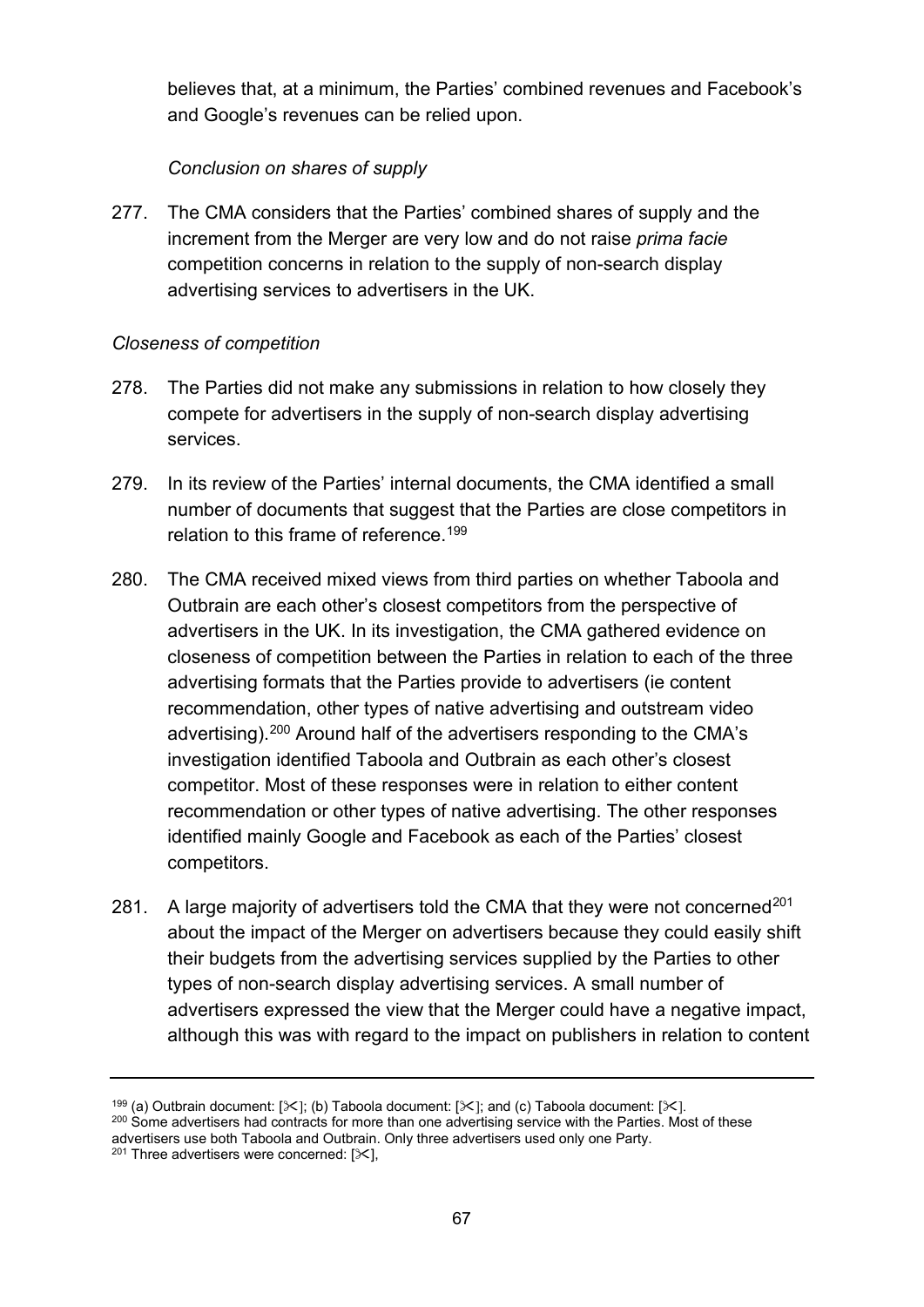recommendation only, and they explained that advertisers would not be affected.[202](#page-67-0)

282. Overall, the CMA considers that this evidence is consistent with the Parties being relatively close competitors that are nevertheless constrained by alternative suppliers.

### *Alternative suppliers*

- 283. The Parties submitted that they face fierce competition for advertiser customers from a large number of digital advertising competitors. They submitted that major competitors included Google, Facebook, Amazon, Verizon Media, Xandr (AT&T), Teads and Criteo<sup>[203](#page-67-1)</sup> and provided share of supply estimates for Facebook, Google, Amazon, Verizon Media, Baidu and Alibaba.[204](#page-67-2)
- 284. However, the Parties did not specify whether and how these constraints from alternative suppliers differ for customers on the two sides of the platform, nor for the different advertising formats that they supply. The CMA has assessed the constraint provided by these competitors and others identified by third parties by considering:
	- *(a)* the views of the Parties;
	- *(b)* the Parties' internal documents; and
	- *(c)* third party views.
- 285. In its investigation, the CMA gathered evidence on alternative suppliers in relation to each of the three advertising formats that the Parties provide (ie content recommendation, native advertising and outstream video advertising). The CMA presents the results in aggregate to refer to the wider non-search display advertising market for advertisers. However, in interpreting these results, the CMA has borne in mind that non-search display advertising also includes other types of advertising (eg banners, in-stream video) to which advertisers might switch and that have not been investigated as part of the CMA's investigation. Thus, the range of alternatives available in non-search display advertising may in fact be wider than is considered below.
- 286. Overall, the available evidence indicates that alternative suppliers of nonsearch display advertising to advertisers in the UK, in particular Google and

<span id="page-67-0"></span> $202$  [ $\angle$ ].<br> $203$  Final Merger Notice, paragraph 2.

<span id="page-67-2"></span><span id="page-67-1"></span><sup>&</sup>lt;sup>204</sup> As explained above, the CMA consider only the revenues from Facebook and Google to be reliable estimates.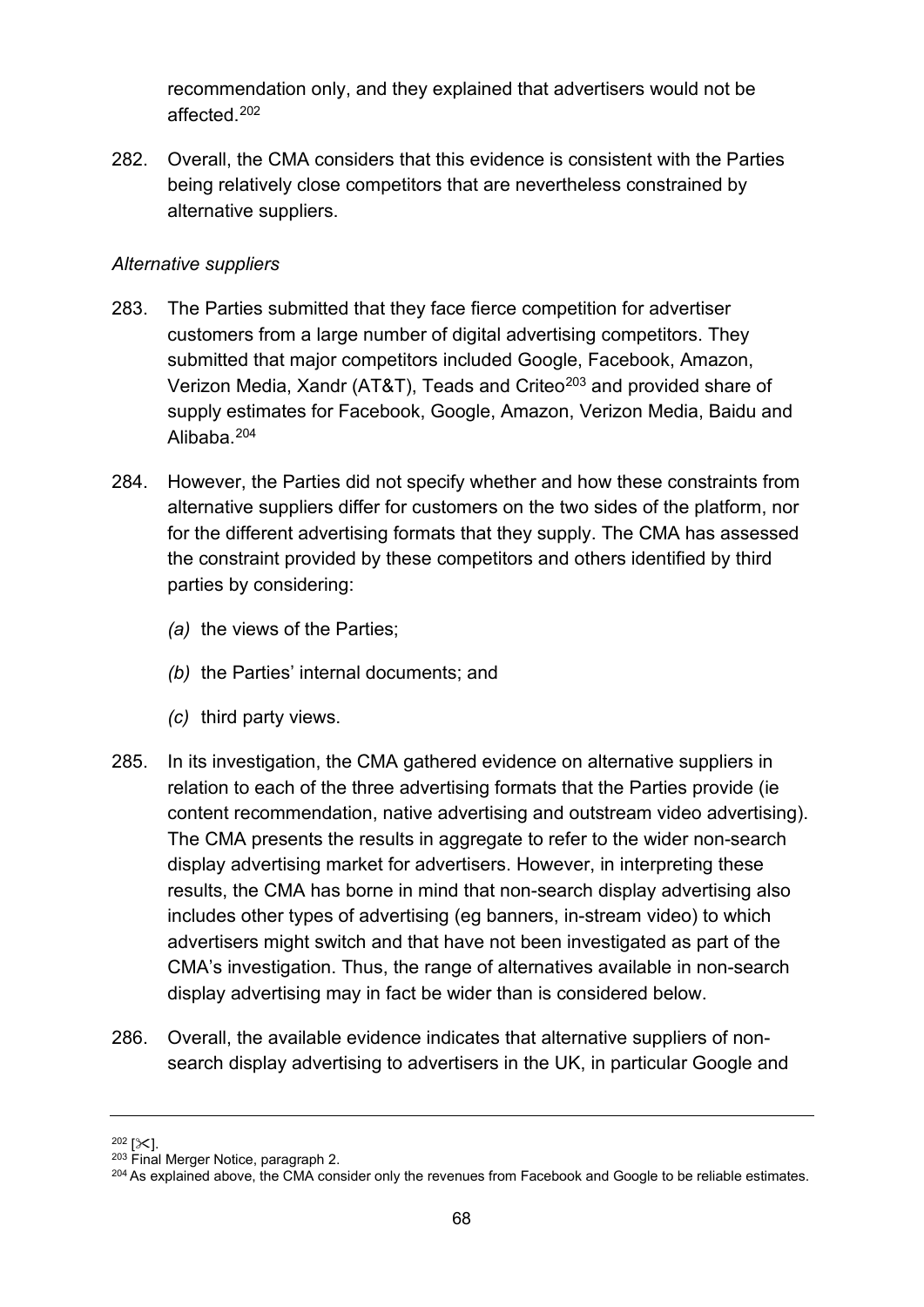Facebook, would exert a significant constraint on the Parties post-Merger. The CMA considers these alternative providers below.

### *Facebook*

- 287. The Parties submitted that unparalleled user data and range of advertising formats make Facebook a 'must buy' for advertisers, who always allocate a portion of their advertising budget to it. [205](#page-68-0) They also submitted that these characteristics made Facebook a market leader in the digital advertising market, including non-search display advertising.
- 288. The Parties' internal documents also show that Facebook is considered to be a strong constraint on the Parties in relation to the supply of non-search display advertising services to advertisers in the UK. [206](#page-68-1)
- 289. A third of the responses the CMA received from advertisers identified Facebook as an alternative to the Parties. All advertisers that identified Facebook as an alternative explained that Facebook is as at least good as the Parties.
- 290. One advertiser<sup>[207](#page-68-2)</sup> told the CMA that Facebook offers a different product from the Parties and gives access to a different audience. However, this advertiser would make greater use of the platforms it currently uses, including Facebook, as an alternative to the Parties. [208](#page-68-3) Another advertiser said that if Facebook were out-performing its other providers, it would switch its budget to Facebook from Taboola, although this advertiser considered that the services offered by Facebook and Taboola were completely different.[209](#page-68-4)
- 291. Facebook was mentioned as the next-best alternative to the Parties in about a fifth of the responses received by advertisers purchasing non-search display advertising services from the Parties.
- 292. The CMA's Interim Report found that Facebook is the largest owned-andoperated platform offering non-search display advertising to advertisers. Facebook's market power in this segment comes from greater scale and access to user data compared to its rivals. In the report, Facebook and

<span id="page-68-0"></span><sup>205</sup> Final Merger Notice, paragraph 3.

<span id="page-68-1"></span><sup>&</sup>lt;sup>206</sup> (a) Outbrain document:  $[\mathcal{K}];$  (b) Outbrain document:  $[\mathcal{K}];$  (c) Outbrain document:  $[\mathcal{K}];$  (d) Outbrain document:  $[\times]$  (e) Outbrain document:  $[\times]$ ; (f) Taboola document:  $[\times]$ ; (g) Taboola document:  $[\times]$ ; and (h) Taboola document:  $[\times]$ .<br><sup>207</sup> Note of call with  $[\times]$ .

<span id="page-68-3"></span><span id="page-68-2"></span><sup>&</sup>lt;sup>208</sup> Note of call with  $\left[\times\right]$ .<br><sup>209</sup> Note of call with  $\left[\times\right]$ .

<span id="page-68-4"></span>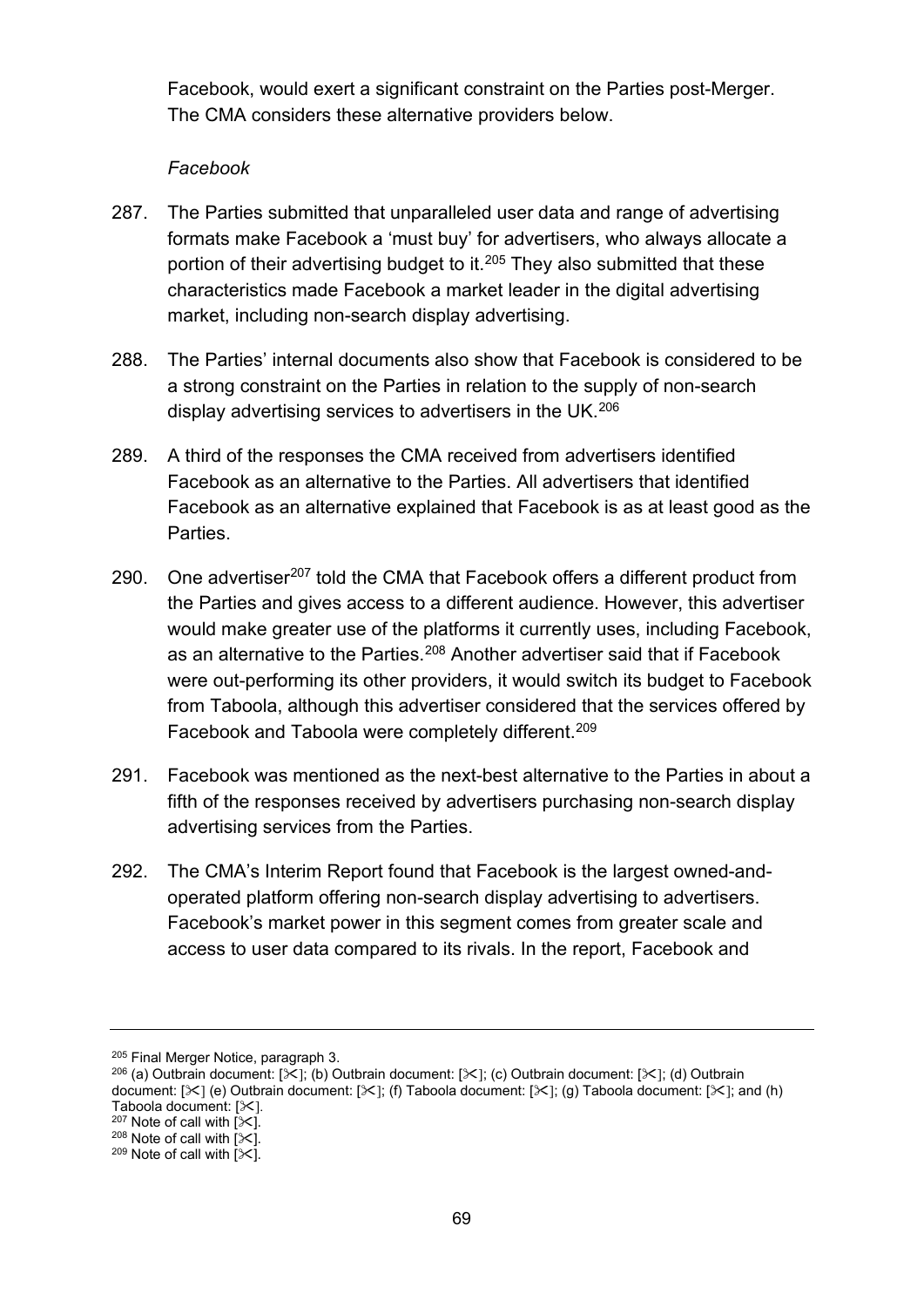Google were the platforms that advertisers most commonly mentioned and ranked highest for non-search display advertising. $^{210}$  $^{210}$  $^{210}$ 

293. Based on this evidence the CMA considers that Facebook would impose a significant competitive constraint on the Parties in relation to the provision of non-search display advertising services to advertisers in the UK post-Merger.

*Google*

- 294. The Parties submitted that Google's unparalleled user data and range of advertising formats make it a 'must buy' for advertisers, who always allocate a portion of their advertising budget to it. [211](#page-69-1) They submitted that these characteristics made Google a market leader in the digital advertising market, including in non-search display advertising.
- 295. Google confirmed that it competes across all digital advertising segments.<sup>[212](#page-69-2)</sup>
- 296. The Parties' internal documents also show that Google is considered to be a strong constraint on the Parties in relation to the supply of non-search display advertising services to advertisers in the UK. [213](#page-69-3)
- 297. Half of the responses the CMA received from advertisers identified Google as an alternative to the Parties. All but one of these responses explained that the offering provided by Google was as at least good as the Parties' offerings.
- 298. A small number of advertisers<sup>[214](#page-69-4)</sup> that identified Google as an alternative to the Parties told the CMA that Google does not provide the same advertising service as the Parties. However, these advertisers considered that it would not be difficult to move their budget away from these services and shift it into other types of advertising, including to services provided by Google.
- 299. Google was mentioned as the next-best alternative to the Parties in over a fifth of the responses received by advertisers purchasing non-search display advertising services from the Parties.
- 300. The CMA's Interim Report found that Google is the second largest platform offering non-search display advertising to advertisers. Like Facebook, Google

<span id="page-69-4"></span>

<span id="page-69-0"></span><sup>210</sup> [CMA's Interim Report.](https://assets.publishing.service.gov.uk/media/5ed0f75bd3bf7f4602e98330/Interim_report_---_web.pdf)

<span id="page-69-1"></span><sup>&</sup>lt;sup>211</sup> Final Merger Notice, paragraph 3.<br><sup>212</sup> [ $\times$ ].

<span id="page-69-3"></span><span id="page-69-2"></span><sup>&</sup>lt;sup>213</sup> (a) Taboola document: [ $\&$ ]; (c) Outbrain document: [ $\&$ ]; (d) Outbrain document: [ $\&$ ]; (e) Outbrain document: [ $\&$ ]; (f) Outbrain email: [ $\&$ ]; (g) Outbrain email: [ $\&$ ], dated August 2017; (h) Outbrain document: [ $\&$ ] (i) Taboola document: [ $\leq$ ]; (j) Taboola document: [ $\leq$ ]; (k) Taboola document: [ $\leq$ ]; (l) Taboola document: [ $\leq$ ]; and (m) Taboola document:  $[\times]$ .<br><sup>214</sup> [ $\times$ ].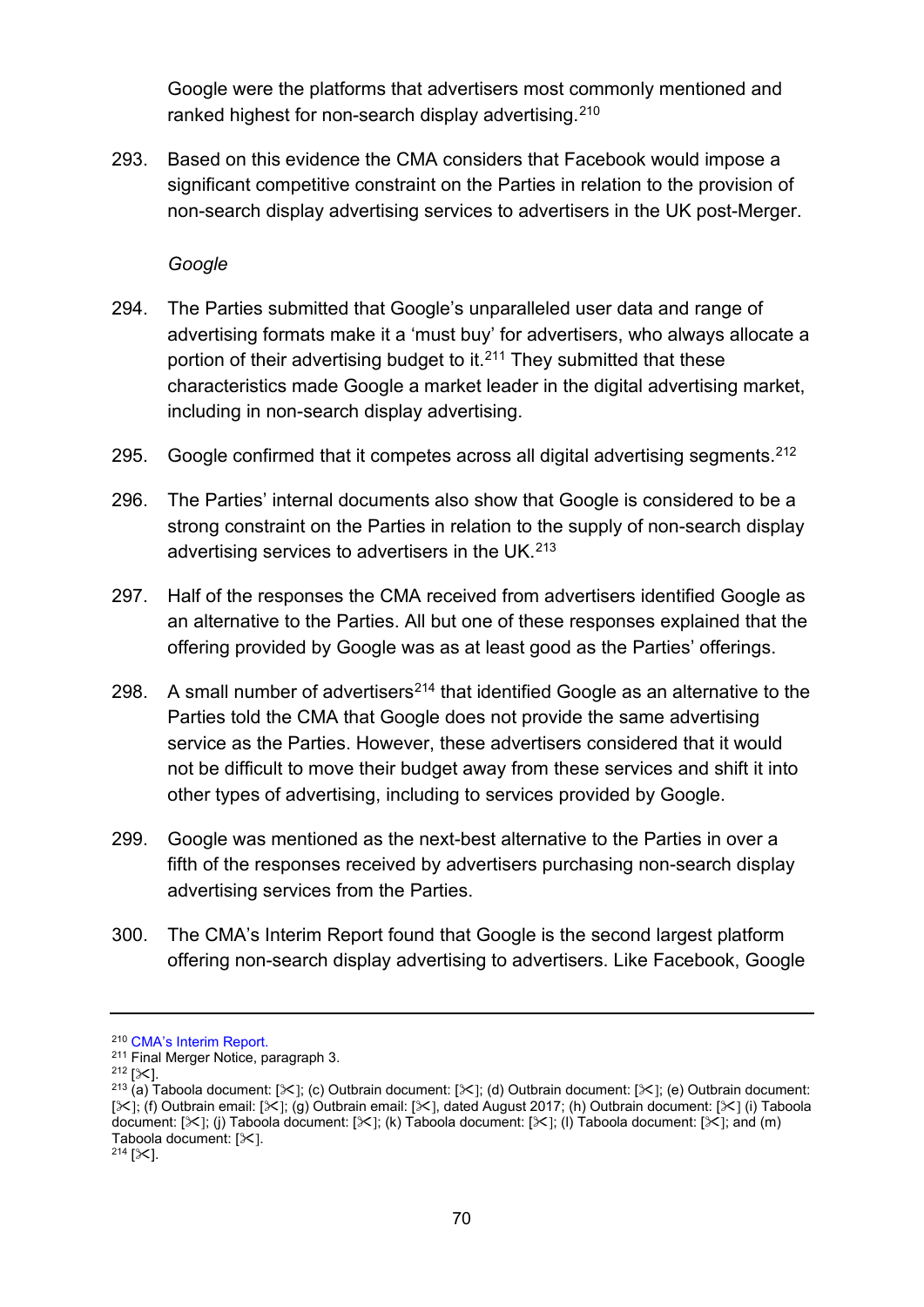benefits from greater scale and access to user data compared to its rivals. In the report, Facebook and Google were the platforms that advertisers most commonly mentioned and ranked highest for non-search display advertising.[215](#page-70-0)

301. Based on the evidence set out above, the CMA believes that Google would impose a significant competitive constraint on the Parties in the supply of nonsearch display advertising services to advertisers in the UK post-Merger.

### *Other alternative suppliers*

- 302. The Parties included Verizon Media, Amazon, Baidu and Alibaba in their share of supply estimates for the supply of non-search display advertising to UK advertisers. The Parties also submitted that Amazon offers display advertising services and, together with Facebook and Google, has a huge volume of data behind its offerings which makes it hard for smaller firms to compete.[216](#page-70-1)
- 303. The Parties' internal documents also indicated that there were a number of other alternative constraints on the Parties in relation to the supply of nonsearch display advertising services to advertisers in the UK. [217](#page-70-2)
- 304. Just under a third of the responses the CMA received from advertisers identified Verizon Media as an alternative to the Parties. All but one of these advertisers identified Verizon Media as a good alternative to the Parties. Most of these responses were in relation to advertising services that Verizon Media provides through its owned-and-operated platform. Verizon Media was mentioned as next-best alternative to the Parties by two advertisers purchasing non-search display advertising services from the Parties.
- 305. None of the advertisers that responded to the CMA's investigation identified Amazon, Baidu or Alibaba as competitors in any of the sub-segments where the Parties are active (ie content recommendation, outstream video and native advertising). Two competitors identified Amazon as an alternative to the Parties, both in native advertising and outstream video advertising.
- 306. In the CMA's Interim Report, a few advertisers said that they used Amazon, Verizon Media, and other platforms like Snapchat, Twitter, Pinterest, TikTok

<span id="page-70-0"></span><sup>215</sup> [CMA's Interim Report.](https://assets.publishing.service.gov.uk/media/5ed0f75bd3bf7f4602e98330/Interim_report_---_web.pdf)

<span id="page-70-1"></span><sup>216</sup> Final Merger Notice, paragraphs 93 and 94.

<span id="page-70-2"></span><sup>&</sup>lt;sup>217</sup> (a) Outbrain document:  $[\times]$ ; (b) Outbrain document:  $[\times]$ ; (c) Taboola document:  $[\times]$  and d) Taboola  $document: [X].$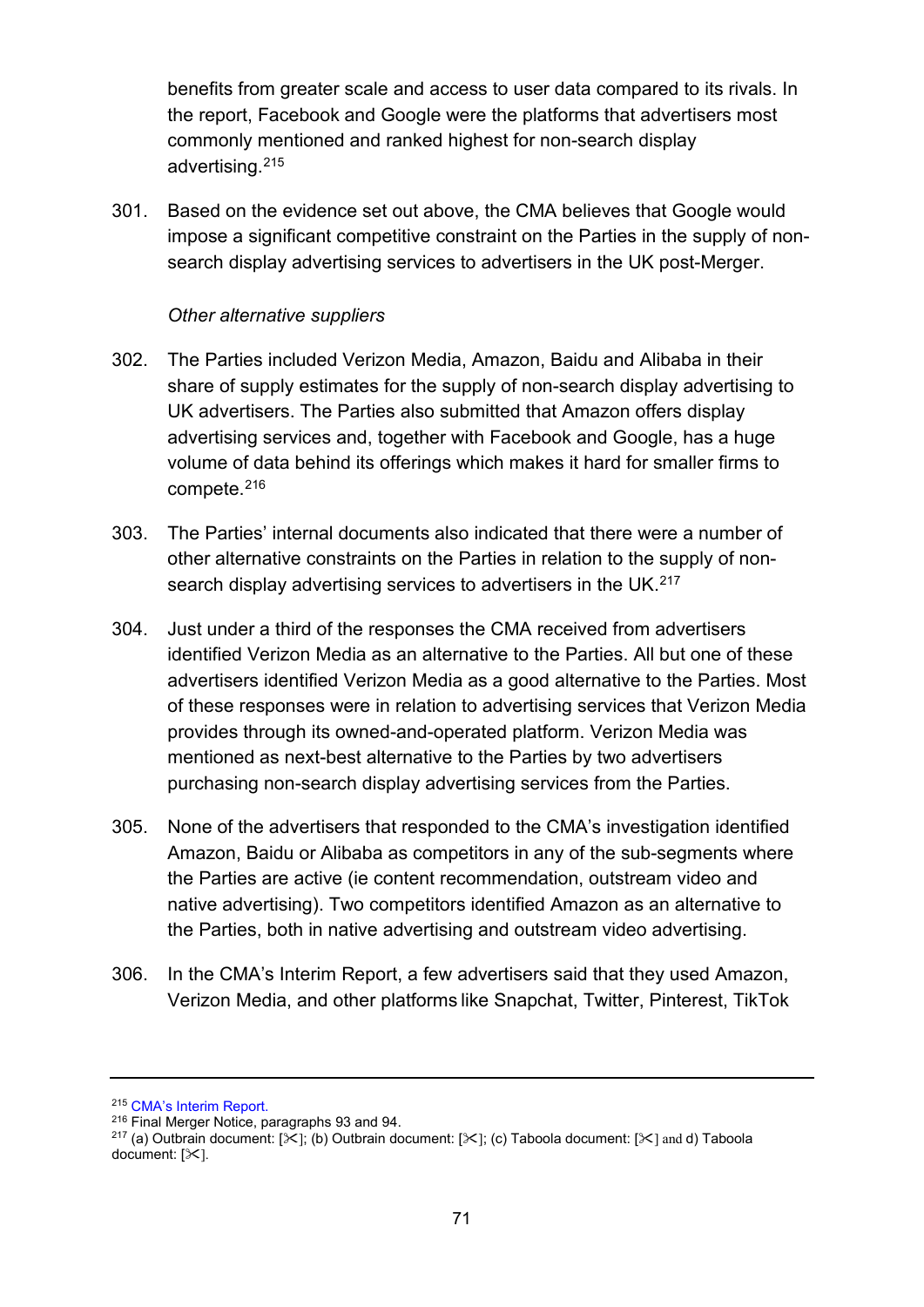and LinkedIn for non-search display advertising. However, these platforms were not ranked as highly as Facebook and Google.<sup>[218](#page-71-0)</sup>

307. Based on the above, the CMA considers that Verizon Media would exert a constraint on the Parties in the supply of non-search display advertising services to UK advertisers post-Merger. The CMA has not received enough evidence to consider that Amazon, Baidu and Alibaba are competitors in the sub-segments where the Parties are active (ie content recommendation, outstream video and native advertising). While it was not necessary for the CMA to consider constraints in non-search display advertising services outside of native advertising in this case, as no concerns arise even on the basis of these narrower segments, it is possible that these platforms would be a constraint on the Parties in the wider non-search display advertising market.

### *Conclusion on alternative suppliers*

308. Based on the evidence set out above, the CMA believes that both Google and Facebook would provide a strong competitive constraint on the Parties in relation to the supply of non-search display advertising services to advertisers in the UK and Verizon Media would also exert a constraint.

# *Conclusion on horizontal unilateral effects in the supply of non-search display advertising services to advertisers in the UK*

- 309. While reliable share estimates for most competitors were unavailable, evidence on revenues earned by specific competitors (ie Google and Facebook) in the UK suggest that the Parties would not have a combined share of more than [0-5]%.
- 310. While noting a degree of closeness between the Parties in relation to nonsearch display advertising services, advertisers identified several other competitors, including Google and Facebook, and were not concerned about the Merger (other than its potential impact on publishers, which is discussed in the section on Theory of harm 1).
- 311. Therefore, on the basis of the available evidence, the CMA believes that the Merger would not result in a realistic prospect of SLC in the supply of nonsearch display advertising to advertisers in the UK.

<span id="page-71-0"></span><sup>218</sup> [CMA's Interim Report.](https://assets.publishing.service.gov.uk/media/5ed0f75bd3bf7f4602e98330/Interim_report_---_web.pdf)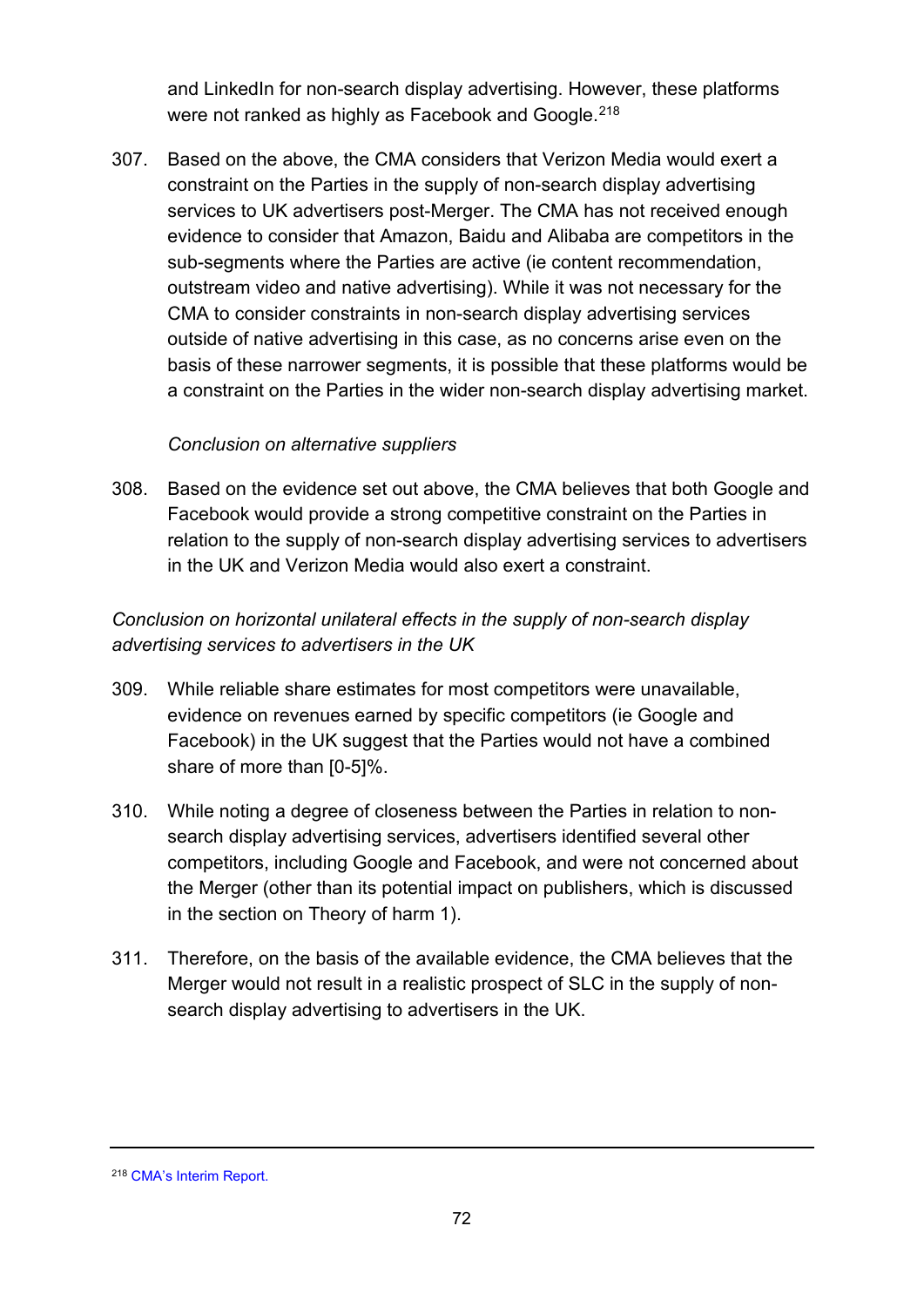# **Countervailing factors**

## *Entry or expansion*

- 312. Entry or expansion of existing firms can mitigate the initial effect of a merger on competition, and in some cases may mean that there is no SLC. In assessing whether entry or expansion might prevent an SLC, the CMA considers whether such entry or expansion would be timely, likely and sufficient.<sup>[219](#page-72-0)</sup>
- 313. In its assessment of whether entry and expansion might prevent an SLC in the supply of content recommendation platform services to publishers in the UK, the CMA has considered:
	- *(a)* the Parties' submissions;
	- *(b)* the impact of exclusivity arrangements;
	- *(c)* the Parties' internal documents; and
	- *(d)* third parties' views on entry and expansion.
- 314. As a result of submissions from the Parties, and evidence of Google's recent launch of a new Google's Multiplex Ads product (in addition to its existing Matched Content tool discussed above), the CMA has separately considered the extent to which expansion by Google will be timely, likely and sufficient such as to prevent an SLC.

## *The Parties' submissions*

315. The Parties submitted that barriers to entry and expansion in the wider market for the supply of digital advertising were low, $220$  and in particular that Google and Facebook have the access, relationships, experience and resources to allow for rapid expansion.<sup>[221](#page-72-2)</sup> The Parties provided more detailed submissions in relation to possible expansion by Google, which are discussed at paragraph [325](#page-76-0) onwards below.

<span id="page-72-0"></span><sup>219</sup> *Merger Assessment Guidelines*, from paragraph 5.8.1 and 5.8.11. 220 Final Merger Notice, paragraphs 111-113.

<span id="page-72-2"></span><span id="page-72-1"></span><sup>&</sup>lt;sup>221</sup> White paper of 14 April 2020, page 41.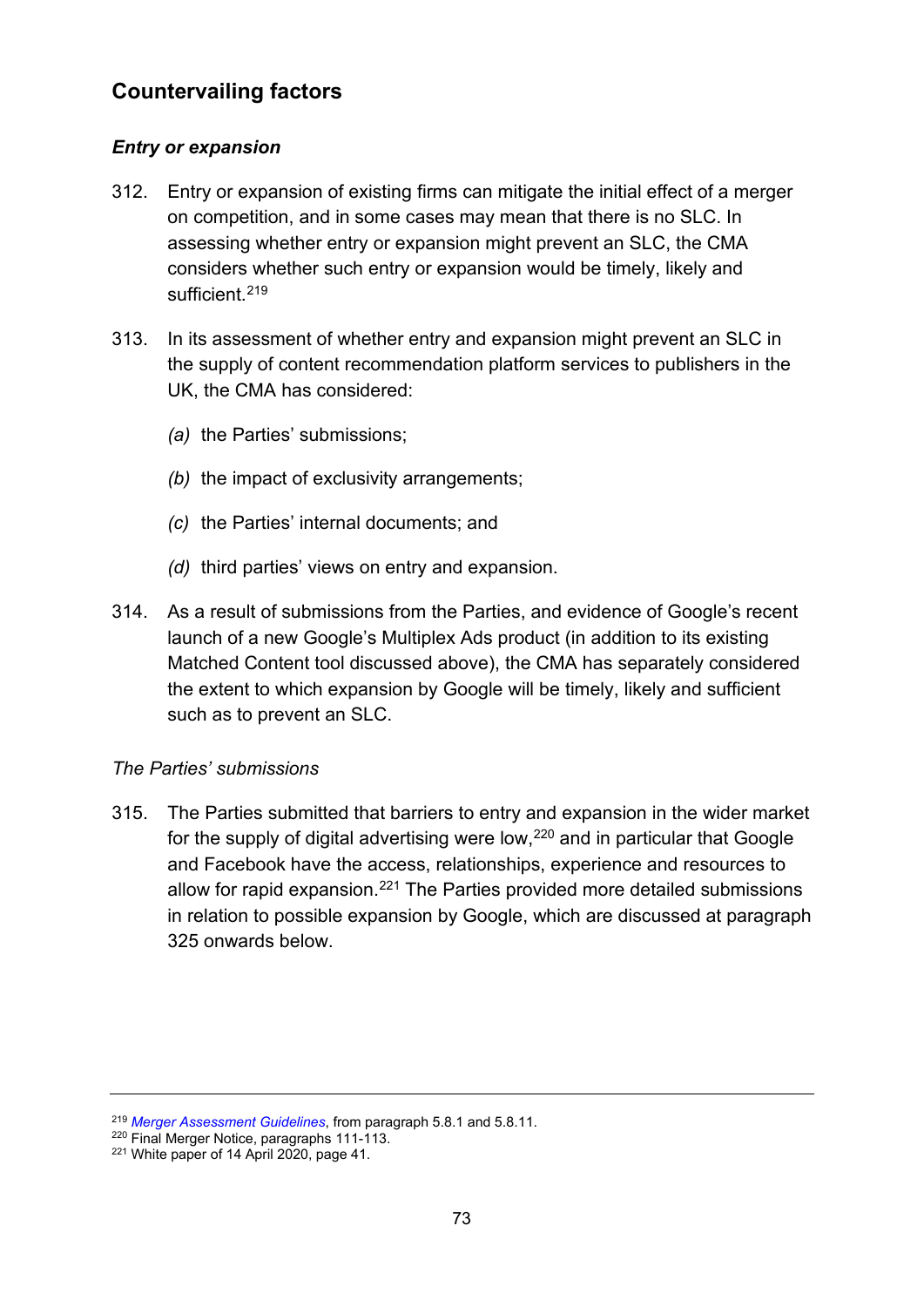#### *Exclusivity arrangements*

- 316. Some competitors raised concerns that new entry in relation to content recommendation platform services would be difficult because of the publishers' exclusive contracts with the Parties. Most publishers that responded to the CMA's investigation submitted that they have exclusive contracts in relation to content recommendation with Taboola or Outbrain. The typical length of these contracts is at least two years.<sup>[222](#page-73-0)</sup>
- 317. The Parties submitted [ $\ll$ ].<sup>[223](#page-73-1)</sup> However, the CMA notes that the Parties have provided examples of Taboola seeking to enforce exclusivity arrangements against  $[\times]$  publishers, eg.  $[\times]$  and  $[\times]$ , and, other than these two examples, the CMA has not seen evidence of breaches by publishers.
- 318. The CMA considers that these agreements may act as a barrier to entry, as they prevent publishers from easily switching between platforms, making it difficult for actual and potential competitors to quickly build a customer base on the publisher side. In particular, this would require potential rivals to incur certain fixed costs of entry until the Parties' exclusivity arrangements expire before they could begin to compete for customers in earnest, making entry necessarily more gradual and therefore potentially unattractive. Due to the potential for indirect network effects, this might have a knock-on impact on the advertising side, to the extent advertisers are attracted to platforms offering greater access to publishers.

## *The Parties' internal documents*

- 319. The Parties' internal documents suggest that barriers to entry and expansion may be high, and that this may be exacerbated by the Parties' exclusivity agreements and network effects:
	- *(a)* an Outbrain slide that appears in a number of Outbrain documents produced over a number of years, most recently in December 2019[224](#page-73-2)  describes three 'Barriers to Entry' as technology, data and large promoted index;
	- *(b)* a Taboola document entitled  $[\times]$  from March 2018, under the heading  $[\times]$ , includes a circle showing that publishers' growth leads to wider reach for content providers, which leads to more data, which leads to better results for publishers and content providers, which leads to

<span id="page-73-0"></span><sup>&</sup>lt;sup>222</sup> Further detail on the Parties' exclusivity arrangements is provided at paragraph [84](#page-19-0) onwards of the section on the Frame of Reference above.

<span id="page-73-2"></span><span id="page-73-1"></span><sup>&</sup>lt;sup>223</sup> Parties' Response to the CMA's Issues Letter, paragraph 2.21.<br><sup>224</sup> Including  $[\mathcal{K}]; [\mathcal{K}];$  and  $[\mathcal{K}].$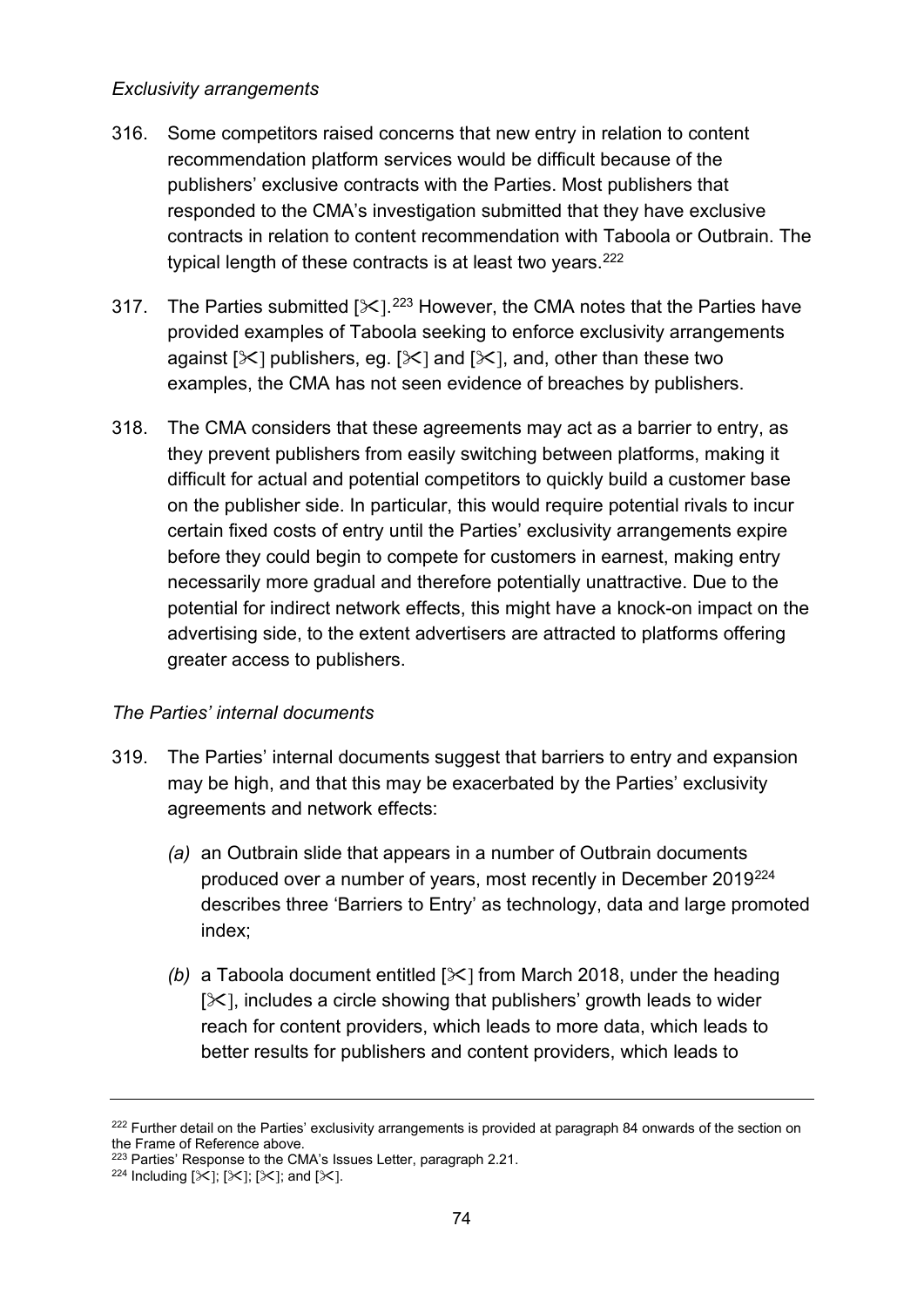publishers' growth and so on, such that the  $[\times]$  (also included in  $[\times]$  and  $[\mathcal{K}]$  and  $[\mathcal{K}]$ ;

- *(c)* a Taboola document titled  $[\times]$  includes a slide showing the number of exclusive partnerships that Taboola has with  $[\times]$ ; and
- *(d)* a Taboola document from September 2019 entitled  $[\times]$ , states that  $[\times]$ . This document also states that if Facebook and Google decided to compete with them in their core market, it would be a serious challenge. However, the document also notes that Taboola has spent over a decade specializing and developing their own technology and have fended off much bigger competitors, such as  $[\times]$ , during that time, so they feel their offering is very strong.
- 320. The Parties submitted that the documents used by the CMA to indicate that there were barriers to entry and expansion were 'historic' and did not reflect current competitive conditions.[225](#page-74-0) However, the CMA considers that the Parties' more recent internal documents also suggest that barriers to entry and expansion are high, as is shown in the paragraphs above.

## *Third party views*

- 321. The majority of the competitors that responded to the CMA's investigation considered that barriers to entry and expansion in the supply of content recommendation were material:
	- *(a)* Three competitors submitted that barriers to entry and expansion are substantial. One of them explained that expanding in the UK market could take years due to the existing exclusive content recommendation contracts that large publishers already have with the incumbent platforms. The other two expressed the view that these exclusive contracts make it extremely difficult for a new entrant to compete, even assuming it would have the technology. It was submitted that new entrants would not have enough demand to monetise for a long time.
	- *(b)* Two competitors explained that the UK is a very challenging and sophisticated market to enter, given the presence of already dominant players. One of them said that building a network with enough reach to run campaigns at the same time as having sufficient campaigns to fill the inventory was one of the barriers.

<span id="page-74-0"></span><sup>&</sup>lt;sup>225</sup> Parties' Response to the CMA's Issues Letter, paragraph 2.6.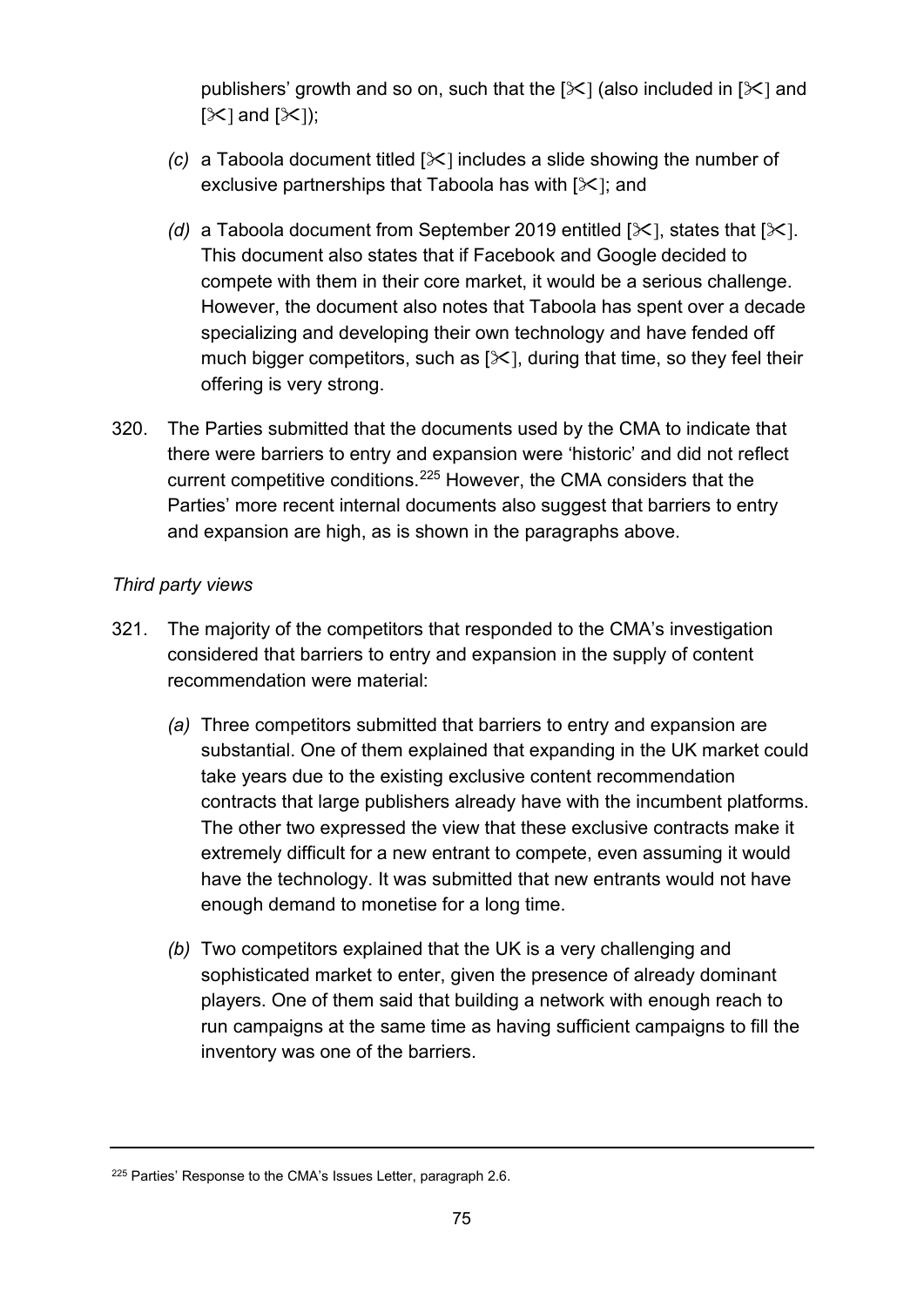- *(c)* One competitor stated that they were currently developing a content recommendation product, but considered the UK regulatory environment and the economic uncertainty surrounding Brexit to be barriers to entry, as these resulted in the competitor being unable to predict if and when its new content recommendation product may be available in the UK.
- *(d)* MGID also explained that it expected to be able to increase its UK presence within the next two years, though noted that  $[\times]$ .<sup>226</sup>
- 322. Further, the Parties stated, in the context of their submissions on the benefits of the Merger, that there are strong network effects from combining data and from combining publishers and advertisers,  $227$  which suggests that this may present a barrier to entry for potential entrants who do not have access to the large amount of data and existing advertiser and publisher relationships of incumbent companies. The Parties also submitted that digital advertising is characterised by innovation, and that certain of these innovations are required by customers (for example, programmatic bidding). The Parties submitted that advertisers would likely exclude the Parties from their portfolio if they did not keep up with 'ad-tech wide' developments in reducing transaction costs.[228](#page-75-2) This also suggests that there may be barriers to entry in the form of the significant resources, and substantial research and development spend in particular, required to enter.
- 323. Finally, the CMA notes that both the Parties took a long time to become profitable. Taboola submitted that [ $\mathbb{X}$ ]. Outbrain [ $\mathbb{X}$ ].<sup>[229](#page-75-3)</sup> Many publishers have exclusivity agreements with the Parties, such that the available market for new entrants is smaller than that available to the Parties on entry. It may therefore take new entrants even longer than the Parties to become profitable. The CMA considers this to be evidence of significant barriers to entry.

#### *Conclusion on general entry and expansion*

324. On the basis of the evidence set out above, the CMA does not consider that entry or expansion in general will be timely, likely and sufficient to prevent any SLC arising in the supply of content recommendation platform services to publishers in the UK. The CMA has separately considered the potential expansion by Google below.

<span id="page-75-0"></span> $226$  [ $\mathsf{\times}$ ] response to CMA's questionnaire.

<span id="page-75-1"></span> $227$  Salinger White paper, provided to the CMA on 26 May 2020, pages 20-25. Further submissions from the Parties on benefits arising as a result of the Merger is set out in the section on Efficiencies, below. <sup>228</sup> Salinger White paper, provided to the CMA on 26 May 2020, pages 19-20.

<span id="page-75-3"></span><span id="page-75-2"></span><sup>229</sup> Final Merger Notice, paragraphs 36 and 38.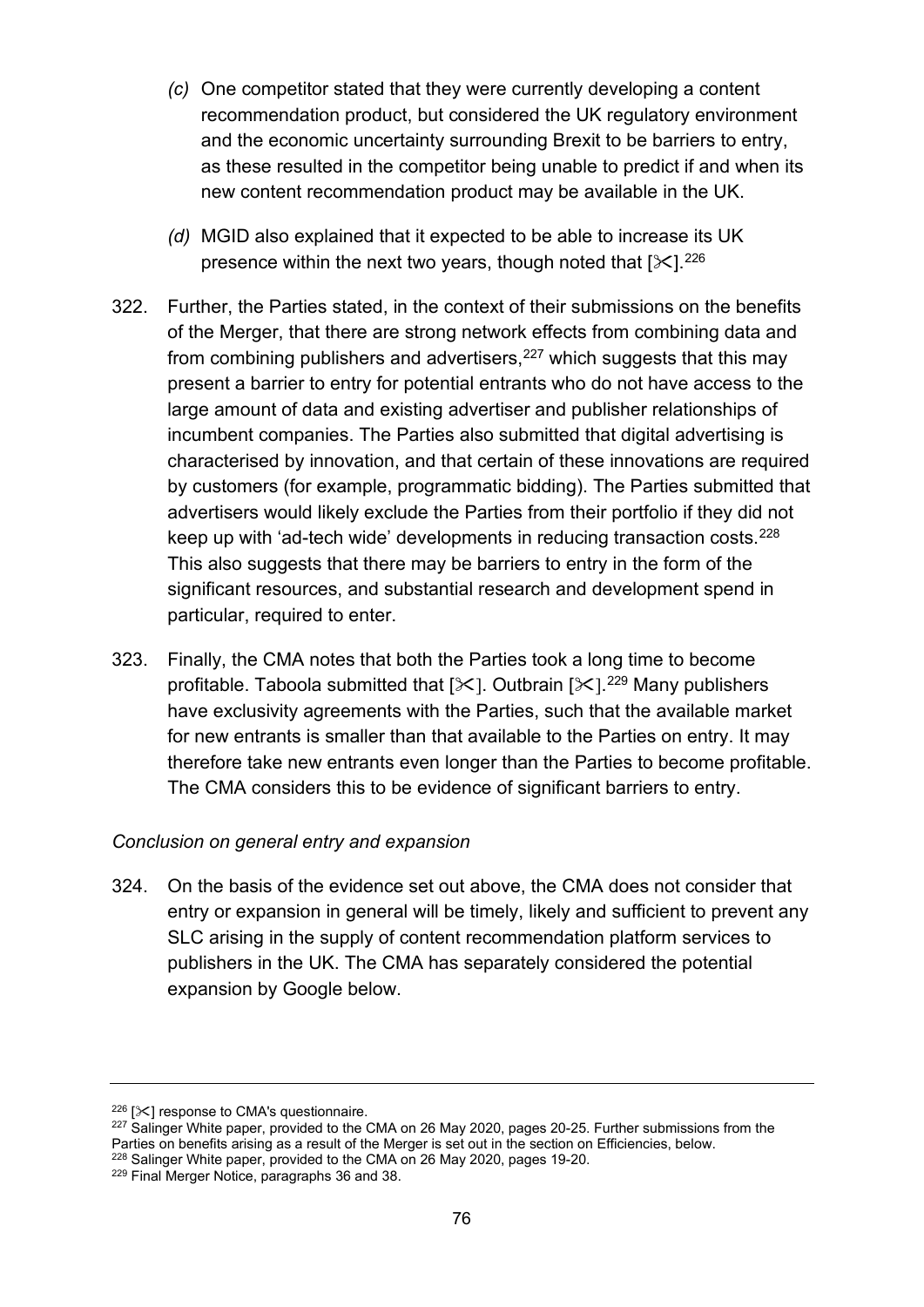### *Expansion by Google*

- <span id="page-76-0"></span>325. As noted above in relation to alternative suppliers of content recommendation platform services, Google is already active in the supply of content recommendation platform services with its Matched Content tool, and has been for some years.
- 326. The Parties have submitted that Google is looking to expand its content recommendation offering with the introduction of its Multiplex Ads product, described in promotional materials as 'customizable, cross-screen grids of native ads that offer a brand safe replacement for content recommendation materials'.[230](#page-76-1) The Parties submitted that this product is poised to dominate content recommendation services and provided the example of Taboola losing a portion of its business with  $[\times]$  in the US to Google as an example of Google's expansion having a material impact on Taboola's revenues and impressions.[231](#page-76-2) The Parties provided a number of internal documents as evidence of the threat posed by Google and the roll-out of Google's Multiplex Ads product in particular.<sup>[232](#page-76-3)</sup>
- 327. The Parties submitted that the CMA's Interim Report found that Google was dominant in search and display advertising, had a dominant SSP/Ad Exchange, a dominant Demand-Side Platform for advertisers, and dominant publisher ad server.<sup>[233](#page-76-4)</sup> The Parties also submitted that Google can leverage its dominant publisher and advertiser ad servers to channel demand into new advertising formats, and that this was corroborated by the CMA's Interim Report.[234](#page-76-5),[235](#page-76-6) Finally, the Parties submitted that none of the barriers to entry identified by the CMA (including exclusivity arrangements, network effects, access to data, or financial constraints) would be of any significance to Google.<sup>[236](#page-76-7)</sup>
- 328. The CMA has considered in detail whether expansion by Google, through its Multiplex Ads tool, might prevent an SLC from arising in relation to the supply of content recommendation platform services to publishers in the UK. Google has told the CMA, in response to a request using the CMA's formal information-gathering powers, that  $[\times]$ .<sup>[237](#page-76-8)</sup>

<span id="page-76-1"></span><sup>&</sup>lt;sup>230</sup> Parties' Response to the CMA's Issues Letter, paragraphs 4.4 to 4.20.

<span id="page-76-2"></span><sup>&</sup>lt;sup>231</sup> Parties' Response to the CMA's Issues Letter, paragraph 4.12.

<span id="page-76-3"></span><sup>232</sup> Parties' Response to the CMA's Issues Letter, Table 4.

<span id="page-76-4"></span><sup>&</sup>lt;sup>233</sup> Parties' Response to the CMA's Issues Letter, paragraph 4.17.

<span id="page-76-5"></span><sup>&</sup>lt;sup>234</sup> The Parties' interpretation of the CMA's Interim Report includes some inaccuracies. The report does not talk about Google channelling its demand into new advertising formats, nor it discusses leveraging theories in relation to the advertiser ad server.

<span id="page-76-6"></span><sup>&</sup>lt;sup>235</sup> Parties' Response to the CMA's Issues Letter, paragraph 4.14.

<sup>236</sup> Parties' Response to the CMA's Issues Letter, paragraph 4.18.

<span id="page-76-8"></span><span id="page-76-7"></span> $237$  [ $\ge$ ].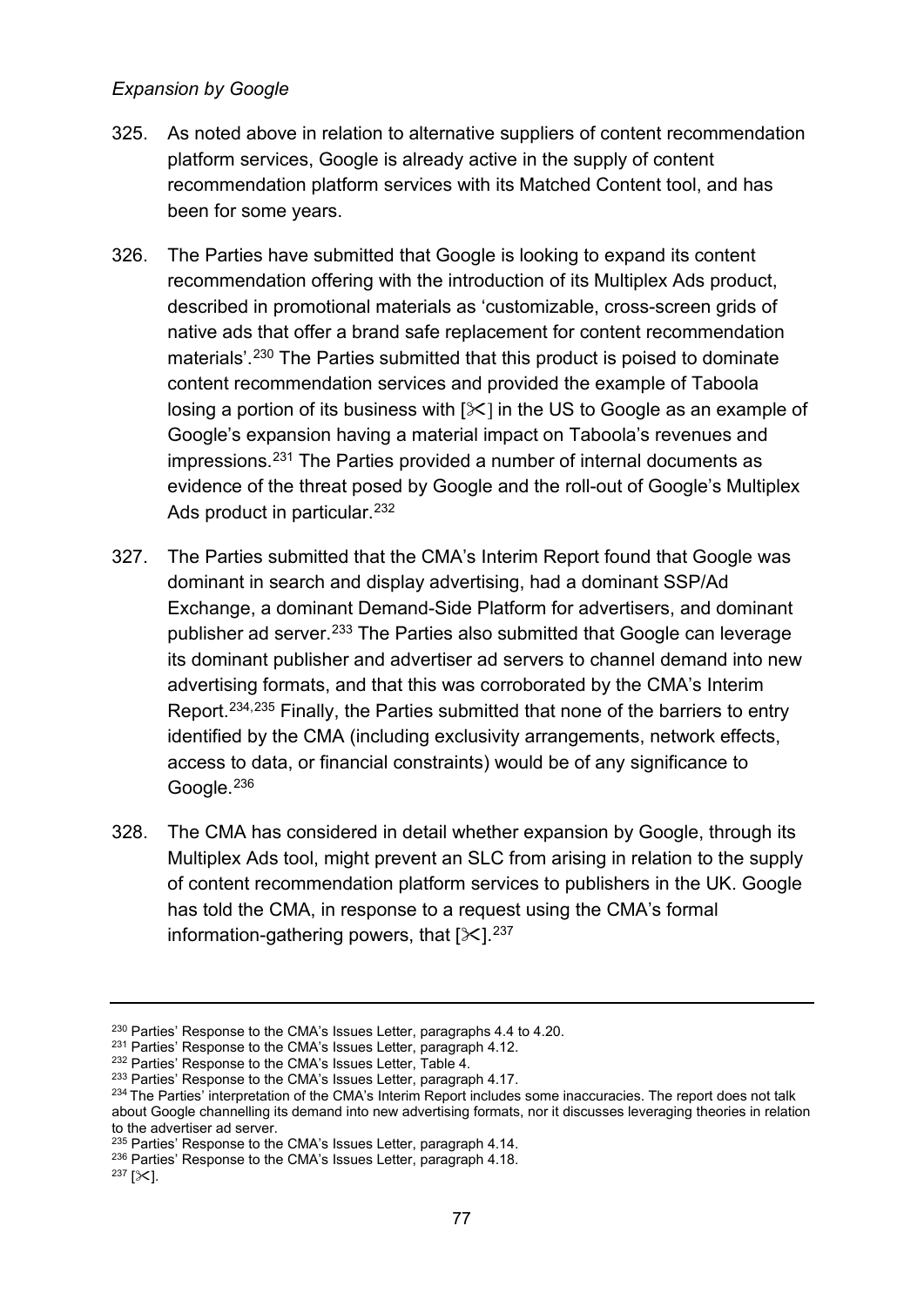- 329. Given that the Google's Multiplex Ads tool is still in alpha testing, it is not yet clear whether this tool would constitute content recommendation, or another form of native advertising. However, the CMA considers the description of the service provided by Google would fall within the definition of, or is similar in nature to content recommendation (see paragraph [56](#page-12-0) above) and the CMA has therefore conducted its analysis on the basis that Google's Multiplex Ads may constitute, or include, content recommendation. However, it has not been necessary for the CMA to conclude on this classification of Multiplex Ads because it found that, even if Google's Multiplex Ads were to constitute content recommendation, expansion by Google would not be sufficient to prevent an SLC.
- 330. In assessing whether expansion by Google, and in particular through its Multiplex Ads tool, would be timely, likely and sufficient such that it would prevent an SLC, the CMA has considered:
	- *(a)* the Parties' submissions;
	- *(b)* the Parties' internal documents; and
	- *(c)* evidence provided by Google.

#### *Timely*

- 331. In terms of timeliness, the CMA's guidelines indicate that the CMA may consider entry or expansion within less than two years as timely, but this is assessed on a case-by-case basis, depending on the characteristics and dynamics of the market, as well as on the specific capabilities of potential entrants. [238](#page-77-0)
- 332. The Parties submitted that Google is already having a substantial competitive impact on Taboola (noting Taboola losing a portion of its business with  $[\times]$  to Google in particular) and that this will intensify once Google's Multiplex Ads tool leaves alpha phase.<sup>[239](#page-77-1)</sup> The Parties also submitted a number of internal documents as evidence of the current competitive threat posed by Google's Multiplex Ads and provided examples of its use by publishers, in particular:
	- *(a)* email from [ $\angle$ ] (Taboola) to Taboola's Strategy team on 5 May 2020 attaching a Multiplex Ads Cheat Sheet and stating  $[\times]$ ;

<span id="page-77-0"></span><sup>238</sup> *[Merger Assessment Guidelines](https://www.gov.uk/government/publications/merger-assessment-guidelines)*, paragraph 5.8.11

<span id="page-77-1"></span><sup>&</sup>lt;sup>239</sup> Parties' Response to the CMA's Issues Letter, paragraph 4.11.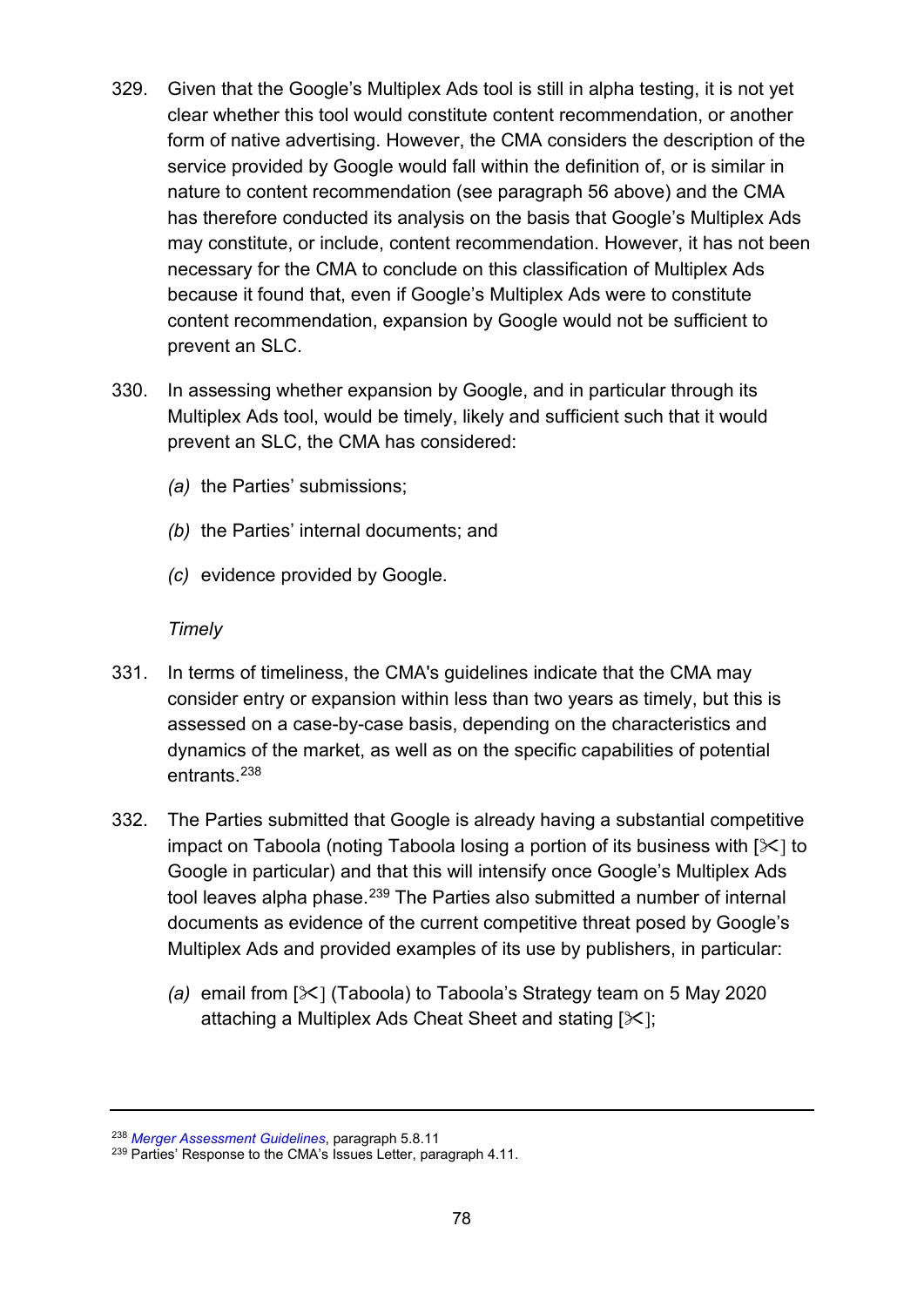- *(b)* email from  $[\mathcal{K}]$  (Taboola) to  $[\mathcal{K}]$  (Taboola) on 8 May 2020 referring to an industry report on Google testing [ $\mathbb{X}$ ]. $^{240}$  $^{240}$  $^{240}$  It further states that [ $\mathbb{X}$ ];
- *(c)* email from  $[\mathcal{K}]$  (Taboola) to  $[\mathcal{K}]$  (Taboola) on 17 May 2020 attaching screenshots of  $[\times]$ ; and
- *(d)* email from  $[\mathcal{K}]$  (Taboola) to  $[\mathcal{K}]$  (Taboola) on 19 May 2020 attaching a screenshot of Google's Multiplex Ads unit in the middle of an article on a Polish publisher's website.
- 333. The CMA notes that the timing of the Google's Multiplex Ads alpha testing means that the large majority of the Parties' internal documents discussing the competitive constraint that it poses were created after the Merger was in contemplation; indeed some were created as recently as 19 May 2020, midway through the CMA's phase 1 investigation and during the investigations by the US and Israeli competition authorities. The CMA is cautious about relying on internal documents that support the Parties' arguments when those documents are produced by the Parties during the period of contemplation of the Merger, in particular during the period of the CMA's investigation or that of other competition authorities.
- 334. Google submitted that  $[\times]$ . [241](#page-78-1)
- 335. Given the evidence set out above, and in particular Google's submissions regarding  $[\times]$ , the CMA believes that expansion by Google in the market for content recommendation platform services to publishers in the UK may be **timely**.

*Likely* 

- 336. The Parties submitted that expansion by Google was likely for the following reasons:
	- *(a)* the Parties have seen evidence of Google's launch of Multiplex Ads' alpha testing with a Taboola publisher [ $\ll$ ]; $^{242}$  $^{242}$  $^{242}$
	- *(b)* Google has steadily expanded across digital advertising formats over the past five years, culminating in the launch of Multiplex Ads;<sup>[243](#page-78-3)</sup> and

<span id="page-78-0"></span><sup>&</sup>lt;sup>240</sup> The CMA understands this to refer to User Experience.<br><sup>241</sup> [ $\angle$ ]

<span id="page-78-2"></span><span id="page-78-1"></span><sup>&</sup>lt;sup>242</sup> Parties' Response to the CMA's Issues Letter, paragraphs 4.12-13.

<span id="page-78-3"></span><sup>&</sup>lt;sup>243</sup> Parties' Response to the CMA's Issues Letter, paragraph 4.16.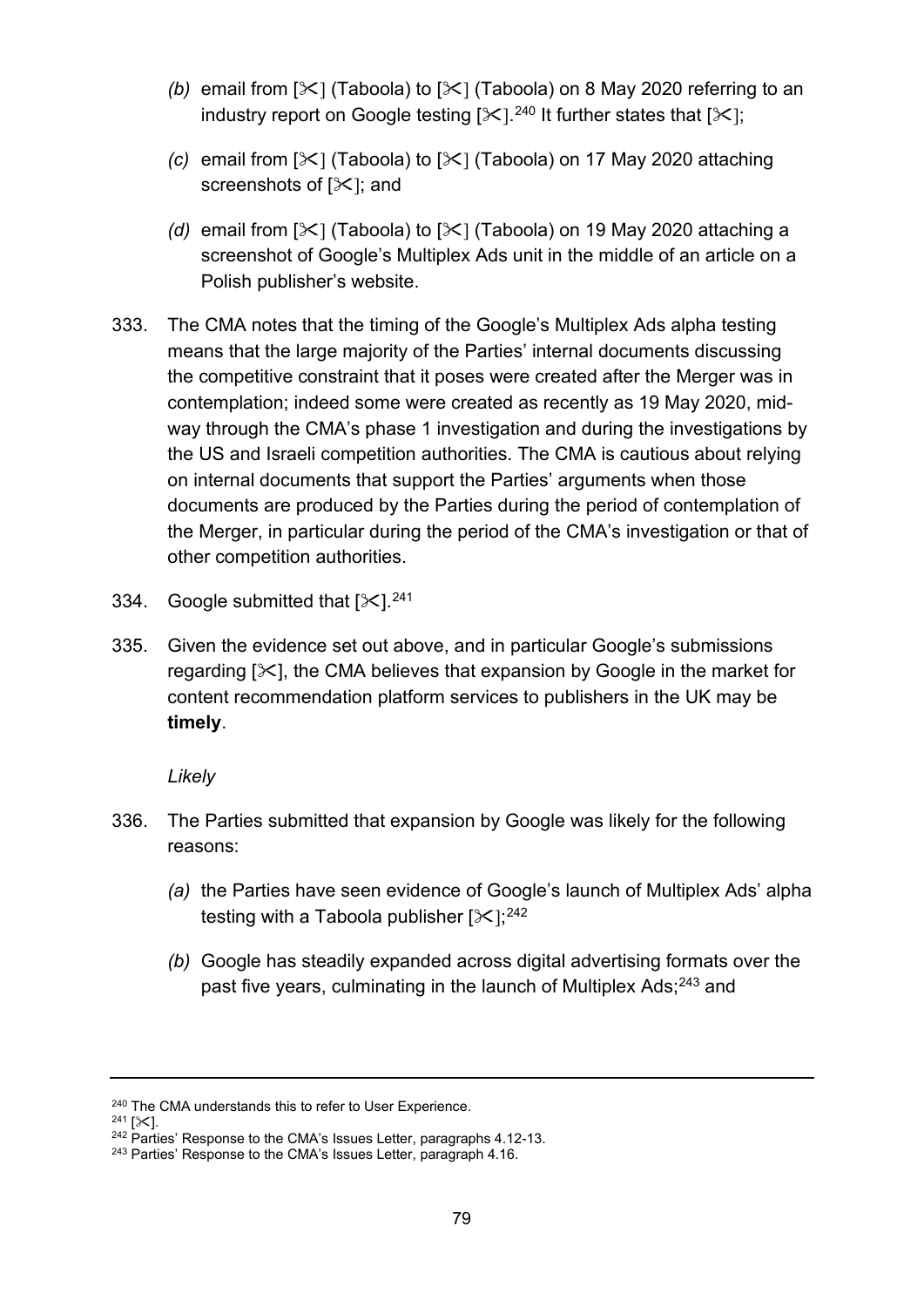- *(c)* none of the barriers to entry identified by the CMA in its Issues Letter would apply to Google.<sup>244</sup>
- 337. In its assessment of the likelihood of Google's expansion of its Multiplex Ads product beyond alpha testing and  $[\times]$ , the CMA has had regard to statements made by Google in submissions to the CMA and in its internal documents. In particular, Google noted that the  $[\times]$ .
- 338. The CMA has seen evidence in Google's internal documents regarding the [ $\angle$ ]. Google's internal documents describe how [ $\angle$ ].<sup>[245](#page-79-1)</sup> While the CMA has also seen some evidence suggesting that there remain a number of obstacles for Google to overcome prior to full release, for example [ $\ll$ ] $^{246,247}$  $^{246,247}$  $^{246,247}$  $^{246,247}$  $^{246,247}$  overall, there is nothing in Google's internal documents to suggest that Google is currently considering halting the expansion of its Multiplex Ads product.
- 339. The CMA considers that the barriers to entry and expansion described above would apply to Google. In particular, the CMA notes that while Google's deep pockets and advertising experience may mean that it has an advantage in comparison to other rivals or potential entrants, Google would still have to overcome the barriers discussed above in order to expand in the market for the supply of content recommendation platform services to publishers in the UK. The CMA notes in this regard that Google only has a minimal presence in the supply of content recommendation platform services in the UK despite having been active through its Matched Content product for many years.
- 340. Finally, as noted above, in relation to Google as an alternative supplier of content recommendation platform services, while third parties did not list Google as a competitor in relation to content recommendation platform services, one competitor was of the view that Google would be able to enter the market without any difficulty. However, the competitor did not believe Google would have an interest in doing so.
- 341. Given the evidence set out above, and in particular Google's internal documents discussing  $[\times]$ , and Google's  $[\times]$ , the CMA believes that expansion by Google in the market for content recommendation platform services to publishers in the UK may be **likely**.

<span id="page-79-0"></span><sup>&</sup>lt;sup>244</sup> Parties' Response to the CMA's Issues Letter, paragraph 4.18.<br><sup>245</sup> [ $\times$ ].

<span id="page-79-1"></span>

<span id="page-79-3"></span><span id="page-79-2"></span><sup>&</sup>lt;sup>246</sup> Though the document also suggested that Google had taken steps to overcome this obstacle.<br><sup>247</sup> [ $\times$ ].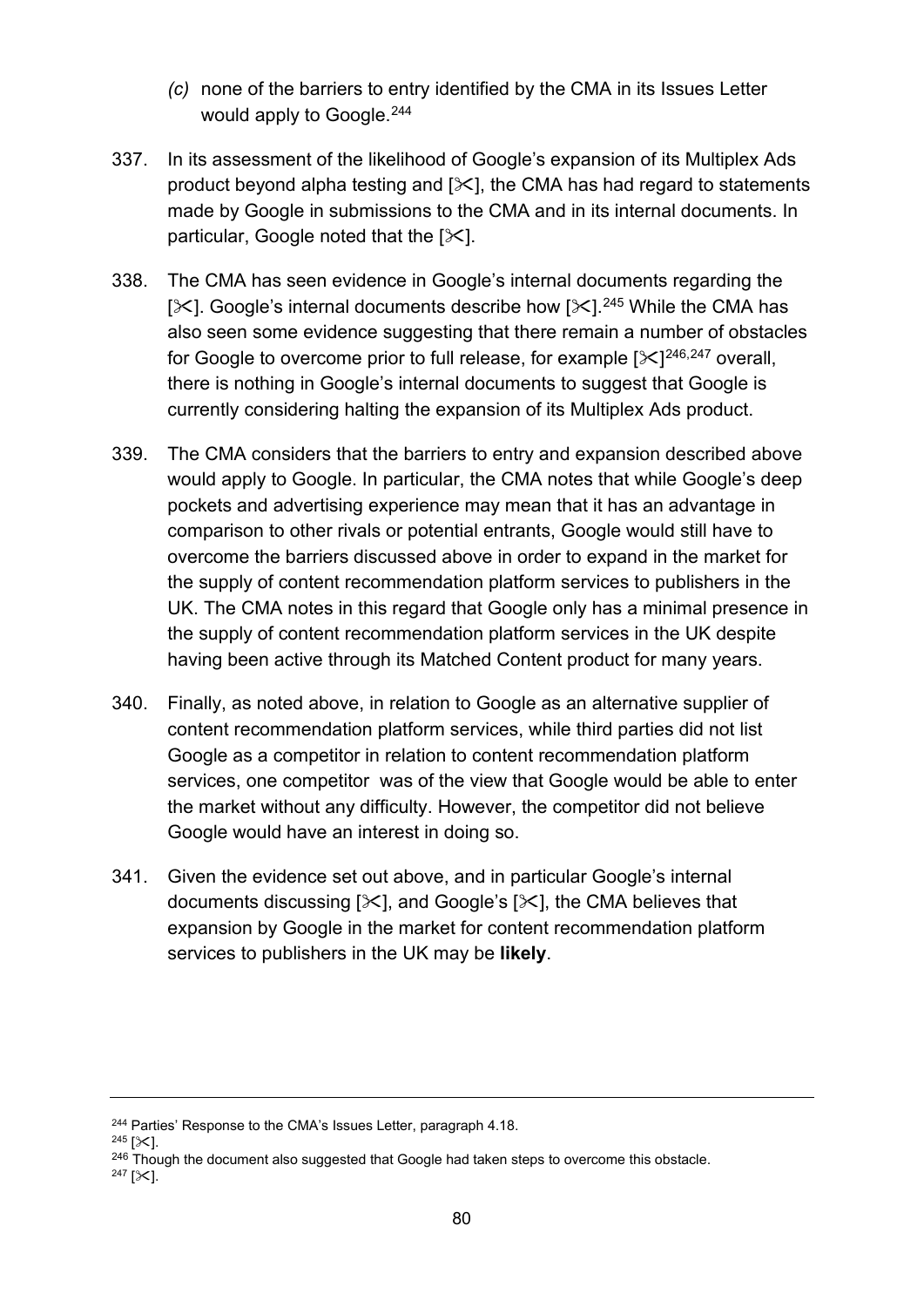#### *Sufficient*

- 342. The CMA has also considered whether expansion by Google in the supply of content recommendation platform services to publishers in the UK will be sufficient to prevent a realistic prospect of an SLC as a result of the Merger.
- 343. The Parties submitted that Google's expansion will be sufficient given, as recognised by the CMA's Interim Report, Google is the leading provider in a range of other segments relating to digital advertising.<sup>[248](#page-80-0)</sup>
- 344. While the CMA has taken into account Google's overall strength and market power in relation to digital advertising, the CMA has considered whether its expansion in the supply of content recommendation platform services to publishers in the UK would be sufficient to prevent an SLC arising from the Merger on the basis of the available evidence. In carrying out this assessment, the CMA has considered:
	- *(a)* the constraint provided by Google on the Parties in relation to content recommendation to date (via its Matched Content tool);
	- *(b)* the extent to which Google's expansion (in particular the launch of its Multiplex Ads tool) will mean that it competes closely with the Parties' activities in relation to content recommendation; and
	- *(c)* the strength of the Parties in relation to the supply of content recommendation platform services and the extent to which they would remain each other's closest competitors following expansion by Google.
	- *The constraint provided by Google on the Parties in relation to content recommendation to date (via its Matched Content tool)*
- 345. In its assessment of the sufficiency of any expansion by Google into the supply of content recommendation platform services in the UK, the CMA has also had regard to Google's current position in content recommendation through its Matched Content tool, as described further in paragraphs [168](#page-44-0) onwards above. In particular, the CMA notes that Google has been active in the provision of content recommendation through its Matched Content tool for a number of years and does not appear to have provided a significant constraint on the Parties during that time. In particular, the CMA notes that the constraint currently provided by Google in relation to content recommendation

<span id="page-80-0"></span><sup>248</sup> Parties' Response to the CMA's Issues Letter, paragraph 4.17.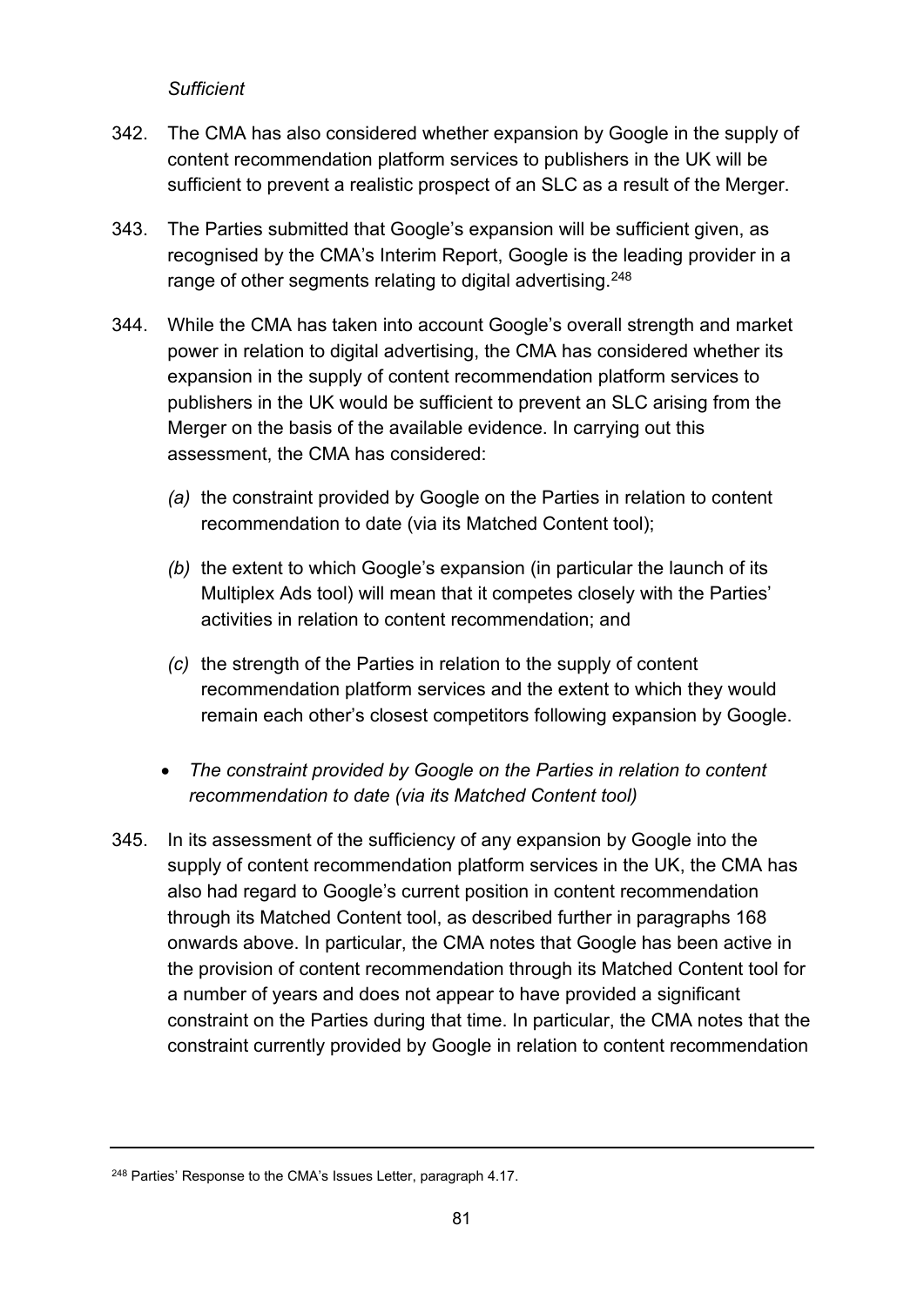platform services is significantly more limited than that provided by each of the Parties. As noted above:

- *(a)* Google's Matched Content tool accounts for just [0-5]% of the market, in comparison to the Parties' combined shares of [80-90]%;
- *(b)* the CMA has not seen any evidence in the Parties' internal documents to suggest that Google exercises a significant constraint on Taboola and Outbrain in the supply of content recommendation to UK publishers; and
- *(c)* only a small number of the publishers that responded to the CMA's investigation considered Google to be an alternative to the Parties in relation to the supply of content recommendation platform services.
- 346. At this early stage in the development of Google's Multiplex Ads product, it is unclear to the CMA what the impact of the Multiplex Ads product will be on the limited constraint already provided by Google in the form of its Matched Content tool..
	- *The extent to which, following Google's expansion, it will closely compete with the Parties' activities in relation to content recommendation*
- 347. The CMA has considered the extent to which the launch of Google's new Multiplex Ads tool will result in Google becoming a close competitor of the Parties. In making this assessment, the CMA has considered the Parties' submissions, the Parties' internal documents, Google's submissions to the CMA, and Google's internal documents.
- 348. **The Parties' submissions**: The Parties submitted that Google is 'poised to dominate' content recommendation services through its recently-introduced Multiplex Ads. The Parties submitted that this tool is positioned to replace publishers' existing content recommendation services. [249](#page-81-0)
- 349. **The Parties' internal documents**: The majority of the Parties' internal documents do not discuss Google's Multiplex Ads product in detail. However, a small number of the Parties' internal documents suggest that the Parties do consider Google's Multiplex Ads tool to be similar to a content recommendation offering (though as noted above, the CMA has had regard to the fact that some of these documents were created while the CMA's merger investigation was ongoing):

<span id="page-81-0"></span><sup>&</sup>lt;sup>249</sup> Parties' Response to the CMA's Issues Letter, paragraph 4.9.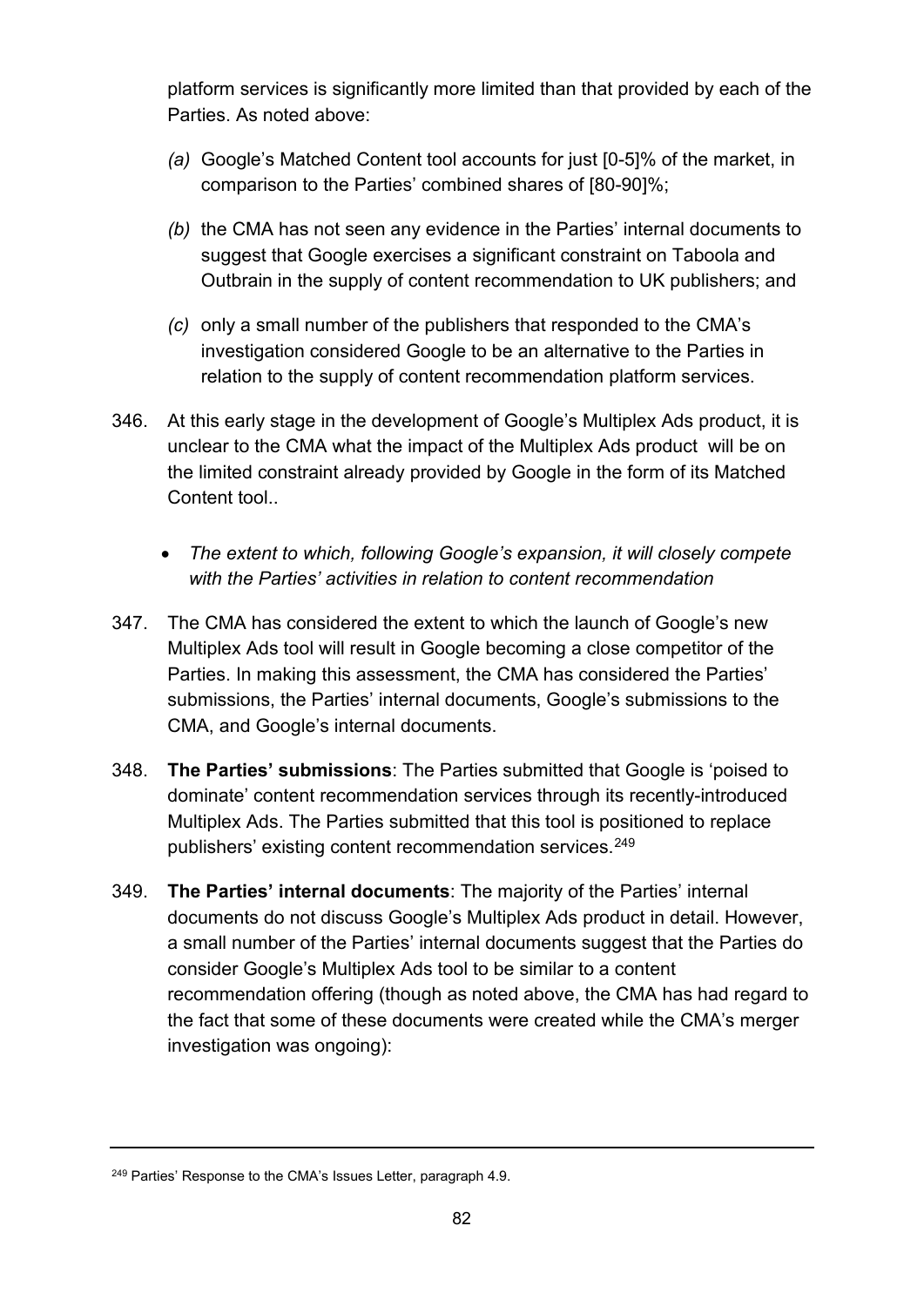- *(a)* email from  $[\times]$  (Taboola) to  $[\times]$  ( $[\times]$ , one Taboola's major publishers) on 22 April 2020 explaining that Taboola had noticed a number of  $[\times]$ and  $[\&$ ];
- *(b)* email from  $[\mathcal{K}]$  (Taboola) to  $[\mathcal{K}]$  (Taboola) on 8 May 2020 referring to an industry report on Google testing [ $\!\times$ ]; $^{250}$  $^{250}$  $^{250}$  and
- *(c)* email from  $[\mathcal{K}]$  (Outbrain) to  $[\mathcal{K}]$  (Outbrain).  $[\mathcal{K}]$  on 17 October 2019 notes that a contact at  $[\times]$  let him know that  $[\times]$ .
- 350. However, the Parties' internal documents also suggest that there may currently be limitations to Google's Multiplex tool. For example, the email from  $[\times]$  (Outbrain) to  $[\times]$  (Outbrain),  $[\times]$  (Outbrain),  $[\times]$  (Outbrain),  $[\times]$ (Outbrain), and  $[\times]$  (Outbrain) on 5 March 2020 discussing Google's continued testing of Multiplex states  $[\times]$  and  $[\times]$  and concludes  $[\times]$ .
- 351. **Google's submissions**: As noted above, Google has stated in submissions to the CMA that  $[\times]$ . While the CMA considers that the description of the service provided by Google would be likely to fall within the definition of or be similar in nature to content recommendation (see paragraph [56](#page-12-0) above), it is not clear the extent to which the product will differ (if at all) from that provided by the Parties.
- 352. **Google's internal documents**: Google's internal documents appear to suggest that Multiplex Ads would be similar in nature to content recommendation and note the similarity of placement with those services offered by the Parties:
	- *(a)* Google's  $[\times]^{251} [\times]$ ; and
	- *(b)* Google has produced a 'Multiplex Ads Cheat Sheet' which states 'Multiplex Ads are customizable, cross-screen grids of native ads that offer partners a brand safe replacement for content recommendation ads'.
- 353. On the basis of the evidence set out above, the CMA considers that, due to the early stage of development of Google's Multiplex Ads product, it is not clear whether (and if so, the extent to which) the Multiplex Ads tool will be differentiated from the Parties, for example, whether Google will be able to match the Parties' quality<sup>[252](#page-82-2)</sup> and whether the adverts included in Google's Multiplex Ads tool will be more native in style, and less focused on editorial

<span id="page-82-1"></span><span id="page-82-0"></span><sup>&</sup>lt;sup>250</sup> The CMA understands this to refer to User Experience.<br><sup>251</sup> [※].<br><sup>252</sup> See, as noted above, the Outbrain email from [※] (Outbrain) to [※] (Outbrain), [》[ (Outbrain), [》

<span id="page-82-2"></span><sup>(</sup>Outbrain),  $[\times]$  (Outbrain), and  $[\times]$  (Outbrain) on 5 March 2020 which states  $[\times]$  and  $[\times]$  and concludes  $[\times]$ .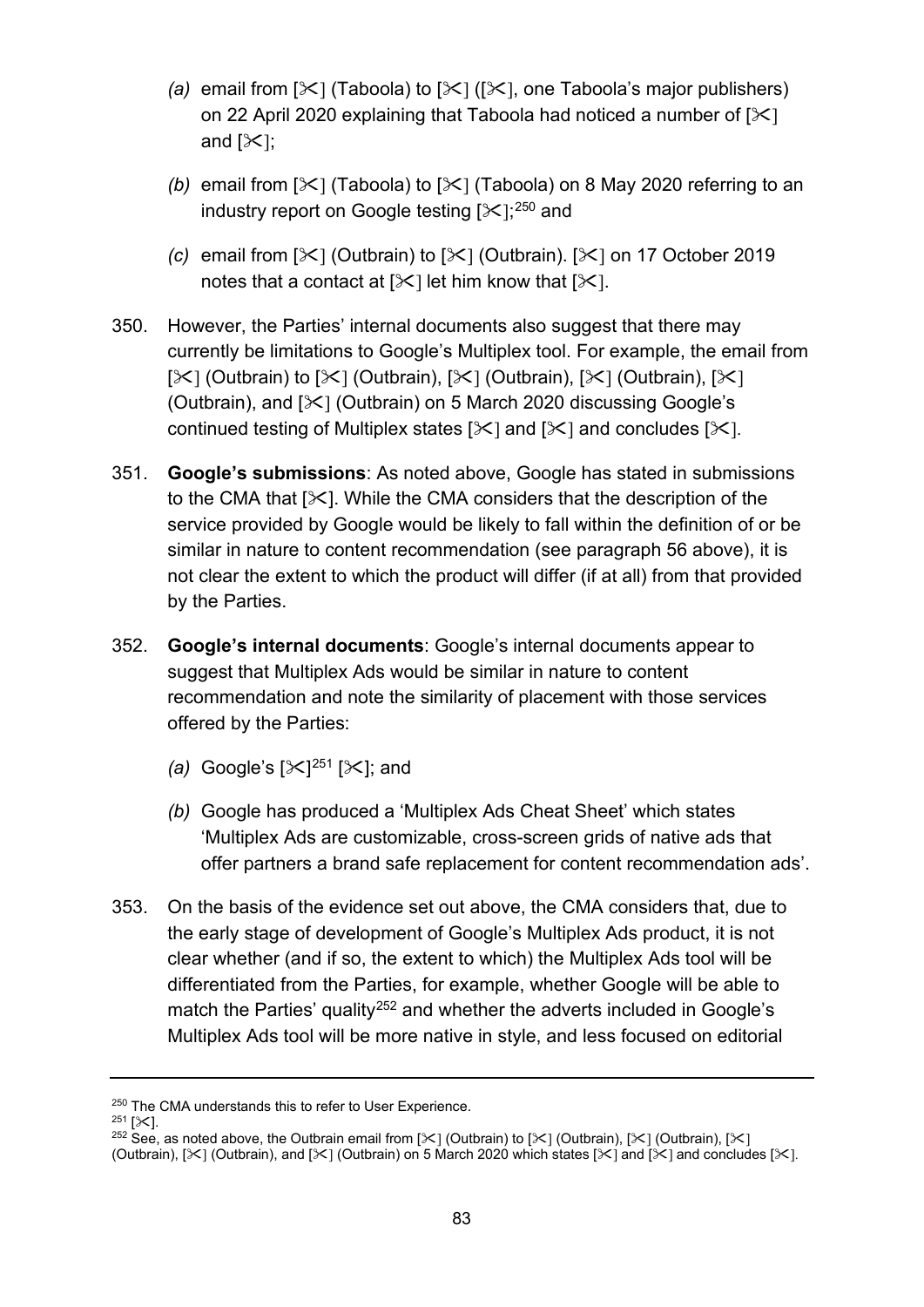and advertorial<sup>[253](#page-83-0)</sup> content, such that it offers a more limited competitive constraint.

- *The strength of the Parties in relation to the supply of content recommendation platform services and the extent to which they would remain each other's closest competitors following expansion by Google*
- 354. Finally, the CMA has considered the weight of the evidence set out above in relation to Theory of harm 1, which suggests that the Parties are each other's closest competitor and indicates that the Parties will have a very strong position in the supply of content recommendation platform services to UK publishers post-Merger. In particular, the evidence as set out in relation to Theory of harm 1 above, indicates that, absent expansion by Google, there are no material competitors to the Parties. In such circumstances, the CMA would need strong evidence of sizeable and significant entry or expansion in order to consider that such expansion would be sufficient to prevent a realistic prospect of an SLC occurring as a result of the Merger.
- 355. In particular, Google would have to expand to such a level that the loss of competition that would be experienced between Taboola and Outbrain as a result of the Merger could no longer be considered substantial. In light of the market concentration (see the section on Shares of supply in relation to Theory of harm 1 above), the Parties' very high combined shares of supply, the closeness of competition between the Parties, and the existing limited constraint from other providers, any increase in the constraint from Google would have to be very significant to prevent a realistic prospect of an SLC from arising. The evidence in relation to the extent of the constraint that would be provided by Google on the Parties following the launch of Multiplex Ads is not sufficient to reach this conclusion.
- 356. As noted above, the CMA's Online Platforms and Digital Advertising Market Study is ongoing, with a Final Report due by 2 July 2020.<sup>[254](#page-83-1)</sup> The CMA's conclusions on the insufficiency of Google's expansion are consistent with the CMA's Interim Report. The CMA's Interim Report recognises that Google appears to have the incentive and ability to leverage its market power in general search and social media into other related services. Such market power may well make it easier for Google to enter a market than other, smaller, entrants. However, Google will still face certain barriers to expansion

<span id="page-83-1"></span><span id="page-83-0"></span><sup>&</sup>lt;sup>253</sup> As noted above, an Advertorial is a newspaper or magazine advertisement giving information about a product in the style of an editorial or objective journalistic article. <sup>254</sup> [CMA's Interim Report.](https://assets.publishing.service.gov.uk/media/5ed0f75bd3bf7f4602e98330/Interim_report_---_web.pdf)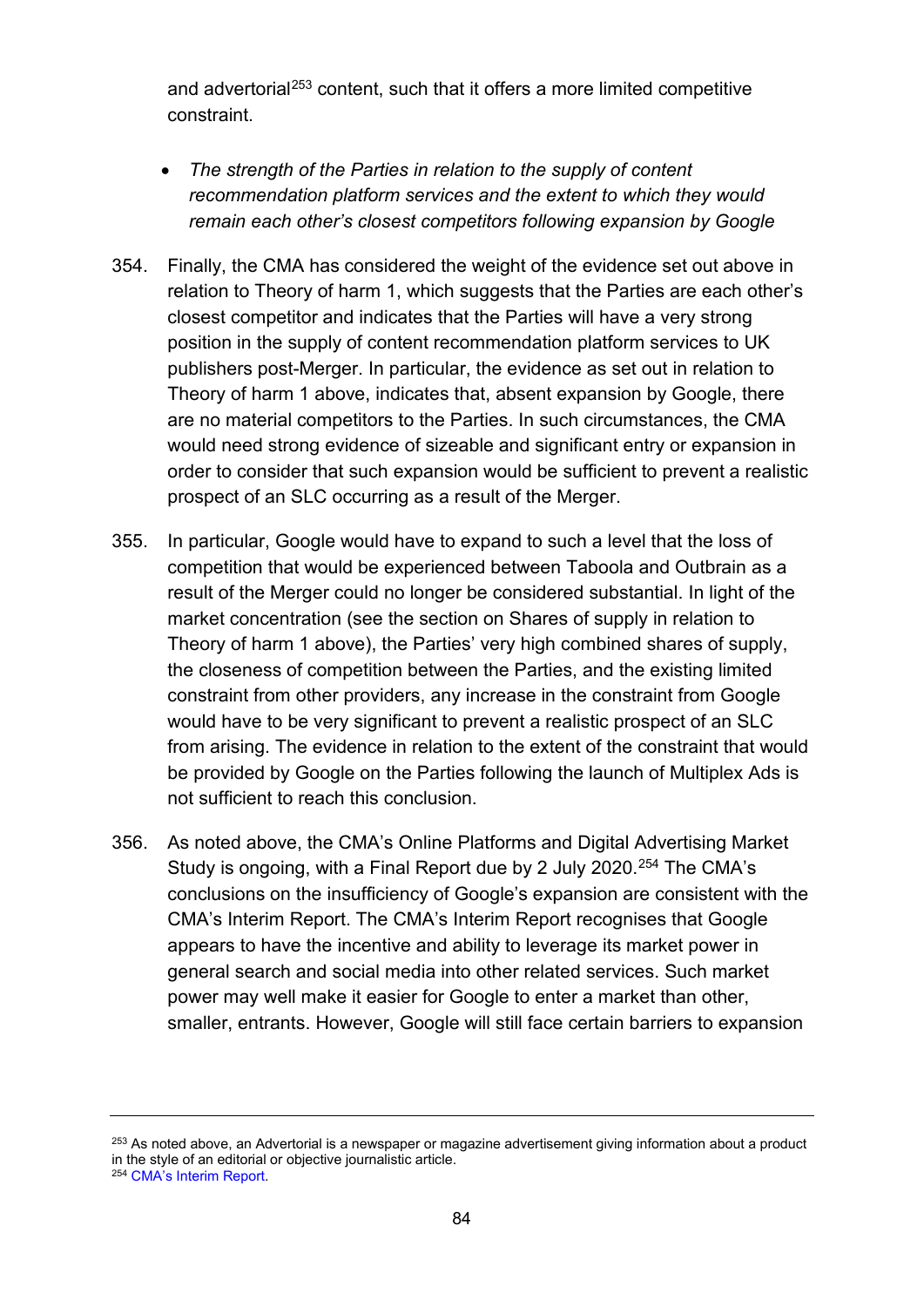and the evidence set out above does not support a finding that its expansion would be sufficient to prevent an SLC arising from the Merger.

- *Conclusion on sufficiency*
- 357. On the basis of the available evidence, the CMA believes that expansion by Google in the supply of content recommendation platform services to publishers in the UK would **not be sufficient** to prevent a realistic prospect of an SLC as a result of the Merger.

## *Conclusion on entry and expansion*

- 358. The CMA believes that there are significant barriers in place, which will not allow timely, likely and sufficient entry/expansion of competitors to prevent any SLC from arising as a result of the Merger.
- 359. In particular, the CMA considers that the Parties' exclusivity agreements may act as a barrier to entry, as they prevent publishers from easily switching between platforms. The CMA also considers that this is a market characterised by strong network effects and innovation, suggesting that entry or expansion, particularly by smaller companies, is likely to be difficult.
- 360. The CMA also considers that it is possible that the Merger could deter entry by smaller rivals, who would be competing with a very strong incumbent, with considerable market power, and the advantages of network effects, which it is able to leverage in the form of exclusivity agreements.
- 361. In relation to possible expansion by Google in the supply of content recommendation platform services to UK publishers, in particular through the launch of its Multiplex Ads product, the CMA believes on the basis of the available evidence that such expansion would not be sufficient to prevent a realistic prospect of an SLC arising as a result of the Merger.

# *Efficiencies*

362. While mergers can harm competition, they can also give rise to efficiencies. Efficiencies arising from the merger may enhance rivalry, with the result that the merger does not give rise to an SLC. For example, a merger of two of the smaller firms in a market resulting in efficiency gains might allow the merged entity to compete more effectively with the larger firms. Efficiencies may also be taken into account in the form of relevant customer benefits.<sup>255</sup>

<span id="page-84-0"></span><sup>255</sup> *[Merger Assessment Guidelines](https://www.gov.uk/government/publications/merger-assessment-guidelines)*, paragraphs 5.7.1 to 5.7.4.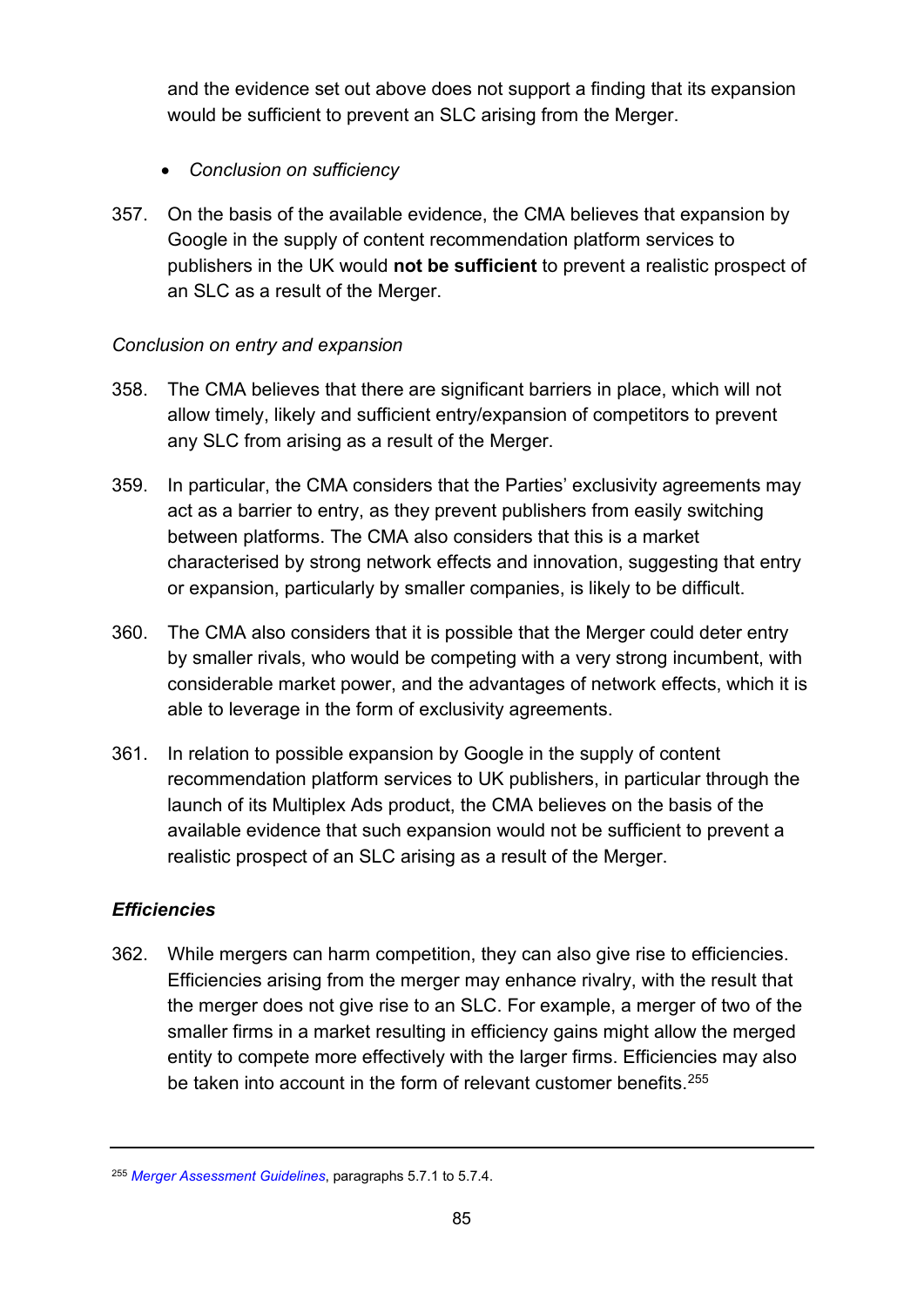- 363. The Parties submitted that the Merger will offer significant benefits, allowing the Merged Entity:
	- *(a)* to combine publishers and advertisers. The Parties argued that having access to a larger advertiser base will increase the bidding density and lift up publishers' RPM[;256](#page-85-0)
	- *(b)* to select the best matching algorithm and improve the quality of advertising targeting for one of the Parties;<sup>[257](#page-85-1)</sup>
	- *(c)* to have increased access to user data that will improve targeting services: [258](#page-85-2)
	- *(d)* to reduce opportunity costs of contracting on both sides of the market by increasing scale and the combination of ancillary services; [259](#page-85-3) and
	- *(e)* to eliminate duplicative innovation and R&D costs, enabling accelerated development of more effective personalisation algorithms and user interfaces.[260](#page-85-4)
- 364. The CMA considers that it has not received sufficiently compelling evidence to indicate that any rivalry-enhancing efficiencies would be timely, likely and sufficient to prevent an SLC. In particular:
	- *(a)* evidence provided by the Parties to support their submissions on efficiencies is not of the standard needed at phase 1 to meet the compelling evidence threshold;<sup>[261](#page-85-5)</sup>
	- *(b)* the efficiencies that the Parties have submitted (in particular, scale and network effects) do not appear to be Merger-specific;
	- *(c)* the CMA considers that the Parties' submissions with regard to accessing a larger advertiser base as a result of the Merger are weakened by the large number of advertisers already multi-homing between the Parties;<sup>[262](#page-85-6)</sup> and

<span id="page-85-0"></span><sup>&</sup>lt;sup>256</sup> Parties' Response to the CMA's Issues Letter, paragraph 3.48. CRA Report, 'Outbrain/Taboola An Economic Analysis of Competitive Effects', paragraph 120.

<span id="page-85-1"></span><sup>&</sup>lt;sup>257</sup> Parties' Response to the CMA's Issues Letter, CRA Report, 'Outbrain/Taboola An Economic Analysis of

<span id="page-85-2"></span>Competitive Effects', paragraph 122.<br><sup>258</sup> Parties' Response to the CMA's Issues Letter, paragraph 3.47. CRA Report, 'Outbrain/Taboola An Economic<br>Analysis of Competitive Effects', paragraph 123.

<span id="page-85-3"></span><sup>&</sup>lt;sup>259</sup> Parties' Response to the CMA's Issues Letter, CRA Report, 'Outbrain/Taboola An Economic Analysis of

<span id="page-85-4"></span>Competitive Effects', paragraph 124.<br><sup>260</sup> Parties' Response to the CMA's Issues Letter, paragraph 3.49.CRA Report, 'Outbrain/Taboola An Economic Analysis of Competitive Effects', paragraph 125.

<span id="page-85-5"></span><sup>&</sup>lt;sup>261</sup> [Merger Assessment Guidelines,](https://www.gov.uk/government/publications/merger-assessment-guidelines) paragraph 5.7.4.

<span id="page-85-6"></span><sup>&</sup>lt;sup>262</sup> A very large proportion of the advertisers that responded to the CMA's investigation are currently multihoming between the Parties for content recommendation.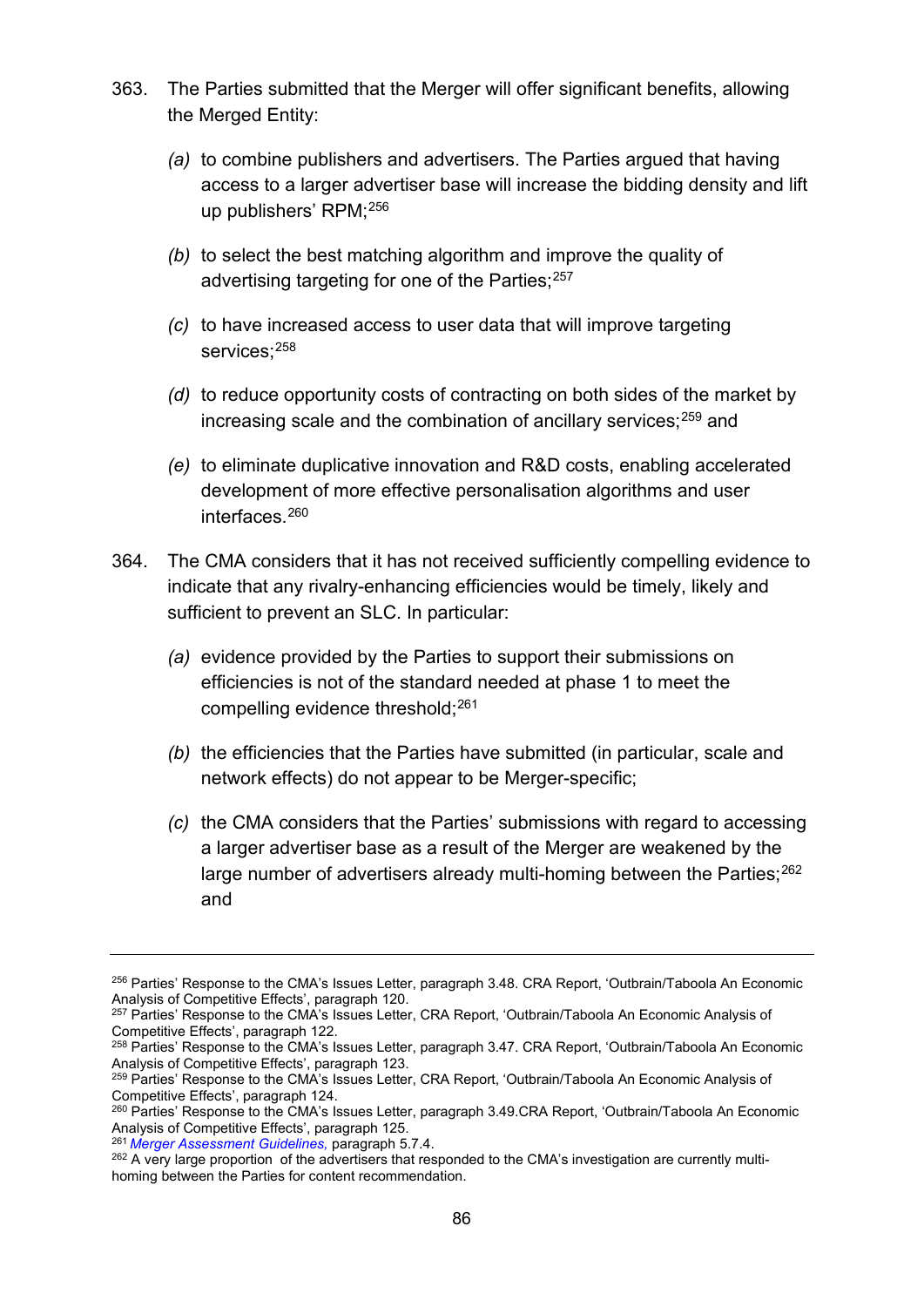*(d)* while there may be benefits to some of the Parties' advertiser customers, there is insufficient evidence that such benefits would exceed the potential anticompetitive effects of the Merger.

# **Third party views**

- 365. The CMA contacted customers (both advertisers and publishers) and competitors of the Parties. A number of these third parties raised concerns regarding the Merger, referencing, for example, the reduction in the options available to customers in relation to content recommendation platform services, the creation of a monopoly provider, the ability of the Parties to reduce revenues available through the revenue sharing agreements and the potential impact on the quality of the services that the Parties provide. [263](#page-86-0) In particular:
	- *(a)* one competitor and a large number of customers noted that competition in relation to content recommendation platform services will cease to exist because the Parties are the biggest two companies in the market and the Merger would therefore create a monopoly provider;<sup>264</sup>
	- *(b)* many customers observed that as result of the Merger, publishers' revenues share will likely decrease; [265](#page-86-2)
	- *(c)* one competitor and a number of customers commented that publishers will no longer have the ability to negotiate higher revenue shares by playing the Parties off against one another;<sup>[266](#page-86-3)</sup> and
	- *(d)* some customers also considered that the reduction in competition between the Parties could impact on the quality of the end user experience because the Merged Entity may feel less pressure to provide publishers with a better product and the advertising quality required.<sup>267</sup>
- 366. Third party comments have been taken into account where appropriate in the competitive assessment above.

# **Conclusion on substantial lessening of competition**

367. Based on the evidence set out above, the CMA believes that it is or may be the case that the Merger may be expected to result in an SLC as a result of

<span id="page-86-0"></span><sup>&</sup>lt;sup>263</sup> See paragraph 222 on Publisher's views for further detail.<br><sup>264</sup> [ $\times$ ] responses to CMA's questionnaire.

<span id="page-86-2"></span>

<span id="page-86-1"></span><sup>&</sup>lt;sup>265</sup> [ $\times$ ] responses to CMA's questionnaire.<br><sup>266</sup> [ $\times$ ] responses to CMA's questionnaire.

<span id="page-86-4"></span><span id="page-86-3"></span> $267$  [ $\times$ ] responses to CMA's questionnaire.